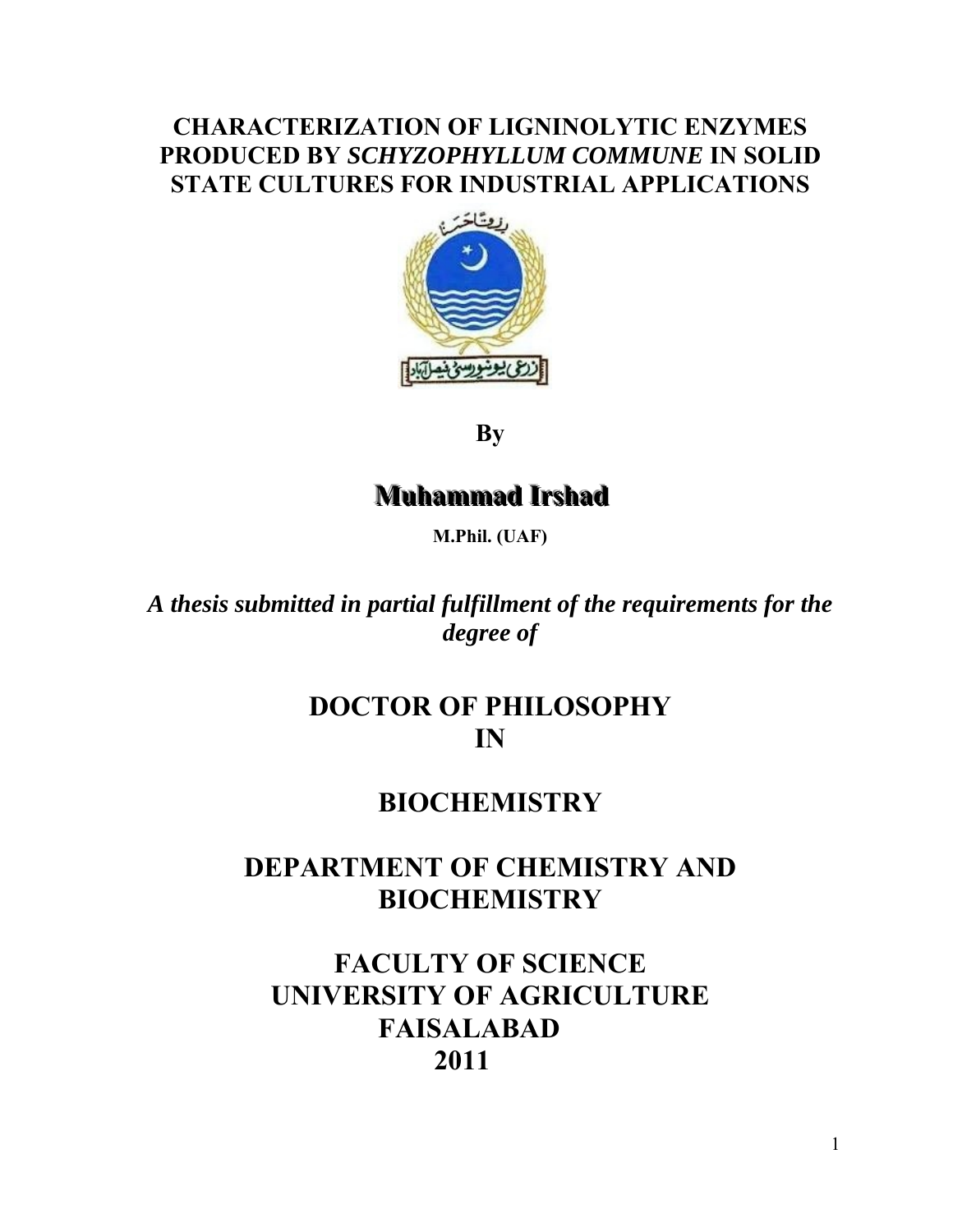#### **DECLARATION**

I hereby declare that the contents of the thesis, **"Characterization of Ligninolytic Enzymes Produced by** *Schyzophyllum commune* **in Solid State Cultures for Industrial Applications."** are product of my own research and no part has been copied from any published source (except the references, standard mathematical equation/formula or protocols etc). I further declare that this work has not been submitted for award of any other diploma/degree. The university may take action if the information provided is found inaccurate at any stage.

> **(Muhammad Irshad) Reg. No. 1996-ag-909**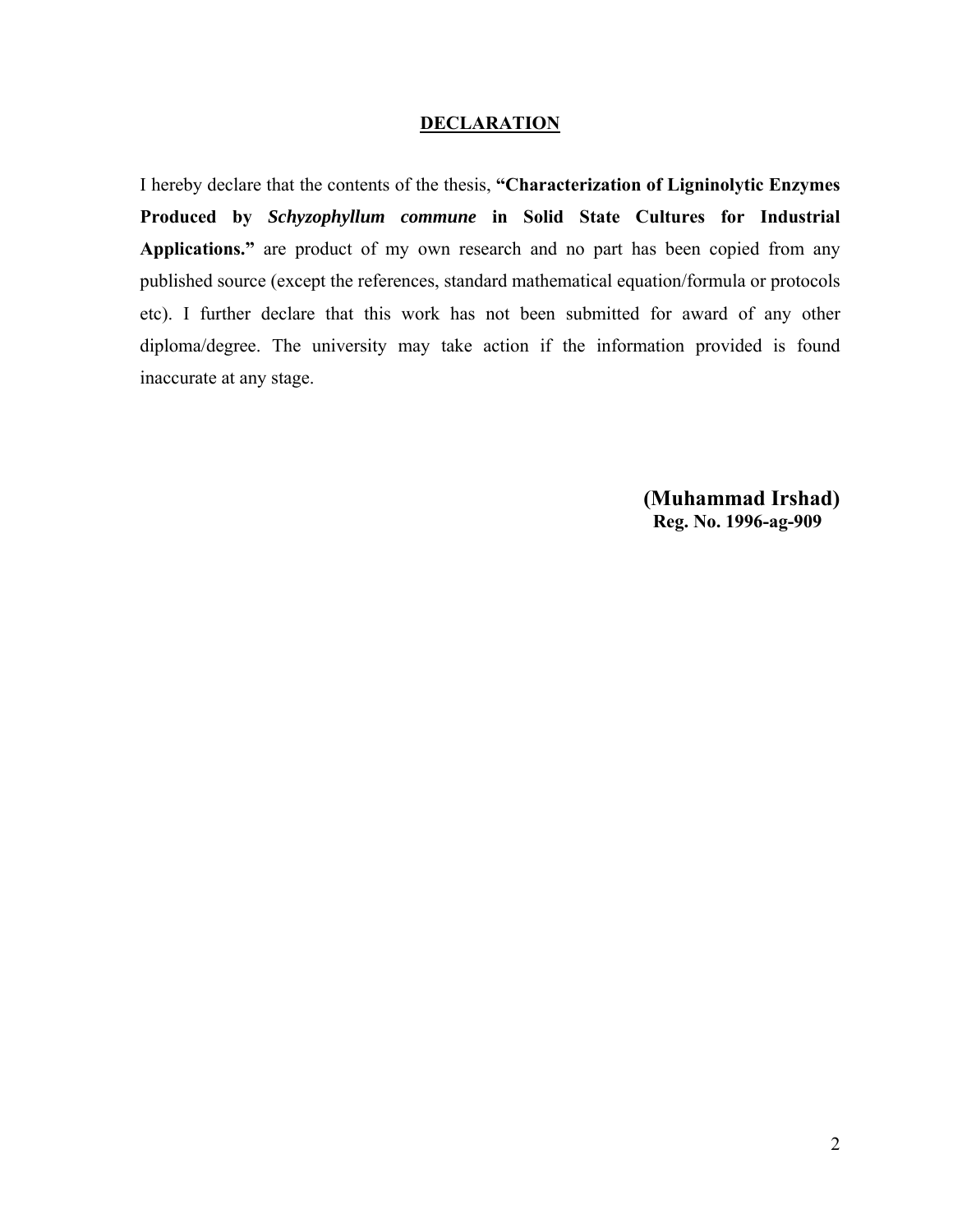The Controller of Examinations, University of Agriculture,

Faisalabad.

 We, the supervisory committee, certify that the contents and form of this thesis submitted by **Muhammad Irshad**, Reg. No. **96-ag-909** have been found satisfactory, and recommend that it be processed for evaluation by the external examiner(s) for the award of the degree.

#### **SUPERVISORY COMMITTEE**

1) **CHAIRMAN:** 

**(Prof. Dr. Muhammad Asgher)** 

**2) MEMBER: \_\_\_\_\_\_\_\_\_\_\_\_\_\_\_\_\_\_\_\_\_\_\_\_\_\_\_\_\_\_\_** 

**(Prof. Dr. Munir Ahmad Sheikh)** 

3) **MEMBER:** 

**(Dr. Haq Nawaz)**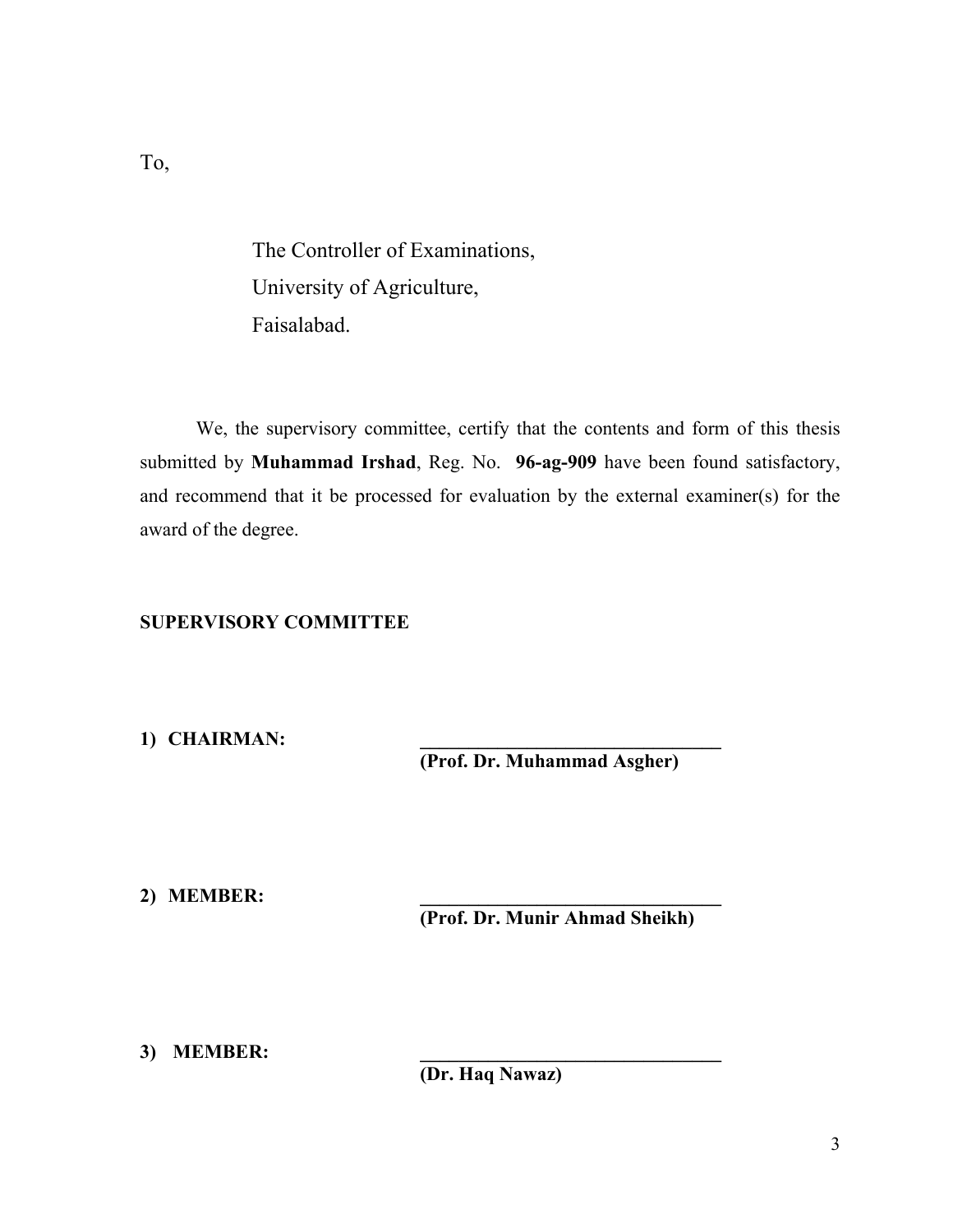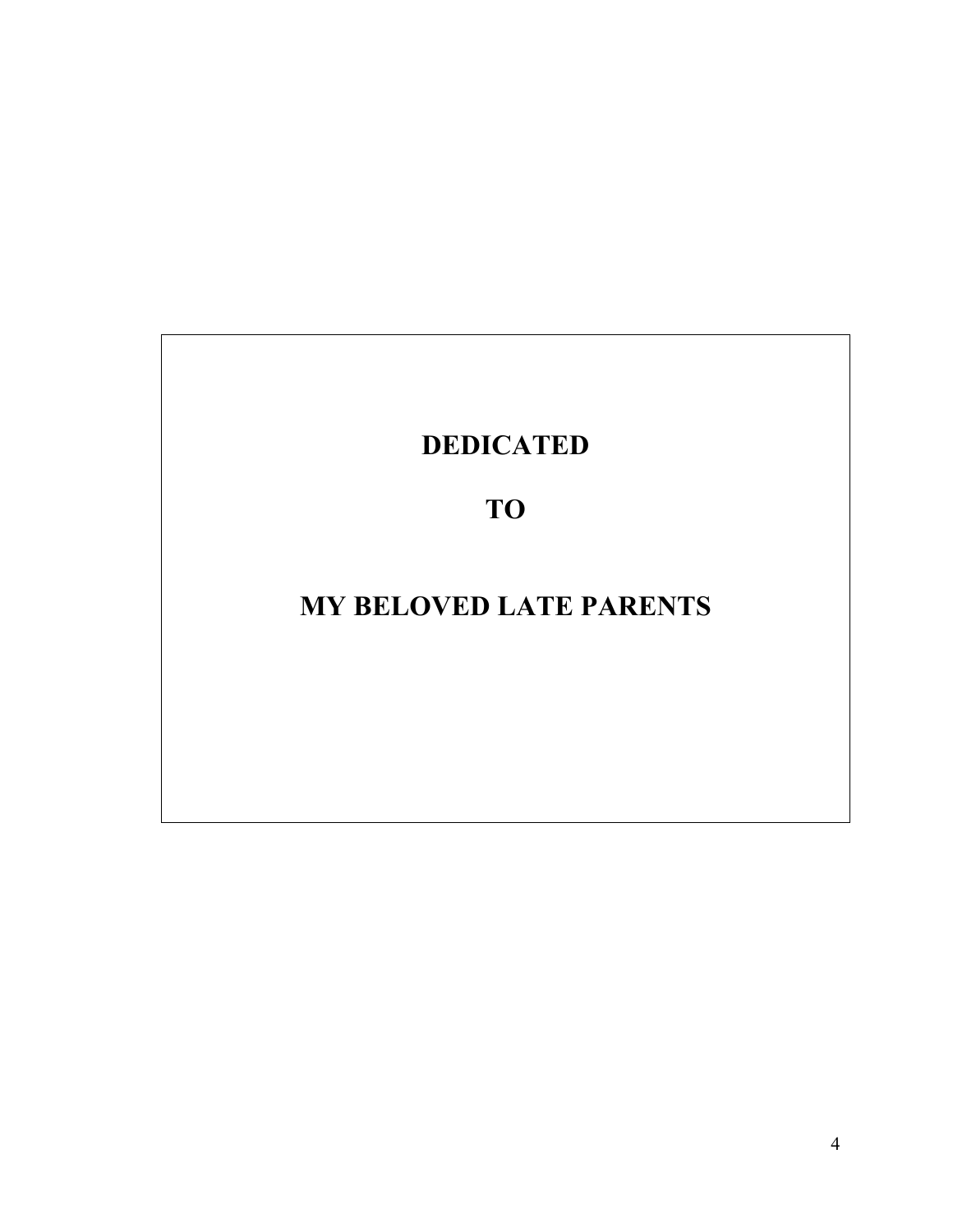#### **ACKNOWLEDGEMENT**

All the praises are attributed to "ALMIGHTY ALLAH" the most merciful, the creator of the universe, the source of all knowledge and wisdom invoked. Allah's blessings for HAZRAT MUHAMMAD (PEACE BE UPON HIM), the most perfect, whose moral and spiritual teachings enlightened my heart and mind.

I can hardly express my deep gratitude to the kind, extremely sincere and highly cooperative supervisor Dr. Muhammad Asghar, Professor, Department of Chemistry and Biochemistry, University of Agriculture, Faisalabad for his able guidance, keen interest, skilled advice and ever encouraging attitude through out the course OF RESEARCH WORK AND THESIS write up. I am passionately thankful to Dr. Munir Ahmad Sheikh, Professor, Department of Chemistry and Biochemistry, University of Agriculture, Faisalabad for his encouraging attitude and guidance in analytical work. I am extremely obliged and thankful to Dr. Haq Nawaz, Associate Professor, Institute of Animal and Feed Sciences, UAF for his time to time suggestions. The technical help rendered by Prof. Dr. Haq Nawaz Bhatti in enzyme purification and characterization is thankfully acknowledged.

I would like express my gratitude and profound admiration to my cherished and honorable late father Abdul Rehman and sweet late mother who brought me up. I also ought to financial support and moral boast to me by my beloved ever great parents through out my studies. At the same time I also express my special thanks to my sisters and brothers for their unreserved love and affections, benevolent help and encouragement during the whole studies. No acknowledgement could ever adequately express my obligation to all those who taught me ever once in my whole life.

**Muhammad Irshad**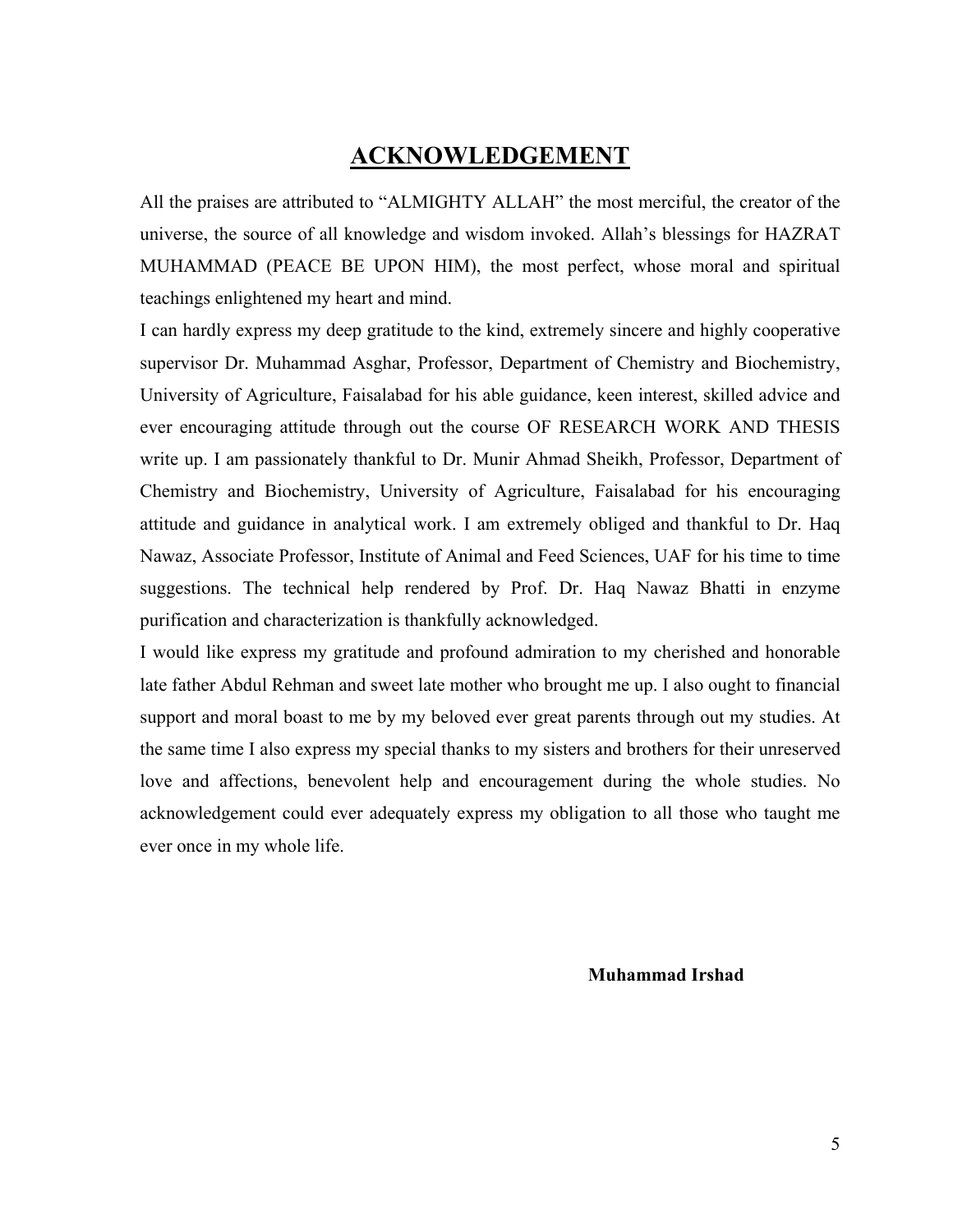## **CONTENTS**

| <b>Chapter No.</b>      | <b>TITLE</b>                  | Page No.       |
|-------------------------|-------------------------------|----------------|
|                         | Acknowledgement               |                |
|                         | List of Tables                | $\mathbf{i}$   |
|                         | List of Figures               | iv             |
|                         | Abstract                      | V1             |
| $\mathbf{1}$            | <b>INTRODUCTION</b>           | $\mathbf{1}$   |
| $\overline{2}$          | <b>REVIEW OF LITERATURE</b>   | $\overline{7}$ |
| $\overline{\mathbf{3}}$ | <b>MATERIALS AND METHODS</b>  | 24             |
| $\overline{\mathbf{4}}$ | <b>RESULTS AND DISCUSSION</b> | 42             |
| 5                       | <b>SUMMARY</b>                | 93             |
|                         | LITERATURE CITED              | 96             |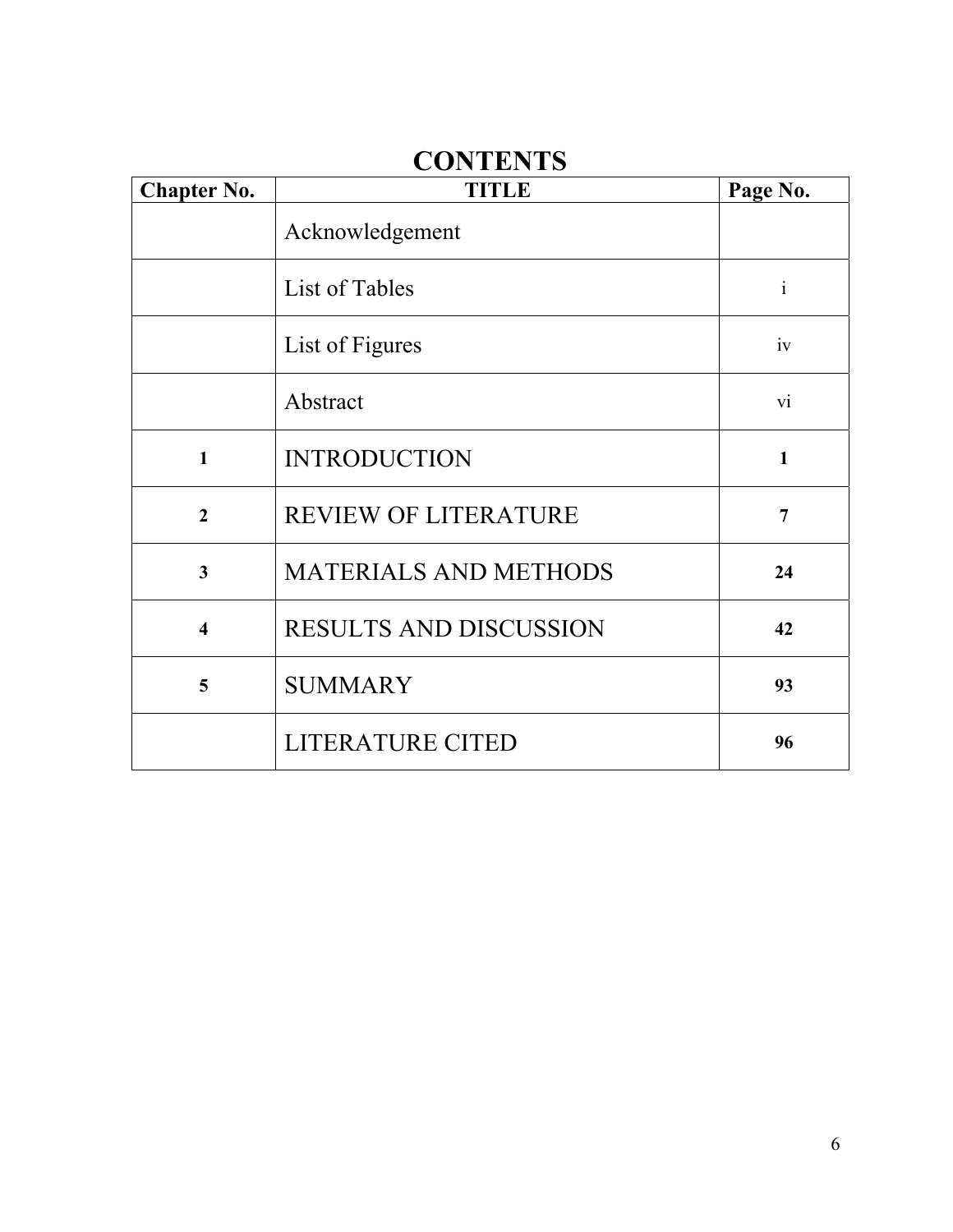# **LIST OF TABLES**

| Table #   | <b>Title</b>                                                                                                                    | Page # |
|-----------|---------------------------------------------------------------------------------------------------------------------------------|--------|
| 3.1       | Composition of sporulation medium for Schyzophyllum commune IBL-06                                                              | 24     |
| 3.2       | Composition of Krik's basal medium                                                                                              | 25     |
| 3.3       | Composition of growth media of banana stalk for ligninase production at<br>varying pH                                           | 27     |
| 3.4       | Composition of growth media for ligninase production at varying<br>incubation temperatures                                      | 28     |
| 3.5       | Composition of growth media for ligninase production with varying<br>moisture contents                                          | 28     |
| 3.6       | Composition of growth media for ligninase production with varying<br>inoculum size                                              | 29     |
| 3.7       | Composition of growth media for ligninase production with different<br>carbon sources                                           | 30     |
| 3.8       | Composition of growth media for ligninase production with different<br>nitrogen sources                                         | 30     |
| 3.9       | Composition of growth media for ligninase production with varying<br>carbon: nitrogen ratios                                    | 31     |
| 3.10      | Composition of growth media for ligninase production with different<br>mediators                                                | 32     |
| 3.11      | Composition of growth media for ligninase production with varying metal<br>ions                                                 | 32     |
| 3.12      | Concentrations of BSA solutions used for constructing standard curve                                                            | 35     |
| 3.13      | Characteristics of textile industry waste waters used for decolorization<br>studies using purified ligninolytic enzymes mixture | 41     |
| 4.1(a)    | Activities of ligninases and biomass weight produced by S. commune<br>IBL-06 with varying time periods                          | 43     |
| 4.1(b)    | Analysis of variance of the data on ligninases production with varying<br>time periods                                          | 44     |
| 4.2(a)    | Activities of ligninases and biomass weight produced by S. commune<br>IBL-06 with varying media compositions                    | 45     |
| 4.2(b)    | Analysis of variance of the data on ligninases production on selection of<br>suitable medium                                    | 46     |
| 4.3(a)    | Activities of ligninases and biomass weight produced by S. commune<br>IBL-06 with varying initial pH                            | 47     |
| 4.3 $(b)$ | Analysis of variance of the data on ligninases production with varying pH<br>values                                             | 48     |
| 4.4(a)    | Activities of ligninases and biomass weight produced by S. commune                                                              | 49     |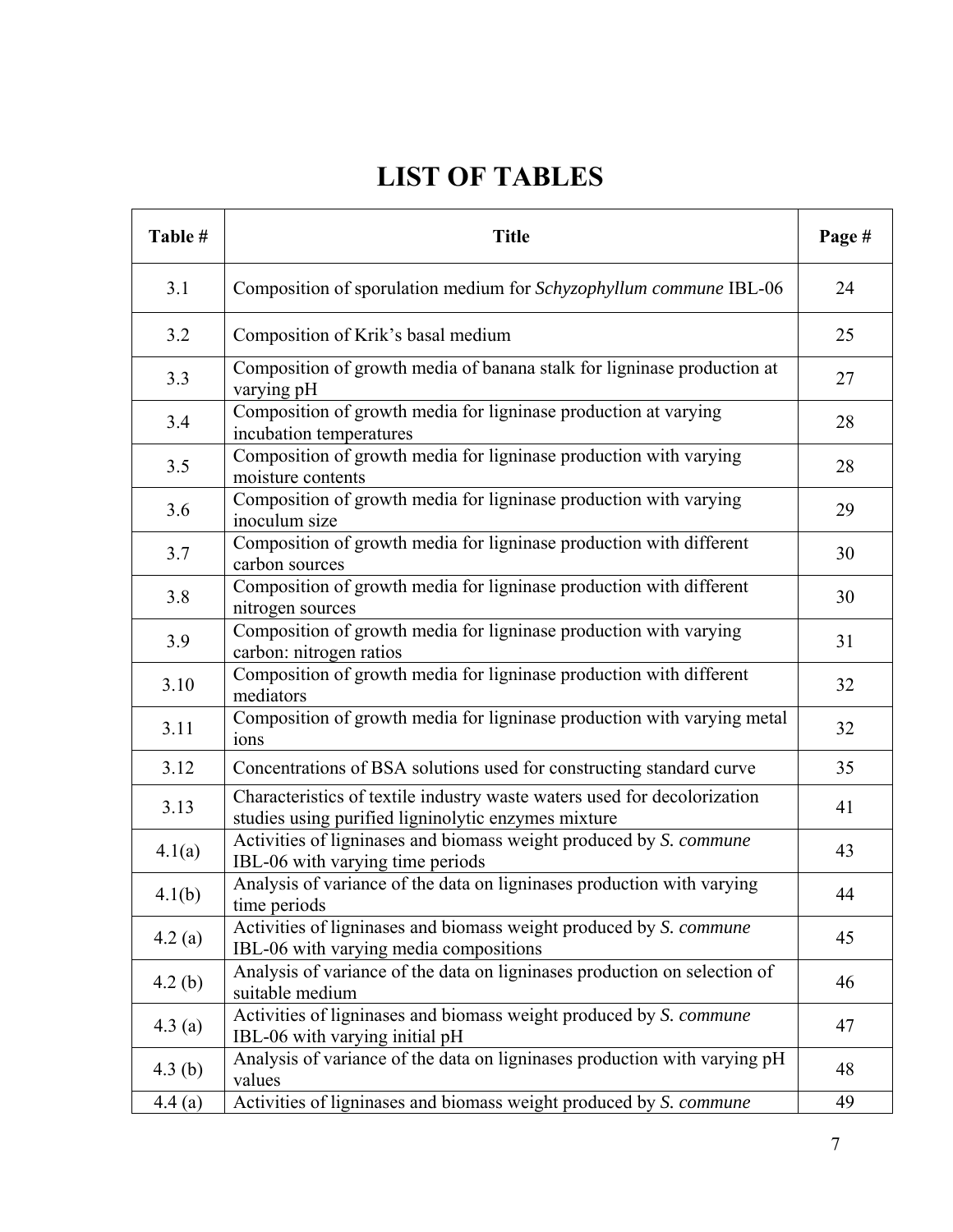|           | IBL-06 under optimum conditions                                                                                               |    |
|-----------|-------------------------------------------------------------------------------------------------------------------------------|----|
| 4.4(b)    | Analysis of variance of the data on ligninases production with varying<br>temperatures                                        | 50 |
| 4.5 $(a)$ | Activities of ligninases and biomass weight produced by S. commune<br>IBL-06 with varying inoculum size                       | 51 |
| 4.5(b)    | Analysis of variance of the data on activities of ligninases with varying<br>inoculum size                                    | 52 |
| 4.6(a)    | Activities of ligninases and biomass weight produced by S. commune<br>IBL-06 with varying moisture contents                   | 53 |
| 4.6(b)    | Analysis of variance of the data on activities of ligninases with varying<br>moisture levels                                  | 54 |
| 4.7(a)    | Activities of ligninases and biomass weight produced by S. commune<br>IBL-06 with varying carbon sources                      | 55 |
| 4.7(b)    | Analysis of variance of the data on activities of ligninases with varying<br>carbon sources                                   | 56 |
| 4.8(a)    | Activities of ligninases and biomass weight produced by S. commune<br>IBL-06 with varying nitrogen sources                    | 58 |
| 4.8(b)    | Analysis of variance of the data on activities of ligninases produced by S.<br>commune IBL-06 with different nitrogen sources | 59 |
| 4.9(a)    | Activities of ligninases and biomass weight produced by S. commune<br>IBL-06 with varying carbon to nitrogen ratio            | 60 |
| 4.9(b)    | Analysis of variance of the data on ligninase production with varying C:<br>N ratios                                          | 61 |
| 4.10(a)   | Activities of ligninases and biomass weight produced by S. commune<br>IBL-06 with varying mediators under optimum conditions  | 62 |
| 4.10(b)   | Analysis of variance of the data on activities of ligninases produced in the<br>presence of different mediators               | 63 |
| 4.11(a)   | Activities of ligninases and biomass weight produced by S. commune<br>IBL-06 with varying metal ions under optimum conditions | 64 |
| 4.11(b)   | Analysis of variance of the data on ligninase production with different<br>metal ions                                         | 65 |
| 4.12(a)   | Activities of ligninases and biomass weight produced by S. commune<br>IBL-06 with varying concentrations of $MgSO4$           | 66 |
| 4.12(b)   | Effect of varying concentrations of MgSO <sub>4</sub> on ligninases and biomass<br>production by S. commune IBL-06            | 67 |
| 4.13      | Purification summary for MnP produced by S. commune IBL-06                                                                    | 68 |
| 4.14      | Effect of pH on activity and stability of purified MnP produced from<br>Schyzophyllum commune IBL-06                          | 70 |
| 4.15      | Table 4.15 Effect of temperature on activity and stability of purified MnP<br>produced from S. commune IBL-06                 | 71 |
| 4.16      | Activity of MnP in the presence of varying concentrations of different<br>activators/inhibitors                               | 73 |
| 4.17      | Purification summary for LiP produced by S. commune IBL-06                                                                    | 75 |
| 4.18      | Effect of pH on activity and stability of purified LiP produced from                                                          | 77 |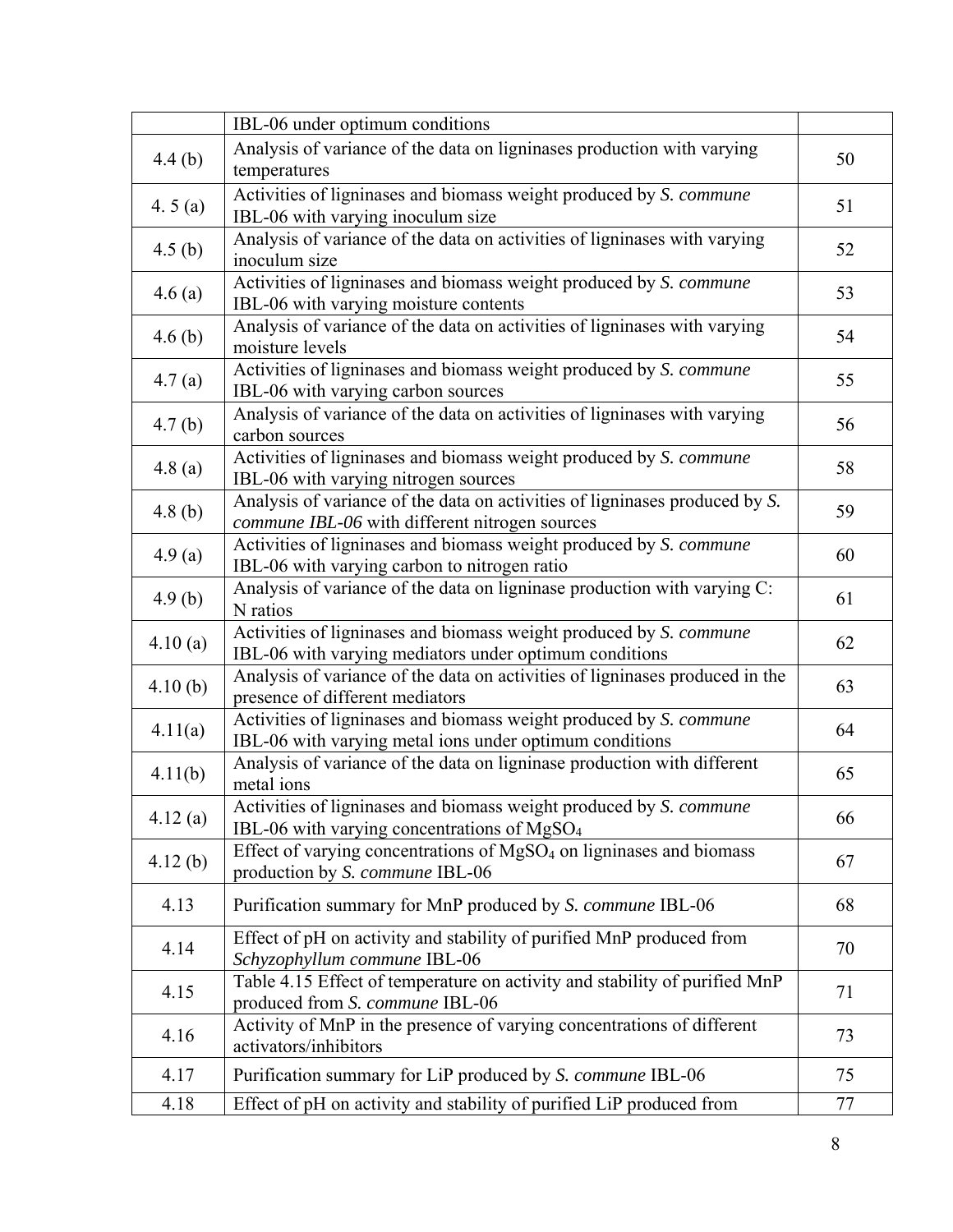|      | Schyzophyllum commune IBL-06                                                                                                |    |
|------|-----------------------------------------------------------------------------------------------------------------------------|----|
| 4.19 | Effect of temperature on activity and stability of purified LiP produced<br>from Schyzophyllum commune IBL-06               | 78 |
| 4.20 | Effect of activators and inhibitors on activity of purified LiP produced<br>from Schyzophyllum commune IBL-06               | 80 |
| 4.21 | Purification summary of Laccase                                                                                             | 82 |
| 4.22 | Effect of pH on activity and stability of partially purified Laccase<br>produced from Schyzophyllum commune IBL-06          | 85 |
| 4.23 | Effect of temperature on activity and stability of partially purified Laccase<br>produced from Schyzophyllum commune IBL-06 | 86 |
| 4.24 | Effect of activators and inhibitors on partially purified Laccase produced<br>from Schyzophyllum commune IBL-06             | 88 |
| 4.25 | Decolourization of textile dyes by ligninase extract produced by S.<br>commune IBL-06                                       | 90 |
| 4.26 | Decolourization of textile industrial effluent by Partially purified<br>ligninases produced by <i>S. commune</i> IBL-06     | 91 |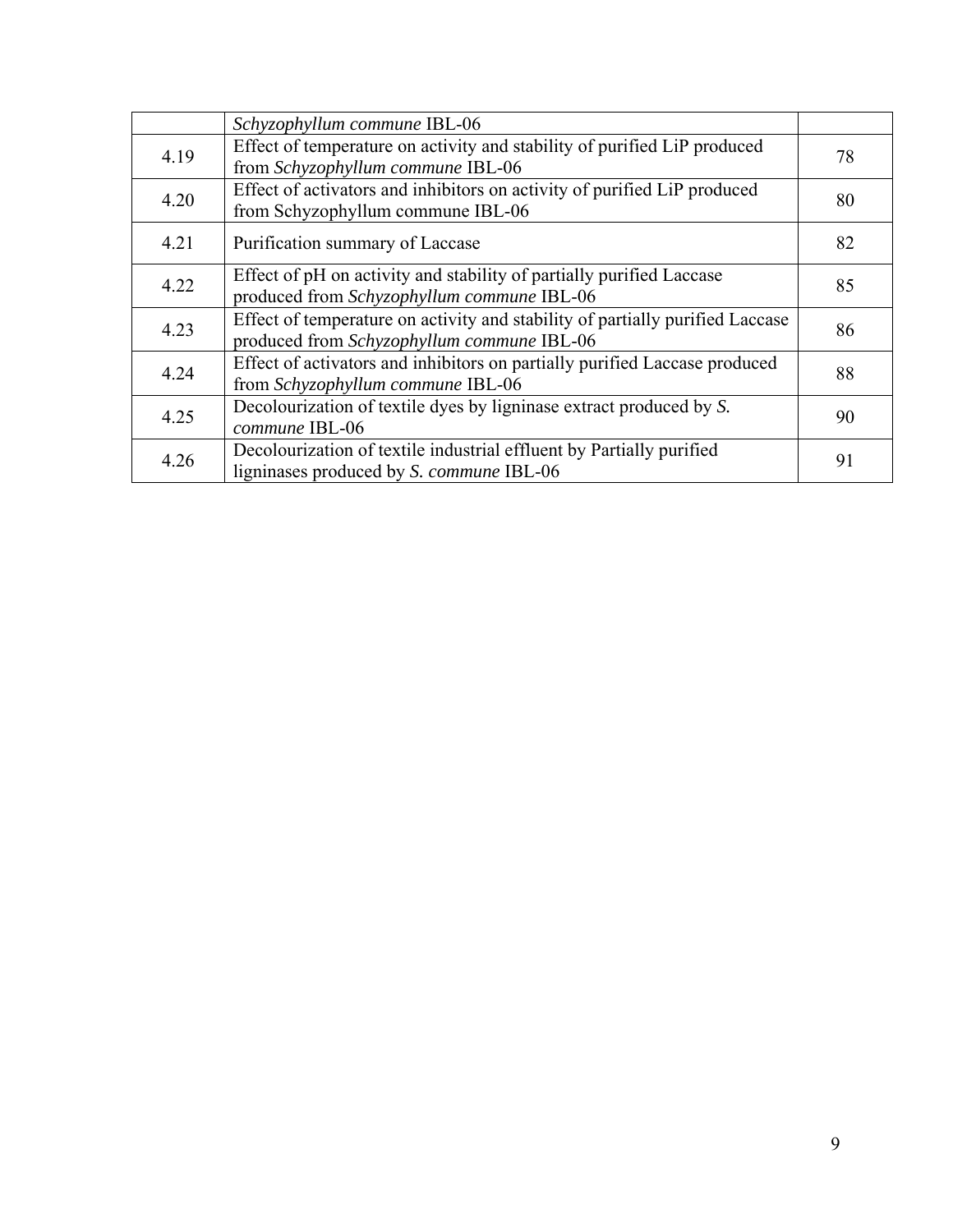# **LIST OF FIGURES**

| Figure # | <b>Title</b>                                                                                                       | Page # |
|----------|--------------------------------------------------------------------------------------------------------------------|--------|
| 3.1      | Standard curve for protein estimation                                                                              | 35     |
| 4.1      | Effect of incubation time on production of ligninases and biomass by<br>S. commune IBL-06                          | 44     |
| 4.2      | Effect of medium composition on production of ligninase and biomass<br>by S. commune IBL-06                        | 45     |
| 4.3      | Effect of pH on ligninase production and biomass weight produced by<br>S. commune IBL-06                           | 47     |
| 4.4      | Effect of varying temperature on ligninase production and biomass<br>weight produced by S. commune IBL-06          | 49     |
| 4.5      | Effect of inoculum size on ligninase production and biomass produced<br>by S. commune IBL-06                       | 51     |
| 4.6      | Effect of varying moisture level on ligninases and biomass production<br>by S. commune IBL-06                      | 53     |
| 4.7      | Effect of different carbon sources on ligininase and biomass<br>production by S. commune IBL-06                    | 56     |
| 4.8      | Effect of different nitrogen sources on ligninases and biomass<br>production by S. commune IBL-06                  | 58     |
| 4.9      | Effect of varying C: N ratios on ligninase and biomass production by<br>S. commune IBL-06                          | 60     |
| 4.10     | Effect of different mediators on ligninases and biomass production by<br>S. commune IBL-06                         | 62     |
| 4.11     | Effect of metal ions on ligninases and biomass production by S.<br>commune IBL-06                                  | 64     |
| 4.12     | Effect of varying concentrations of MgSO <sub>4</sub> on ligninases and biomass<br>production by S. commune IBL-06 | 66     |
| 4.13     | Gel filtration chromatography of MnP produced by S. commune IBL-<br>06                                             | 68     |
| 4.14     | SDS-PAGE for MnP                                                                                                   | 69     |
| 4.15     | Effect of pH on activity and stability of MnP from S. commune IBL-<br>06                                           | 70     |
| 4.16     | Effect of temperature on activity and stability of MnP produced by S.<br>Commune IBL-06                            | 71     |
| 4.17     | Reciprocal plot of $1/[S]$ vs $1/[V]$ for determination of $K_M$ and $V_{max}$ of<br>MnP                           | 72     |
| 4.18     | Effect of activators and inhibitors on purified MnP produced by S.<br>commune IBL-06                               | 73     |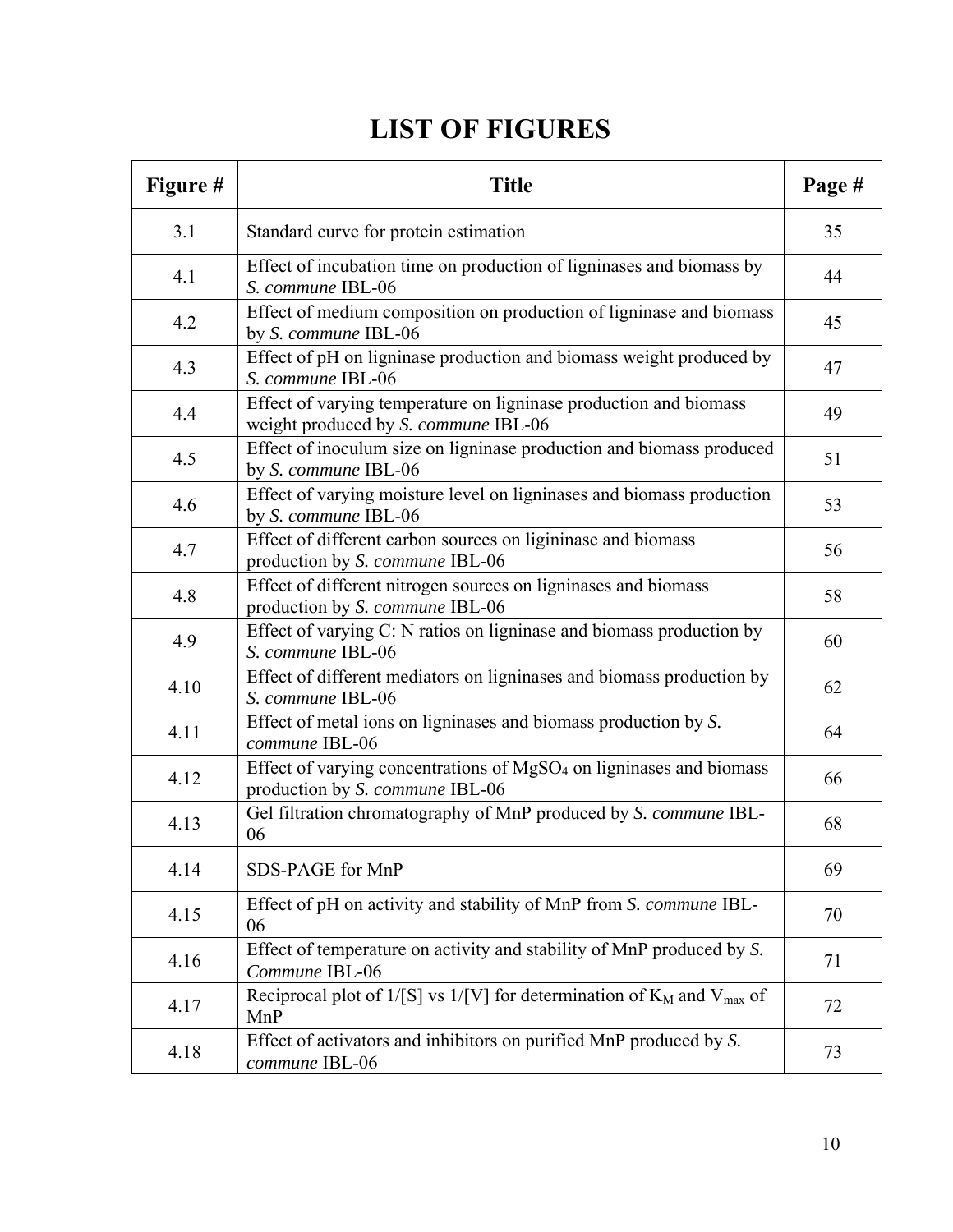| 4.19 | Gel Filteration Chromatography of LiP produced by S. commune IBL-<br>06                                     | 75 |
|------|-------------------------------------------------------------------------------------------------------------|----|
| 4.20 | SDS-PAGE for LiP                                                                                            | 76 |
| 4.21 | Effect of pH on activity of purified LiP produced by S. commune IBL-<br>06                                  | 78 |
| 4.22 | Effect of temperature on activity and stability of purified LiP<br>produced by S. commune IBL-06            | 79 |
| 4.23 | Reciprocal plot for determination of $K_M$ and $V_{max}$ for LiP produced by<br>S. commune IBL-06           | 79 |
| 4.24 | Effect of activators and inhibitors on activity of purified LiP produced<br>by S. commune IBL-06            | 81 |
| 4.25 | Gel filteration chromatography of laccase produced by S. commune<br>$IBL-06$                                | 83 |
| 4.26 | SDS-PAGE of laccse                                                                                          | 84 |
| 4.27 | Effect of pH on activity and stability of partially purified laccase<br>produced by S. commune IBL-06       | 85 |
| 4.28 | Effect of temperature on activity and stability of purified laccase<br>produced by S. commune IBL-06        | 86 |
| 4.29 | Reciprocal plot for determination of $K_M$ and $V_{max}$ for laccase                                        | 87 |
| 4.30 | Effect of metals ions and organic compound on purified partially<br>laccase produced by S. commune IBL-06   | 88 |
| 4.31 | Effect of varying volumes of ligninases extract to decolourized the<br>textile dyes after 1 hour incubation | 91 |
| 4.32 | Effect of varying volume of ligninase extract on decolorization of<br>textile industry effluents            | 92 |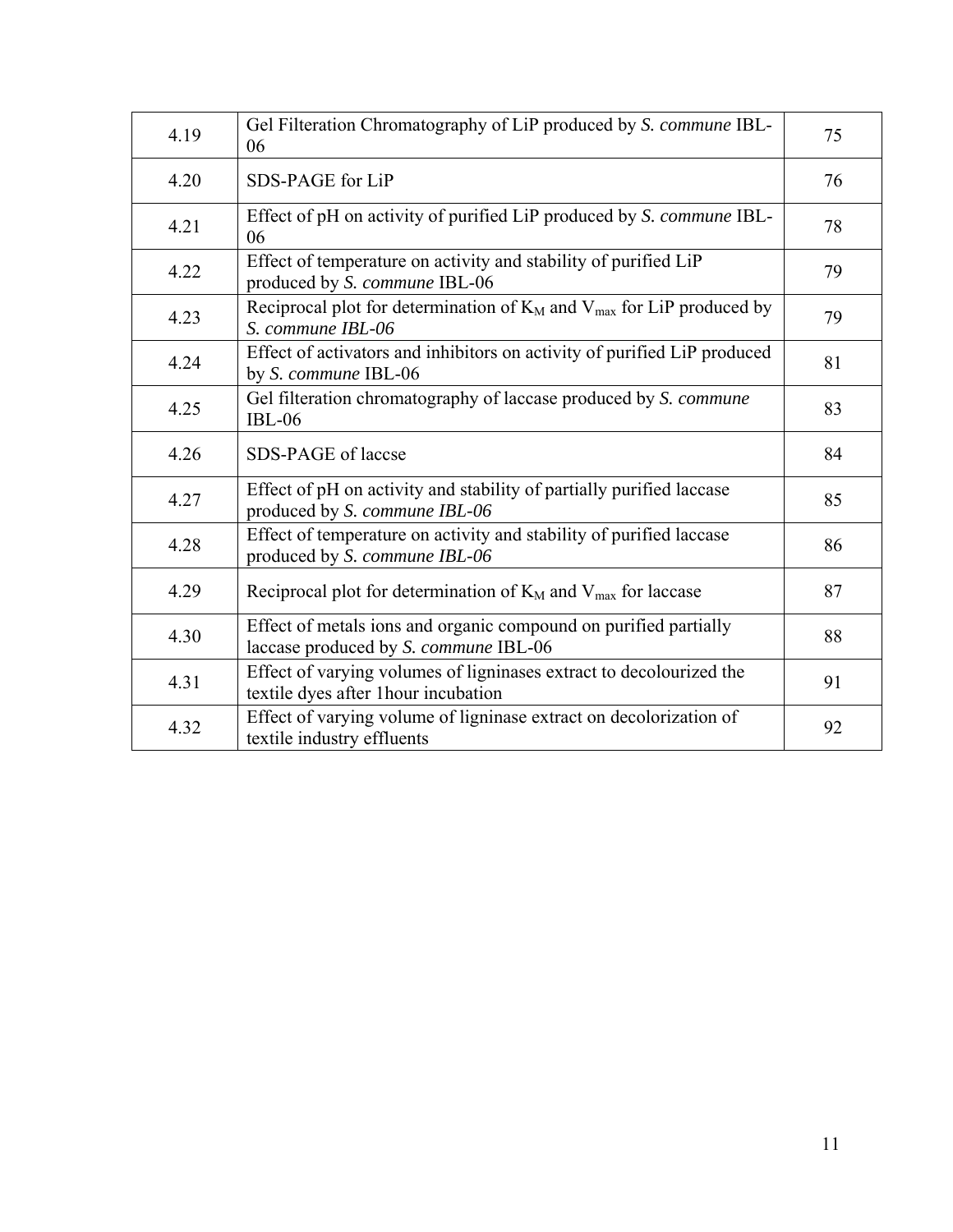### **ABSTRACT**

The potential of an indigenous white rot fungus *Shyzophylum commune* IBL-06 for the production of ligninolytic enzymes in solid state fermentation of banana stalk was investigated. The production process was further improved by optimizing some physical parameters (incubation time, moisture level, pH, temperature, inoculums size) and nutritional factors (carbon and nitrogen sources, carbon: nitrogen ratio, mediators and metal ions). By optimization of different parameters the maximum activities of enzyme synthesized by *S. Commune* IBL-06 were 3745 IU/mL of MnP, 2700 IU/mL of LiP and 345 IU/mL of Laccase after 3 days incubation at pH 4.5 and 35°C temperature with inoculum size, 3mL; moisture content, 60%; C: N ratio, 20:1(glucose and ammonium nitrate as carbon and nitrogen supplements),  $1 \text{m}$ M MnSO<sub>4</sub> as mediator,  $1 \text{m}$  and  $1.25 \text{m}$ M MgSO<sub>4</sub> .7H<sub>2</sub>Oa,  $1 \text{m}$ L. The enzymes produced under optimum conditions were purified by  $(NH_4SO_4)_2$  precipitation, dialysis and Sephadex G-100 gel filtration chromatography. The purified enzymes were run on SDS-PAGE and characterized through kinetic studies. The purified MnP was a monomeric protein with mass of 40 kDa. The optimum pH and temperature for MnP were 5 and 40°C with 0.29 mM  $K_M$  and 450mM/min  $V_{max}$  using MnSO<sub>4</sub> as substrate. The enzyme was activated by 1mM CuSO<sub>4</sub> but was inhibited by CaCl<sub>2</sub>, EDTA, TEMED,  $\beta$ -Marcaptoethanol, AgNO<sub>3</sub> and Pb $(NO<sub>3</sub>)<sub>2</sub>$ . The molecular weight of purified LiP was 43KDa and it displayed a single band on SDS-PAGE. LiP showed optimum pH 5.0, optimum temperature,  $35^{\circ}$ C; K<sub>M</sub>, 0.5 mM and Vmax, 400 mM/min using varatryl alcohol as substrate. The enzyme was inhibited by  $CuSO_4$  Mn $SO_4$ ,  $CaCl_2$ , EDTA, TEMED,  $\beta$ -Marcaptoethanol, AgNO<sub>3</sub>, Pb(NO<sub>3</sub>)<sub>2</sub>. Molecular mass of Laccase was 63 kDa and it had optimum pH 6.0, optimum temperature 40°C,  $K_M$  value 0.25mM and  $V_{max}$  80mM/min using ABTS as substrate. The laccase activity was enhanced by  $2mM$  CuSO<sub>4</sub> and was inhibited by  $MnSO<sub>4</sub>$ , CaCl<sub>2</sub>, EDTA, TEMED, β-Marcaptoethanol, AgNO<sub>3</sub>, Pb(NO<sub>3</sub>)<sub>2</sub>. Crude ligninase extract decoulorized Novasol direct blue dye to 80%, followed by Novasol direct yellow dye to 60%, Novasol direct red to 38% and Novasol direct black to 37%. The effluent from Magna textile industry was maximally decolorized to 87% in 24 hours, followed by effluents from Crescent, Arzoo and Chenab textile industries. *S. Commune* IBL-06 produced high activities of MnP and LiP having higher catalytic activities as compared to most of the previously reported enzymes.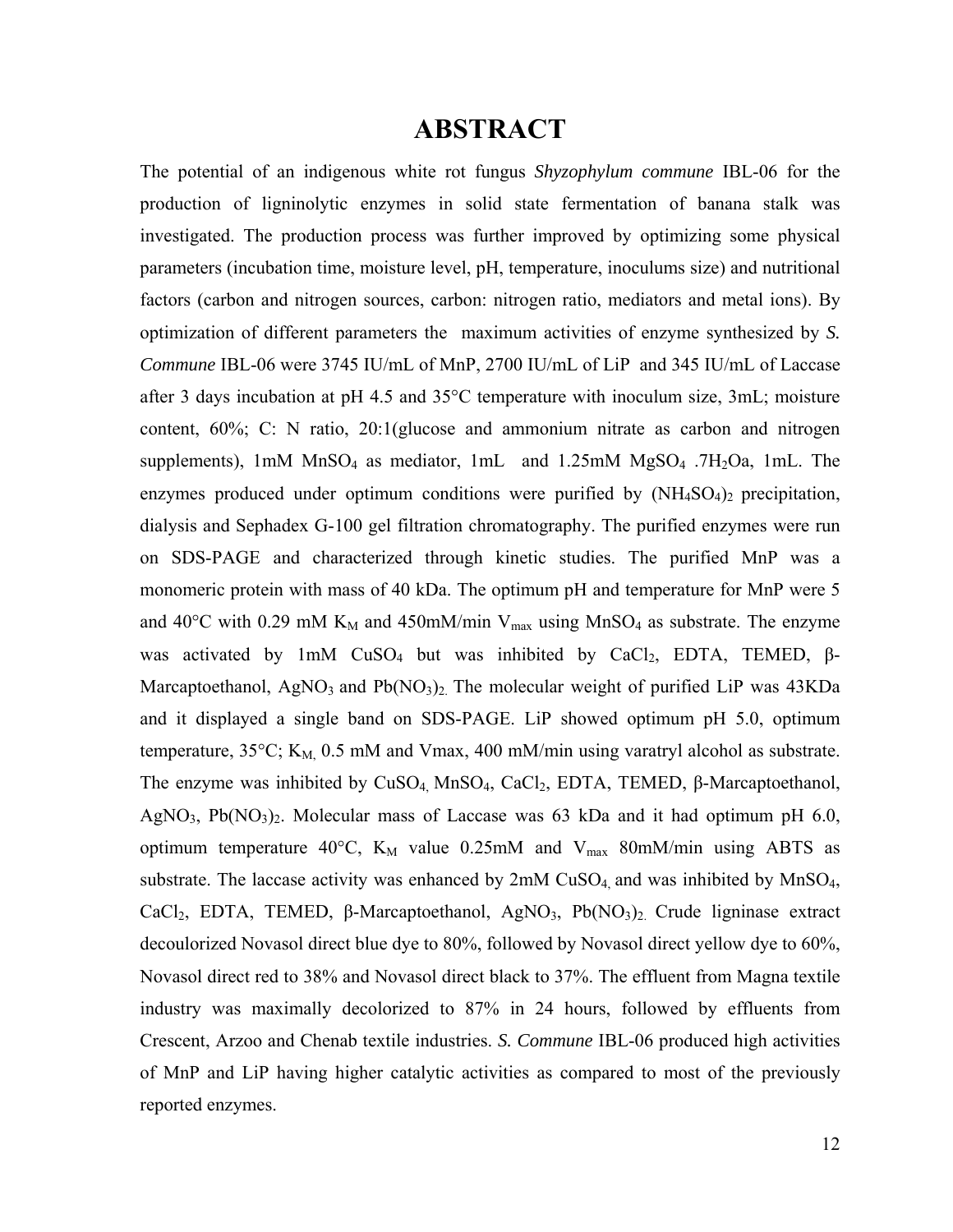### **CHAPTER 1**

### **INTRODUCTION**

Lignin is the important aromatic polymer and cementing material of plant cell walls which together with cellulose provide physical strength to plant cell wall. Complex structure of plant lignin is made up of basic structural units of phenylpropanoids which polymerize radically and protect the plant from microbial attack. Lignin degradation, as well as its potential utilization, is very important to maintain the global carbon cycle (Bermek *et al*., 2004; Boer *et al*., 2006; Kanayama *et al*., 2002). Due to aromatic structure, water-insoluble and non-hydrolyzable bonds, lignin is more difficult to break down than cellulose or hemicellulose (Adler, 1977; Brunow, 2001). The molecular mass (MW) of lignin is high, about 100 kDa or more, which prevents its uptake inside the microbial cell (Eriksson *et al.,*  1990). Carbon content in lignin is high and, microorganisms are unable to utilize polymeric lignin as sole carbon and energy source (Kirk *et al.,* 1976). Lignin depolymerization is necessary to gain access to cellulose and hemicellulose fibers. The biological degradation of macromolecular lignin must occure through the activity of extracellular enzymes. Ligninolytic enzymes needed for the complete degradation of lignin are induced in white rot fungi (WRF) under carbon and nitrogen limitation conditions (Hatakka, 2001). During sugar utilization from polysaccharides of wood,  $H_2O_2$  is produced by the action of glucose oxidase and glyoxyl oxidase (Asghar *et al*., 2008; Asgher *et al*., 2009; Kirk and Farrell, 1987; Hatakka, 2001) that assist the ligninolytic enzymes in their catalytic action

 The microbes are being used for conversion of lignocellulosic wastes as potential energy sources for synthesis of very useful industrial products such as enzymes, hormones, organic acids, liquid fuels, single cell protein etc (Rajoka and Malik, 1994). A diverse spectrum of lignocellulolytic microorganisms, mainly basidiomycetic white rot fungi (Baldrian and Gabrial, 2003; Falcon *et al*., 1995) have been identified during the last two decades. Many microorganisms that decompose lignocellulosic material are being studied as producers of enzymes for delignification of the lignocellulosic materials present in agro-industrial residues. Although the cellulose and hemicellulose present in these materials have their value for feeding cattle, their bioavailability requires breakdown of the bonds with indigestible lignin. Pre-digestion of such materials with cellulose free ligninases, xylanases and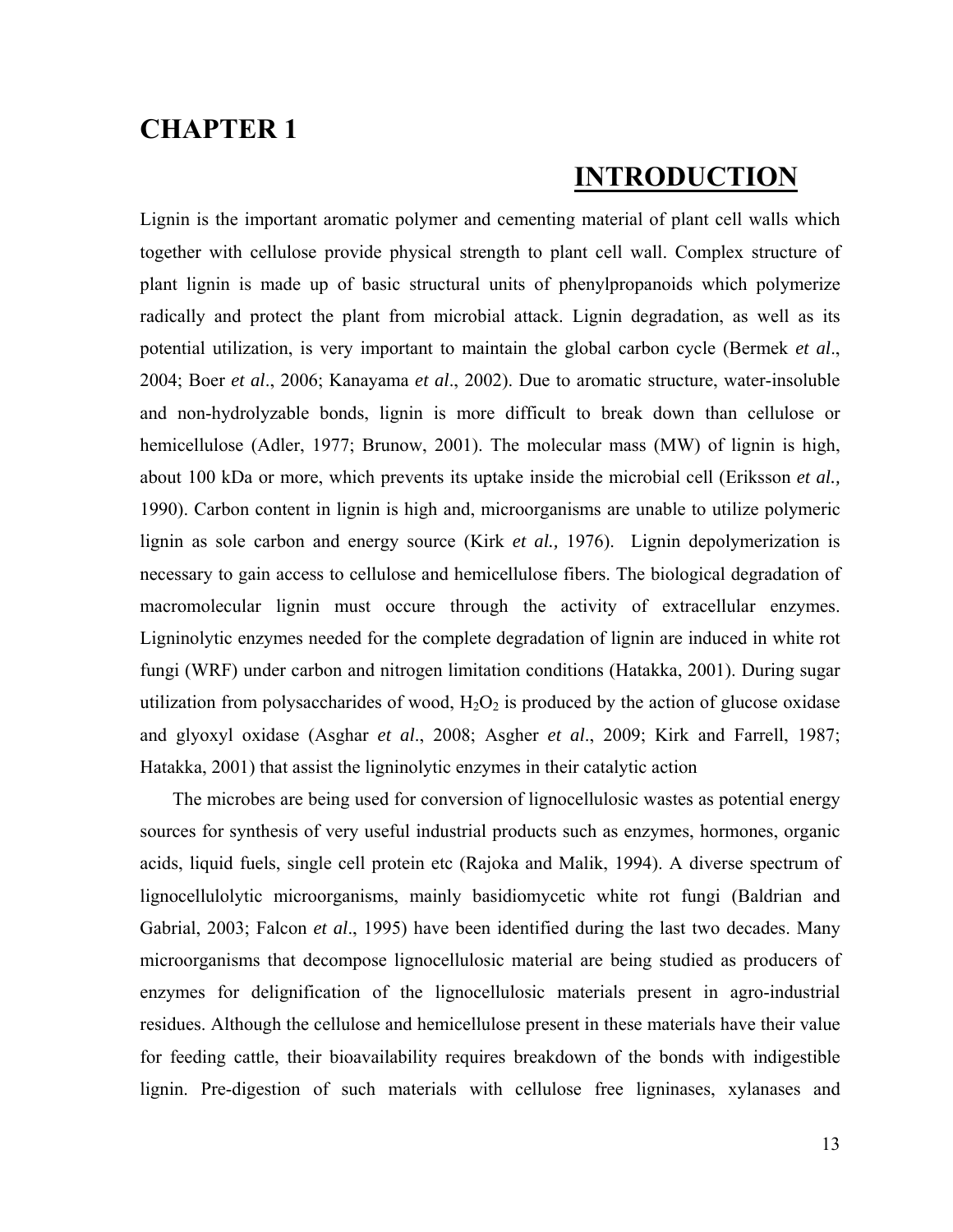pectinases may transform the lignocellulosic substrate into easily hydrolysable substrates (Jordan and Mullen, 2007).

The WRF produce a wide range of lignocellulytic enzymes, also named hydrolytic enzymes, including xylanases, cellulases and ligninases (Sun *et al*., 2004). All these enzymes contribute in the degradation of the cell wall of lignocellulosic substrates (Stajic *et al*., 2006). Lignin biodegradation by WRF involves the action of ligninolytic enzymes which also have promising biotechnological applications in biopulping, denim stone washing, bioethanol production and wastewater treatment (Hofrichter *et al*., 1999). Basidiomycetes comprise of white rot, brown rot, and leaf litter fungi that may insure their nutrition in different ways. Some of them are edible or medicinal fungi; some have important biotechnological and environmental applications. WRF belonging to the basidiomycates are the most efficient and extensive lignin degraders (Akin *et al*., 1995; Gold and Alic, 1993). White-rot basidiomycetes are capable of degrading all basic wood polymers due to their capability to synthesize relevant hydrolytic (cellulases and hemicellulases) and unique oxidative ligninolytic.

WRF seem to be the unique microorganisms which show capacities of degrading and mineralizing lignin and a variety of highly toxic and recalcitrant organic pollutant compounds due to low specificity and strong oxidative abilities of lignin degradation. Furthermore, little attention has been given to the evaluation of the hydrolytic system of white rot fungi. This capacity is, at least to some extent, caused by non-specific enzymatic system produced by these fungi during the lignin degradation, including several isoenzymes of . This multienzyme system involved in the lignin degradation and mineralization is constituted of different ligninolytic enzymes including lignin peroxidase (LiP, E.C.:1.11.1.14), manganese peroxidase (MnP, E.C. 1.11.1.13) and laccase (EC 1.10.3.2) as well as H<sub>2</sub>O<sub>2</sub>-producing oxidases (Krause *et al.*, 2003;Wesemberg *et al.*, 2003; Katia *et al.*, 2005). Ligninolytic enzymes find applications in numerous other industrial processes such as pulp bleaching, oxidation of organic polluntants, stabilization of fruit juices, biosensors development, biofuels cells, textile biofinishing, beverage processing, decreasing dough extensibility in flour, animal feed, cosmetics, clinical diagnosis enzyme immunoassays, wastewater detoxification, denim stone washing and detergent manufacturing (Boer *et al.,* 2006; Papinutti and Forchiassin, 2007; Ravankar and Lele, 2007; Asghar *et al*., 2008).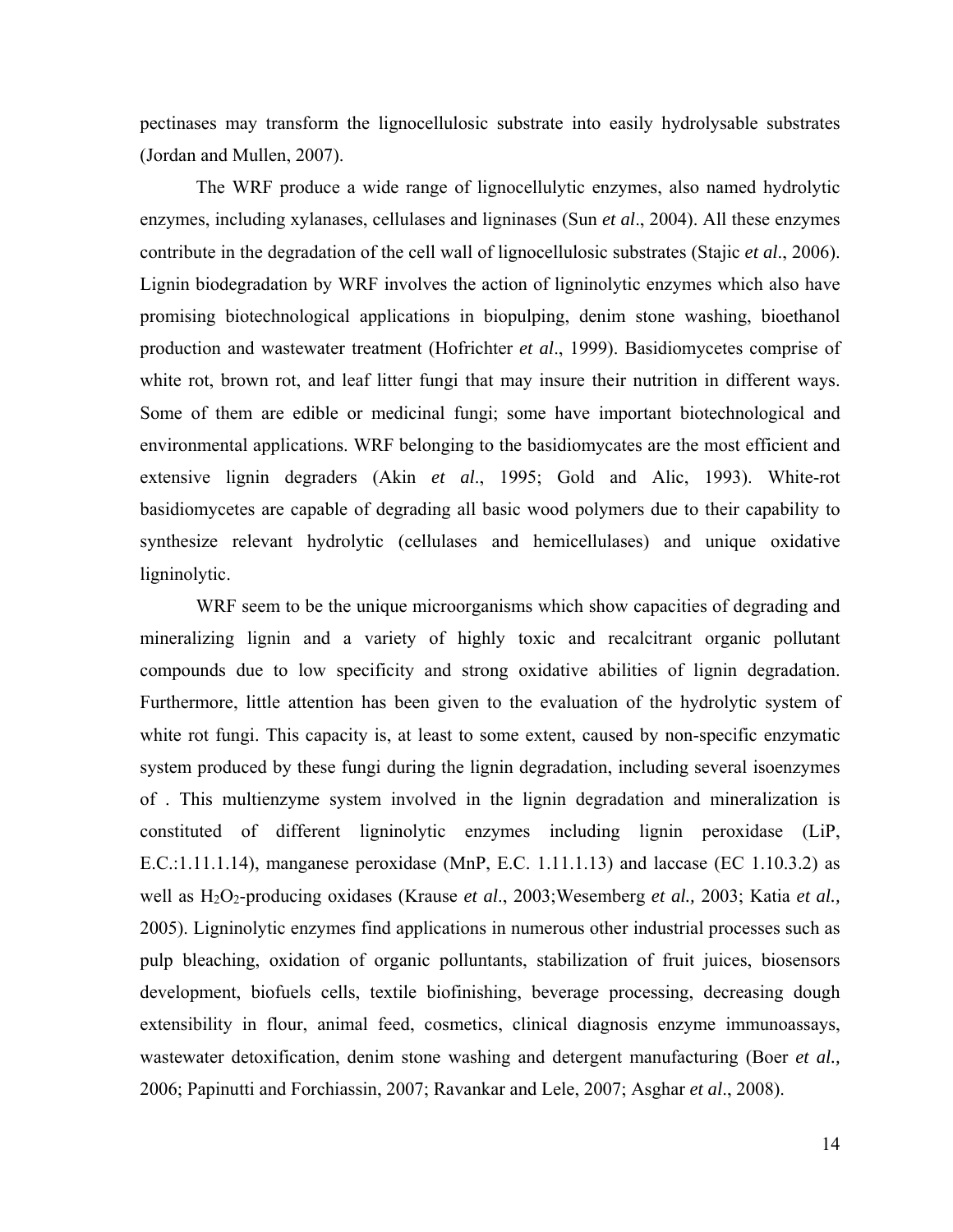LiPs are glycosylated, heme containing enzymes that functionally require  $H_2O_2$  for oxidation of lignin and related aromatic structures (Asghar *et al*., 2006; Papinutti and Forchiassin, 2007). LiPs are strong oxidizers of phenols, aromatic amines, aromatic ethers and polycyclic aromatic hydrocarbons (Tien and Kirk 1998; Kalmis *et al.,* 2008).The substrates of LiP include both phenolic and non-phenolic aromatic compounds. The phenolic substrates are oxidized to yield products similar to those produced by peroxidases, while oxidation of non-phenolic methoxybenzenes is unique to LiP (Kersten *et al*., 1985). The oxidation of these substrates to yield aryl cation radicals can result in either demethylation,  $C_{\alpha}$ -  $C_{\beta}$  cleavage of lignin model compounds, benzylic alcohol oxidation, or hydroxylation of aromatic rings and side chains (Kirk and Farrell, 1987). The natural fungal secondary metabolites veratryl alcohol (VA) and 2-chloro-1, 4-dimethoxybenzene are redox mediators and enhance the LiP catalyzed oxidation of recalcitrant substrates (Teunissen and Field, 1998; Christian *et al.,* 2005). Kinetic analysis has revealed that cationic radical of VA converts LiP (II) and/or LiP(III) to LiP and enhances the catalytic cycle of LiP (Lan *et al*., 2006).

Manganese peroxidase (MnP) finds potential applications in biopulping and biobleaching in paper and pulp industries, as well as in bioremediation processes. MnP is an extracellular heme-containing glycoprotein produced only by ligninolytic basidiomycetes, especially during the secondary metabolism. This enzyme catalyzes the  $H_2O_2$ -dependent oxidation of  $Mn^{2+}$  to a highly reactive  $Mn^{3+}$ , the latter, stabilized by chelating dicarboxylic acids like malonate, oxalate, L-tartrate, oxaloacetate, L-malate, and methylmalonate (Makela *et al*., 2005) is a low-molecular-mass diffusible mediator, which nonspecifically oxidizes a variety of phenolic and non-phenolic substances, including lignin and toxic pollutants. MnP can also utilize peracetic acid, *m*-chloroperoxybenzoic acid, and *p*-nitroperoxybenzoic acid, as sources of oxidizing equivalents (Urek & Pazarlioglu, 2005). The aromatic structures are depolymerized via formation of phenoxy or aryl cation radicals, which finally result in the breakdown of the molecule. (Rogalski, 2006). Manganese peroxidases are secreted by most WRF studied till today. Some WRF even secrete MnP as sole lignolytic enzyme for lignin degration. (Bermek *et al*., 2004; Asghar *et al*., 2008). MnP have the capability to oxidizes a range of substrates, including phenolic organic compounds and high molecular weight lignin model compounds (Bermek *et al.,* 2004).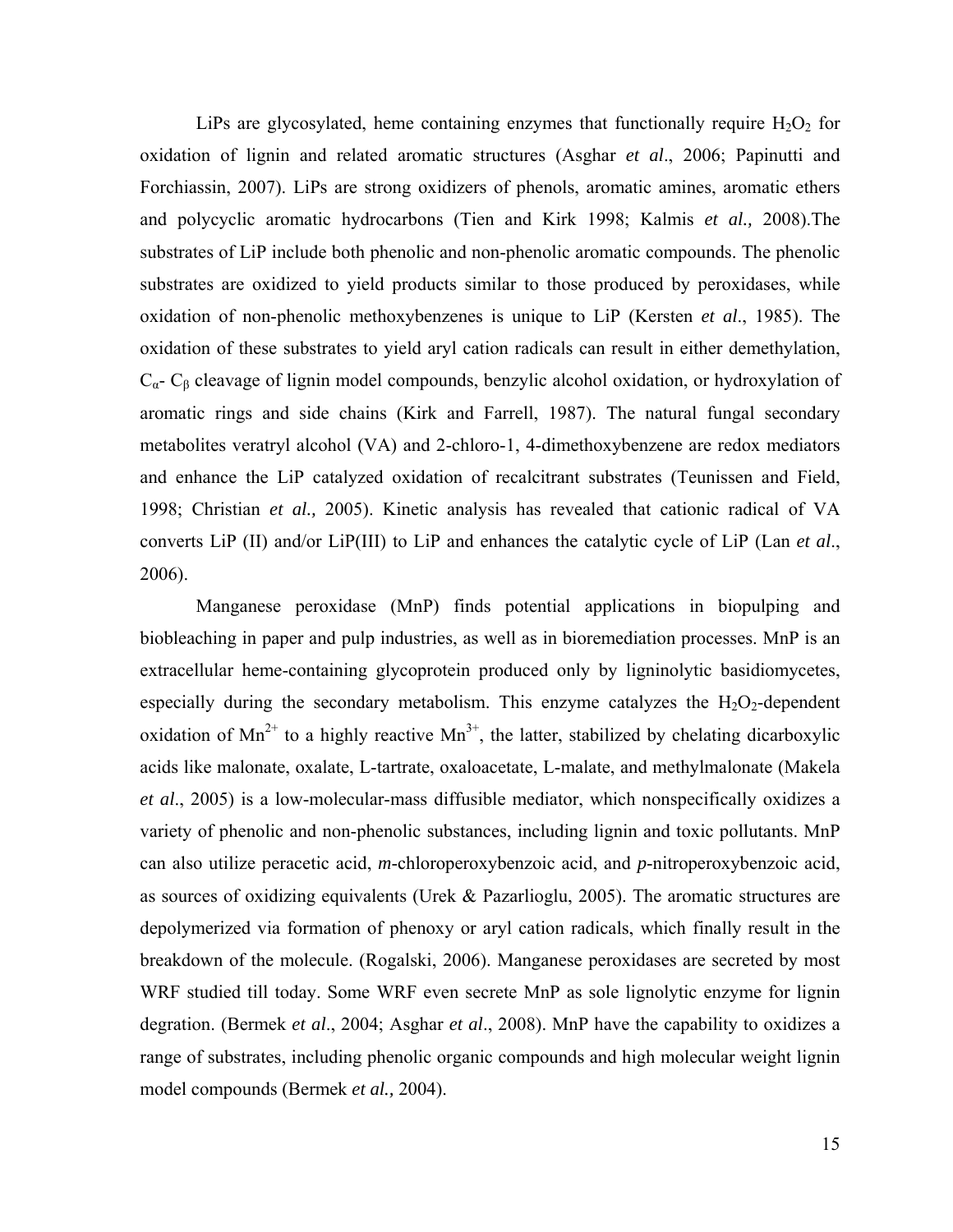Laccases are dimeric or tetrameric N-glycosylated extracellular blue multicopper oxidases (Wells *et al*., 2006) with molecular masses varying from 58-90 kDa (Murugesan *et al*., 2006; Salony *et al*., 2006; Zouari-Mechichi *et al*., 2006; Quaratino *et al*., 2007) that contain four copper atoms distributed in redox sites and have advantage that they do not need  $H<sub>2</sub>O<sub>2</sub>$  for substrate oxidation and have broader spectrum than peroxidases (Mishra and Kumar, 2007). Laccases oxidize mediator compounds such as N-hydroxyacetanilide (NHA), N-(4-cyanophenyl)acetohydroxamic acid (NCPA), 3-hydroxyanthranilate, syringaldehyde, ABTS (2,2′-azino-bis(3-ethylbenzthiazoline-6-sulphonate), 2,6-dimethoxyphenol (DMP), violuric acid, 1-hydroxybenzotriazole (HBT), 2,2,6,6-tetramethylpipperidin-N-oxide radical, acetovanillone (AV), acetosyringone and acetohydroxamic acid (Geng *et al*., 2004; Cho *et al*., 2006; Lu *et al*., 2007; Minussi *et al.*, 2007; Quaratino *et al*., 2007) that in turn degrade dyes and a wide variety of organic and inorganic substrates, including mono-, di- and polyphenols, aminophenols, methoxyphenols, aromatic amines and organic polluntants with concomitant four electron reduction of oxygen to water (Rodriguez *et al*., 1999; Abadulla *et al*., 2000; Podgornik *et al*., 2001; D'Souza *et al*., 2006; Asghar *et al*., 2008). Laccases have gained the status of industrially relevant enzymes because of a number of diverse applications, such as delignification of lignocellulosics, cross-linking of polysaccharides, bioremediation, food technological uses, personal and medical care applications, and for biosensor and analytical applications. To utilize laccases more efficiently for these biotechnological and environmental applications and to better understand the properties of these important enzymes at a molecular and kinetic level, rather large amounts of crude and purified laccases are required (Gianfreda *et al.,* 1999; Claus, 2003; Baldrian, 2006).

The carbon sources in the medium play an important role in ligninolytic enzyme production. Mansur, (1997) showed that the use of fructose instead of glucose resulted in a 100-fold increase in the specific Lac activity of Basidiomycetes. According to Mishra and Kumar (2007), the ligninolytic enzymes are produced during the secondary metabolism under conditions of limited nitrogen. However, in *Pleurotus ostreatus* a high concentration of nitrogen in the medium (34 mm, N as glutamate) did not repress but rather slightly stimulated mineralization of lignin compared to the N-limited medium.

 Lignocellulosic agroindustrial and forestry wastes and residues like wheat straw, corncobs, corn stover, sugarcane bagasse, rice straw, banana stalks, whole plants and plant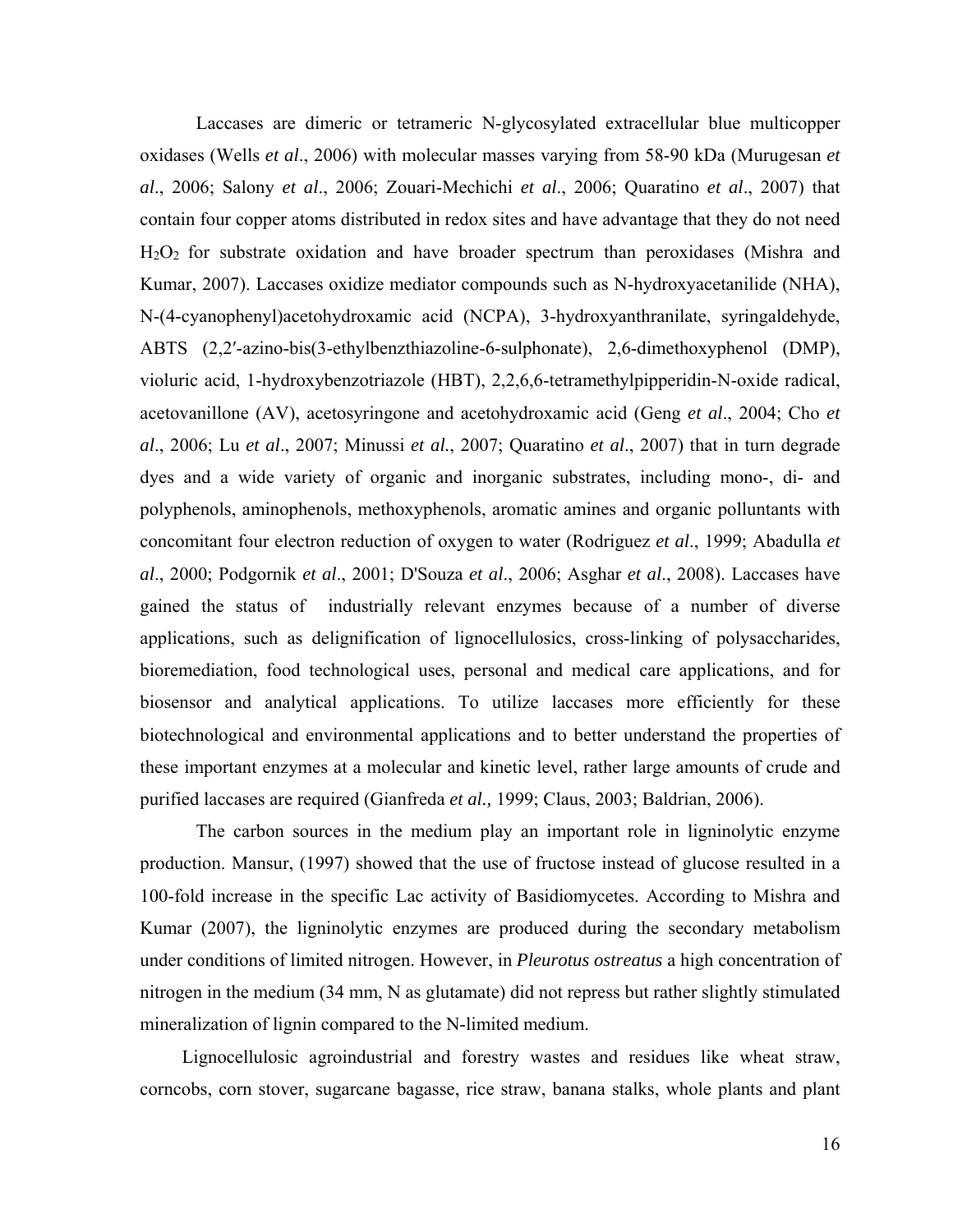parts are efficient substrates for growing WRF for the production of industrially important lignolytic and cellulolytic enzymes (Arora and Gill, 2001; Reddy *et al*., 2003; Stajic *et al*., 2006). Among processes used for enzyme production, solid-state fermentation (SSF) using waste residues is an attractive option because it presents many advantages, especially for fungal cultivations (Pointing, 2001). SSF presents higher productivity, simpler operation, and lower cost when compared with submerged culture (SmF). In addition, SSF reproduces the conditions under which the WRF grow in nature. This type of processe has been shown to be particularly suitable for the production of industrial enzymes. Since WRF grow under solid state conditions, it can be advantageous to utilize these fungi to develop bioprocesses using lignocellulosic agricultural solid wastes as substrates in SSF. Encouraging results have been reported by growing *P. chrysosporium* and other white rot fungi in SSF (Stajic *et al*., 2006), suggesting that ligninocellulosic substrates act as inducer substrates for the production of the ligninolytic peroxidases.

WRF have the capability to degrade a wide range of xenobiotics and organic pollutant including synthetic textile dyes (Pointing, 2001; Wesenberg *et al.,* 2003) due to their extracellular non-specific ligninolytic enzyme system (Christian *et al.,* 2005). Ligninolytic fungi have been used for decolorization of a variety of textile dyes and industrial pollutants due to their capability to produce extracellualar and non-specific ligninolytic peroxidases and laccases that are very efficient oxidizers of organic pollutants and recalcitrant compounds (Cenek *et al*., 2004). The ligninolytic enzymes from white rot fungi can be directly used for bioremediation of textile industry effluents, biopolishing of cotton fabrics and as stone wash agents for biostoning of denims.

*Schyzophyllum commune* is probably the most widespread fungus found in every continent except Antarctica, where there is no wood to be used as a substrate. Unlike other mushroom species, the mycelium only has to produce one set of fruiting bodies per year, which can then dry out and rehydrate and keep functioning. It is an efficient wood decaying fungus that causes white rot of soft woods. Researchers have focused for the last few years on production of ligninase enzymes responsible for wood decay by the fungus through fermentation (Asghar *et al*., 2008;Travis and Anderson, 2004). The objective of this work was to quantify and characterize the extracellular peroxidase enzymes of an indigenous strain *Schyzophyllum commune* IBL-06 to determine whether the enzymatic complex produced by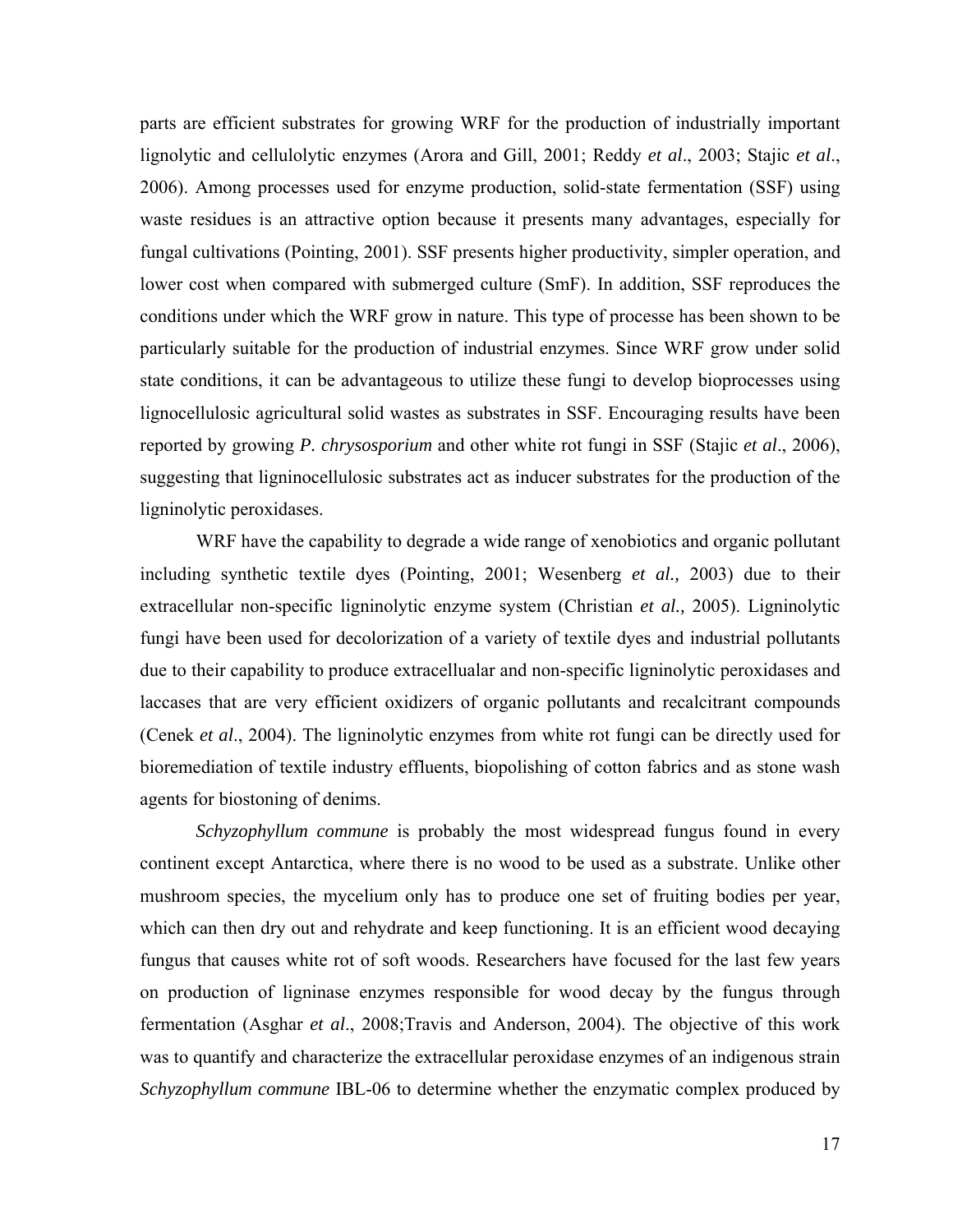the fungus could be utilized in industrial processes.

#### **Aims and objectives:**

- 1. Production of ligninolytic enzymes by the *Schyzophyllum commune* IBL-06 using lignocellulosic substrates
- 2. Optimazation of SSF process for maximum production of ligninases
- 3. Purification and characterization of ligninolytic enzymes produced under optimum conditions
- 4. Characterization of ligninolytic enzymes enzymes through kinetic studies
- 5. Application of ligninase extract for decolorization of textile dyes and industrial effluents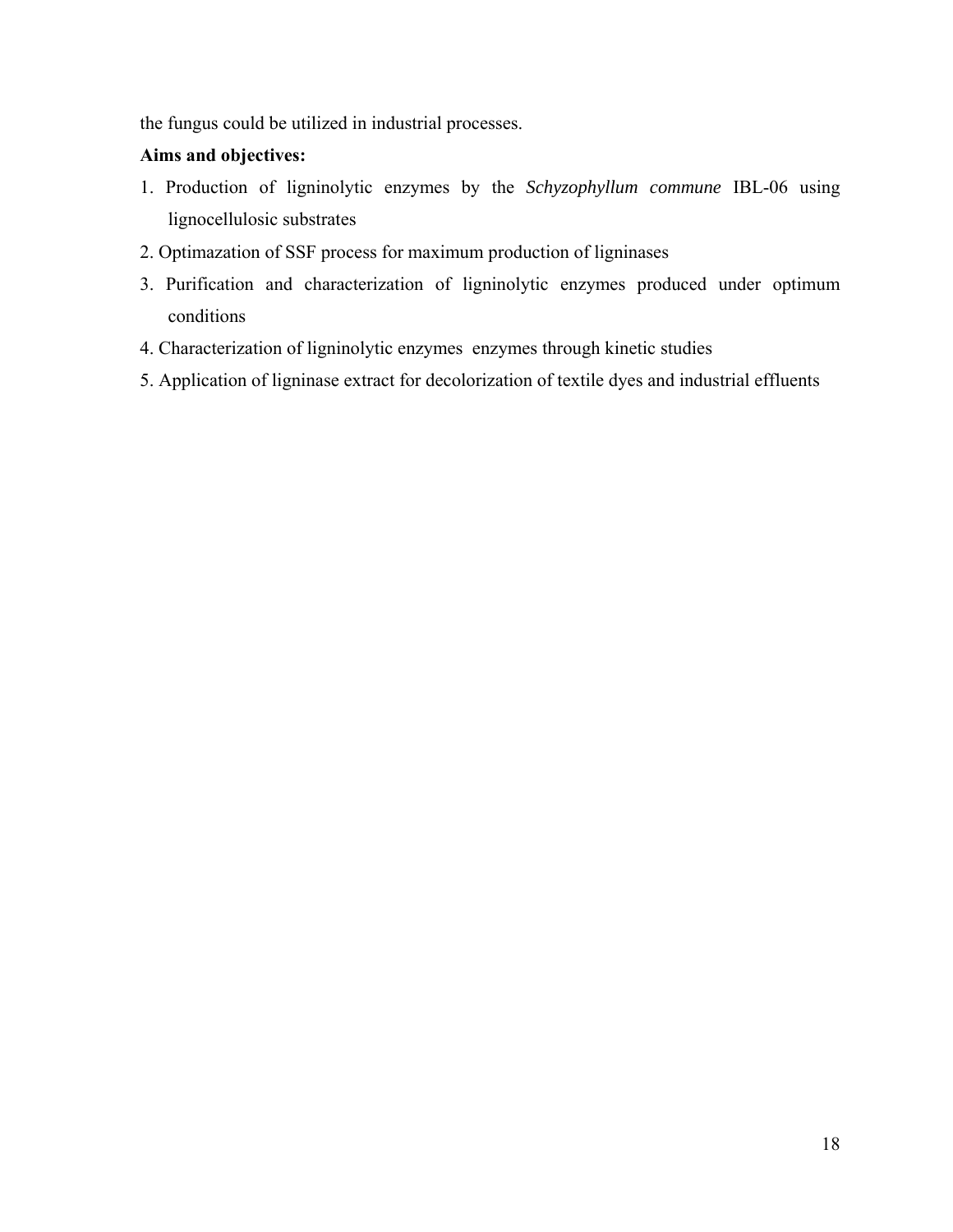### **CHAPTE 2**

### **REVIEW OF LITERATURE**

#### **2.1 Production of Ligninases**

There are three major ligninolytic enzymes including LiP, MnP and laccase produced by white rot fungi (WRF) that are being evaluated for their applications in industrial and environmental biotechnology (Buchanan *et al*., 2004). Improvements of the production of these enzymes such as discovery of new fungal strains, modification of growth conditions, use of inducers and cheaper growth substrates such as agricultural and food wastes has been extensively investigated in the last two decades. In the very beginning *P. chrysosporium* was found to produce higher amounts of LiP in nutrient limited cultures to break down biopolymeric lignin (Higson, 1991) in the presence of hydrogen peroxide. The production processes for ligninase using many different strains and species of WRF have been optimized in flasks and reactors by the addition of carbon sources, nitrogen additives, mediators, surfactants and minerals to the medium. Nutritional variables including carbon, nitrogen and manganese significantly influence the production of ligninolytic enzymes by white rot fungi (Pascal *et al*., 1991).

Lignin peroxidase (LiP) and manganese peroxidase (MnP) synthesis by *Schizophyllum commune, Phanerochaete chrysosporium* and *Phanerochaete sordida* is inhibited by high nitrogen and carbon contents but laccase production by most WRF is higher in high-nitrogen (24 mM) cultures as compared to those in low-nitrogen (2.4 mM) (Boyle *et al.*, 1992; Ruytimann-Johnson, 1994; Trevor, 1999). The production of MnP is enhanced by the addition of manganese in lower concentrations (0.1-1mM MnSO4) as Mn is a specific inducer of MnP production and repressor of LiP synthesis by *P. chrysosporium* (Rajan *et al* (2010). In molasses and bagasse media (Ferrara *et al*., 2002) addition of glucose, xylose, and xylan promoted cell growth and Veratryl alcohol enhanced LiP formation (28 U/L to 155 U/L) by *P. chrysosporium*. MnP and LiP were produced in the medium containing wheat straw and hemp woody core under carbon and nitrogen limiting conditions by *Phanerocheaete chrysosporium* (Kapich *et al*., 2004), suggesting that some compounds derived from these lignucellulosic substrates act as inducers for ligninolytic peroxidases. High amounts of organic nitrogen source enhanced the production of ligninolytic enzymes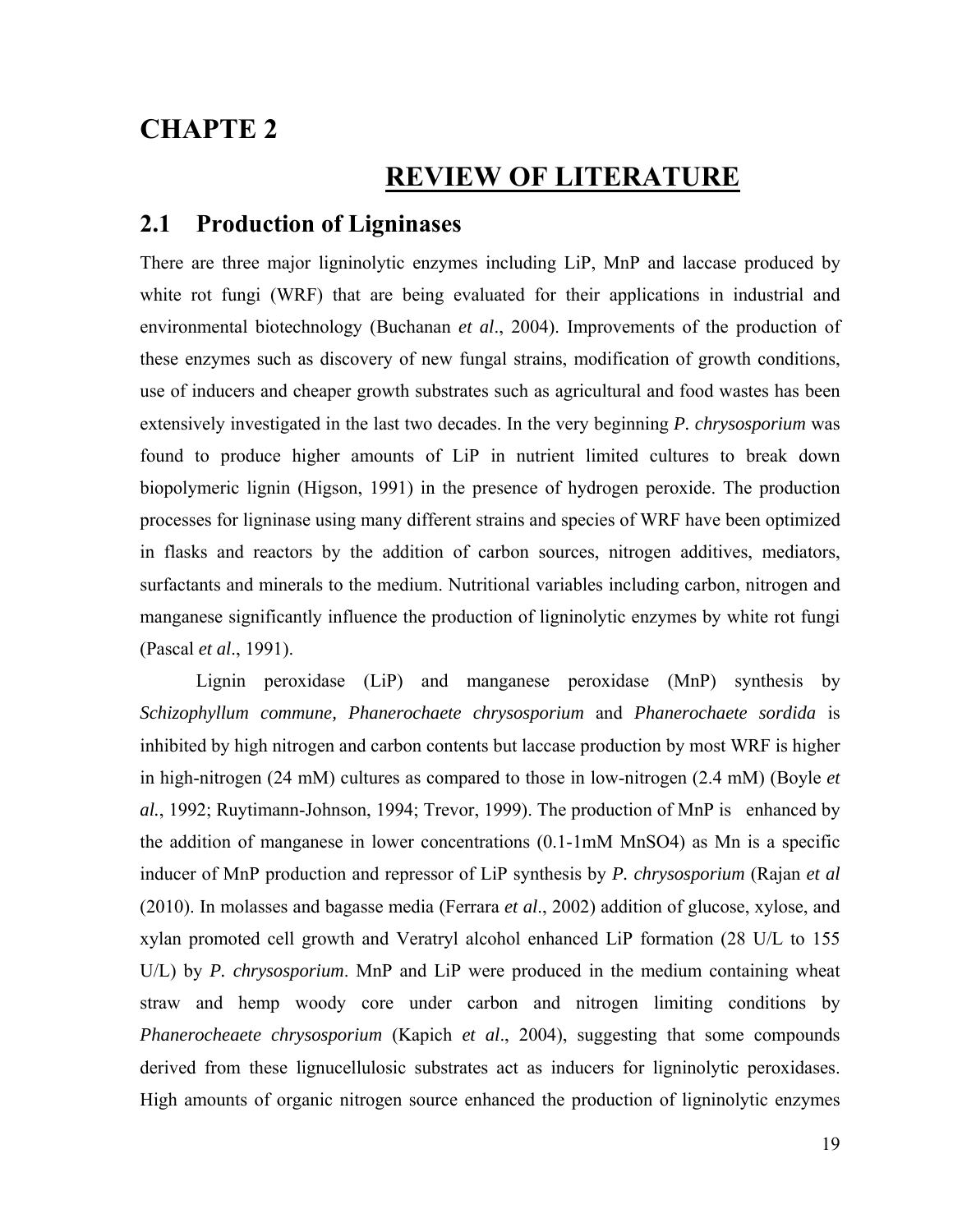where as surfactant Tween-80 did not affect the enzyme production. However, Raziye and Nurdan (2007) and Urek and Pzarlioglu, (2007) have reported that Addition of Tween 80 (0.05  $\%$ , v/v) and Mn<sup>2+</sup> resulted in two times increase in MnP production (356 U/L) by *P*. *chrysosporium* as compared to control. Addition of low concentrations of peptone, yeast extract and Tween-80 in SSF using corncob substrate (70% moisture) also enhanced LiP production by *P. chrysosporium* (Asghar *et al*., 2006) to a maximum of 13.7 U/gds in 5 days with 20% inoculum. *P. chrysosporium* and *Phanerochaete* sp. were grown on lignocellulosic biomass from arecanut husk (Arecanut & catechu Linnaeus) in SSF carried out at different pH values (Rajan *et al* 2010). The optimum enzyme production was at pH 6.0 (52.60 IU/g) for *P. chrysosporium* and pH 5.0 (44.08 IU/g) for *Phanerochaete* sp. where as optimum temperature was  $30 \pm 2^{\circ}$ C for both strains. Absence of carbon and nitrogen stimulated enzyme production in *P. chrysosporium* while Phanerochaete sp. needed additional nitrogen.

The MnP production by *G. lucidum* was 2.48 U/mg but laccase activity was very low (0.03 U/mg of protein) on oak saw dust substrate supplemented with wheat bran, millet and sucrose (Ming *et al*., 1993). Ligninase production by *G. lucidum* using pine or poplar as carbon sources has also been reported (Trevor *et al*., 1999). Cultures containing both pine and poplar together showed 5- to 10-fold-higher levels of laccase than cultures containing pine or poplar alone. LiP, MnP and laccase were produced in liquid culture by four strains of *Ganoderma spp* (Celia *et al*., 2004) in the presence of Ramazol Brilliant Blue R at 30°C with addition of wheat bran (4.5g) and propanil (2.5цg/mL). Addition of wheat bran enhanced production of ligninases, while the herbicide was found to inhibit the production of enzymes by the two best producer strains. The two *Ganoderma spp*. Inspite of having similar protein secretion patterns and biomass yields showed differences in enzymatic activities depending on the cultural conditions.

The variability in ligninases production by *Pleurotus* sp. has been reported due to genetic variations as well as variation of inoculum size, substrate to water ratio and the time of incubation. *Pleurotus sp* produced maximum MnP activities while laccase activity was about ten times lower in liquid medium and on solid straw substrate (Lang *et al*., 1996). The MnP production was optimum in SSF cultures during in 20-40 days but laccase activity was higher in LSF. The presence of complex polysaccharides containing substrates (olive mill wastewater (OMW) and wheat straw) favored the production of ligninases, celluases and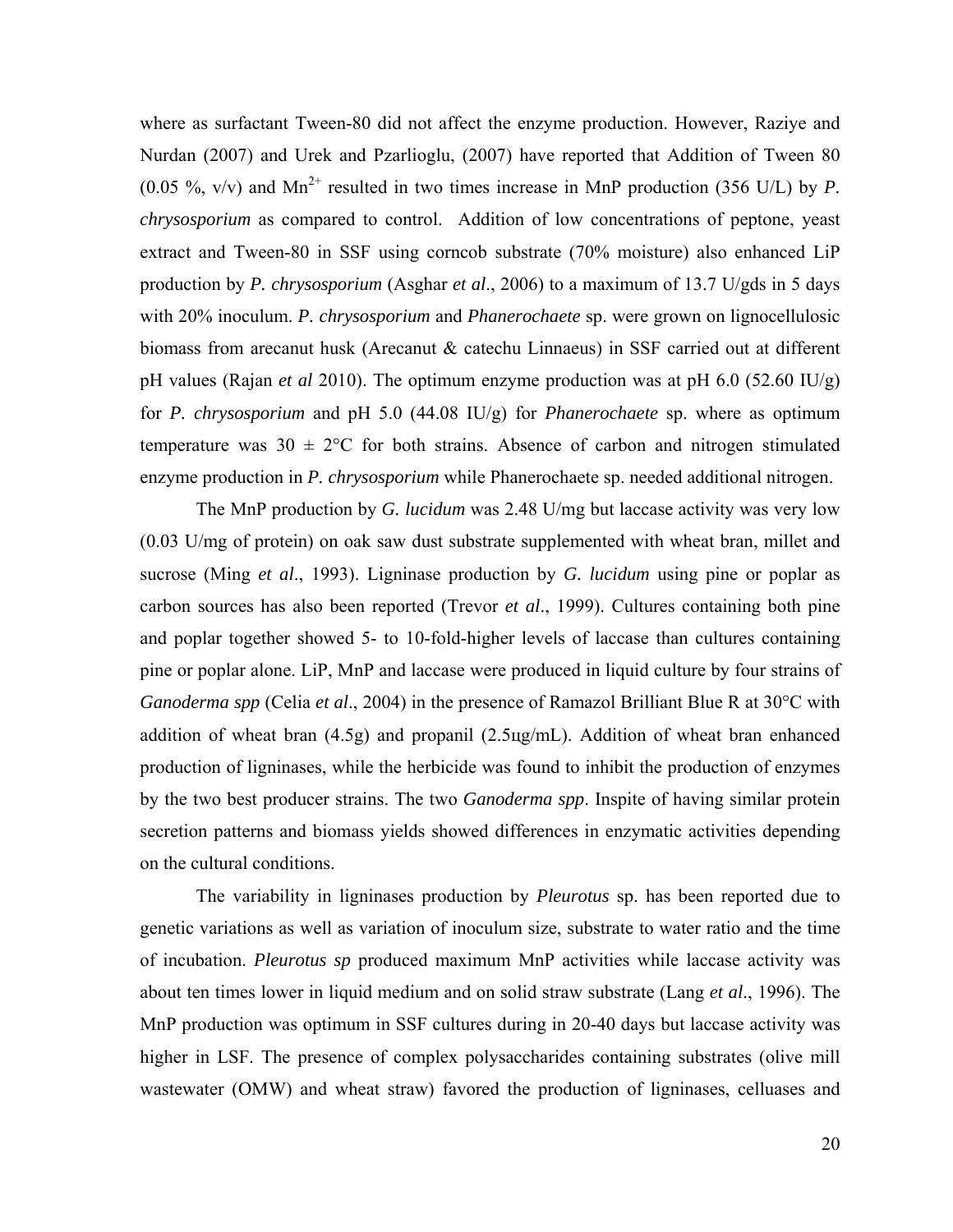hemicellulase production by *Pleurotus sajor-caju* (Massadeh *et al*., 2010). Addition of rapidly utilized simple carbon sources enhanced biomass formation with low levels of enzymes production where as complex carbon sources enhanced both cell growth rate as well as enzymes induction in 2-14 days. The production of ligninases by *P. ostreatus* was 80- 100% and it decreased to 30% by increasing incubation time and laccase activity was lower in SSF on wheat straw as compared to LSF (Baldrian and Gabriel, 2002).

 *Pleurotus eryngii*, *P. ostreatus* and *P. Pulmonarius* were found to produce lininases in submerged fermentation (SF) and solid-state fermentation (SSF) using dry ground mandarine peels and and grapevine sawdust (Stajic *et al*., 2006). The highest levels of Lac were secreted by *P. eryngii*, under SF conditions and higher levels of LiP and MnP were produced by *P. ostreatus* and *P. pulmonarius*, under SSF conditions of grapevine sawdust. Whereas in SF, the activities of MnP and LiP from *P. ostreatus* and *P. pulmonarius* cultures were either very low or absent. In the medium with the best carbon sources (mandarine peels and grapevine sawdust, respectively), both *P. eryngii* and *P. ostreatus* produced highest Lac activity with  $(NH_4)$ <sub>2</sub>SO<sub>4</sub> as a nitrogen source at 20-30 mM nitrogen content, respectively. *P*. *ostreatus* and *P. pulmonarius* produced higher activities of LiP and MnP in the presence of  $0.5\%$  peptone and NH<sub>4</sub>NO<sub>3</sub> with 30 mM nitrogen content, respectively. Comparative study on laccase production and the degradation of polycyclic aromatic hydrocarbons (PAHs) by *Pseudotrametes gibbosa* and *Pleurotus ostreatus* showed that the laccase activity of *P. gibbosa* (2841.3 U/L) was 6 times higher than that of *P. ostreatus* grown under the same culture conditions. *P. gibbosa* had higher laccase production potential and was more potent for degradation of PAHs.

*Pleurotus ostreatus* and *P. sajor-caju* exhibited similar levels of ligninolytic and cellulolytic enzyme activities using banana wates in SSF (Reddy *et al*., 2003) and leaf biomass was more suitable substrate. *Pleurotus laciniatocrenatus* produced extracellular aryl-alcohol oxidase, laccase, MnP and manganese-independent peroxidase (MiP) activities under carbon limitation in a liquid medium supplemented with yeast extract (0.1%) and peptone (0.5%). Addition of 1mM/L vanillic acid and 150μM/L CuSO4 as mediators increased laccase production to 4 and 68.3-folds, respevtively (Saparrata and Guillen, 2005). The nature lignocellulolytic material and the method of fungi cultivation are among the major factors determining the expression as well as the ratio of individual enzymes in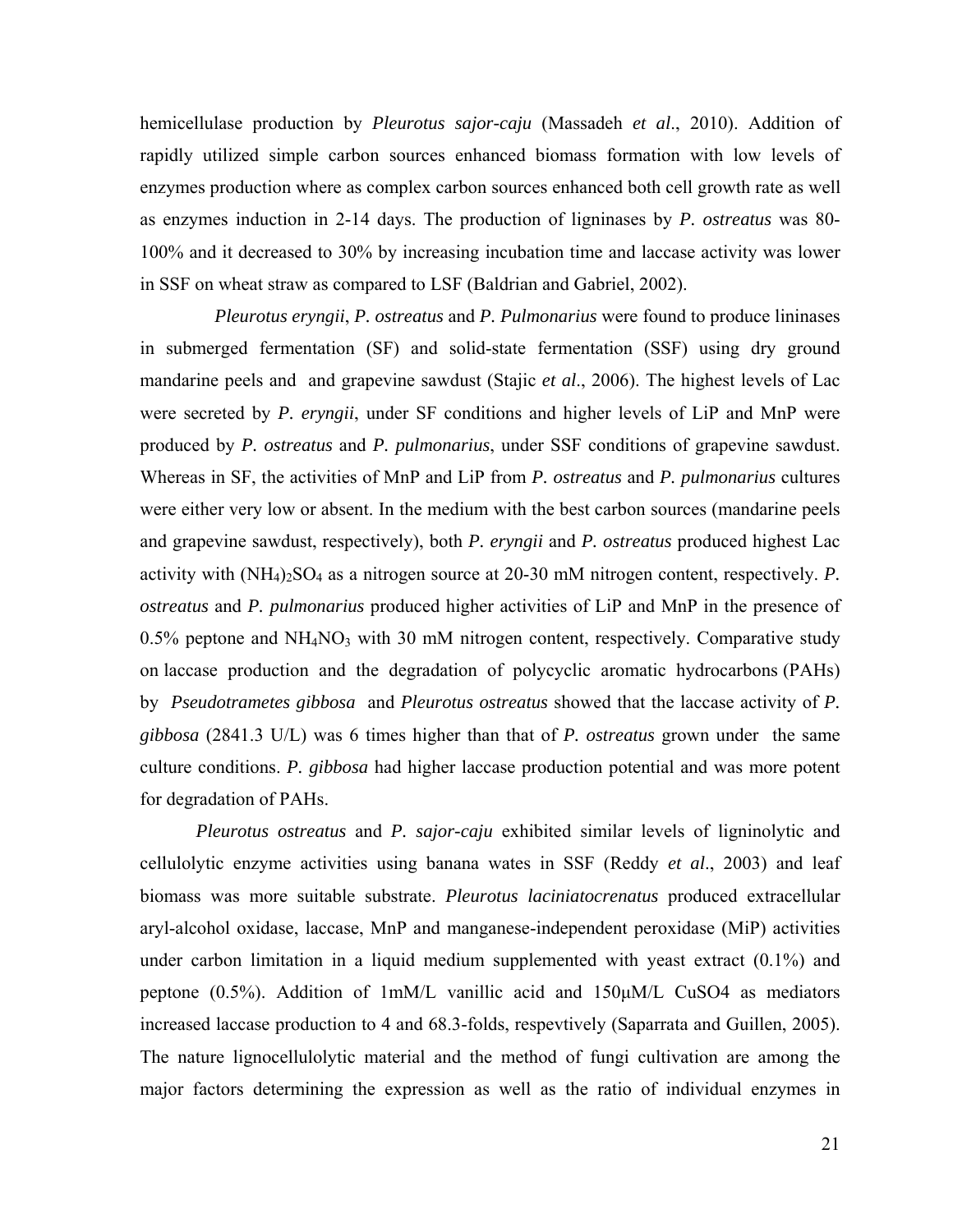ligninase complex. Comparison of *Lentis edodes* and *Pleurotus spp* showed that *Pleurotus spp* gave higher yields of CMCase (62.3U/mL), xylanase (84.1 U/mL) and SSF of tree leaves has been found to be more favorable as compared to liquid cultures for laccase and MnP secretion by most of the *L. edodes* and *Pleurotus strains* (Elisashvili *et al*., 2006). Comparative study on laccase production and the degradation of polycyclic aromatic hydrocarbons (PAHs) by *Pseudotrametes gibbosa* and *Pleurotus ostreatus* showed that the laccase activity of *P. gibbosa* (2841.3 U/L) was 6 times higher than that of *P. ostreatus* grown under the same culture conditions. *P. gibbosa* had higher laccase production potential and was more potent for degradation of PAHs.

Different strains of *Trametes spp., Trametes versicolor, T. cingulata, T. elegans* and *T. pocas* have been found to produce LiP, MnP and laccase in different ratios (Tekere *et al*., 2001). The ligninase production by *Trametes versicolor* is affected by C, N and  $Mn^{2+}$ concentration in the medium. Higher laccase activities were expressed in the media containing high carbon and low nitrogen contents but high nitrogen content of the medium favors high MnP production. Activators, such as ethanol, veratryl alcohol, and melanin enhanced laccase production by *Trametes versicolor* (Maceiras *et al*., 2001). Veratryl alcohol (VA) caused a two fold increase in laccsae production but MnP production was not affected by the addition of this alcohol. Laccse production by *F. Trogii* and *T. versicolor* was stimulated in copper-supplemented agitated and static batch cultures (Birhanli and Yesilada, 2006) to 40.29±1.97 and 12.09±0.72 U/mL, respectively. Seven times recycled pellets of *F. trogii* supplemented with copper gave higher cumulative laccase activity (223U/mL) as compared to *T. versicolor* pellets (59 U/mL), suggesting the suitability of repeated-batch method for long-term laccase production.

In *Lentinus squarrosulus* the there was a two fold increase in mycelial extension and ligninase production by the addition of 20 to 80 mM  $Mn^{2+}$  and  $Ca^{2+}$  ions to the lignocellulose waste in 6 days where as  $Mg^{2+}$  and K<sup>+</sup> had non-significant effect (Wuyep *et al.*, 2003). The phenomena of mycelia extension and enhanced ligninase synthesis by the addition of  $Mn^{2+}$ and Ca<sup>2+</sup> is very important in biotechnological applications of *Lentinus squarrosulus* in paper and pulp, textile, tanning and oil industries. *P. radiate* secreted secreted LiP, MnP as major enzymes along with lower levels of laccase. The production of LiP was enhanced by adding veratryl alcohol and by supplementing the pulp waste effluent medium with wheat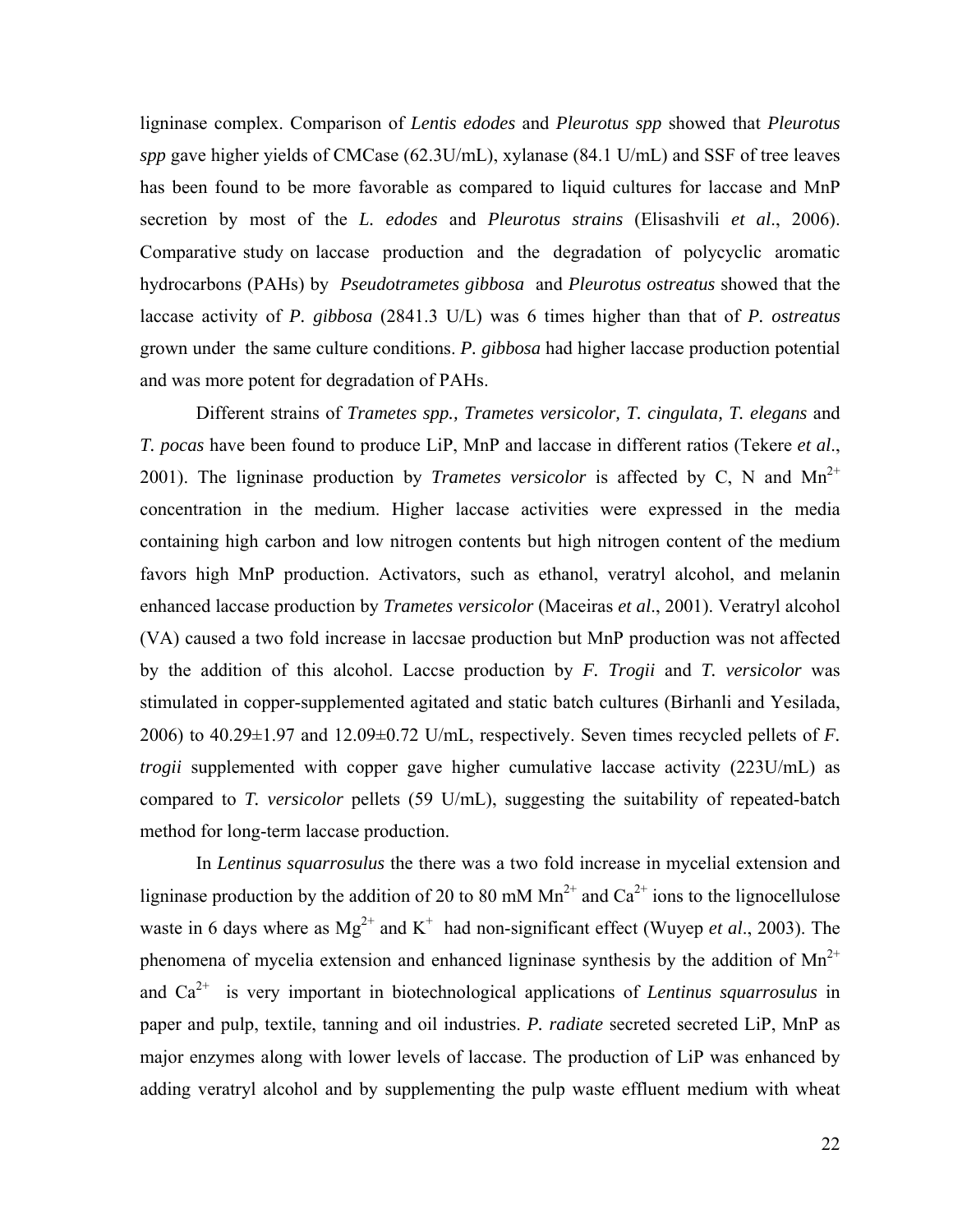and rye bran. *Lentinula edodes* produced maxiumum MnP in SSF medium of corn cobs in 12 days of incubation at  $30^{\circ}$ C that was substantially stimulated with the addition of with 0.5% glucose and 5mM MnSO4 under optimized conditions in corncob (Boer *et al*., 2006).

 An extracellular laccase with novel characteristics was produced *Termitomyces clypeatus* in submerged medium containing glucose or cellulose as the carbon source (Bose *et al*., 2007). Rogalski *et al*., (2006) obtained high yields of MnP (2304 nkat/L) in 8 days using immobilized polyurethane foam mycelium of *N. frowardii* in a low nitrogen medium using 1.36 mM nitrogen in the form of ammonium tartrate and 16 g/L glucose as carbon source with 65:1 C/N ratio and 2 mM  $Mn^{2+}$ . The enzyme productivity by using immobilized mycelia of *N. frowardii* was 1.4 times higher than with free fungus and reusable immobilized mycelium could be used in three subsequent 10 day batches with no loss of MnP activity, suggesting its potential for biotechnological applications.

 High enzyme production along with the very low cost of the substrates Lignocellulosic substrates like soy and wheat bran showed the suitability of the system of *F. sclerodermeus* for industrial purposes (Papinutti and Forchiassin, 2007). Maximum MnP was produced in SSF by *F. sclerodermeus* in 15 days (14.5U g/L) and laccase peaked at 28<sup>th</sup> day of incubation (520U g/L). Recently, a newly isolated strain L-25 was found as efficient of MnP producer in potato-processing wastewater mediumn supplemented with glucose (Fujihara *et al*., 2010). The presence of glucose and initial pH affected the cell growth and MnP production. The production of MnP in potato-processing wastewater was 2.5 fold higher as compared to that in basal nutrient medium. Amino acids L-serine, L-Glutamic acid and L-aspartic acid enhanced MnP secretion, whereas L-leucine, L-phenylalanine, L-lysine and L-tyrosine caused repression of MnP induction.

#### **2.2 Purification and Characterization of Ligninases**

White rot fungi secret a variety of hydrolytic and oxidative enzymes in liquid and solid state cultures for degradation of lignocellulosic materials (Stato *et al*., 2007). In the last decade, the ligninolytic enzymes produced by different WRF have been purified and characterized by many researchers around the world for determining their suitability for applications in industrial processes. Three manganese peroxidas isozymes having almost same 45 kDa molecular mass were isolated from *P. sorbida* (Ruytimann-Johnson, 1994). The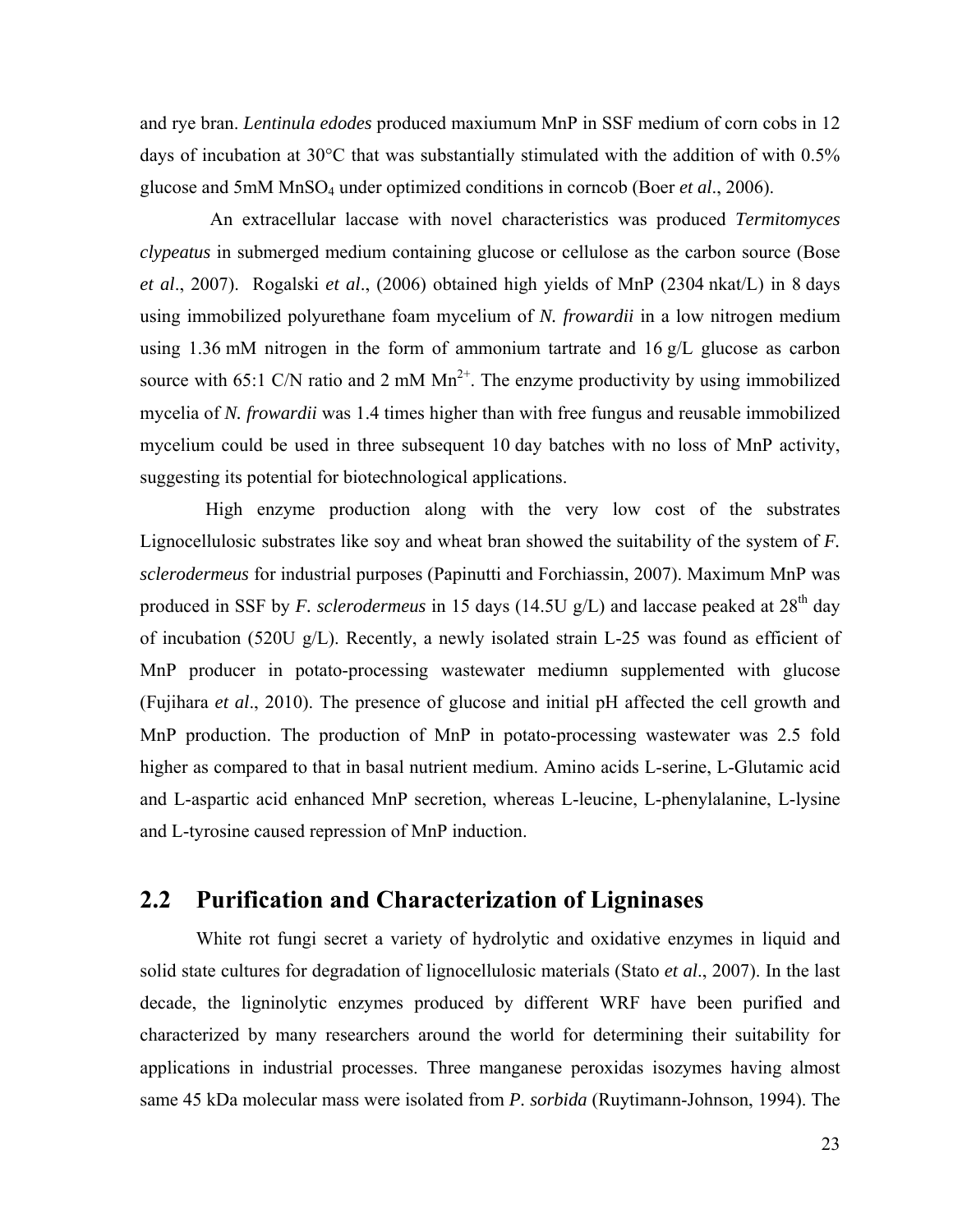isoelectric pH for the three isozymes were 5.3, 4.2, and 3.3 for MnPI, MnPII, and MnPIII and these were active in 3.0-6.0 pH range with optimum pHs between 4.5-5.0. The major isoenzyme, MnP2 of produced by *Lentinula edodes* in corncob SSF medium was purified to 6.76-fold with a yield of 26.6% through ultrafiltration, acetone precipitation and gel filtration (Boer *et al*., 2006). The enzyme was 44 kDa molecular mass glycoprotein with 17.8% carbohydrates moiety having optimum pH 4.5 and  $40^{\circ}$ C temperature. The enzyme was stable in acidic pH range (pH 4.5–6.0) and 45<sup>o</sup>C temperature. The  $K_m$  values for  $H_2O_2$  and  $Mn^{2+}$  at pH 4.5 were 20.8 and 22.2-10.3mM, respectively and was more stable in the presence of high  $H<sub>2</sub>O<sub>2</sub>$  concentrations as compared to many other MnPs.

MnP from *Aspergillus terreus* LD-1 (Kanayama *et al*., 2002) was purified to 13.1 fold and it was a monomeric protein displaying one 43 kDa band of on SDS-PAGE. The enzyme showed pH and temperature optima of 12.5 and  $37^{\circ}$ C, respectively and it was stable in the pH range of 11.0-12.5 at 40<sup>o</sup>C temperature. Using different concentrations of Mn<sup>2+</sup>, 2, 6dimethoxyphenol and  $H_2O_2$  the Km values were 33M, 20 M and 320 M, respectively. The enzyme was completely inhibited by  $Hg^{+2}$ ,  $Pb^{+2}$  EDTA,  $Ag^{+2}$  and lactate but was activated by malate, fumarate and oxalate. A manganese peroxidase purified from culture extracts of *Trichophyton rubrum LSK-27* molecular mass of 42 kDa by SDS–PAGE (Bermek *et al*., 2004). The enzyme had very high homology to MnP and LiP from *Bjerkandera sp.* as shown by mass spectrometric analysis. *Bjerkandera sp.* MnP was more stable at high temperatures in the presence of high concentrations of  $H_2O_2$  as compared to MnP from *Trichophyton rubrum* LSK-27 and it was able to oxidize veratryl alcohol. The MnP from *P. Chrysosporium* immobilized on polystyrene foam was purified with 23.08% yield using ethanol, methanol, glycol and ammonium sulphate and DEAE-Sepharose ion exchange chromatography, followed by gel filtration (Urek and Pzarlioglo, 2007). The purified MnP was 45 kDa molecular mass monomeric protein revealing a single band on SDS-PAGE. The temperature and pH optima for MnP were  $30^{\circ}$ C and 4.5, respectively and it was stable in the pH range  $4.5-6.0$  at  $25^{\circ}$ C and  $35^{\circ}$ C at pH 4.5 for 1 h. The Km values of MnP for 2.6-dimetoxyphenol (DMP) and  $H_2O_2$  were 28.57 and 71.4 $\mu$ M at pH 4.5 and the enzyme activity inhibited was noted in the presence of 2mM ascorbic acid, NaN<sub>3</sub>, dithreitol and mercaptoethanol.

Two extracellular laccase isozymes isolated and purified from culture filtrates of *Ganoderma lucidum* showed 40 and 50kDa bands on SDS-PAGE but isoelectric focusing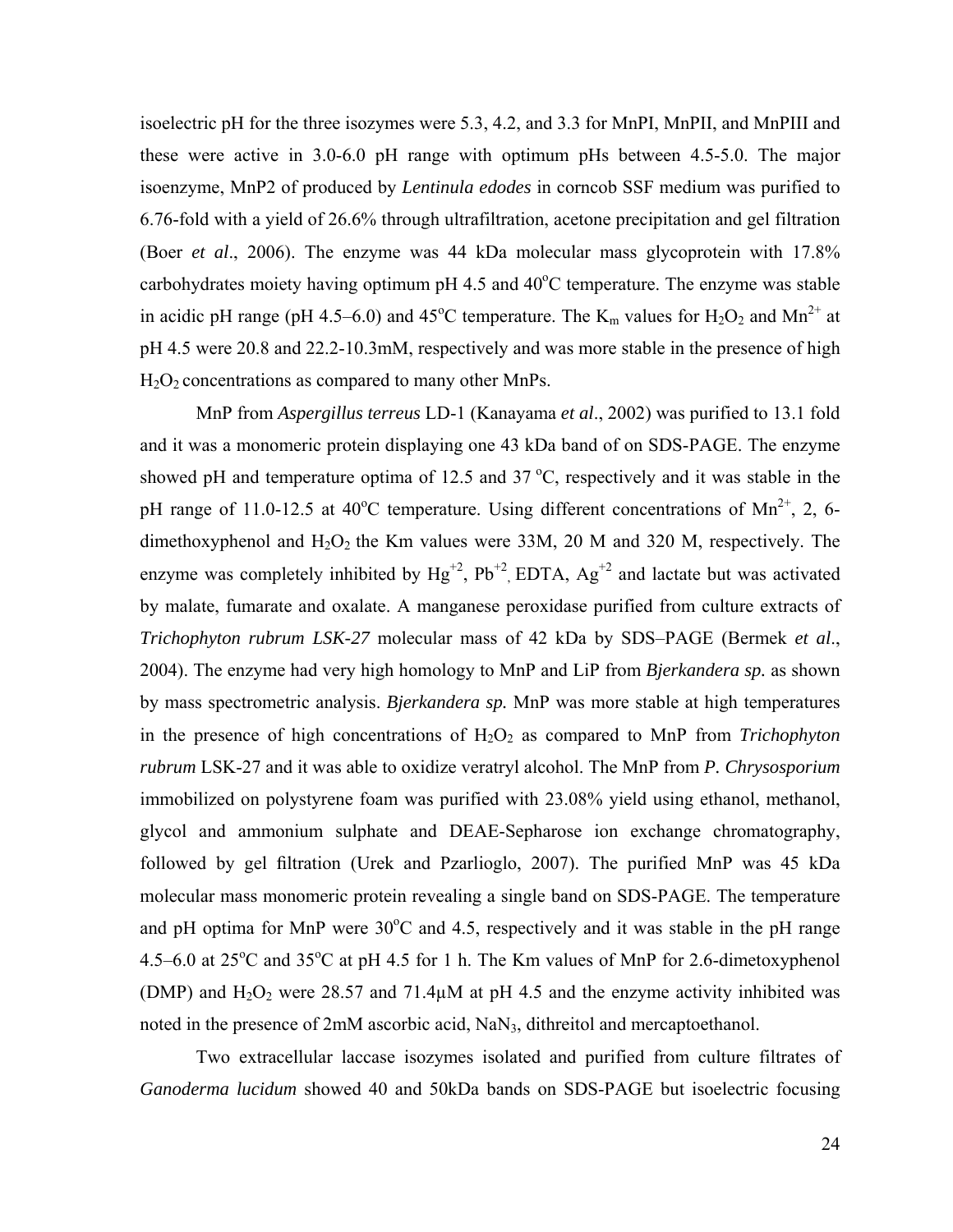revealed the presence of five major laccase isozymes with pIs of 3.0, 4.25, 4.5, 4.8, and 5.1. Another strain of *G. Lucidum* secreted three laccase isozymes (Kao *et al*., 2001) that were isolated and purified through anion exchange chromatography to 32.4 folds. The laccases were 65-68 kDa glycoproteins containing 7-10% N-linked carbohydrates. The major isozyme had optimum pH 3.5 and 20°C temperature and it was fairly stable at pH 4-10 and at temperatures lower than 40°C. The K<sub>M</sub> and V<sub>max</sub> values for the isozyme were 3.7  $\mu$ M and 142 U/mL, respectively for ABTS. Two laccase isozymes with molecular masses of 55 and 86 kDa with optimum temperature 62°C were isolated and purified from another strain of G. lucidum. The major laccase was stable at 80°C and pH 4.5 and it retained almost 100% activity in 7 days and it was strongly inhibited by sodium azide and fluoride. Laccase isolated from *Sclerotium rolfsii* was a single enzyme active in the acidic pH range, showing an optimum activity at pH 2.4, using ABTS as substrate (Mansur *et al*., 2003). The ferulic acid induced laccase produced by *Marasmius quercophilus* was also a single monomeric protein that exhibited high thermal stability at 30-40◦ C after incubation of 24 h (Anne-Marie *et al*., 2004).The enzyme was not inhibited by EDTA, cystein or SDS and was able to polymerize 2-chlorophenol, 2, 4-dichlorophenol (DCP) and 2, 4, 6-trichlorophenol (TCP) without ABTS or HBT mediators.

Lignin peroxidase YK-LiP2 isolated from shaking cultures of *Phanerochaete sordida* (Hirai *et al*., 2005) was purified to homogeneity by anion-exchange, followed by gel filtration chromatography. The molecular mass of LiP was approximately 45 kDa, and its absorption spectrum was almost similar to that of *P. chrysosporium* LiP. In the steady-state kinetics Veratryl alcohol (VA) oxidation revealed an ordered bi-bi ping-pong mechanism. The enzyme was stable and more effective in the presence of high  $H_2O_2$  concentrations (>2.5) mM) during breakdown of dimeric lignin model compounds. An other LiP produced by *Phanerochaete chrysosporium* in SSF medium of corncobs was purified by ammonium sulphate precipitation and ion-exchange FPLC (Asghar *et al*., 2006). The molecular mass of purified LiP, estimated by SDS-PAGE was 38 kDa. LiP displayed optimum activity at pH 4 and  $40^{\circ}$ C temperature and immobilization of the enzyme hydrophobioc gels of different hydrophobicity caused hyperactivation and thermostablization. Using varying concentrations of VA as substrate the Michaelis constant  $K_M$  for immobilized LiP decreased and Vmax increased for immobilized enzyme as compared to free enzyme. Lignin peroxidase produced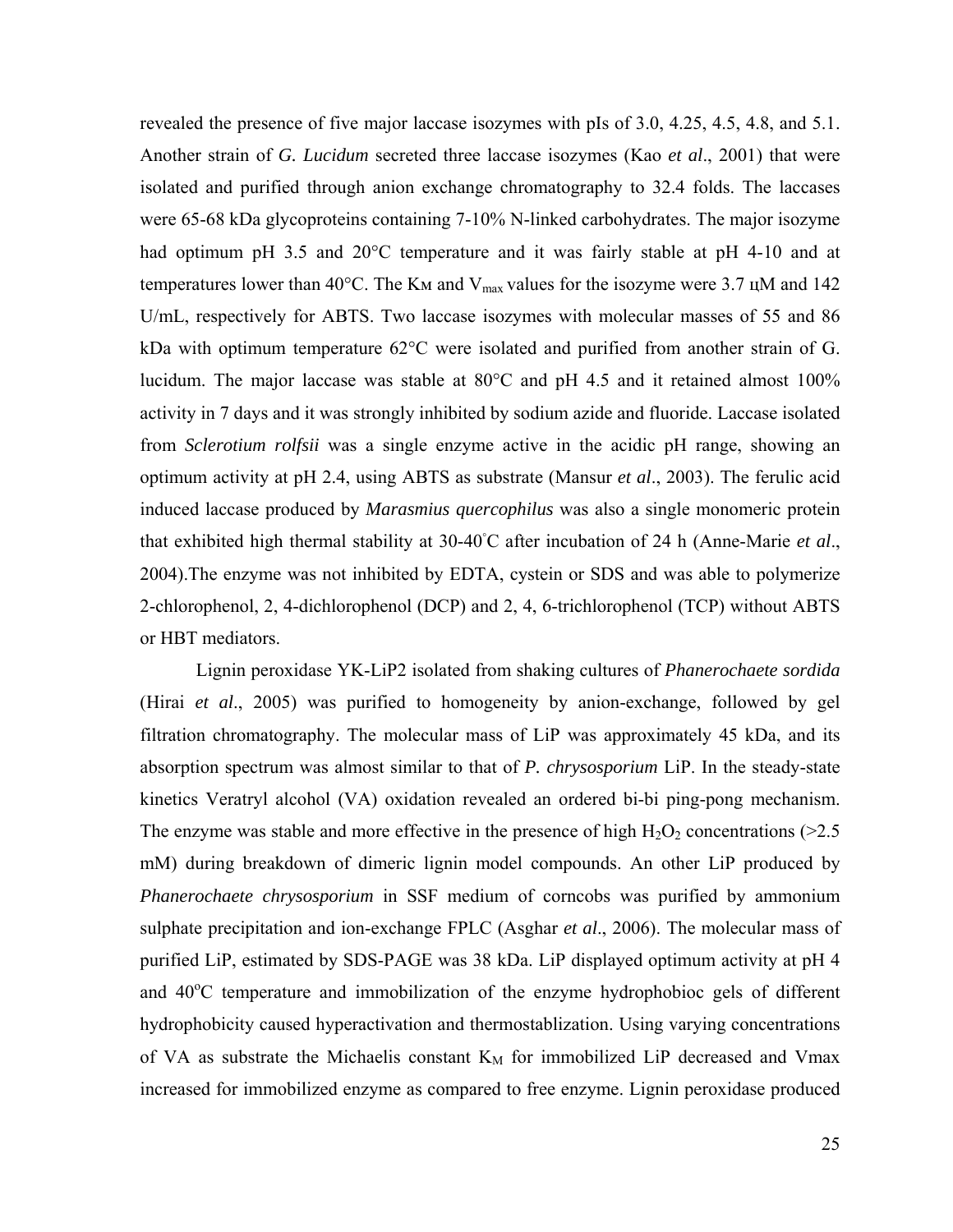by *P. chrysosporium* under optimum conditions was purified by  $60\%$  (NH<sub>4</sub>)<sub>2</sub>SO<sub>4</sub> saturation, followed by Q FF ion exchange and Sepharyl S-300 HR gel filtration chromatography. Two fractions with LiP activity, LiP1 and LiP2 were identified using desalting column and purified by 9.6- and 7.6-fold with a yield of 22.9% and 18.6%, respectively. The isozymes gave two bands on SDS-PAGE corresponding to 38 kDa and 40 kDa molecular weight proteins (Wang *et al*., 2008).

Lignin peroxidase produced by *Pleurotus sajor caju* MTCC–141 in liquid culture growth medium with bagasse was purified (Yadav *et al*., 2009). Two isozymes of LiP with molecular masses of 38 and 40 kDa were identified. The Km values of 40kDa isozyme for veratryl alcohol, n-propanol, and  $H_2O_2$  were found to be 57 M, 500 M, and 80 M, respectively. Optimum pH and temperature for LiP were found to be  $3$  and  $30^{\circ}$ C, respectively and the isozymes were found to be inhibited by sodium azide.

Two laccase isozymes of 55 and 86 kDa molecular masses were isolated and purified from *Sclerotium rolfsii* (Ryan *et al*., 2003). The isozymes were optimally active at acidic pH 2.4 and 5.2 with ABTS as substrate. The optimum temperature for major isozyme was  $62^{\circ}$ C. The laccase was stable at  $80^{\circ}$ C and pH 4.5, and it retained almost 100% activity after 7 days incubation. Sodium azide and fluoride were the strong inhibitors of laccse.

#### **2.3 Decolorization of dyes and industrial effluents**

Different dyes and pigments are being in the textile, paper, plastic and other industries are not completely used in industrial processes due to inefficiencies of wet/exhaust dying processes and are ultimately released into the industrial wastewaters (Levin *et al*., 2005) and considered to be very toxic and carcinogenic persistent pollutants (Maas & Chaudhari, 2005; Salony *et al*., 2006; Revankar & Lele, 2007). There is extensive contamination of the water streams by unused dyes and dye intermediates originating from textile industries in the form of industrial effluents (Asgher *et al.,* 2009). It is therefore, imperative to develop cost effective and efficient methods for the removal of these toxic pollutants from industrial waste waters. Bioremediation is an attractive alternative option to the costly and inefficient conventional physical and chemical methods being used to remediate the industrial effluents (Watanabe, 2001).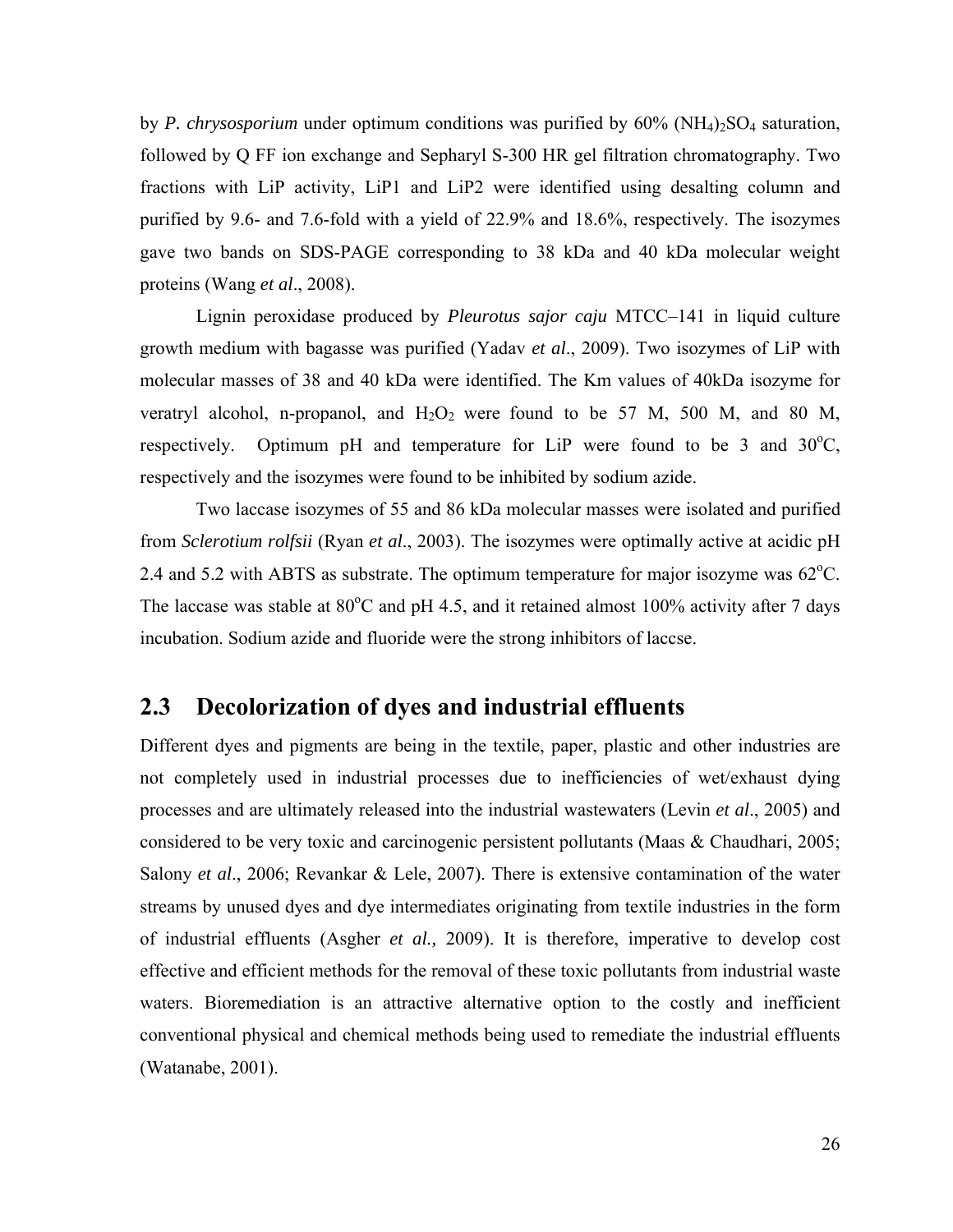During the last two decades, WRF have attracted the attention of researchers due to the capability of these fungi to degrade a wide range of xenobiotics and organic pollutant including synthetic dyes (Pointing, 2001; Wesenberg *et al.,* 2003) due to their extracellular non-specific LME system (Christian *et al.,* 2005). In most of the initial dye decolorization studies *Phanerochaete chrysosporium*, *Trametes versicolor* and *Pleurotus ostreatus* were used (Toh *et al*., 2003). However, in recent years the research progressed and other fungi like *Phellinus gilvus, Pycnoporus sanguineus*, *Dichomitus squalens, Irpex flavus, Daedalea flavida, Polyporus sanguineus*, *Funalia trogii* ATCC 200800, *Ischnoderma resinosum, Ganoderma* sp. WR-1 and *Ganoderma lucidum* have been found to be more efficient (Asgher *et al*., 2008). Ligninolytic fungi have been used for decolorization of a variety of textile dyes and industrial pollutants due to their capability to produce extracellualar and non-specific ligninolytic peroxidases and laccases that are very efficient oxidizers of organic pollutants and recalcitrant compounds (Cenek *et al*., 2004). Laccasses oxidize phenolic compounds creating phenoxy radicals with high oxidation reduction potential in the presence of low molecular weight mediators and non-phenolic compounds are oxidized by LiP and MnP via cation radical mechanisms (Youn *et al*., (1995). Low molecular mass redox mediators like ABTS are necessary for laccase-catalyzed decolorization of most of the dyes (Lu *et al*., 2005; Lu *et al*., 2007). However, *Pleurotus pulmonarius and Lentinula edodes* SR-1 could decolorize dyes of different structures by secreting only exracellular laccase without the addition of mediators (Nagai *et al*., 2002). LiP produced by *Trametes versicolor* could also decolorize Remazol Brilliant Blue R (RBBR) in the in the absence of its mediator VA (Christian *et al*., 2005). The decolorization ability of WRF has been found to be substantially enhanced optimizing the physical and nutritional parameters and operational conditions like initial dye concentration, inoculum age and C: N ratio (Ozsoy *et al.,* 2005; Nilsson *et al*., 2006; Sanghi *et al.,* 2006; Asgher *et al*., 2009).

The most important aspect for industrial applications of WRF is that different WRF strains produce different profiles and patterns of ligninolytic enzymes and the expression of enzymes depends on genetic make up of WRF cultures as well as chemical structure and functional groups of the dyes present in the effluent (Boer *et al*., 2004; Kariminiaae-Hamedaani *et al.,* 2007). *Phanerochaete chrysosporium, Coriolus versicolor, Ganoderma lucidum* and *Pleurotus ostreatus* isolated in Pakistan showed highly variable decolorization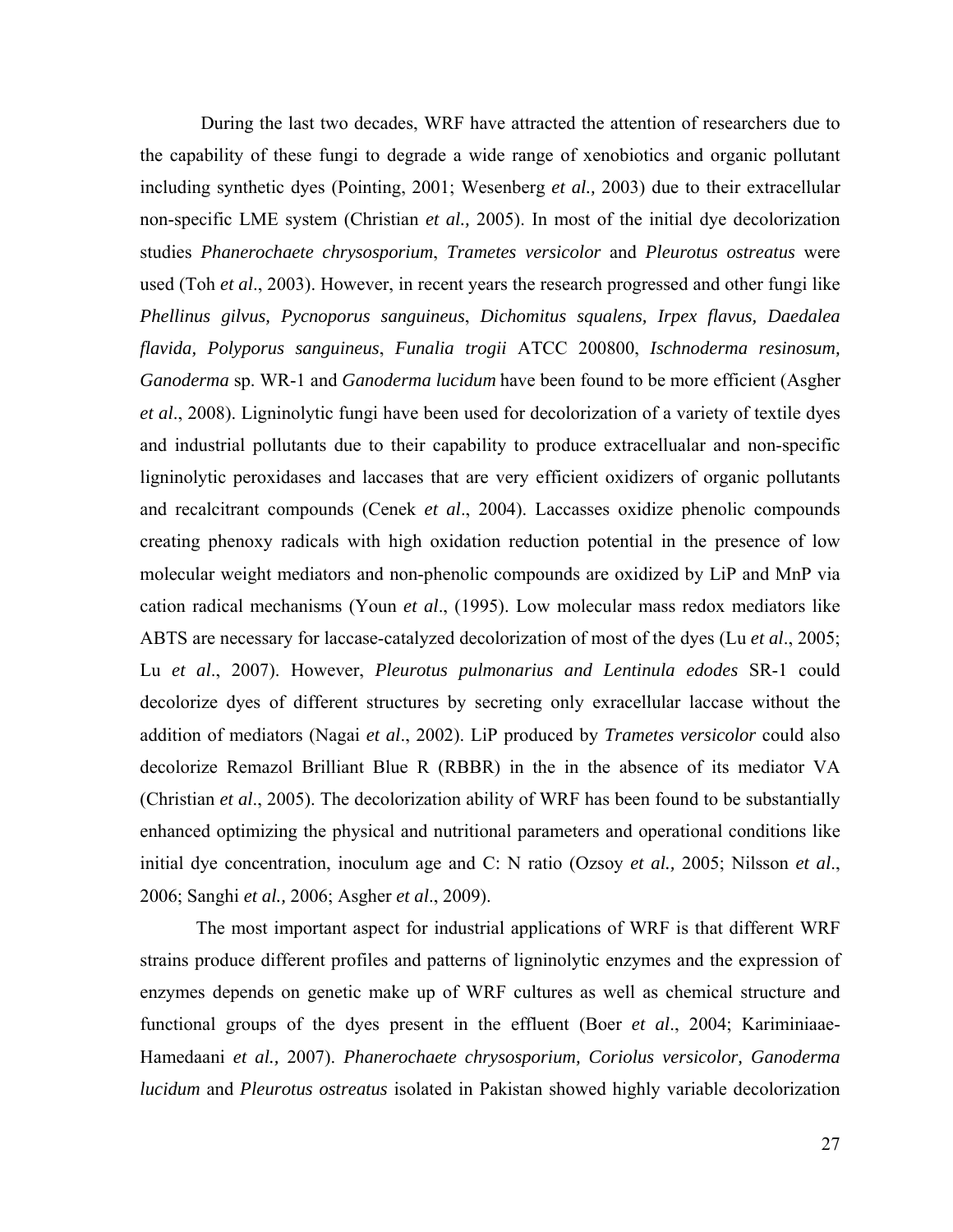efficiency on different reactive (Asgher *et al*., 2006) and Vat textile dyes (Asgher *et al.* 2008a). In case of reactive dyes, *P. chrysosporium and C. versicolor* had good decolorization efficiency for Remazol Brilliant Yellow 3GL, Procion BluePX-5R and Cibacron Blue P-3RGR. Drimarene Orange K-GL was completely decolorized by *P.chrysosporium* and *P. ostreatus* showed good efficiencies on all dyes except Remazol Brilliant Yellow where as *G. lucidum* decolorized only Remazol Brilliant Yellow. In case of Vat dyes, *C. versicolor* IBL-04 decolorized all vat dyes at varying incubation times and best decolorization was observed for Cibanon blue GFJ-MD (90.7%) in 7 days. *P. chrysosporium*  also had good decolorization efficiency for all vat dyes. However, *Ganoderma lucidum* and *Pleurotus ostreatus* showed poor decolorization potential for all vat dyes.

 The four acclimated mixed microbial cultures collected from basins of waste water outlets of different textile industries of Faisalabad Pakistan also diplayed variable decolorization of Drimarene Orange K-GL, Drimarene Brilliant Red K-4BL, Foron Yellow SE4G and Foron Blue RDGLN for 10 days (Asgher *et al*., (2007). The mixed culture collected from Crescent Textile industry (CRT) showed best decolorization of the four dyestuffs followed CT could completely decolorize all dyes within 3–5 days. NF culture showed 100% decolorization of Foron Yellow SE4G and Foron Blue RDGLN in 5 and 7 days, respectively. The mixeed culture from CF caused complete color removal of Foron Blue RDGLN and Drimarene Brilliant Red K-4BL in 4 and 8 days respectvely. Out of 26 WRF used for degradation of Malachite Green, Anthraquinone Blue, Congo Red and Xylidine only 10 strains decolorized all the dyes and produced laccase, LiP and MnP Levin *et al*., 2004). Six strains did not produce LiP and could not decolorize any of the dyes. *F. antarcticus* laccase activity was 0.13 U/mL, but neither LiP nor MnP were detected.

*Phanerochaete chrysosporium* immobilized on ZrOCl<sub>2</sub>-activated pumice decolorized Direct Blue 15 dye and followed the first-order kinetics with respect to initial dye concentration. MnP catalyzed decolorization was the major mechanism and mycelial adsorption was the minor mechanism (Pazarlioglu *et al.,* 2005). MnP mediated decolorization of Direct Blue 15, Direct Green 6, and Congo red by *P. chrysosporium was enhanced* by adding Tween-80 (Urek & Pazarlioglu, 2005) or copper (Tychanowicz *et al*., 2006) to the decolorization medium. *Phanerochaete chrysosporium*, immobilized on calcium alginate biogel beads also (Zahmatkesh *et al.,* 2010) produced maximum MnP activity of 96 U/L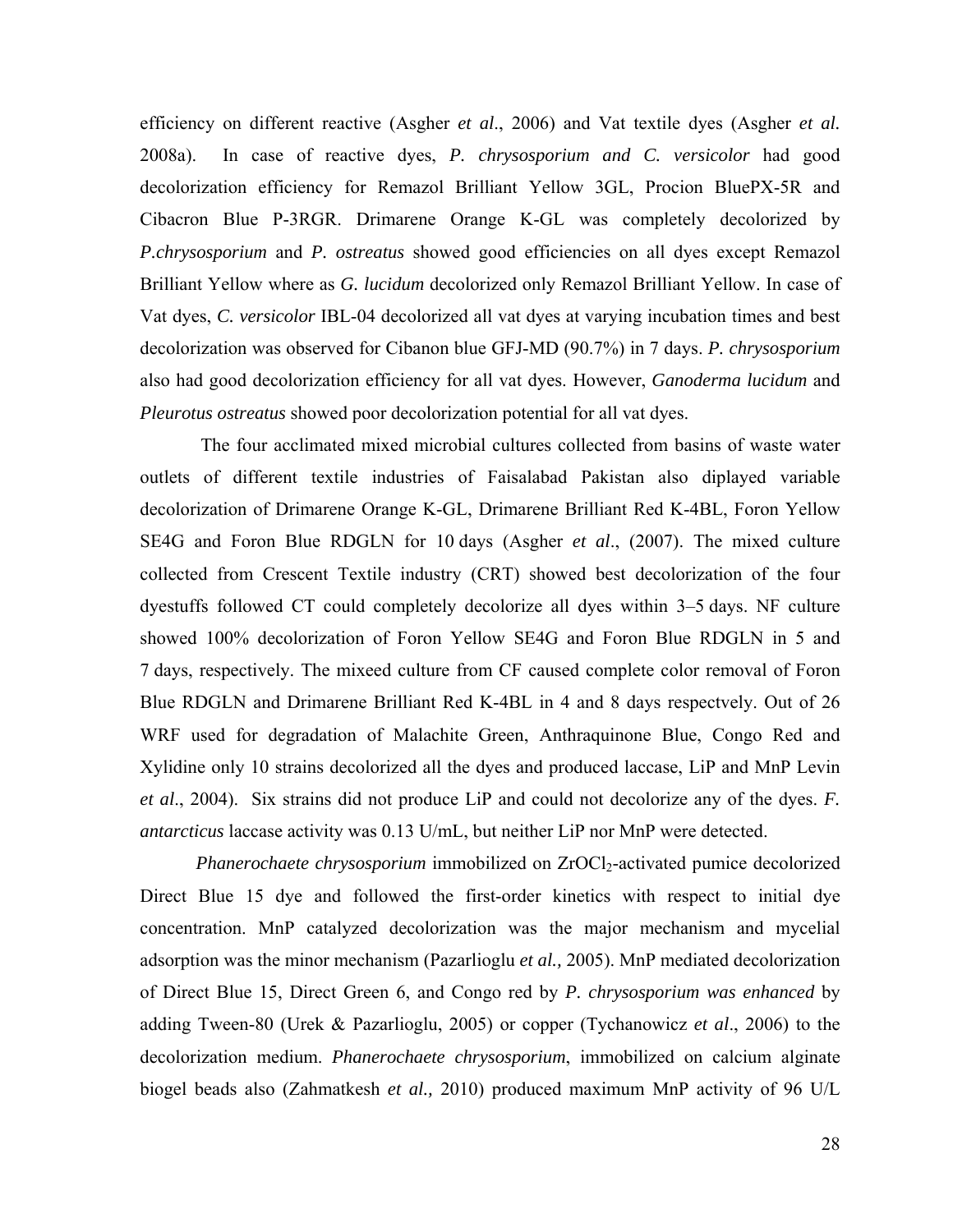produced in 7 days caused 70% decolorization after 6 hour of dye addition. The immobilization of the culture and agitation increased the efficiency of *P. chrysosporium* for dye decolorization.

Crude enzyme enzyme extract produced during SSF of wheat bran by *Ganoderma lucidum* contained laccase as the dominant ligninoolytic enzyme activity (Murugesan *et al*., (2007) and the extracellular enzyme extract showed excellent decolorization capability for anthraquinone dye Remazol Brilliant Blue R and diazo dye Remazol Black-5 that could be further enhanced by the addition of HBT as mediator. RBBR  $(50mgl<sup>-1</sup>)$  was maximally decolorized by 92% in presence HBT as mediator within 2 h. at  $60^{\circ}$ C and pH 4.0. The laccase inhibitor sodium azide (0.5mM) completely inhibited decolorization. The laccse was highly thermostability and efficient decolorizer of dyes, suggesting that the enzyme can be effectively used to decolorize the industrial effluents. However *G. lucidum* IBL-05 produced MnP as the dominant enzyme involved along with minor activities of LiP and laccse for maximum decolourization (58.5%) of Cibacron Turquoise P-GR dye in 7 days (Hafiz *et al,* 2008) that was found to be substantially improved by optimizing medium composition, pH, and temperature. The type of carbon and nitrogen sources played a significant role in MnP synthesis by the fungus and dye removal and 85% decolorization was observed after 3 days when the medium was supplemented with molasses (0.1%) as a carbon source. MnP was also the major enzyme (256U/mL) secreted by *G. lucidum* IBL-05 during decolorization of Solar golden yellow R (Bibi *et al.,* (2009). Addition of starch (1%) enhanced fungal growth, MnP production and dye decolourisation to 96% whereas, addition of nitrogen sources inhibited dye decolourisation and enzyme formation. In another recent study MnP (1295 U/mL) was the main enzyme activity synthesized by *G. lucidum* IBL-05 for bioremediation practical textile industry effluents (Asgher *et al.,* 2010). The decolorization (49.5 %) of Arzoo textile industry (ART) effluent was improve to 95% with maxiumum MnP activity (1295 U/mL) using 1% starch as carbon supplement to the Kirk's medium at pH 3 and  $35^{\circ}$ C. MnP formation and effluent decolorization was inhibited by additional nitrogen.

 The newly isolated *Schizophyllum commune* IBL-06 and *Ganoderma lucidum* IBL-05 showed different decolorization efficiencies for Solar golden yellow R direct textile dye. (Asgher *et al,* 2008b). Addition of glucose (1%) caused a dramatic increase in decolorization by *S. commune* IBL-06 and complete (100%) dye color was removed in 2 days. The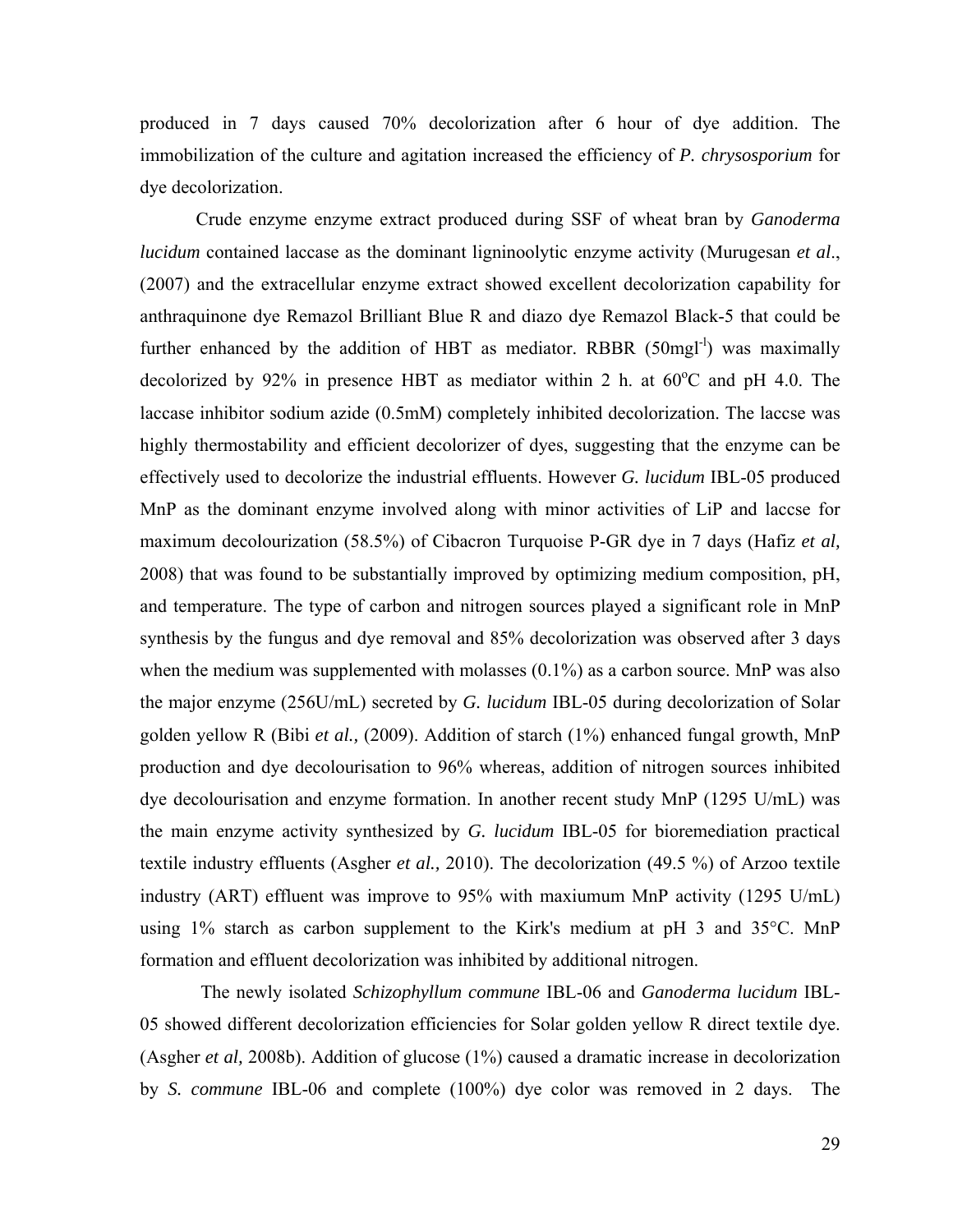additional nitrogen sources showed an inhibitory effect MnP synthesis that was found major enzyme (764 U/ml) secreted by *S. commune* IBL-06 for Solar golden yellow R degradation. The major peroxidase involved in decolorization of Cibacron Red FN-2BL by *Schizophyllum commune* IBL-6 in modified Kik's medium MII was also MnP along with lower LiP and laccase activities (Bhatti *et al.,* 2008). 0.1% Cibacron Red FN-2BL at 0.1% concentration was enhanced with 1% glucose addition after 3 days of incubation at pH 4.5 and 30°C, whereas most of the nitrogen additives had inhibitory effects on enzyme synthesis and dye removal.

The process parameters like pH, temperature, dye concentration and additional carbon and nitrogen sources were found to have significant influence on ligninase production and decolorization of Cibanon blue GFJ-MD by *Coriolus versicolor* IBL-04 (Asgher *et al* (2008a). Maximum (98.5%) decolorization Cibanon blue GFJ-MD (0.01%) was achieved in 3 days at pH 5 and 30  $\rm{^{\circ}C}$  temperature in the Kik's medium receiving 1% starch as carbon source. The supplementary nitrogen inhibited laccase activity as well as dye decolorization. Adsorption of the dye on fungal mycelia was negligible, suggesting that and laccase catalyzed oxidation was the major decolorization mechanism. *Coriolus versicolor* IBL-04 showed best decolorization results (36.3%) for Arzoo Textile Industry (ART) effluent in 6 days out of the four effluents from different textile units of Faisalabad, Pakistan (Asgher *et al.,* 2009). MnP (486U/mL) was the main enzyme present in the culture filtrates and LiP and laccse were undetectable. The synthesis of MnP and ART effluent decolorization could be enhanced by using 1% starch as carbon source. The presence of copper in the medium was also found to influence the production and activities of laccase, MnP and glyoxal oxidase produced by *Trametes trogii* for decolorization of Ponceau 2R, malachite green and anthraquinone blue (Levin *et al*., 2005). The laccase activity was more important in xylidine degradation and MnP activity was more important factor in malachite green decolorization.

*Pleurotus ostreatus* IBL-02 produced lacasse (460 U/mL) as major enzyme, followed by MnP (443 U/mL) and LiP (157 U/mL) to decolorize Drimarene Blue K2RL (0.01%) in r 5 days. The decolorization was enhanced to 97.86% in 3 days (Kanwal *et al.,* (2010) by optimizing pH and temperature and with the addition of glucose (1%) as carbon source and ammonium sulphate (1%) as nitrogen source. The purification of laccase from *P. eryngii* revealed two peaks where as three peaks was observed for both *P. ostreatus* and *P.*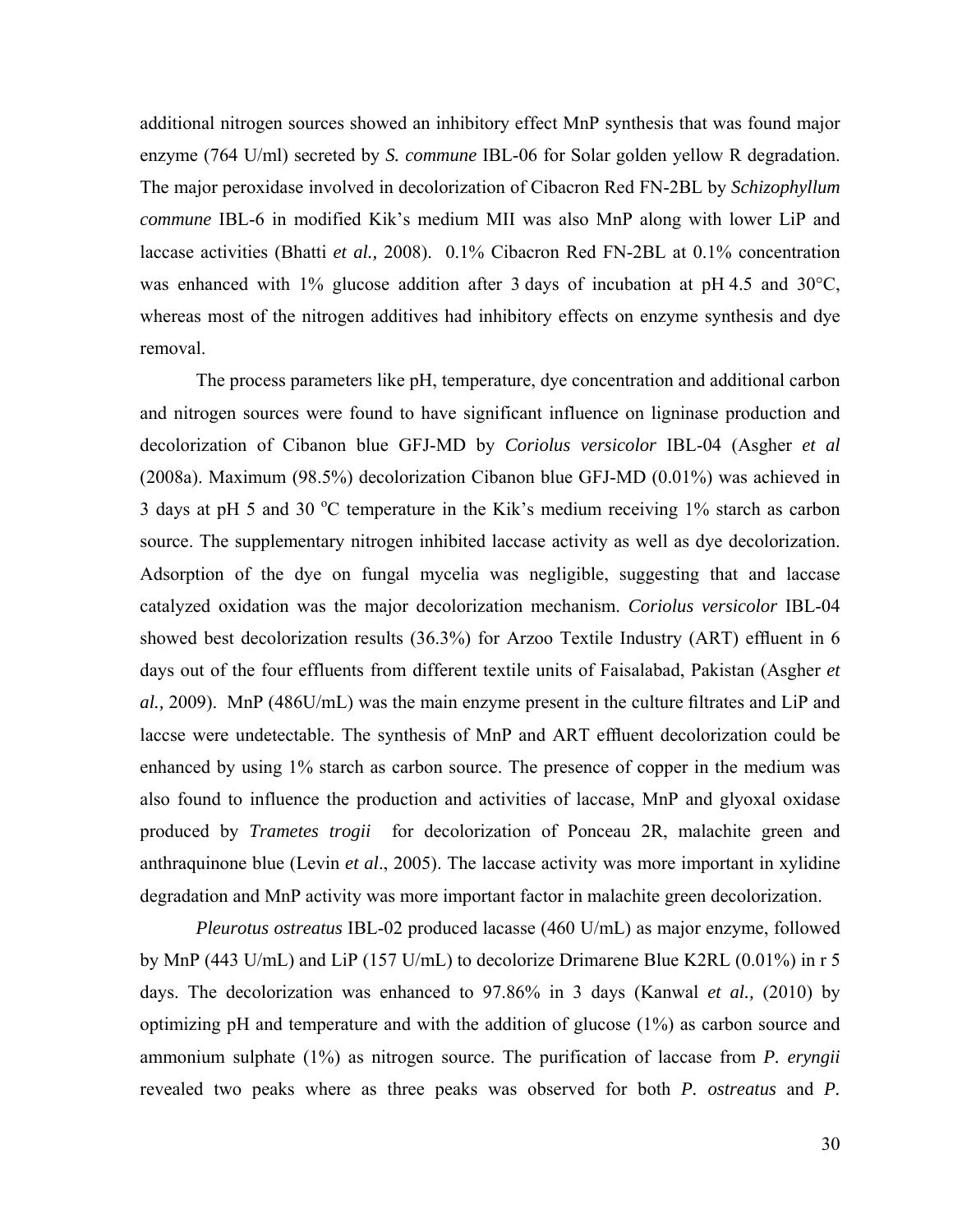*pulmonarius* laccses. The phenol red oxidation by purified laccses was inhibited by  $Mn^{2+}$ ions (Stajic *et al*., 2006).

*Agaricus bitorqus* A66 was found to decolorize Novasol direct dyes Direct Black, Direct Blue GL, Direct Red 2BL and Direct Flavin to different extents (Bibi *et al*., 2010) but showed best performance (77.42% color removal) on Direct Black. By optimizing physical and nutrional parameters the maxiumum dye decolorization increased from 77 in 6 days to 99.68% in only 5 that was strongly correlated with high LiP activity. Varatryl alcohol substantially enhanced LiP synthesis and dye decolorization where as MnSO4, ABTS and Guiacol had non-significant influence on the process.

Stationary cultures of a highly degradative strain *Irpex lacteus* exhibited 380-fold and 2-fold increase in production of MnP and laccase as compared to submerged cultures. Surfactant Tween 80 increased MnP levels to 260-fold that were correlated to efficient decolorization of Reactive Orange azo dye. The decolorization of anthraquinone dye Remazol Brilliant Blue R was not correlated to MnP activity. (Novotny *et al*., 2004). Decolorization of Reactive Blue 19 (RBBR) and Reactive Black 5 (RB5) by *Datronia sp. KAPI0039* was influenced by dye concentration, fungal inoculum size and pH (Vaithanomsat *et al.*, 2010). Optimal decolorization of 1,000mg L<sup>-</sup>1 RBBR and RB5 was achieved using 2% (w/v) inoculum at pH5 and it was correlated to high laccase activity (759.81UL−1) whereas the activity of MnP and LiP were not detected.

#### **2.4 Applications of WRF and ligninases in Industries**

Ligninases find wide range of commercial applications in oxidation of dyes, bioremediation of industrial effluents, degradation of lignin and lignosulphonates, drug analysis, ethanol production from lignocellulosic biomass, clarification of musts and wines, to improve the whiteness in a conventional bleaching of cotton (Mayer and Staples 2002; Rodriguez Couto *et al*., 2002; Lorenzo *et al*., 2002; Sigoillot *et al*., 2004) and biostoning of denims (Pazarlioglu *et al*., 2005). Agricultural wastes possess a high economic potential for paper and pulp industries. One of the major limitations to its use is the presence of lipophilic low molar-mass constituents in wood chips that result in low permeability and tear index of pulp, pitch deposition and effluent toxicity (Roncero *et al*., 2003; Van-beek *et al*., 2007). New biotechnological solutions such as fungal pre-treatment of wood chips can reduce pitch and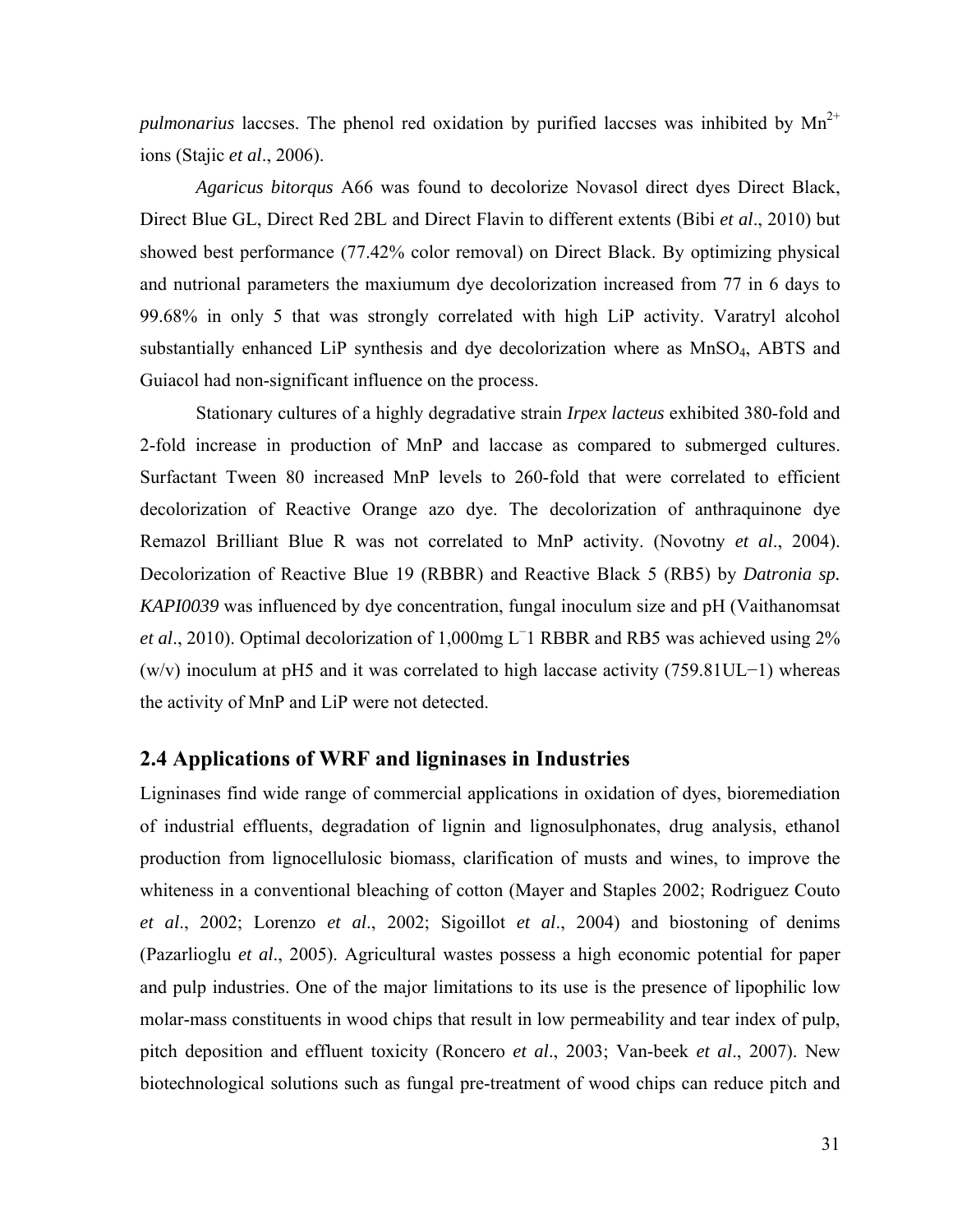paper quality problems. WRF are not only capable of producing lignin-degrading enzymes, but are also able to penetrate the substrate to transport these enzymes into materials such as wood chips by hyphal extension (Messner and Srebotnik, 1994). One of the most important industrial uses of WRF and their oxidative enzymes is in biobleaching and biopulping in the pulp and paper industry to replace eco-unfriendly toxic chlorinated chemicals to save on mechanical pulping energy costs (Hakala *et al*., 2005). Additional benefits are obtained by removal of wood extractives with less pitch problems and less effluent toxicity.

 The potential benefits of biochemical pulping by WRF include decreased lignin content of pulp, reduction of pulping time, reduced consumption of bleaching chemicals and improved tensile or bursting strength properties of pulps and paper strength properties of pulp (Bajpai *et al*., 2001; Selvam *et al*., 2006; Franco *et al.,* 2006; Mardones *et al*., 2006). Biopulping of wood chips by WRF prior to mechanical pulping also reduces the electrical energy requirements during refining and potentially increases mill throughput, (Kirk *et al*. 1994; Zhao *et al*., 2006; Maijala *et al*., 2008). An economic analysis (Zhao *et al*., 2006) of a 600 tons/day thermomechanical pulp (TMP) mill indicated that, based on energy savings alone, the process is economically feasible and results in an overall savings of about US\$ 10 per ton. Increasing the mill throughput by 20% achieves addional savings of more than US\$ 40 per ton of pulp. Replacement of TMP for kraft pulp results in additional savings indicating that biopulping is feasible from both on engineering and economic standpoint. The specific energy consumption in the refining of Scots pine and Norway spruce wood chips treated with *Physisporinus rivulosus* and MnP decreased about 11 and 6%, respectively with pulps refined to low freeness values (CSF 85-130 ml) with improved strength, light scattering and opacity properties (Maijala *et al*., 2008).

*Ganoderma australe* treated biopulps presented a selective pattern of biodelignification with lower kappa numbers, same strength and fibrillation degree and approximately the same screened pulp yield as compared to control (Franco *et al.,* 2006; Mendonc *et al.,* 2008). Biotreatment of wood chips from *Pinus radiata* and *Acacia dealbata* by *C. subvermispora* and *G. australe* gave pulp yield of 45-49% and 31-51%, respectively (Munoz *et al*., 2007) with higher glucan (93-95 %) and lower lignin content (4-6%) than control pulps (82% glucan and 13% lignin). *Eucalyptus nitens* wood chips pretreated with *C. subvermispora* for 15 days caused 13.3% lignin and 2% glucan degradation and the pulping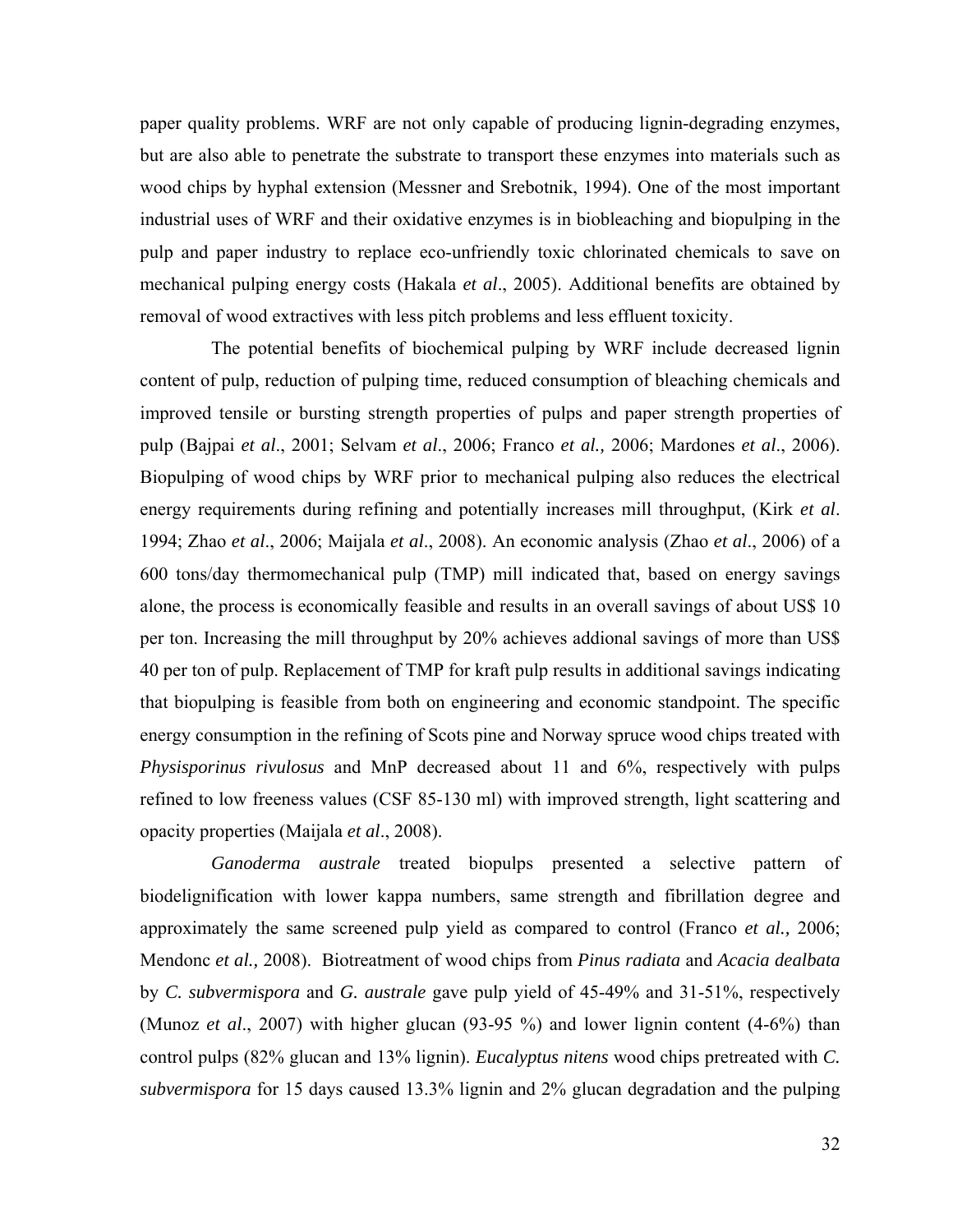of biotreated samples required lower active alkali charge to reach the target kappa number, exhibited better pulping selectivity, enhanced pulp yield by 3% and 1.5% for the pulps of 22 and 16 kappa numbers, respectively and improved strength properties (Mardones *et al*., 2006). Where as biodegradation *of Eucalyptus grandis* wood pulps by *C. subvermispora* revealed 9% lignin loss (Asgher *et al.,* 2010; Ghodake *et al*., 2009). *C. subvermispora* (Pilát) also performed better than *Phanerochate chrysosporium* Burds, and *Trametes versicolor* (L.) on chips and pulps of *Acacia mangium* and *Eucalyptus camaldulensis* causing adecrease in Kappa number (28% and 25% for Acacia and Eucalyptus, respectively) without serious viscosity loss and the final pulp had improved brightness and strength properties (Asgher *et al*., 2008). Bleaching hardwood kraft pulp by *Phlebia* sp. MG-60 (Li *et al*., 2003) resulted in pulp brighteness 11 points and decreased kappa number by 6 points. *Pycnoporus sanguineus* was able to reduce lignin content of *Pinus taeda* wood chips to 11% in 14 days of treatment, and wood suffered notable structural changes of lignin and hemicelluloses with an increase of 15% in porosity of decayed wood confirming the physical changes due to fungal attack (Levin *et al*., 2007). Treatment of wheat straw pulp by *Streptomyces cyaneus* improves pulp brightness (Berrocal *et al*., 2000), had a positive effect on both the burst and tear indices of the pulps but a negative impact on tensile index (Berrocal *et al.,* 2004). Biobleaching and delignification of hard wood and kraft pulp (HWKP) by pretreatment with *F. lividus* and *T. versicolor* in shaking culture reduced the kappa number by 38.7 and 67.7% and increased pulp brightness by 29.8 and 29.9%, respectively (Selvam *et al*., 2006). Recently, the coculturing of *C. subvermispora* and *P. ostreatus* (Chi *et al*., 2007) could significantly stimulate wood decay, and laccase and MnP activities when compared to monocultures.

A range of extracellular enzyme activities and low molecular mass mediators is involved in biopulping by different WRF. *C. subvermispora* lacks lignin peroxidase (LiP) activity but produces laccase and MnP isoenzymes (Souza-Cruz *et al*. 2004; Mendonc *et al*., 2008). Where as LiP appears to be the key lignin-degrading enzyme in *P. chrysosporium* (Zabell and Morrell, 1992). *P. chrysosporium* is widely used in biopulping, on the basis of high growth rate, rapid metabolism of lignin, high optimum temperature and, low phenol oxidase activity (Istek *et al*., 2005). *Physisporinus rivulosus* T24 produces high MnP (24 nkat/g dry woods), laccase and oxalic acid when grown on spruce (*Picea abies*) wood chips (Hakala *et al*., 2005), degrades lignin selectively and is promising for use in biopulping of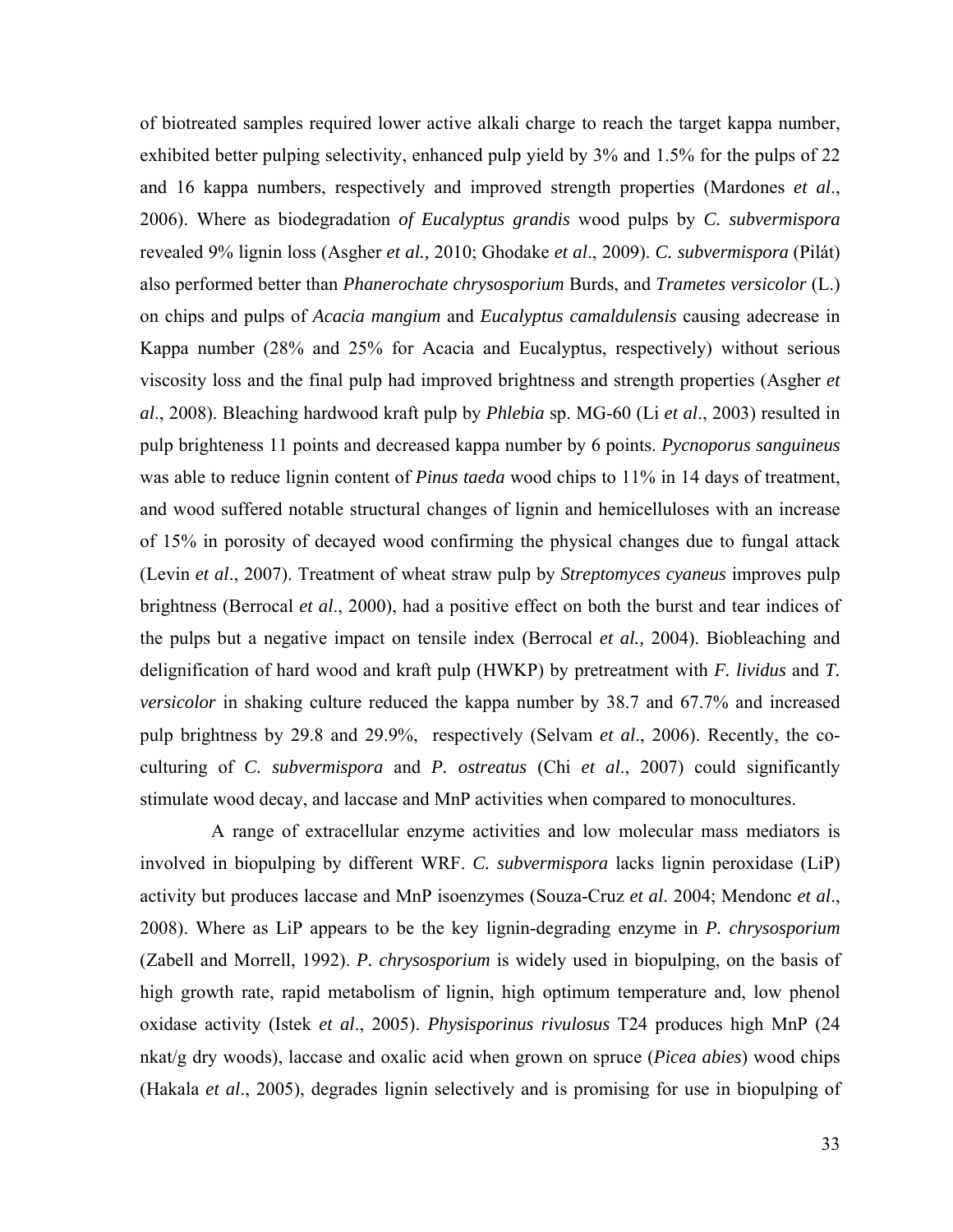softwood. *Phlebia* sp. MG-60, secretes LiP, MnP, and Lac to bleach unbleached hardwood kraft pulp when only 0.5mM H<sub>2</sub>O<sub>2</sub> is added continuously (Li *et al., 2003). C. subvermispora* extretes MnP as the main oxidative enzyme with oxalic acid being the major organic acid during biopulping of *Pinus taeda* wood chips. Strong Fe<sup>3+</sup>-reducing activity and high cate chol concentrations observed in wood extracts indicates that  $Fe^{2+}$  would be available in solution during the wood decay process involving  $H_2O_2$  mediated degradation of oxalate by MnP in lignin degradation mechanism (Aguiar *et al*., 2006). Biopulping of *Eucalyptus grandis* by *C. subvermispora* in SS- cultures supplemented with corn steep liquor (CSL), glucose and  $Mn^{2+}$  revealed enhanced MnPs and xylanase activities with minor effect on oxalate production suggesting that oxalate was not a limiting agent during biopulping (Asgher *et al.,* 2010; Ghodake *et al*., 2009; Sigoillot *et al*., 2004; Garcia *et al*., 2004). The shortcomings of lignin degradation by WRF enzymes can be overcome by the application of laccase/xylanase system that can completely replace the complex and expensive laccase/mediator system to be used for biopulping and biobleaching (You *et al*., 2008).

 The traditional technology of producing a stone-washed look in denim fabrics or jeans involves washing of the fabrics in the presence of pumice. Cellulases can partially replace pumice stones to create an abrasive effect at the fiber surface producing the stonewashed look. Lac produced by WRF has the capability to bleach dyed denim fabrics to lighter shades (Campos *et al*., 2001). Abadulla *et al.,* (2000) reported the degradation of indigo on fabrics, with two Lac preparations from *Polyporus sp*, and *Sclerotium rolfsii*. In another study Campos *et al.,* (2001) observed degradation of indigo both in and on fabrics using purified Lac from *Trametes hirsute* and *S. rolfsii* in combination with redox-mediators and reported that bleaching of fabrics by the laccases (based on K/S values) is correlated with the release of indigo degradation products. In a recent study, Pazarlioglu *et al*., (2005) found that a Lac from *T. versicolor* used for denim washing was more effective with out a mediator as compared to commercial Lac with a mediator. Laccase can also be used to assay the total antioxidant concentration (TAC) blood plasma without the interference encountered with the hydrogen peroxide and metmyoglobin mediated assay method. An accurate and reliable laccase-based assay method has been developed for detection and determination of TAC in human plasma (Mazumder *et al.,* 2008).

Each industrial application of enzymes requires specific enzymes with specific kinetic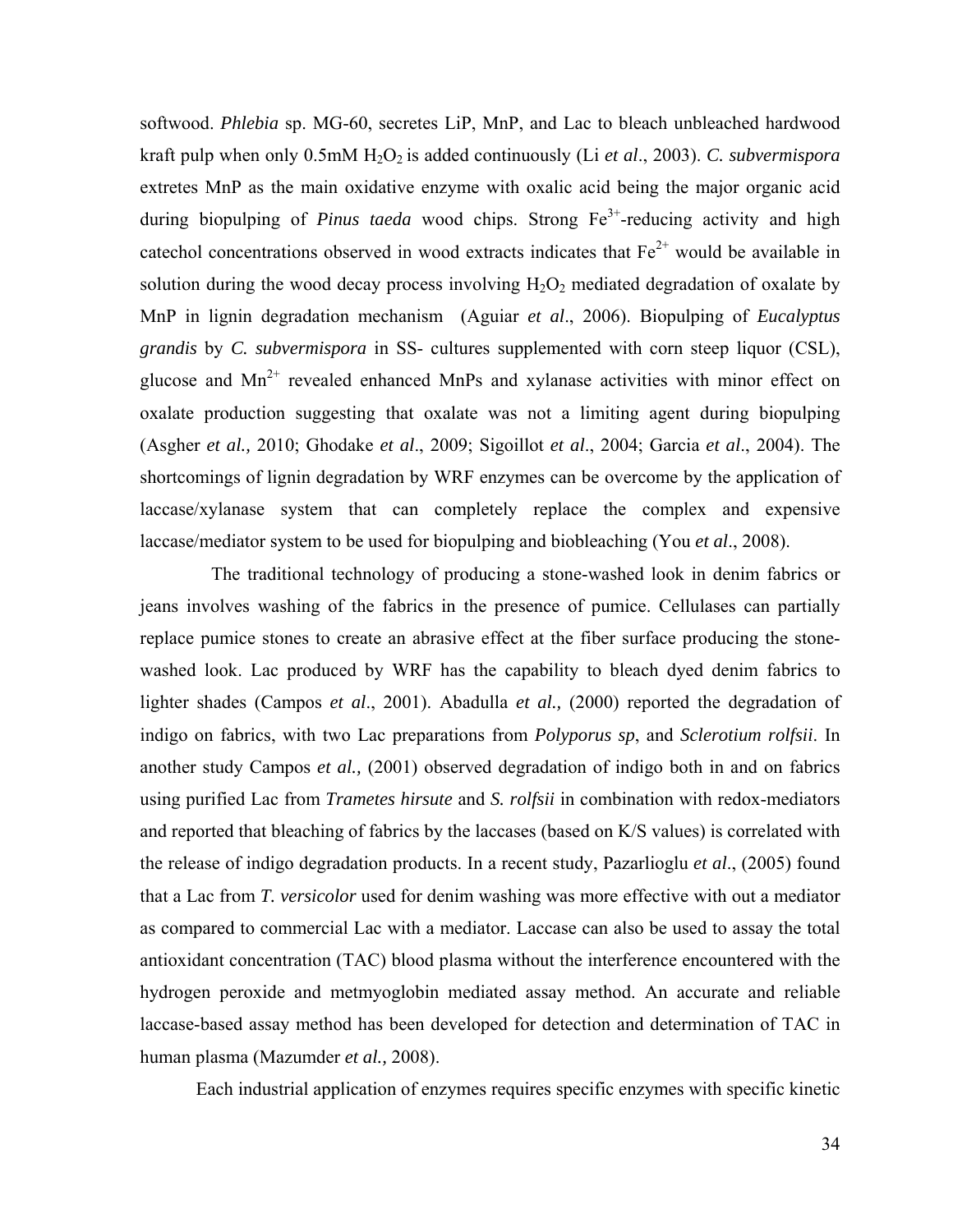and thermostability characteristics. Keeping in view the many industrial applications of ligninolytic enzymes there is a dire need to explore more and more strains for the production of enzymes with suitable characteristics for different applications. *Schyzophyllum commune* an efficient wood decaying fungus that causes white rot of soft woods. This study was therefore, focused on hyperproduction of ligninolytic enzymes by an indigenously isolated strain of *Schyzophyllum commune* **and to** characterize them for determining their suitability as industrial catalysts.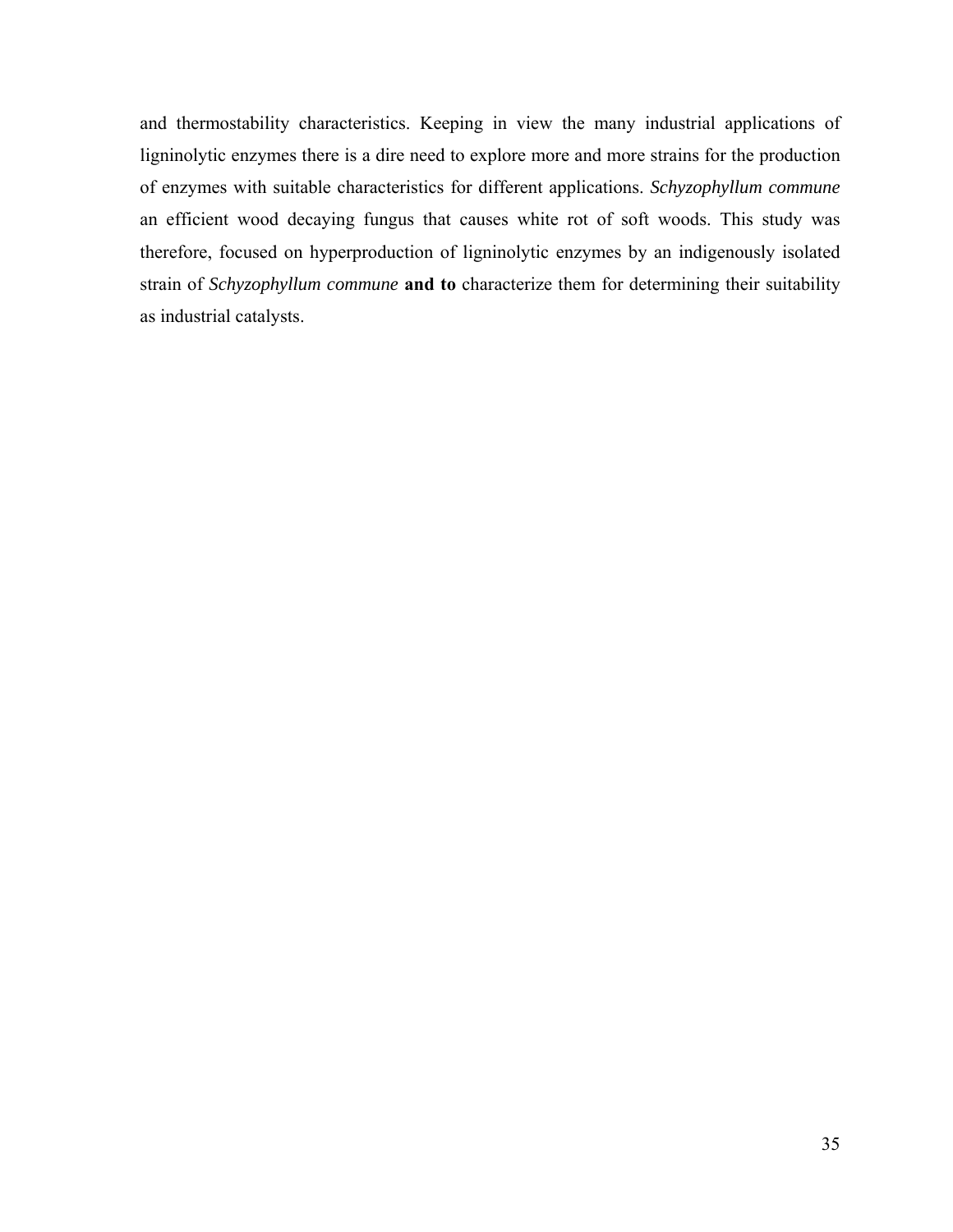## **CHAPTER 3**

## **MATERIALS AND METHODS**

### **3.1 Lignocellulosic substrate**

The lignocellulosic banana stalks were collected from fruit and vegetable market of Ghulam Muhammad Abad, Faisalabad, Pakistan. The stalks were chopped into pieces and sun dried. The sun dried chips were dried in oven at 60°C, and ground to 40 mm mesh size and stored in airtight plastic jars.

### **3.2 White rot fungus**

The indigenous white rot fungus *Schyzophyllum commune* IBL-06 available in the Industrial Biotechnology Laboratory, Department of Chemistry and Biochemistry University of Agriculture Faisalabad was used for ligninase production. During the study, the fungal culture was periodically multiplied on potato dextrose agar (PDA) slants sporulation medium (Table 3.1) at pH 4.5 and temperature 35°C and stored at 4°C in refrigerator.

| Sr. No. | Ingredients                          | Quantity $(g/L)$ |
|---------|--------------------------------------|------------------|
| 01      | Potato extract                       | 250              |
| 02      | Glucose                              | 20               |
| 03      | Agar agar                            | 15               |
| 04      | Ammonium tartarate                   | 0.22             |
| 05      | MgSO <sub>4</sub> .7H <sub>2</sub> O | 0.05             |
| 06      | CaCl <sub>2</sub> .2H <sub>2</sub> O | 0.01             |
| 07      | $KH_2PO_4$                           | 0.21             |
| 08      | Thiamine                             | 0.001            |
| 09      | 10% Tween-80                         | $10$ mL/L        |
| 10      | 100mM veratryl alcohol               | $10$ mL/L        |
| 11      | Chloramphenicol                      | 1cc/L            |

**Table3.1 Composition of sporulation medium for** *Schyzophyllum commune* **IBL-06**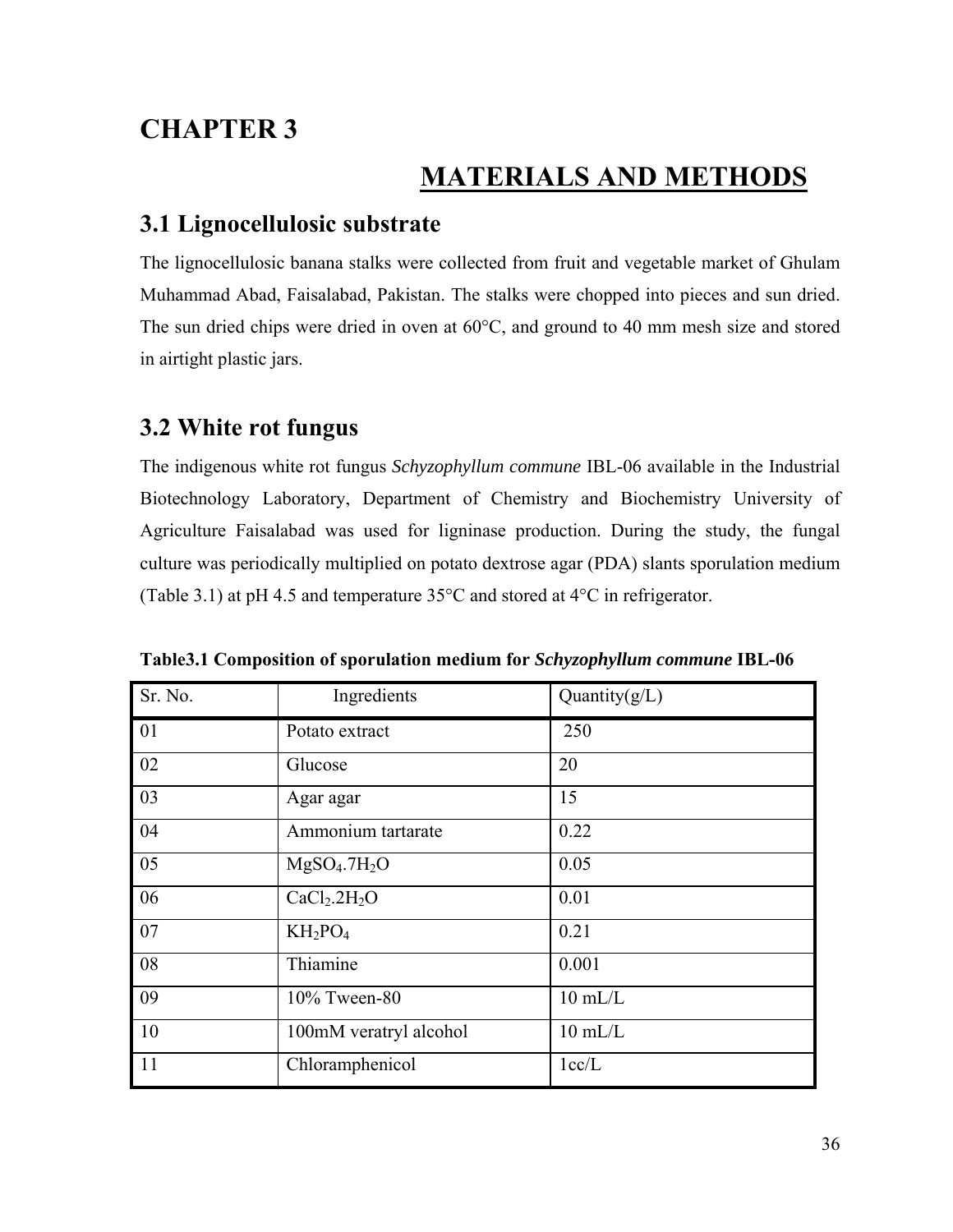# **3.3 Inoculum development**

For preparation of inoculum, the *S. commune* IBL-06 was grown in a liquid medium (pH 4.5) containing  $(g/L)$ : glucose 2;  $MgSO<sub>4</sub>·7H<sub>2</sub>O$ , 0.05;  $CaCl<sub>2</sub>·2H<sub>2</sub>O$ , 0.1;  $NH<sub>4</sub>Cl$ , 0.12 and thiamine,  $0.001$  (Asghar *et al.*, 2006). The inoculum flask was autoclaved at  $121^{\circ}$ C (15 lb) pressure) for 15 minutes and inoculated with loopful culture of the fungus transferred aseptically from the PDA slant in laminar air flow (Dalton, Japan). After inoculation, the flask was incubated at  $35^{\circ}$ C in orbital shaker (150 rpm /min) for 5 days to get homogeneous spore suspension containing  $1 \times 10^6$ -10<sup>8</sup> spores/mL. The spore counting was performed using hemocytometer by the method of Kolmer (1959).

# **3.4 Solid state fermentation of banana stalk**

Triplicate flasks contained 5g of lignocellulosic substrate banana stalk. The substrate was moistened to 60% moisture (w/w) by adding 7.5 mL of Krik's basal medium (Table 3.2) of pH 4.5 (Tien and Kirk, 1988). The flasks were sterilized in a laboratory scale autoclave (Sanyo, Japan), allowed to cool at room temperature and inoculated with 2 mL of homogenous inoculum of *S. commune* IBL-06. The inoculated flasks were allowed to ferment at 35°C for stipulated time period in a still culture incubator (Sanyo, Japan).

| Sr. No. | Ingredients                          | Quantity $(g/L)$ |
|---------|--------------------------------------|------------------|
| 01      | Glucose                              | 10               |
| 02      | Ammonium tararate                    | 0.22             |
| 03      | $KH_2PO_4$                           | 0.21             |
| 04      | MgSO <sub>4</sub> .7H <sub>2</sub> O | 0.05             |
| 05      | CaCl <sub>2</sub>                    | 0.01             |
| 06      | Thiamine                             | 0.001            |
| 07      | Tween 80 (10%)                       | 10mL             |
| 08      | $100$ mM veratryl alcohol            | 10mL             |
| 09      | Trace elements solution              | 10mL             |
| 10      | Chloramphenicol                      | 1cc              |

| Table3.2 Composition of Krik's basal medium |  |  |  |
|---------------------------------------------|--|--|--|
|---------------------------------------------|--|--|--|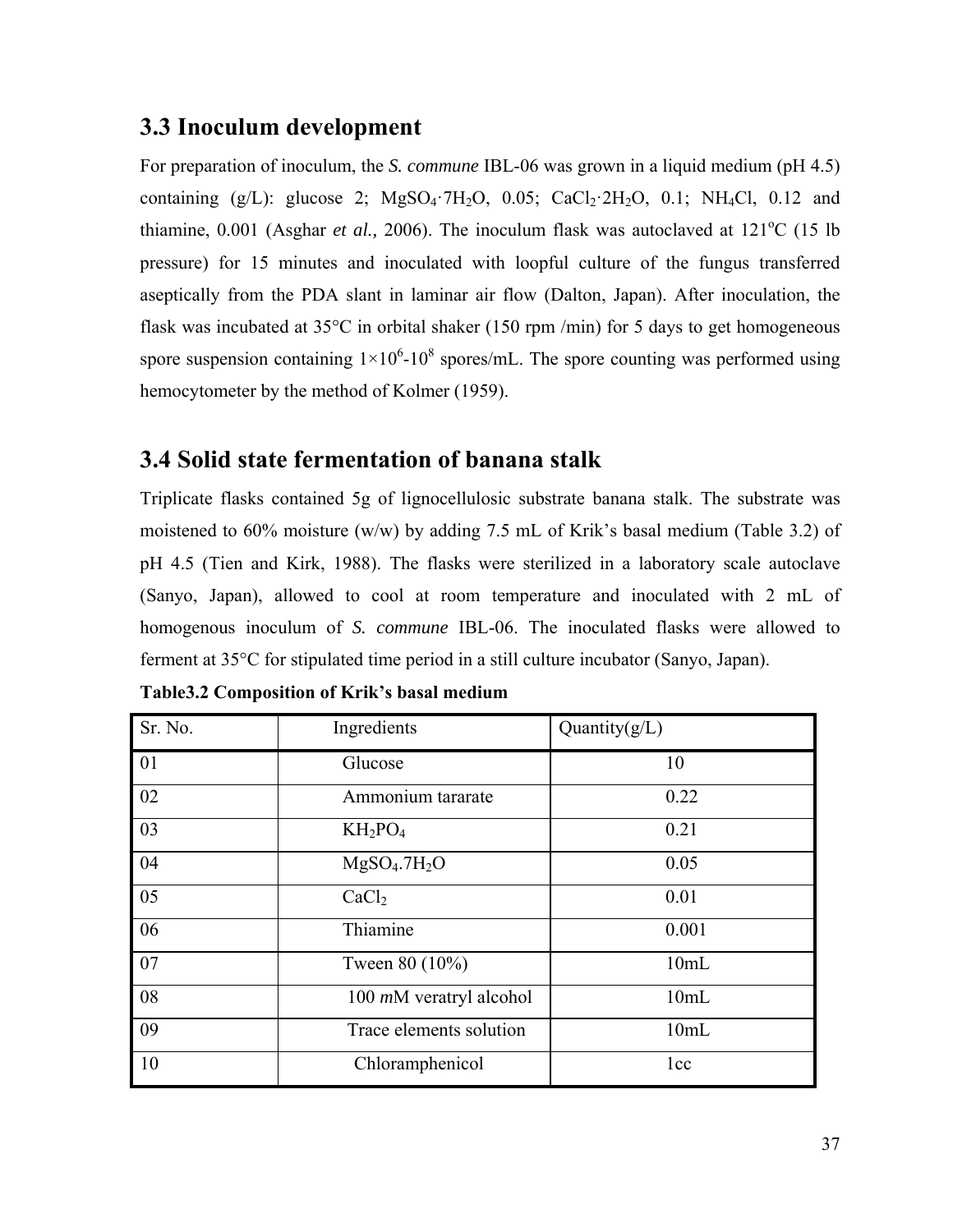### **3.5 Fermented biomass harvesting**

The triplicate flasks were harvested after every 48 hours. To the fermented solid biomass, 100 mL of 50 mM sodium malonate buffer (pH 4.5) was added and the flasks were shaken (120 rpm) for half an hour. The contents were filtered through Whatman No.1 filter paper (125mm) and residues were discarded. The filtrates were centrifuged (3,000 $\times$ g, 10 min, 4 $\textdegree$ C) to remove the fungal pellets and carefully collected clear supernatants were used as enzyme extracts for determining the activities of LiP, MnP and laccase

## **3.6 Optimization of SSF parameters**

The SSF process for the production of ligninolytic enzymes using banana stalk as substrate was optimized by varying different physical and nutritional parameters. The Classical Strategy of optimization was adopted; varying one variable at a time in triplicate and maintaining the previously optimized at optimum level.

#### **3.6.1 Optimization of incubation period**

Sets of triplicate flasks containing banana stalk  $(5g)$  as substrate was moistened  $(60\%$  w/w moisture). The pH was adjusted to 4.5 and the flasks were sterilized, inoculated (2 mL inoculum) with *S. commune* IBL-06 and incubated at 35°C for 2-12 days under still culture conditions. Triplicate flasks were harvested after every 48 hours.

#### **3.6.2 Selection of basal nutrient medium**

To find out a simple and economical nutrient medium for moistening the substrate for SSF, Kirk's basal nutrient medium and three modified simpler media were used.

**Medium-I:** It was a relatively costly Krik's basal salts medium (Tein and Kirk, 1998) composed of (g/L):ammonium tartarate, 0.22; potassium dihydrogen phosphate, 0.2; magnesium sulfate,  $0.05$  and calcium chloride,  $0.01$  along with thiamine,  $1 \text{ mg/L}$ ;  $10\%$ Tween-80 solution, 10mL/L, 100mM varatryl alcohol,1 mL/L and trace elements solution, 10mL/L. The trace elements solution contained (g/L): CuSO4, 0.08; Na2MoO4, 0.05; MnSO4. H2O, 0.07; ZnSO4.H2O, 0.043 and Fe2 (SO4)3, 0.05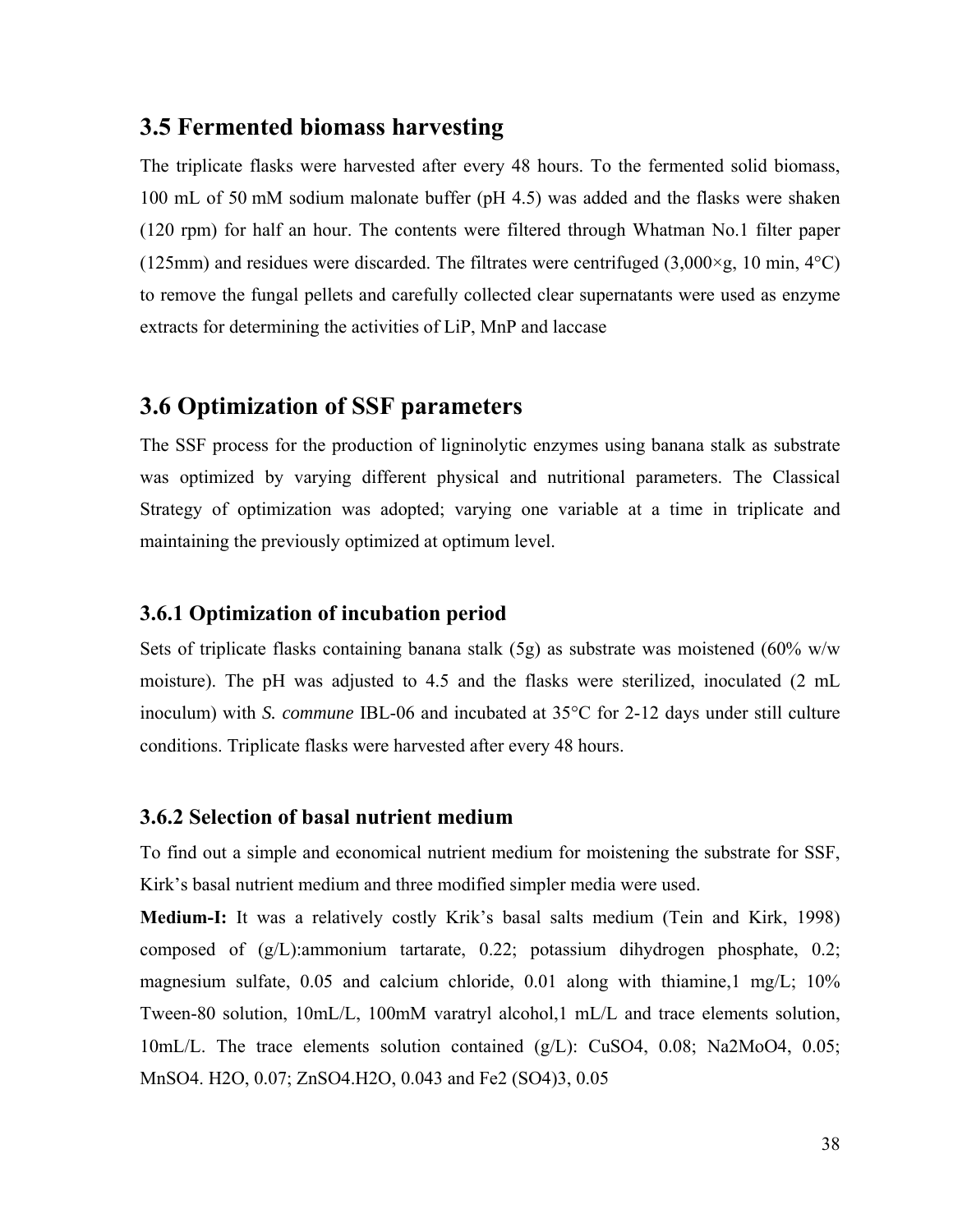**Medium-II:** It contained all the ingredients of Kirk's medium except two costly chemicals varatryl alcohol and Tween 80

**Medium-III: It was the simplest and most economical medium** having the following composition (g/L): Urea, 0.03; KH<sub>2</sub>PO<sub>4</sub>, 0.02; MgSO<sub>4</sub>.7H<sub>2</sub>O, 0.1 and CaCl<sub>2</sub>.2H<sub>2</sub>O, 0.02. **Medium-IV:** It was modified form of M-III medium with the addition of  $K_2HPO_4$  and was composed of (g/L): Urea, 0.04; KH<sub>2</sub>PO<sub>4,</sub> 0.1; K<sub>2</sub>HPO<sub>4</sub>, 0.2; MgSO<sub>4</sub> 7H<sub>2</sub>O, 0.5; CaCl<sub>2</sub>.2H<sub>2</sub>O,

 $0.05.$ 

### **3.6.3 Optimization of initial pH of the medium**

The substrate banana stalk was moistened with the selected nutrient medium (M-II) of varying pH and initial pH of the solid substrate medium was adjusted to varying pH levels (Table 3.3) before sterilization in autoclave. Media of varying pH were uniformly inoculated and incubated at 35°C for optimum fermentation time observed in the time course study. pH of the medium that showed best ligninase yields was selected as optimum initial pH.

**Table 3.3 Composition of growth media of banana stalk for ligninase production at varying pH** 

| <b>Parameters</b>   | <b>Treatments</b> |                |                |                |                |                |     |  |
|---------------------|-------------------|----------------|----------------|----------------|----------------|----------------|-----|--|
|                     | T <sub>1</sub>    | T <sub>2</sub> | T <sub>3</sub> | T <sub>4</sub> | T <sub>5</sub> | T <sub>6</sub> | T7  |  |
| Banana stalk<br>(g) | $\overline{5}$    | 5              | 5              | 5              | 5              | 5              | 5   |  |
| Moisture<br>$(\%)$  | 60%               | 60%            | 60%            | 60%            | 60%            | 60%            | 60% |  |
| pH                  | 3                 | 3.5            | $\overline{4}$ | 4.5            | 5              | 5.5            | 6   |  |

### **3.6.4 Optimization of incubation temperature**

Banana stalk (5g) was moistened to  $60\%$  moisture (w/w) and adjusted to optimum pH 4.5. The flasks were autoclaved, inoculated and triplicate sets of flasks were incubated at varying temperatures (Table 3.4) for optimum time period in the still culture incubator. The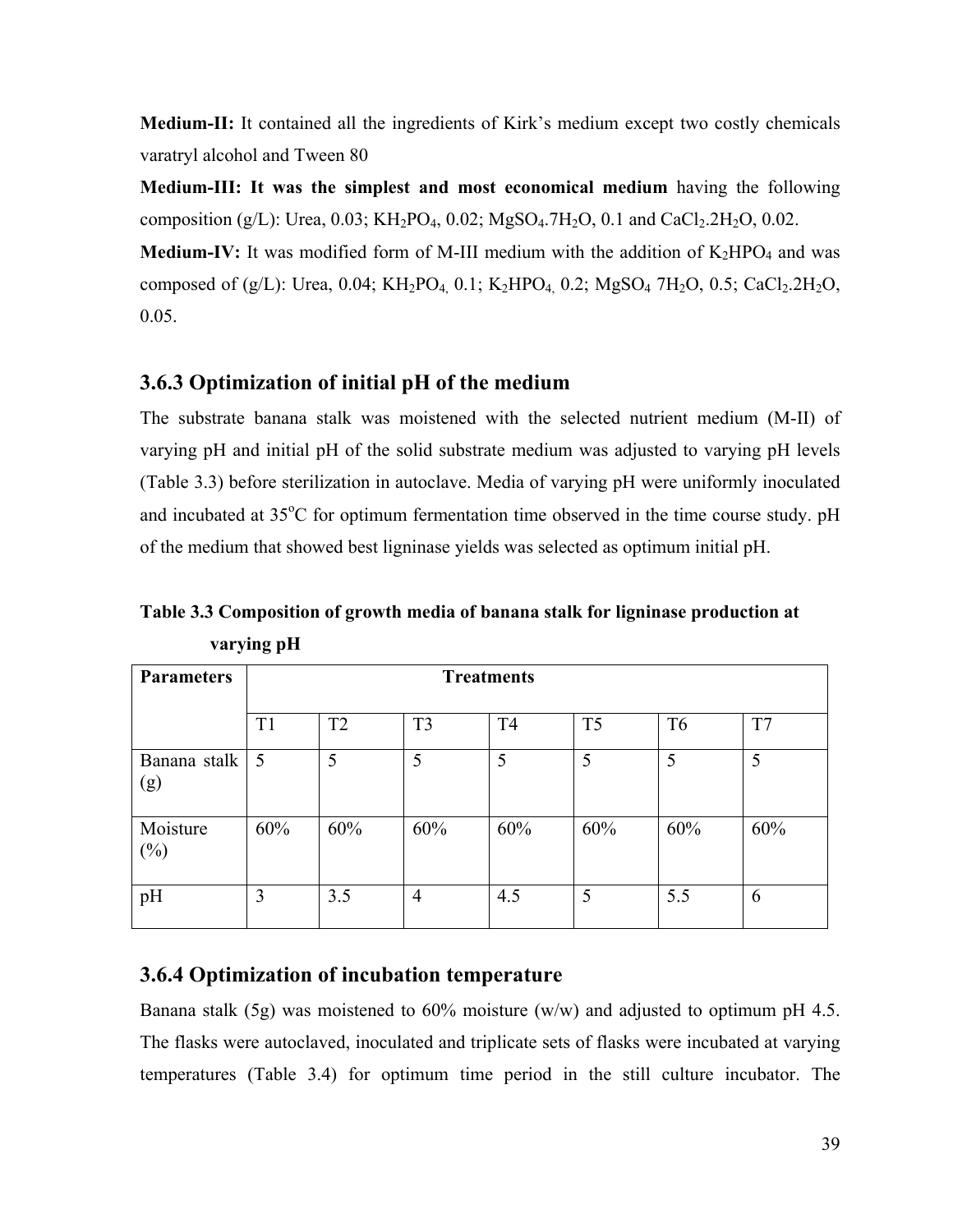temperature supporting maximum fungal growth and ligninolytic enzymes formation was selected as optimum temperature for *S. commune* IBL-06.

| Table 3.4 Composition of growth media for ligninase production at varying incubation |  |  |  |
|--------------------------------------------------------------------------------------|--|--|--|
| <b>temperatures</b>                                                                  |  |  |  |

| <b>Parameters</b>           | <b>Treatments</b> |     |                |                |                |  |  |
|-----------------------------|-------------------|-----|----------------|----------------|----------------|--|--|
|                             | T1                | T2  | T <sub>3</sub> | T <sub>4</sub> | T <sub>5</sub> |  |  |
| Banana stalk $(g)$          |                   |     |                |                |                |  |  |
| Moisture content<br>$(\% )$ | 60                | 60  | 60             | 60             | 60             |  |  |
| Initial pH                  | 4.5               | 4.5 | 4.5            | 4.5            | 4.5            |  |  |
| Temperature $(^{\circ}C)$   | 25                | 30  | 35             | 40             | 45             |  |  |

### **3.6.5 Optimization of moisture level**

Banana stalk was moistened with different volumes of M-I medium to adjust varying initial moisture contents (Table 3.5). Triplicate flasks were inoculated with 2mL inoculum and were subjected to SSF under optimum conditions. The liginase activities determined in case of each treatment to check the optimum production of enzyme.

**Table 3.5 Composition of growth media for ligninase production with varying moisture contents** 

| Parameters                     | Treatments |     |                |                |                |                |     |
|--------------------------------|------------|-----|----------------|----------------|----------------|----------------|-----|
|                                | T1         | T2  | T <sub>3</sub> | T <sub>4</sub> | T <sub>5</sub> | T <sub>6</sub> | T7  |
| Banana stalk (g)               | 5          | 5   | 5              | 5              | 5              | 5              | 5   |
| pH                             | 4.5        | 4.5 | 4.5            | 4.5            | 4.5            | 4.5            | 4.5 |
| Temperature<br>$({}^{\circ}C)$ | 35         | 35  | 35             | 35             | 35             | 35             | 35  |
| medium<br>$M-II$<br>(mL)       | 7.5        | 7.5 | 7.5            | 7.5            | 7.5            | 7.5            | 7.5 |
| Moisture<br>$(\%)$             | 40         | 45  | 50             | 55             | 60             | 65             | 70  |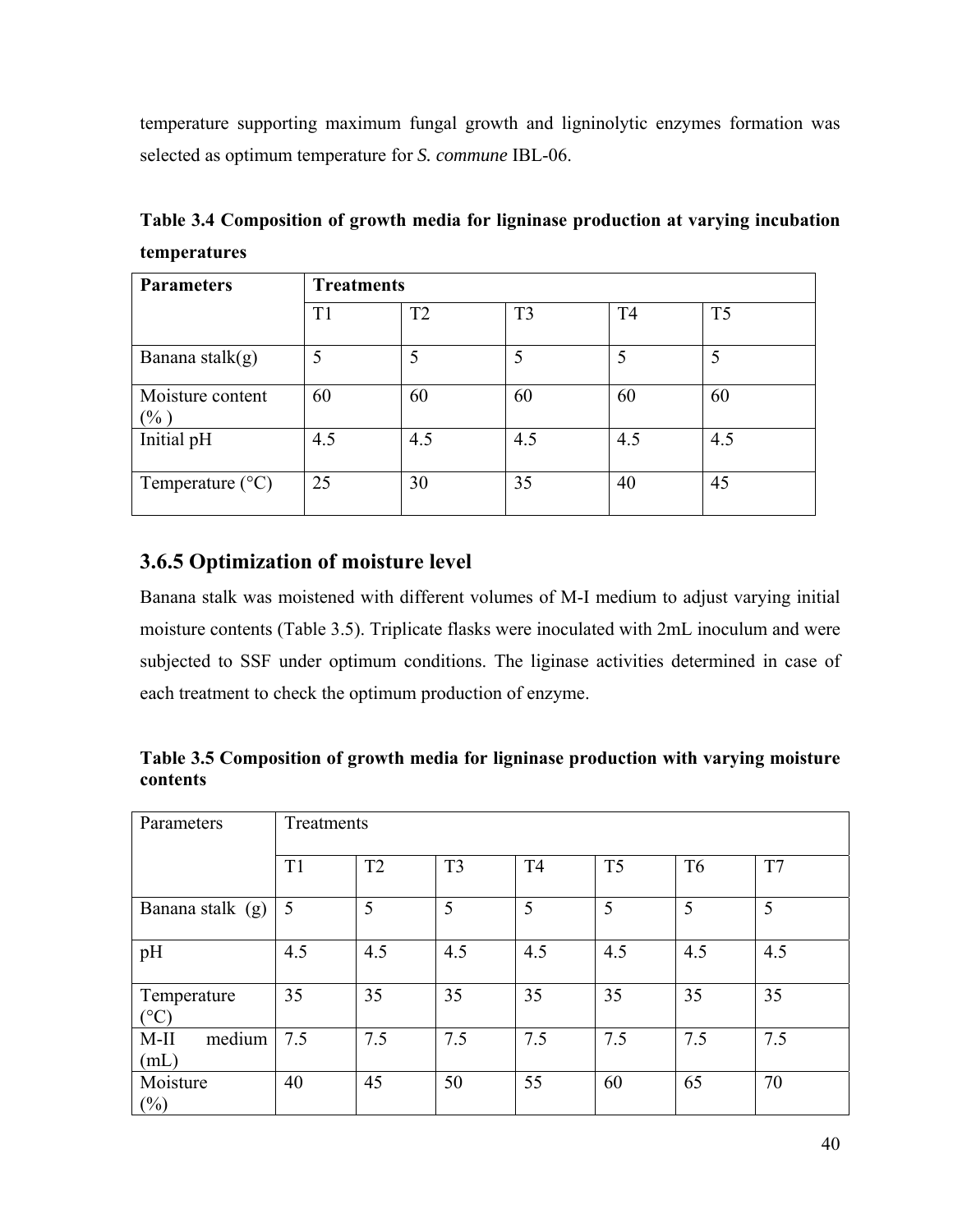### **3.6.6 Optimization of inoculum size**

The effect of inoculum size in the range of 1-7mL per 5 g substrate on production of ligninolytic enzymes synthesis by *S. commune* IBL-06 was investigated under optimum conditions. Triplicate flasks of banana stalk medium of optimum moisture and pH were autoclaved and inoculated with varying volumes of inoculum (Table 3.6) before incubation at optimum temperature for optimum time period. According to the volume of inoculum, the initial moisture content was adjusted accordingly by using lesser volumes of the M-I medium for moistening the substrate.

**Table 3.6 Composition of growth media for ligninase production with varying inoculum size** 

| Parameters                | Treatments      |                                                                             |     |                    |     |     |     |  |  |  |
|---------------------------|-----------------|-----------------------------------------------------------------------------|-----|--------------------|-----|-----|-----|--|--|--|
|                           | T <sub>1</sub>  | T2<br>T <sub>3</sub><br>T <sub>5</sub><br>T7<br><b>T4</b><br>T <sub>6</sub> |     |                    |     |     |     |  |  |  |
| Banana stalk (g)          | 5               | 5                                                                           | 5   | 5                  | 5   | 5   | 5   |  |  |  |
| Moisture $(\% )$          | 60              | 60                                                                          | 60  | 60                 | 60  | 60  | 60  |  |  |  |
| pH                        | 4.5             | 4.5                                                                         | 4.5 | 4.5                | 4.5 | 4.5 | 4.5 |  |  |  |
| Temperature $(^{\circ}C)$ | 35 <sub>5</sub> | 35                                                                          | 35  | 35                 | 35  | 35  | 35  |  |  |  |
| Inoculum (mL)             |                 | 2                                                                           | 3   | $\overline{\bf 4}$ | 5   | 6   | 7   |  |  |  |

### **3.6.7 Selection of additional carbon source**

Microorganisms require easily metabolizable carbon and energy source for their growth and metabolic activities. Different carbon sources (Table 3.7) were added to the optimum medium of banana stalk and the carbon source giving maximum enhancement in ligninase production was selected for further studies.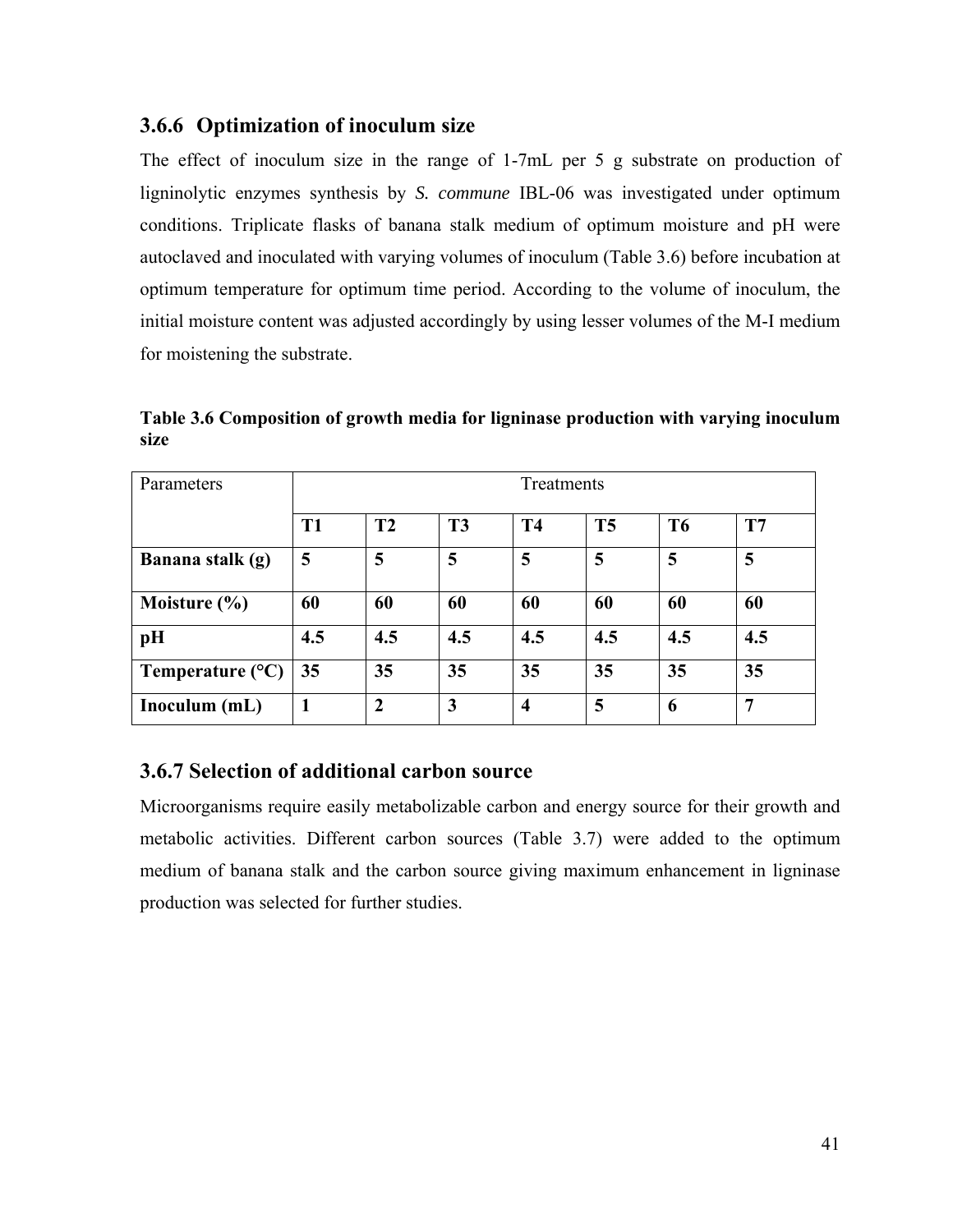| ,,,,,,,,<br>Parameters        |                         | Treatment        |                |                |                |                |                 |  |  |
|-------------------------------|-------------------------|------------------|----------------|----------------|----------------|----------------|-----------------|--|--|
|                               | T1                      | T2               | T <sub>3</sub> | T <sub>4</sub> | T <sub>5</sub> | T <sub>6</sub> | T7              |  |  |
| stalk<br><b>Banana</b><br>(g) | 5                       | 5                | 5              | 5              | 5              | 5              | 5               |  |  |
| pH                            | 4.5                     | 4.5              | 4.5            | 4.5            | 4.5            | 4.5            | 4.5             |  |  |
| <b>Temperature</b><br>(°C)    | 35                      | 35               | 35             | 35             | 35             | 35             | 35              |  |  |
| Moisture $(\% )$              | 60                      | 60               | 60             | 60             | 60             | 60             | 60              |  |  |
| Inoculum(mL)                  | $\overline{\mathbf{3}}$ | 3                | 3              | 3              | $\overline{3}$ | 3              | $\overline{3}$  |  |  |
| Carbon<br>Source $(1g)$       | <b>Glucose</b>          | <b>Galactose</b> | Fructose       | Lactose        | <b>Maltose</b> | <b>Sucrose</b> | <b>Molasses</b> |  |  |

**Table 3.7 Composition of growth media for ligninase production with different carbon sources**

### **3. 6.8 Selection of additional nitrogen source**

Nitrogen source and its concentration is very important factor for microbial growth kinetics. Different nitrogen additives were used to investigate their stimulating/inhibitory influence on ligninolytic enzymes production by *S. commune* IBL-06 under optimum conditions (Table 3.10). The additive causing maximum enhancement in ligninase production was selected as best nitrogen source was better nitrogen source for enzyme production.

| Table 3.8 Composition of growth media for ligninase production with different nitrogen |  |
|----------------------------------------------------------------------------------------|--|
| sources                                                                                |  |

| Parameters                                  | Treatments        |     |                               |                         |                |  |  |
|---------------------------------------------|-------------------|-----|-------------------------------|-------------------------|----------------|--|--|
|                                             | T1                | T2  | T <sub>3</sub>                | T <sub>4</sub>          | T <sub>5</sub> |  |  |
| Banana stalk (g)                            | 5                 | 5   | 5                             | 5                       | 5              |  |  |
| pH                                          | 4.5               | 4.5 | 4.5                           | 4.5                     | 4.5            |  |  |
| <b>Temperature</b><br>(°C)                  | 35                | 35  | 35                            | 35                      | 35             |  |  |
| Moisture $(\% )$                            | 60                | 60  | 60                            | 60                      | 60             |  |  |
| Inoculum (mL)                               | 3                 | 3   | $\overline{\mathbf{3}}$       | $\overline{\mathbf{3}}$ | $\mathbf{3}$   |  |  |
| <b>Carbon source</b><br>$(glu\cos e, g)$    | 1                 | 1   | $\mathbf{1}$                  | $\mathbf{1}$            | $\mathbf{1}$   |  |  |
| <b>Nitrrogen</b><br><b>Source</b><br>(0.2g) | $(NH_4)_2H_2PO_4$ |     | $(NH_4)_2SO_4$ $(NH_4)_2NO_3$ | Peptone                 | urea           |  |  |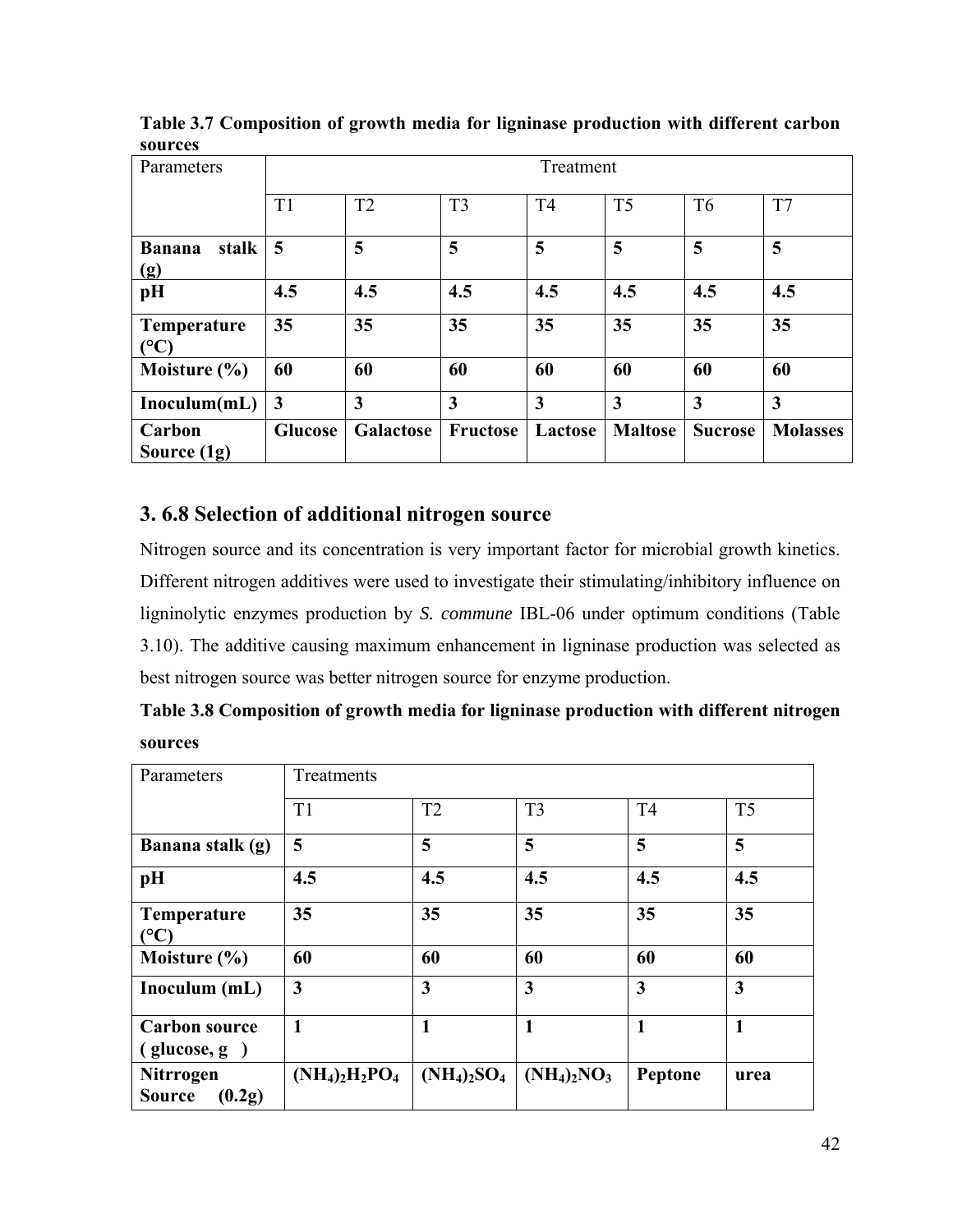#### **3.6.9 Optimization of Carbon: Nitrogen ratio**

After selection of best carbon and nitrogen source, effect of varying C: N ratios on ligninase production by *S. commune* IBL-06 in SSF of banana stalk were investigated. Taking into consideration the inherent nitrogen and carbon contents of banana stalk, and the selected carbon (glucose) and nitrogen (ammonium nitrate) additives, the triplicate flasks were adjusted to varying C: N ratios (Table 3.9) after making necessary calculations

| <b>Parameters</b>         | <b>Treatments</b> |                |                |                |                |  |  |  |
|---------------------------|-------------------|----------------|----------------|----------------|----------------|--|--|--|
|                           | T1                | T <sub>2</sub> | T <sub>3</sub> | T <sub>4</sub> | T <sub>5</sub> |  |  |  |
| Banana stalk (g)          | 5                 | 5              | 5              | 5              | 5              |  |  |  |
| pH                        | 4.5               | 4.5            | 4.5            | 4.5            | 4.5            |  |  |  |
| Temperature $(^{\circ}C)$ | 35                | 35             | 35             | 35             | 35             |  |  |  |
| Moisture $(\% )$          | 60                | 60             | 60             | 60             | 60             |  |  |  |
| Inoculum (mL)             | 3                 | 3              | 3              | 3              | 3              |  |  |  |
| $C:N$ ratio               | 5:1               | 10:1           | 15:1           | 20:1           | 25:1           |  |  |  |

**Table 3.9 Composition of growth media for ligninase production with varying carbon: nitrogen ratios** 

#### **3.6.10 Effect of Mediators**

Different fungal metabolites and organic and inorganic compounds act as mediators in the catalytic cycles of different ligninolytic enzymes. Different mediators were added to the banana stalk medium and the flasks were processed under optimum conditions (Table 3.10). MnSO4 showed maximum enhancing effect of ligninase synthesis by the fungus.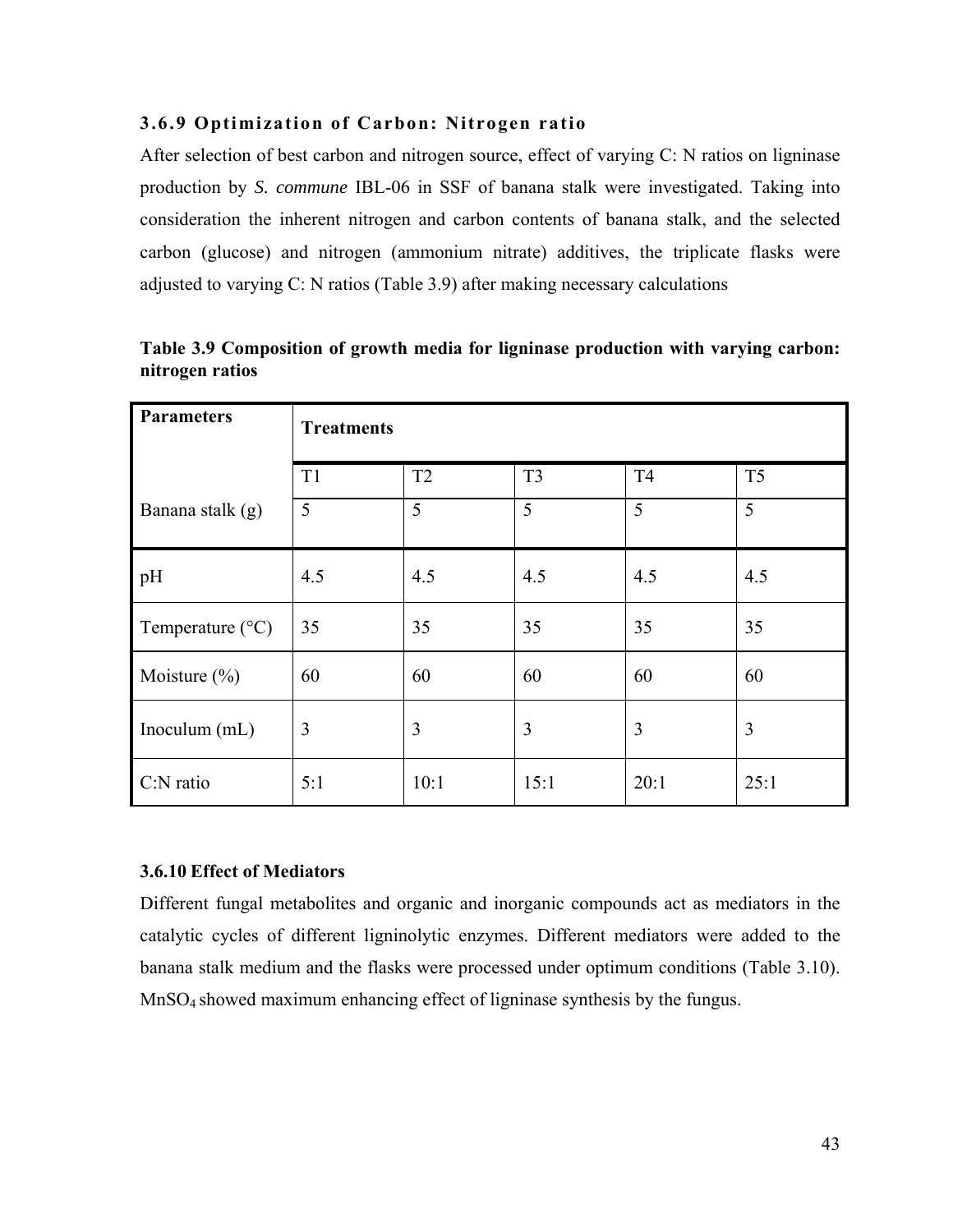| Parameters                                  | Treatments          |                   |                |                |                |  |  |
|---------------------------------------------|---------------------|-------------------|----------------|----------------|----------------|--|--|
|                                             | T1                  | T <sub>2</sub>    | T <sub>3</sub> | T <sub>4</sub> | T <sub>5</sub> |  |  |
| Banana stalks (g)                           | 5                   |                   | 5              | 5              | 5              |  |  |
| pH                                          | 4.5                 | 4.5               | 4.5            | 4.5            | 4.5            |  |  |
| Temperature $(^{\circ}C)$                   | 35                  | 35                | 35             | 35             | 35             |  |  |
| Moisture $(\% )$                            | 60                  | 60                | 60             | 60             | 60             |  |  |
| Inoculum $(mL)$                             | 3                   | 3                 | 3              | 3              | 3              |  |  |
| $C:N$ ratio                                 | 20:1                | 20:1              | 20:1           | 20:1           | 20:1           |  |  |
| Mediators<br>$(1 \text{ mM}, 1 \text{ mL})$ | Veratryl<br>alcohol | MnSO <sub>4</sub> | <b>ABTS</b>    | oxalate        | $H_2O_2$       |  |  |

**Table 3.10 Composition of growth media for ligninase production with different mediators** 

# **3.6.11 Effect of metal ions**

To enhance the growth and production of ligninases, different metal ions were used in the form of their salts (Table 3.11). The triplicate flasks were processed under optimum conditions.

**Table 3.11 Composition of growth media for ligninase production with varying metal ions** 

| Parameters                                                 | Treatments              |                   |                         |                         |                         |                   |
|------------------------------------------------------------|-------------------------|-------------------|-------------------------|-------------------------|-------------------------|-------------------|
|                                                            | T1                      | T2                | T <sub>3</sub>          | T <sub>4</sub>          | T <sub>5</sub>          | T <sub>6</sub>    |
| Banana stalk (g)                                           | 5                       | 5                 | 5                       | 5                       | 5                       | 5                 |
| pH                                                         | 4.5                     | 4.5               | 4.5                     | 4.5                     | 4.5                     | 4.5               |
| Temperature $(^{\circ}C)$                                  | 35                      | 35                | 35                      | 35                      | 35                      | 35                |
| Moisture $(\% )$                                           | 60                      | 60                | 60                      | 60                      | 60                      | 60                |
| Inoculum (mL)                                              | $\overline{\mathbf{3}}$ | 3                 | $\overline{\mathbf{3}}$ | $\overline{\mathbf{3}}$ | $\overline{\mathbf{3}}$ | $\overline{3}$    |
| $C: N$ ratio                                               | 20:1                    | 20:1              | 20:1                    | 20:1                    | 20:1                    | 20:1              |
| Mediator (MnSO <sub>4</sub><br>$(1 \text{ mM}, \text{mL})$ | $\blacksquare$          | $\mathbf{1}$      | $\mathbf{1}$            | $\mathbf{1}$            | $\mathbf{1}$            | $\mathbf{1}$      |
| <b>Metal</b> ions<br>$(1 \text{ mM}, 1 \text{ mL})$        | MgSO <sub>4</sub>       | CaCl <sub>2</sub> | FeSO <sub>4</sub>       | ZnSO <sub>4</sub>       | KCI                     | CuSO <sub>4</sub> |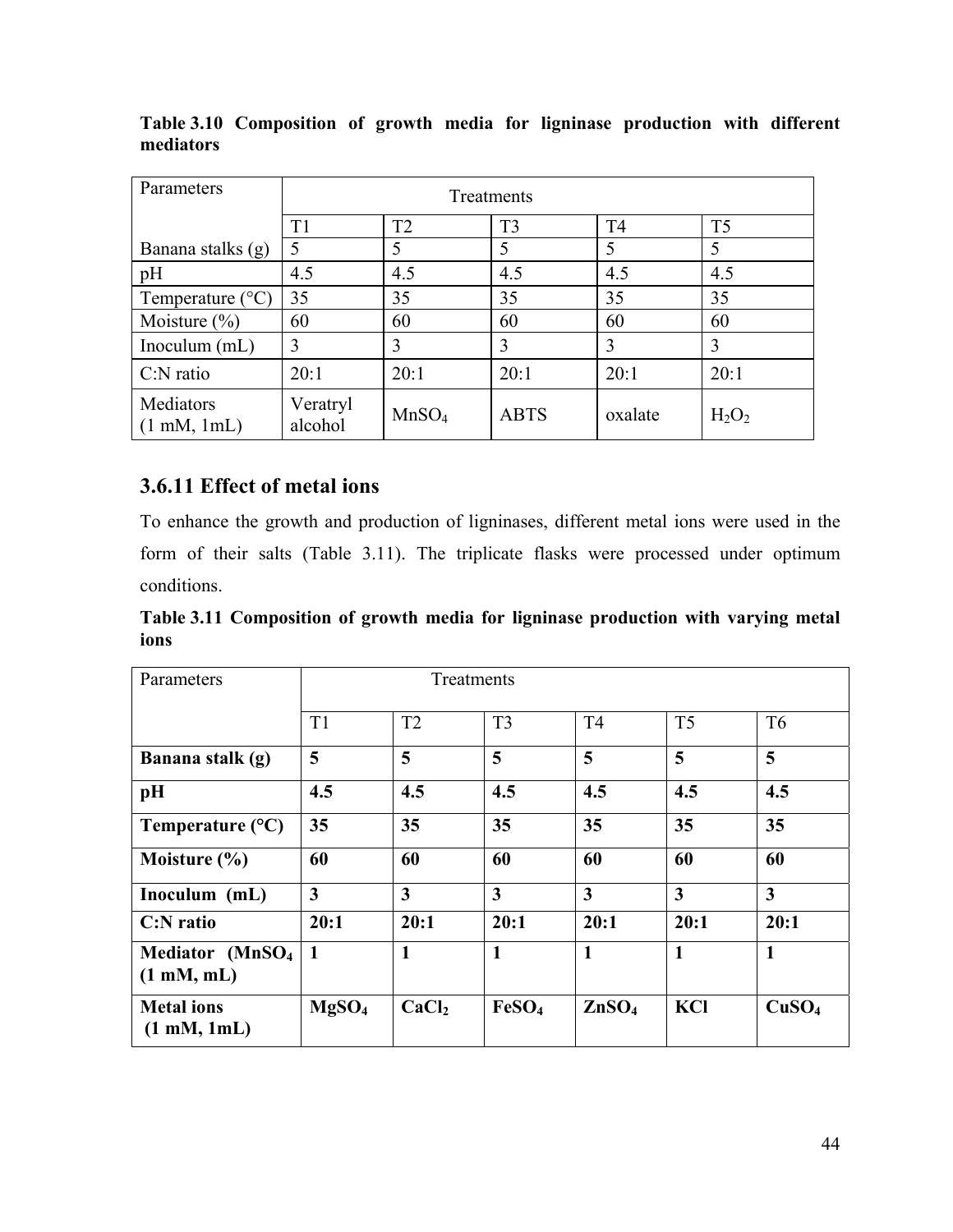# **3.7 Analytical**

### **3.7.1 Ligninolytic enzymes assays**

### **3.7.1.1 MnP assay**

Manganese peroxidase activity was determined by the method of Wariishi *et al.* (1992). MnSO<sub>4</sub> was added to the enzyme extract in sodium malonate buffer in the presence of  $H_2O_2$ . Manganic ions (Mn<sup>+3</sup>) form a complex with melonate which absorbs at 270 nm. ( $\epsilon_{270}$  11570  $M \text{ cm}^{-1}$ )

#### **Chemicals and reagents**

1 mM  $MnSO<sub>4</sub>$  0.1 mM  $H<sub>2</sub>O<sub>2</sub>$ , 50 mM Sodium Malonate Buffer

### **Assay procedure**

Manganese peroxidized assay mixture  $(2.6 \text{ mL})$  contained 1 mL of MnSO<sub>4</sub>, 1 mL of 50mM sodium malonate buffer of pH 4.5, 0.5mL of  $H_2O_2$  and 0.1 mL of enzyme extract. Blank cuvette contained 0.1 mL of distilled water instead of enzyme solution. Absorbance of each sample was taken after 10 min interval at 270 nm.

### **3.7.1.2 LiP assay**

The LiP was assayed by the method of Tien and Kirk (1988). The rate of oxidation of veratryl alcohol to veratraldehyde was monitored in 100mM tartarate buffer of pH 3 in the presence of  $H_2O_2$ .

### **Chemicals and reagents**

100mM Tartarate buffer (pH 3), 4 mM veratryl alcohol, 0.2mM hydrogen peroxide

### **Assay procedure**

The assay was performed in a 2.6 mL of reaction mixture containing 1 mL of 100mM tartarate buffer of pH 3, 1 mL veratryl alcohol, 500  $\mu$ L H<sub>2</sub>O<sub>2</sub> and 100  $\mu$ L of enzyme extract. The blanks contained 100µL of distilled water instead of enzyme aliquote. The absorbances of samples were read at 10 min intervals at 310 nm  $(\epsilon_{310}$  9300 M cm<sup>-1</sup>). One unit of enzyme activity was defined as uM of varatraldehyde formed per min.

### **3.7.1.3 Laccase assay**

Laccase activity was determined by monitoring the rate of 2, 2-azinobis (3 ethylbenzthiazoline)-6 sulphonate (ABTS) oxidation by the culture supernatants (Shin and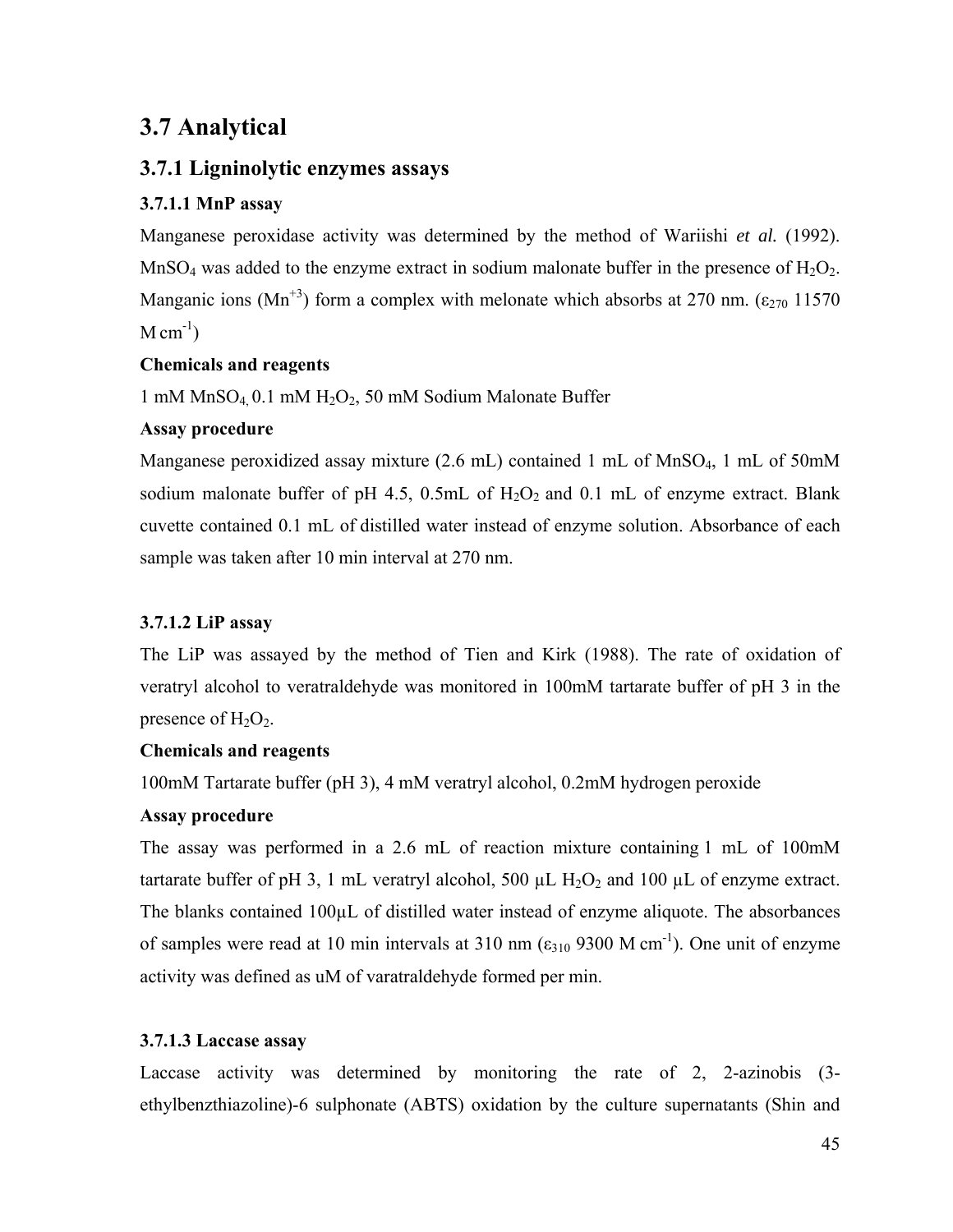Lee 2000) at pH 4.5 and 35  $^{\circ}$ C temperature in 50mM malonate buffer of pH 4.5. The oxidation was followed at  $420$ nm ( $\varepsilon_{420}$  36000 M cm<sup>-1</sup>).

#### **Chemicals and reagents**

0.3mM ABTS, 50 mM Sodium Malonate Buffer

#### **Assay procedure**

Laccase activity was performed in 2.1 mL reaction mixture containing 1 mL of 50 mM malonate buffer (pH 4.5), 1 mL of 0,3mM ABTS and 0.1 mL of enzyme solution. The absorbance of each sample was measured at 420nm at 10 min. interval. Blanks contained 0.1 mL distilled water instead of enzyme extract.

### **3.7.2 Determination of protein contents**

During enzyme purification, the protein contents of the samples were estimated by the method of Bradford (1976) using Bovine serum albumin (BSA) as standard.

#### **Bradford reagent**

Dissolved 100mg of Coomassie brilliant blue G-250 in 50 mL of 95 percent ethanol and. added 100 mL of 85% concentrate phosphoric acid and the volume was made to 1 liter. It was filtered through Whatman No.1filter paper and stored at 4°C in refrigerator.

#### **Procedure**

Twenty µL of diluted enzyme extract (enzyme: water: 1:4 V/V) and 5 mL of Bradford reagent were added in a test tube. The absorbance was taken at 595nm with spectrophotometer.

#### **Standard curve of BSA for protein estimation**

In numbered test tubes, different volumes of standard BSA solution (1mg/mL) were taken and diluted to a final volume of  $100 \mu L$  (Table 3.12). Then 5 mL Bradford reagent was added to each test tube and absorbances were read 595 nm. Graph was plotted between different concentration of BSA and absorbances as shown in Fig 3.1.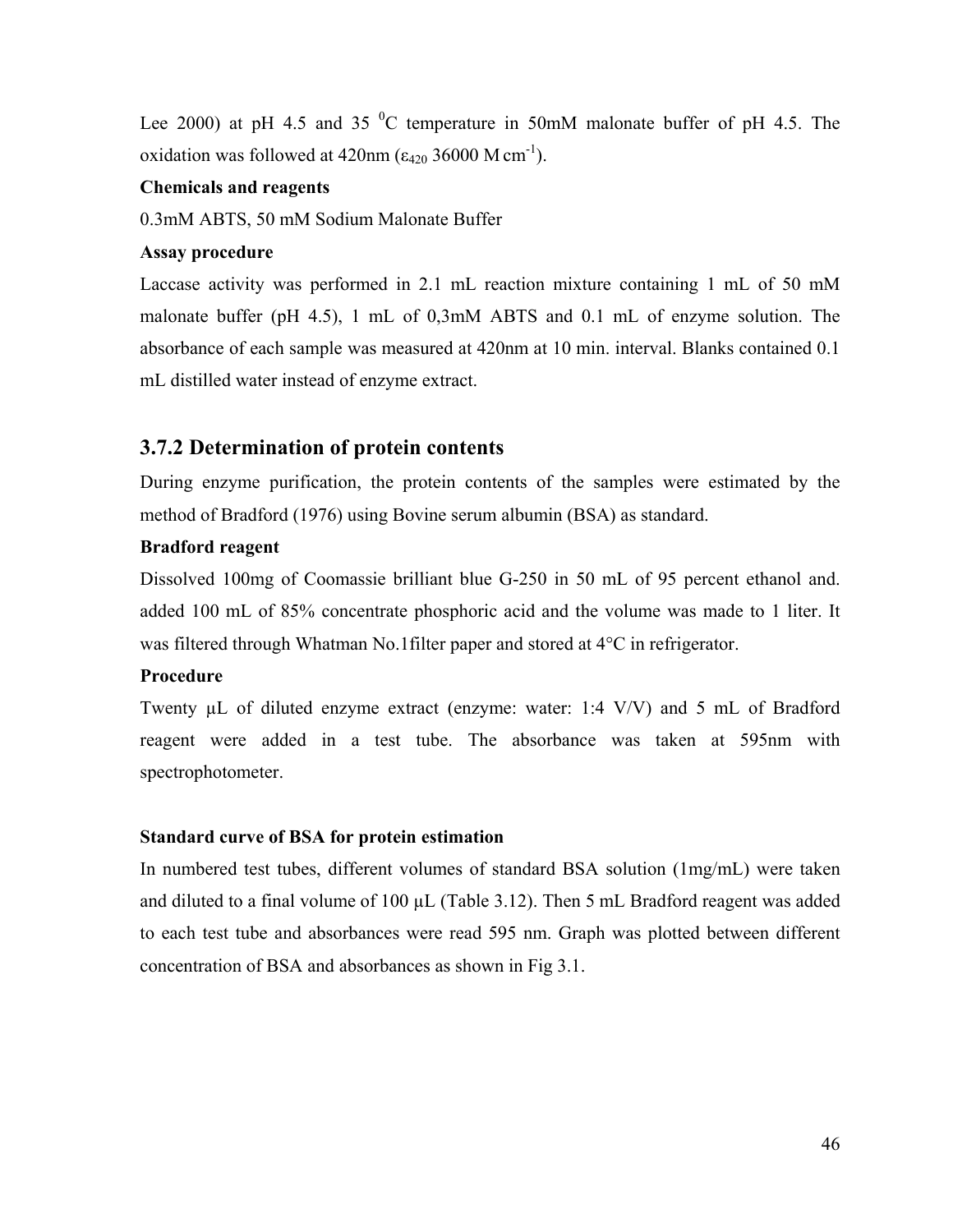| Sr. No         | <b>BSA</b> solution | Distilled water | Total volume | Absorbance at |
|----------------|---------------------|-----------------|--------------|---------------|
|                | $(\mu L)$           | $(\mu L)$       | $(\mu L)$    | 550 nm        |
|                | 20                  | 80              | 100          | 0.14          |
| 2              | 40                  | 60              | 100          | 0.28          |
| 3              | 60                  | 40              | 100          | 0.39          |
| $\overline{4}$ | 80                  | 20              | 100          | 0.5           |
| 5              | 100                 | $\theta$        | 100          | 0.62          |

**Table 3.12 Concentrations of BSA solutions used for constructing standard curve** 



Fig. 3.1 Standard curve for protein estimation

#### **Protein estimation**

Quantity of protein was determined using standard curve made from different known concentrations of BSA:

Protein in mg/mL = Standard factor  $\times$  absorbance of sample

Where as

Standard factor= Slope  $\times$  dilution  $\times$  volume of sample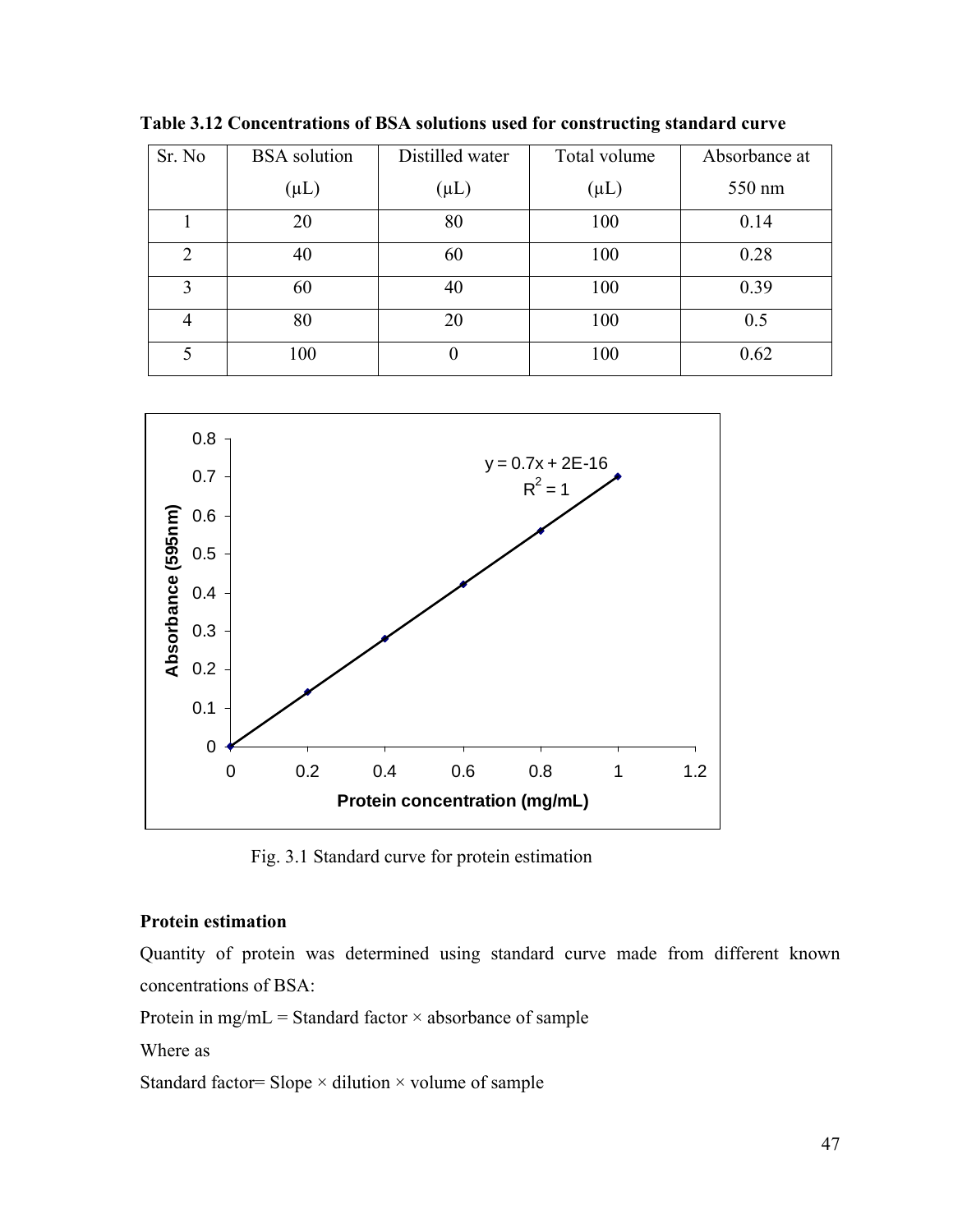# **3.8 Purification of ligninolytic enzymes**

Ligninase crude extract produced by *S. commune* IBL-06 under optimum conditions was filtered and the filtrated was centrifuged at  $3,000 \times g$  for 15min at 4°C. The supernatant was collected and concentrated by freeze drying. The crude extract was used for isolation, purification and characterization of LiP, MnP and laccase.

#### **3.8.1 Fractional precipitation with ammonium sulphate**

Different amounts of solid ammonium sulphate were added separately to 1mL of the crude liginases concentrates in appendorff tubes to get 10-90% saturation at 0°C and gently mixed. These tubes were left over night at  $4^{\circ}$ C and centrifuged at  $3,000 \times g$  rpm for 15min. The supernatants were assayed for ligninases activity. In each step, the crude enzyme concentrate was placed in ice bath and crystals of ammonium sulphate were added to attain the particular levels of saturation (%) for the three enzymes. The tubes were kept overnight at 4°C. The contents were centrifuged at  $3,000 \times g$  for 30min at 4 $\degree$ C and the pellet of precipitated protein was discarded. In the supernatant, more crystals of ammonium sulfate were added to attain next level of saturation and the whole procedure was repeated. After 55 % saturation, the pellets were collected for MnP assay. The pellet was dissolved in minimum quantity of malonate buffer and dialyzed against distilled water for 72 hours with changes of water at different intervals to remove ammonium sulfate. After 75 % saturation, the supernatant, the pellets were dissolved in tartrate buffer and dialyzed for LiP study. For laccase the ammonium sulphate was added to the remaining supernatant till 90% saturation. After centrifugation, the pellet was dissolved in buffer and dialyzed to remove salt. Total proteins and liginase activities were determined before and after ammonium sulfate precipitation and dialysis. The purified enzymes were separately freeze dried.

#### **3.8.2 Gel filtration**

After dialysis, the partially purified enzymes were individually loaded (300µL/run) on separate Sephadex G-100 columns (length x width -  $16\times2.0$ ) for further purification. For LiP 50mM tartrate buffer pH 3.5 was used with a flow rate 1mL/min (Asghar *et al*., 2006) and 1mL size fractions were collected. For gel filtration study of MnP using Sephadex G-100 column, 50mM malonate buffer pH 4.5 was used (Bermek *et al*., 2004) at a flow rate of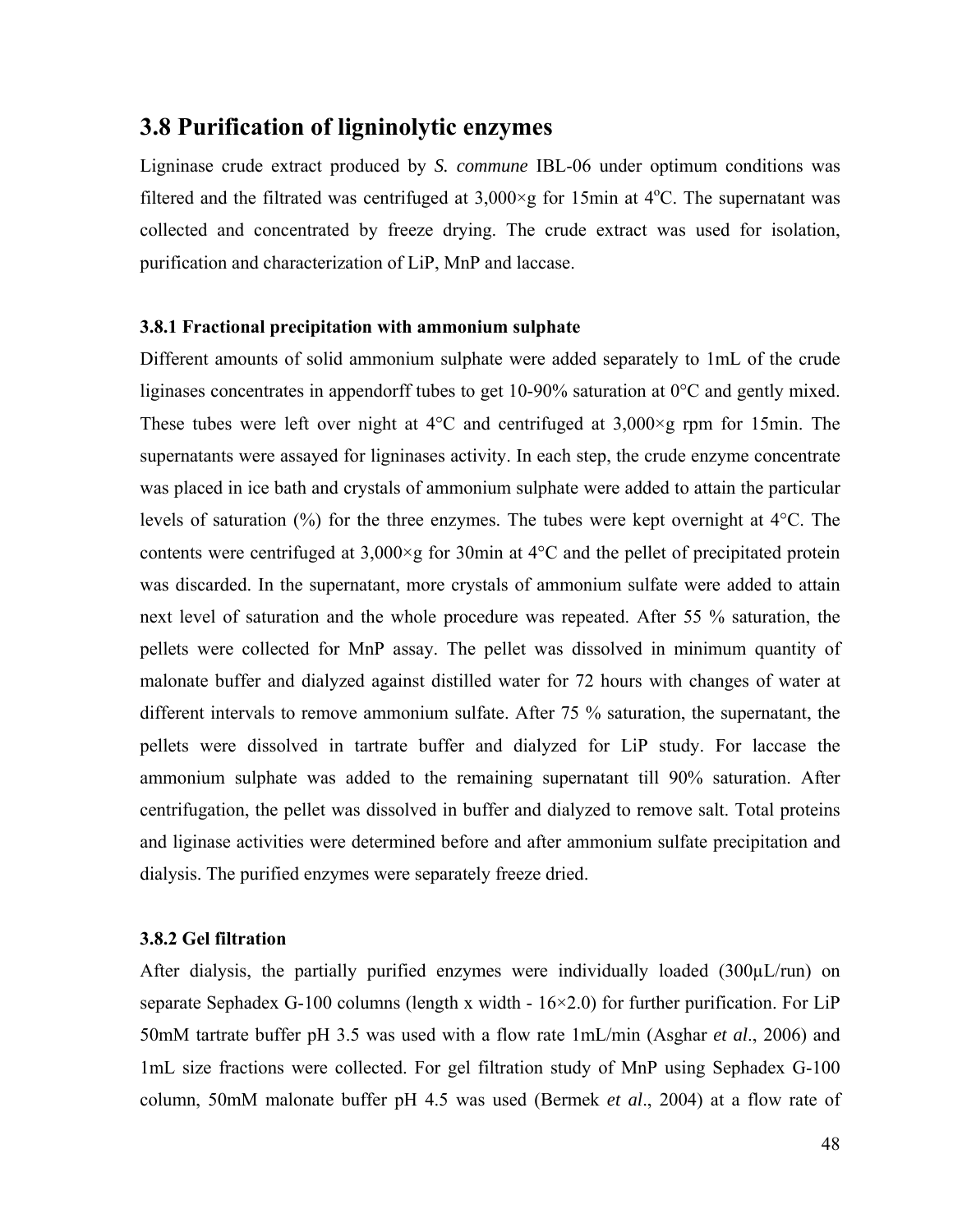1mL/min and positive fractions were collected and monitored at 280nm. The fractions containing laccase were collected using 20mM phosphate buffer pH 5.7 as eluent with flow rate of 1mL/min (Anne-Marie et al., 2004). The eluted fractions were monitored at 280 nm and proteins were estimated. After elution, the column was washed with buffer. The purified enzyme fractions in each case were pooled and lyophilized to reduce total volume.

### **3.9 Molecular Weight Determination by Native and SDS-PAGE**

The purified LiP, MnP and laccase were run on Native polyacryl amide gel electrophoresis (PAGE) and sodium dodecyl sulphate-PAGE (SDS-PAGE) for estimation of their molecular weights and molecular organizations, following the method of Laemmli, (1970). The lyophilized samples of individual enzymes were dissolved in minimum amounts of distilled water and subjected to Native and SDS- PAGE on 10% polyacrylamide gels. The approximate molecular masses of the ligninases was determined by calibration against broad range (21-116 kDa) molecular weight markers (β-Galactosidase, 116kDa; Phosphorylase B, 97kDa; albumin, 66kDa; ovalbumin, 45kDa; carbonic anhydrase, 30kDa and trypsin inhibitor, 21kDa).

#### **3.9.1 Reagents and Buffers**

#### **Resolving gel Buffer:** 3.0 M Tris-HCl (pH 8.8)

Tris (36.3 g) was dissolved in distilled water and 24 mL of 2M HCl was added. Final volume was made up to 100mL mark with distilled water.

#### **Stacking gel Buffer:** 0.5 M Tris-HCl (6.8)

Tris (6g) was dissolved in distilled water and titrated with 2M HCl to final pH 6.8. The final volume was made up to 100mL mark with distilledwater.

#### **Stock Bis acrylamide Solution (30%):**

 Acrylamide (29.2g) and Bisacrylamide (0.8g) were dissolved in distilled water. The volume was made up to 100mL mark and the solution was stored in dark colored bottle at 4°C.

### **3.9.2 Preparation of resolving gel (Running gel 12.5%)**

The following reagents were mixed together in a 100 mL beaker for preparation of resolving gel for native PAGE and SDS-PAGE\*

1. Distilled Water 4mL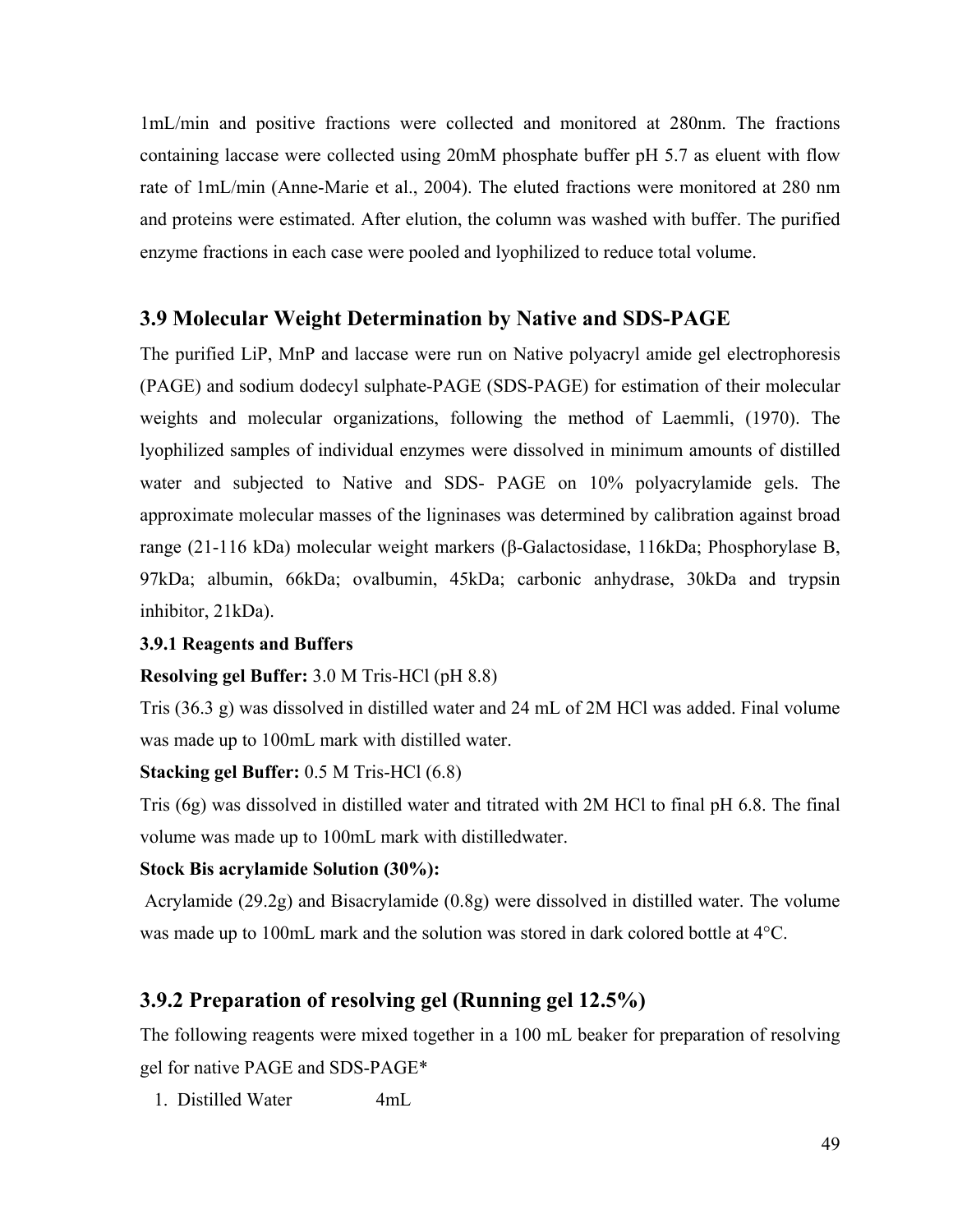| 2. Tris Buffer $(pH 8.8)$ | 3mL         |
|---------------------------|-------------|
| 3. 30% Acrylamide         | 4mL         |
| 4. TEMED                  | $10\mu L$   |
| 5. APS $(5\%)$            | $125 \mu L$ |

\*Additionally 125µl SDS was added for SDS-PAGE denaturing gel

The resolving gels were prepared by pouring the above mentioned mixture into the gel apparatus that was assembled by sandwiching 2 spacers between two glass plates. 1mL butanol was layered on the top of the gel to get even surface after polymerization.

### **3.9.3 Preparation of stacking gel**

The following reagents were mixed together in a 100mL beaker.

| 1. Distilled Water         | 3mL               |
|----------------------------|-------------------|
| 2. Tris Buffer (pH $6.8$ ) | 0.8 <sub>mL</sub> |
| 3. 30% Acrylamide          | 0.6mL             |
| 4. TEMED                   | $7 \mu L$         |
| 5. APS                     | $50 \mu L$        |

The stacking gel mixture was then poured on the top of polymerized resolving gel. The comb (well marker) was immediately inserted and the stacking gel was allowed to polymerize. For SDS-PAGE 50 µL freshly prepared 1% SDS was also added.

# **3.9.4 Running buffer (pH 8.3)**

Tris base (3.02g) and glycine (18.8g) was mixed to prepare stock solution for native gel in distilled water just before use. pH was adjusted to 8.3 with HCl and final volume was made to 1L mark with distilled water. Running buffer for SDS-PAGE also required 0.1% SDS (w/v).

### **3.9.5 Preparation of enzyme samples**

Individual enzyme samples  $(50 \mu L)$  were mixed with equal volume of dye (running and sample dye) (Fermentos Kit). The samples were kept in boiling water for 15 min and loaded on the gel. For SDS-PAGE 50 µL of 1% SDS was also added.

### **3.9.6 Preparation of proteins markers ladder**

Standard protein markers ladder (Fermentos, UK) consisted of 7 proteins ranging from 14.4 to 116.0 kDa molecular weights. The protein ladder was supplied in gel loading buffer (50%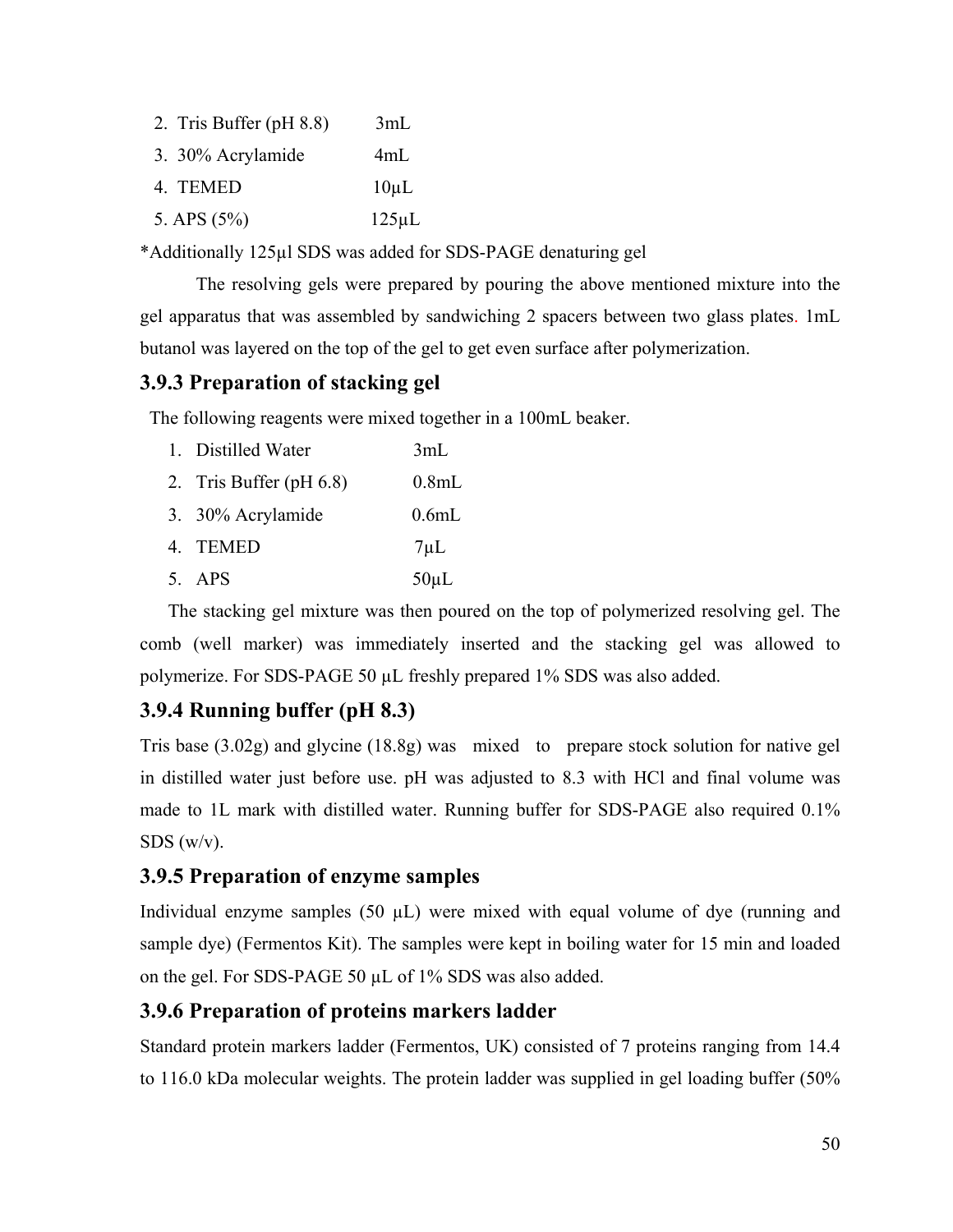glycerol, 2% 30mM NaCl, ImM NaN3, 62.5 mM, Tris/HCl pH7, 0.01% bromophenol blue and 50mm DTT) and applied directly to polyacrylamide gel.

# **3.9.7 Running of PAGE**

Polyacrylamide gel was run at a constant voltage of 100 volts. The PAGE was stopped when tracking dye front reached at bottom of the gel.

### **3.9.8 Preparation of Staining Solution**

Dissolevd 40% methanol, 10% glacial acetic acid, 0.25% Coomassie blue G-250, 1.25g in distilled water up to 500mL mark.

### **3.9.9 Destaining solution**

Methanol (40%) and glacial acetic acid (10%) were dissolved in distilled water; For making the volume up to 5L, 2L methanol,  $2.5$  L dH<sub>2</sub>O and 500 mL glacial acetic acid were added.

### **3.9.10 Protein staining**

A cut was applied on the lower side of the gel to illustrate the direction of electrophoresis. The gel was treated with  $20\%$  (v/v) isopropyl alcohol in 50 mM sodium acetate buffer (pH 5) and washed thrice. Then the gel was immersed in the same buffer to remove isopropyl alcohol. The gels were finally stained with Coomassie blue G-250 stain (Merril (1990). Gel was soaked in staining solution for over night (8-10 h) and protein bands were stained in order to improve the intensity of bands. Gels were left in the stain for hours with no increase in the background (Coughlan, 1988).

### **3.9.11 Destaining the gels**

To get clear looking bands, the gel was destained for 3-4 hours. The respective gels of individual enzymes were then taken to the gel documentation system for taking pictures of standard and sample protein bands and estimation of molecular weights of LiP, MnP and laccase.

# **3.10 Characterization of Ligninolytic Enzymes**

The purified lignolytic enzymes were subjected to characterization through kinetic studies by studying the following:

### **3.10.1 Effect of pH on enzyme activity**

Ligninases were assayed at different pH ranging from 2-9. MnP were assayed at  $40^{\circ}$ C at pH 3-3.5 (20 mM succinate buffer, 50 mM sodium tartrate buffer), pH 4-5 (50mM malonate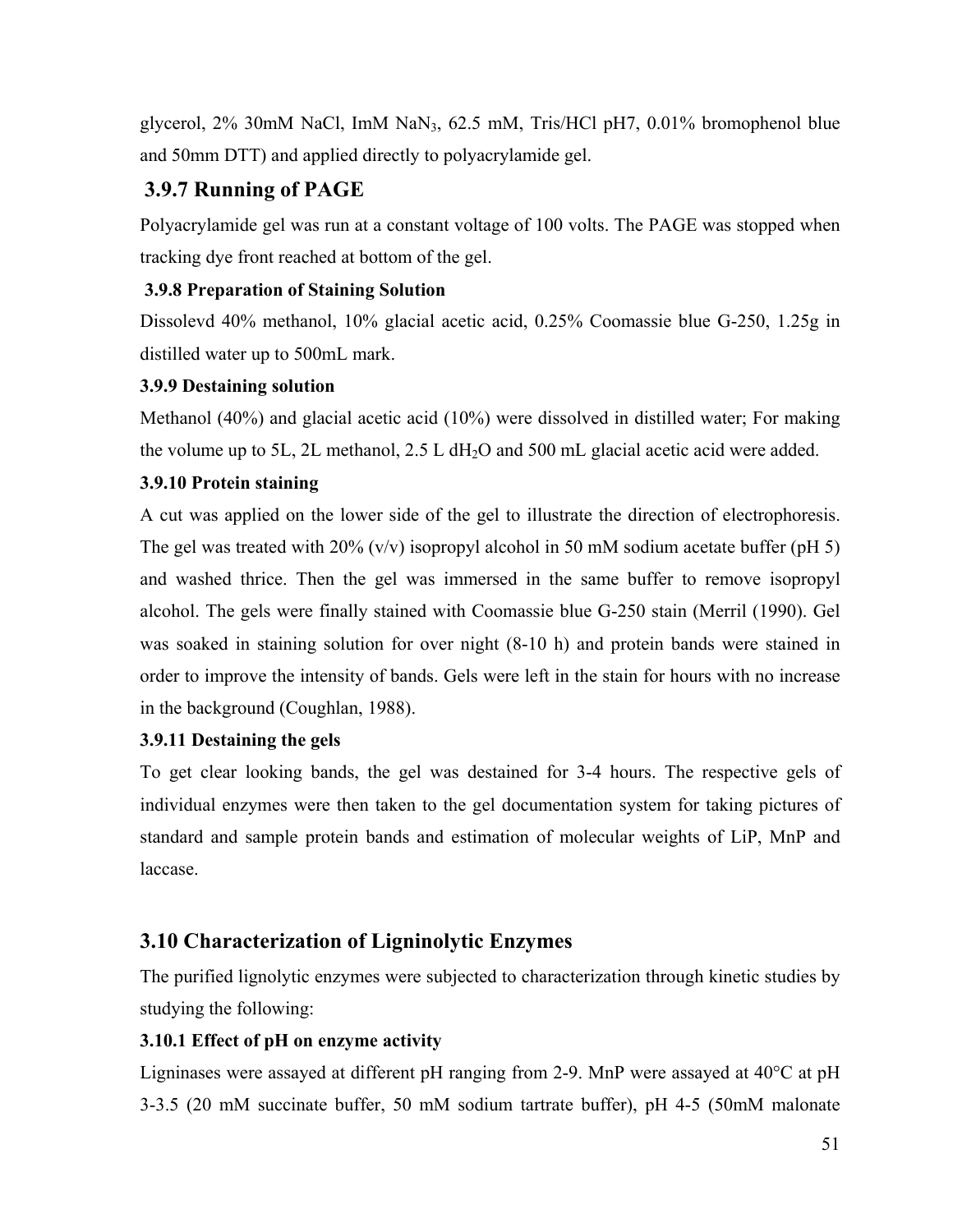buffer, 20 mM succinate buffer), pH 6-7 (100mM citrate buffer, 100mM phosphate buffer), pH 8-9(100mM phosphate buffer, 50 mM carbonate buffer). Similarly LiP and Laccase were studied at optimum temperature 35°C with above mentioned buffers.

#### **3.10.2 Effect of temperature on enzyme activity**

Ligninases were assayed at different temperature ranging from  $25 - 70^{\circ}$ C at pH 4.5. The methodology was adopted (Asgher et al., 2006 for LiP, Anne-Marie et al., 2004 for laccase, Bermek et al., 2004 for MnP).The assay methodology was same as described earlier.

#### **3.10.3 Effect of activators / inhibitors**

Organic compounds such as TEMED, Marcaptoethanol, EDTA and metal ions  $Pb(NO<sub>3</sub>)<sub>2</sub>$ ,  $CaCl<sub>2</sub>$ , MgSO<sub>4</sub>, CuSO<sub>4</sub> were studied ranging 1-5 mM. All the organic compounds studied above and heavy metals having inhibitory effects reduce the activity of liginases.  $CuSO<sub>4</sub>$  and CaCl<sub>2</sub> having mediation effect on liginase to some extent.

#### **3.10.4 Effect of substrate concentration; determination of**  $K_M$  **and**  $V_{max}$

The Michalis-Menten kinetic constants  $(K_m, V_{max})$  were determined by using different concentration of MnSO4, Vertryl alcohol ranging from  $1 \text{mM}$ -5mM (w/v) as described by Bermek et al., 2004 for MnP, effect of LiP digestion of Vertryl alcohal by Asgher *et al*., 2006. For study of Laccase different concentration of ABTS were prepared ranging from 0.1- 0.5 mM method by described Anne-Marie *et al*., 2004. Ligninases activity were dertermined in different concentration of substrates keeping the enzymes concentration constant.

# **3.11 Application for Ligninases for decolorization of dyes and Industrial effluents 3.11.1 Decolorization of dyes**

Partially purified enzymes were used in the activity ratios present in crude extract harvested under optimum conditions for decolorization of four textile dyes including Novasol direct black (Saba Pvt.) λmax-499nm, Novasol direct yellow (Saba Pvt.) λmax-415nm, Novasol direct blue (Saba Pvt.) λmax-578nm and Novasol direct red (Saba Pvt.) λmax-357nm. Ten mL of the enzyme mixture was transferred to 100mL of 0.01 % individual dye solutions and the flaks were incubated at pH 4 and  $35^{\circ}$ C for 24 hours in rotary shaker (120rpm).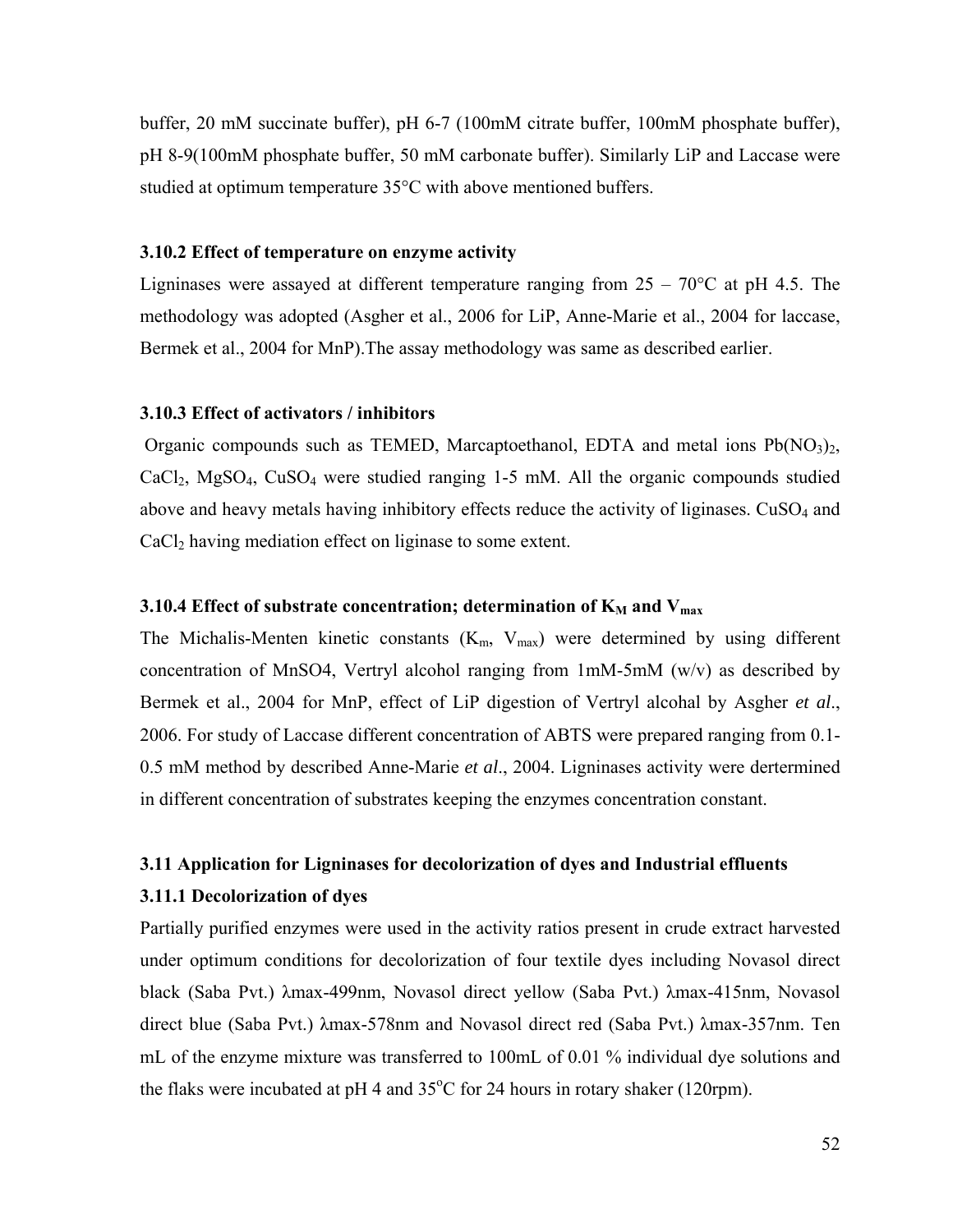#### **3.11.2 Decolorization of textile industry effluents**

Different dye containing textile industry effluents of different colours were collected from Sitara textile (SIT), Nishat textile (NIT) K&N textile (KNT) and Crescent textile (CRT) units of Faisalabad. These textile effluents had different pH, colour and wavelength of maximum absorbance (λmax) given in table 3.13. All the industries were using mixtures of different dyes but none of them disclosed the composition of dye mixtures being used by them. Ten mL of the enzyme mixture (In the ratio present in original crude extract) was transferred into the triplicate flasks containing 100 mL of the individual effluents and the flasks were incubated (120rpm) at pH 4 and 35oC for 24 hours.

**Table 3.13 Characteristics of textile industry waste waters used for decolorization studies using purified ligninolytic enzymes mixture** 

| <b>Wastewater source industry</b> | Color         | $\lambda$ max (nm) | <b>Initial pH</b> |
|-----------------------------------|---------------|--------------------|-------------------|
| Sitara Textile (SIT)              | Navy blue     | 590                | 9.2               |
| Nishat Textile (NIT)              | <b>Black</b>  | 615                | 6.8               |
| K&N Textile (KNT)                 | Greenish blue | 667                | 6.0               |
| <b>Crescent Textile (CRT)</b>     | Red           | 515                | 8.7               |

### **3.12 Statistical Analysis**

All the data on optimization of LiP, MnP and laccase production, purification and characterization were subjected to statistical analysis using Analysis of Variance (ANOVA), as described by Steel *et al*., (1997). The data values have been presented as Mean + S.E. of the triplicate samples analyzed in triplicate and the S.E. values have been displayed as Yerror bar s in figures.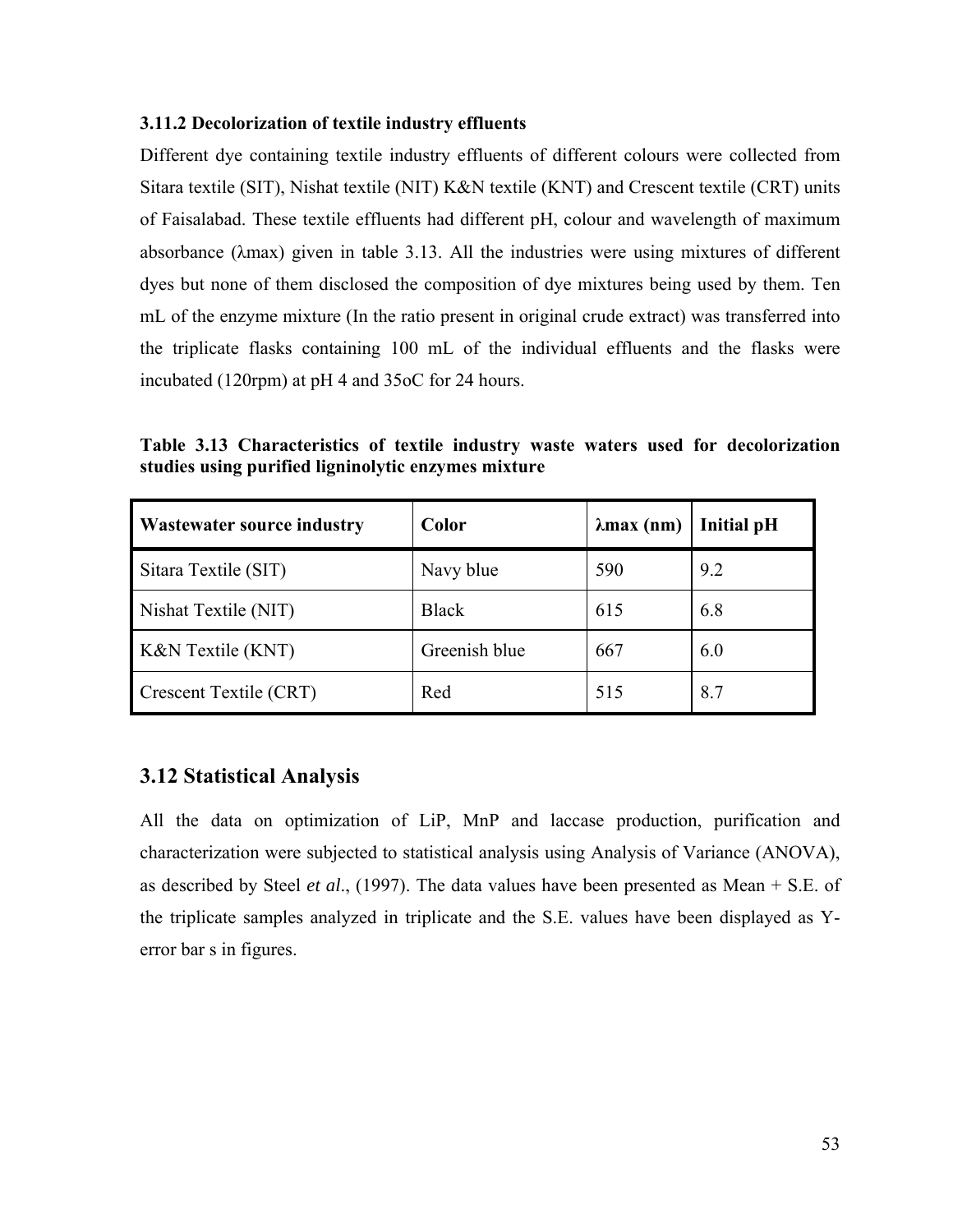# **CHAPTER 4**

# **RESULTS AND DISCUSSION**

The indigenous white rot fungus *Schyzophyllum commune* IBL-06 was used for the production of ligninases in solid state fermentation of a lignocellulosic substrates banana stalk. Different experiments were conducted for optimization of different parameters such as time period medium composition, pH, temperature, inoculum size, moisture content, different carbon and nitrogen sources, carbon: nitrogen ratio, surfactants and mediators to maximize ligninases production by *Schyzophyllum commune* using banana stalk as substrate and Kik's medium in solid state cultures. It has already been reported that secretion of MnP, LiP and laccase by different white rot fungi is strongly dependent on growth conditions (Rogalski *et al*., 2006). The enzymes produced by *Schyzophyllum commune* IBL-06 was partially purified and characterized by studying the effects of temperature, pH and respective substrate concentrations. The results have been discussed in the following headings:

- **4.1 Optimization of parameters for enhanced production of ligninases**
- **4.2 Partial purification of the ligninases**
- **4.3 Characterization of the ligninases**

# **4.1 Optimization of parameters for enhanced production of ligninases**

The nutritional and physical parameters for the production of ligninolytic enzymes using banana stalk as substrate were optimized. The Classical Strategy of optimization was adopted under; varying one variable at a time in triplicate and maintaining the previously optimized at optimum level. The carbon: nitrogen ratio was optimized in one experiment after the selection of most suitable carbon and nitrogen supplements.

### **4.1.1 Effect of incubation time**

After every 48 hrs the triplicate SSF flasks were harvested and culture supernatants were analyzed for ligninolytic enzymes and dry weight of biomass (residue) was also recorded. The results of time course study showed that maximum production of MnP (1017 IU/mL), LiP (743.7 IU/mL) and laccase (75 IU/mL) was achieved in 8 days of SSF of banana stalk by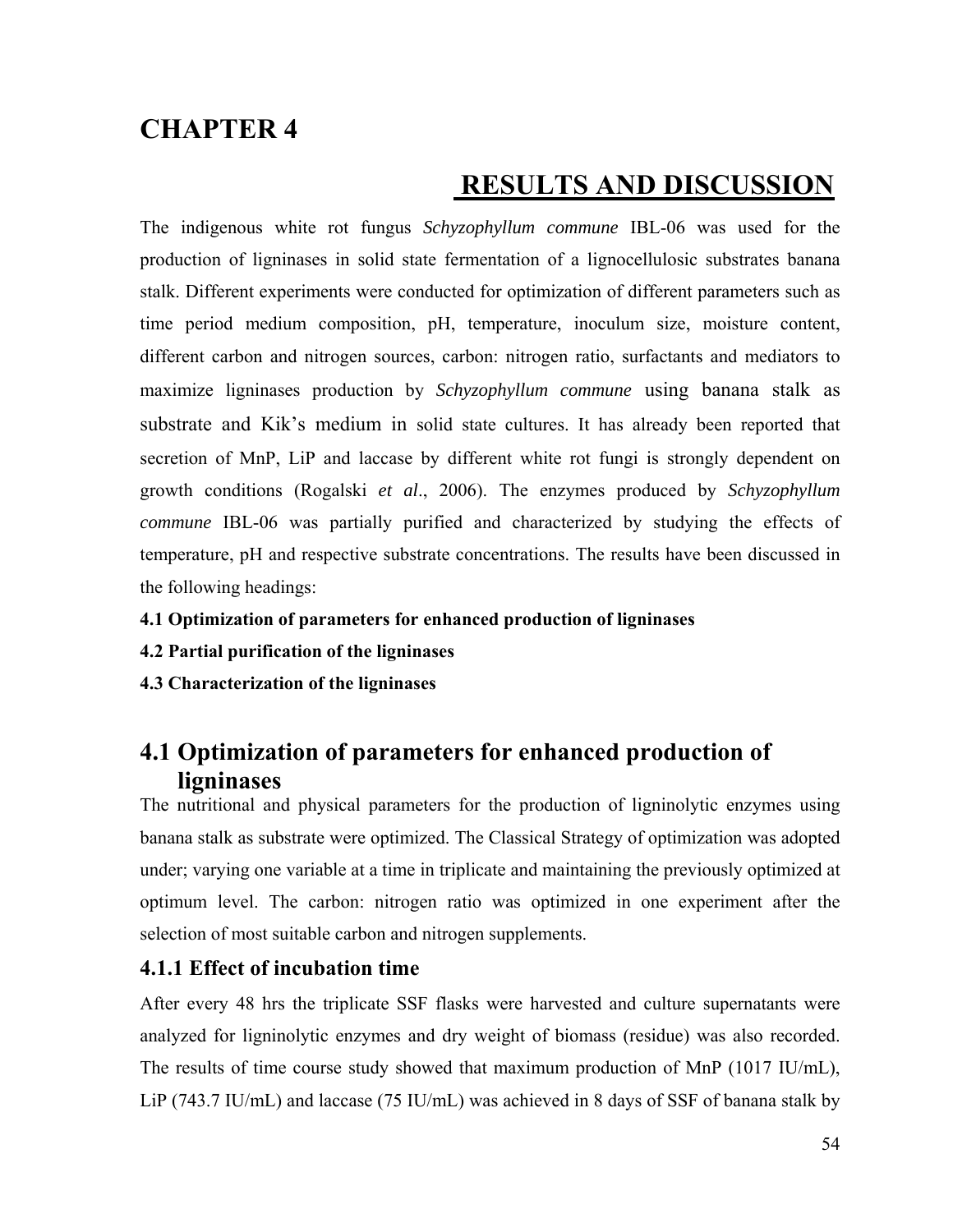*S. commune* IBL-06 (Table 4.1a). As the incubation time increased the biomass weight also increased. It was noted that ligninases production steadily increased with an increasing fermentation time and further increase in fermentation time showed a decrease in ligninases activities (Fig. 4.1). It was also important to note that *S. commune* IBL-06 produced MnP (1017 IU/mL) as the major enzyme activity, followed by LiP (733 IU/mL) and laccase (35 IU/mL). Analysis of Variance (ANOVA) (Table 4.1 b) revealed a significant (P≤0.05) effect of varying time period for ligninases production. Comparison of means revealed significant differences among all treatment means.

Different white rot fungi have been reported to produce maximum ligninolytic enzymes after different time periods due to genetic variation among the strains as well as nature and composition of the substrates used (Heinzkill *et al*., 1998; Giardina *et al*., 2000; Patel *et al.,* 2009). *Termitomyces clypeatus* a white rot fungus was found to produce maximum MnP activity after 6 days of incubation using lignocellulosic substrates (Bose *et al.*, 2007). MnP enzyme produced by *P. chrysosporium* peaked on the  $7<sup>th</sup>$  day of cultivation (Zahamatkesh *et al*., 2010) and White-Rot Fungus *Datronia sp*. KAPI0039 produced maximum laccase and MnP after 4 and 8 days of cultivation, respectively (Vaithanomsat *et al*., 2010). Previously, the optimum incubation time range for most white rot fungi has been reported between 4-10 days (Giardina *et al*., 2000; Asgher *et al*., 2006; Bose *et al*., 2007).

| Incubation time | Ligninase activities $(U/mL)$ | Biomass weight   |                |                 |
|-----------------|-------------------------------|------------------|----------------|-----------------|
| (Days)          | MnP                           | LiP              | Laccase        | (g)             |
| $\overline{2}$  | $523 \pm 10.1$ F              | 381±12.0F        | 9 ± 5.2F       | $5.0 \pm 0.5$ D |
| $\overline{4}$  | $651 \pm 11.3E$               | $408 \pm 13.1$ E | $27 \pm 7.1 E$ | $5.2 \pm 0.4$ C |
| 6               | $927 \pm 10.2$ C              | $699 \pm 10.1B$  | $45 \pm 8.2$ D | $5.2 \pm 0.6C$  |
| 8               | $1017 \pm 15.1$ A             | $733\pm8.3A$     | 75±9.1A        | $7.0 \pm 0.8$ A |
| 10              | $970 \pm 16.2B$               | $691 \pm 7.1$ C  | $55\pm4.5B$    | $5.7 \pm 0.7 B$ |
| 12              | $845 \pm 13.5D$               | $541 \pm 5.3D$   | $46 \pm 5.1$ C | $5.0 \pm 0.3$ D |

**Table 4.1 (a) Activities of ligninase and biomass weight produced by** *S. commune* **IBL-06 with varying time periods\*** 

\*Moisture, 60%; pH, 4.5; temperature, 25°C; Medium, M-I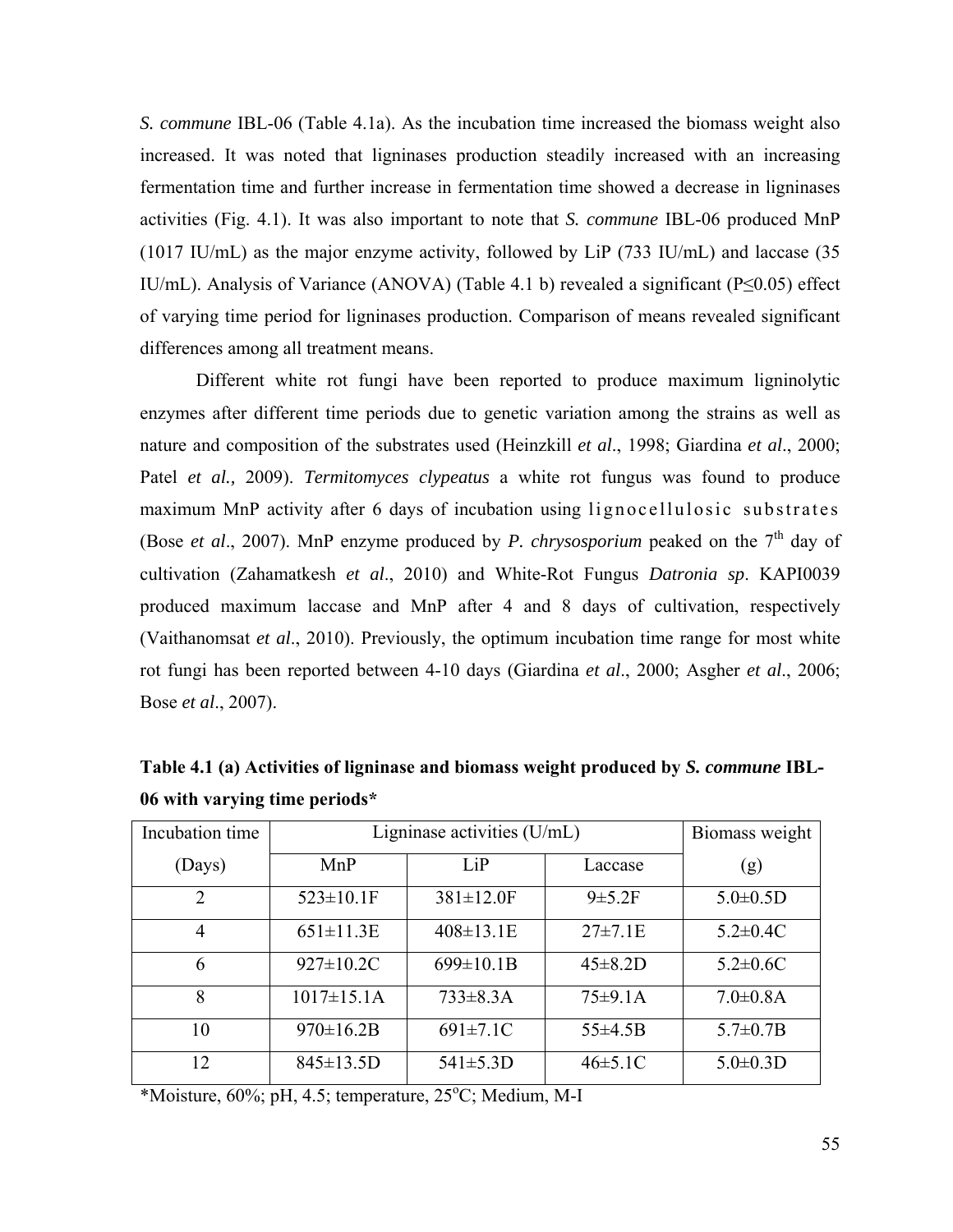

**Fig. 4.1: Effect of incubation time on production of ligninases and biomass by** *S. commune* **IBL-06** 

**Table 4.1(b): Analysis of variance of the data on ligninases production with varying time periods**

| <b>Source</b> | DF | Seq SS  | Adj SS  | Adj MS | F         | P     |
|---------------|----|---------|---------|--------|-----------|-------|
|               |    |         |         |        |           |       |
| Treatments    | 3  | 2918332 | 2918332 | 972777 | $102.40*$ | 0.000 |
| <b>Block</b>  |    | 170691  | 170691  | 34138  | 3.59      | 0.025 |
| Error         | 15 | 142499  | 142499  | 9500   |           |       |
| Total         | 23 | 323152  |         |        |           |       |

#### **4.1.2 Effect of medium composition**

Four basal nutrient media were used to moist banana stalk for maximum production of ligninases. Medium M-II supported maximum fungal growth and ligninase production in 8 days (Table 4.2), followed by M-IV, M-I and M-III (Figure 4.2). Statistical analysis of the data by ANOVA (Table 4.2 b) revealed significant (P≤0.05) effect of medium composition on ligninases production. The difference between mean activities in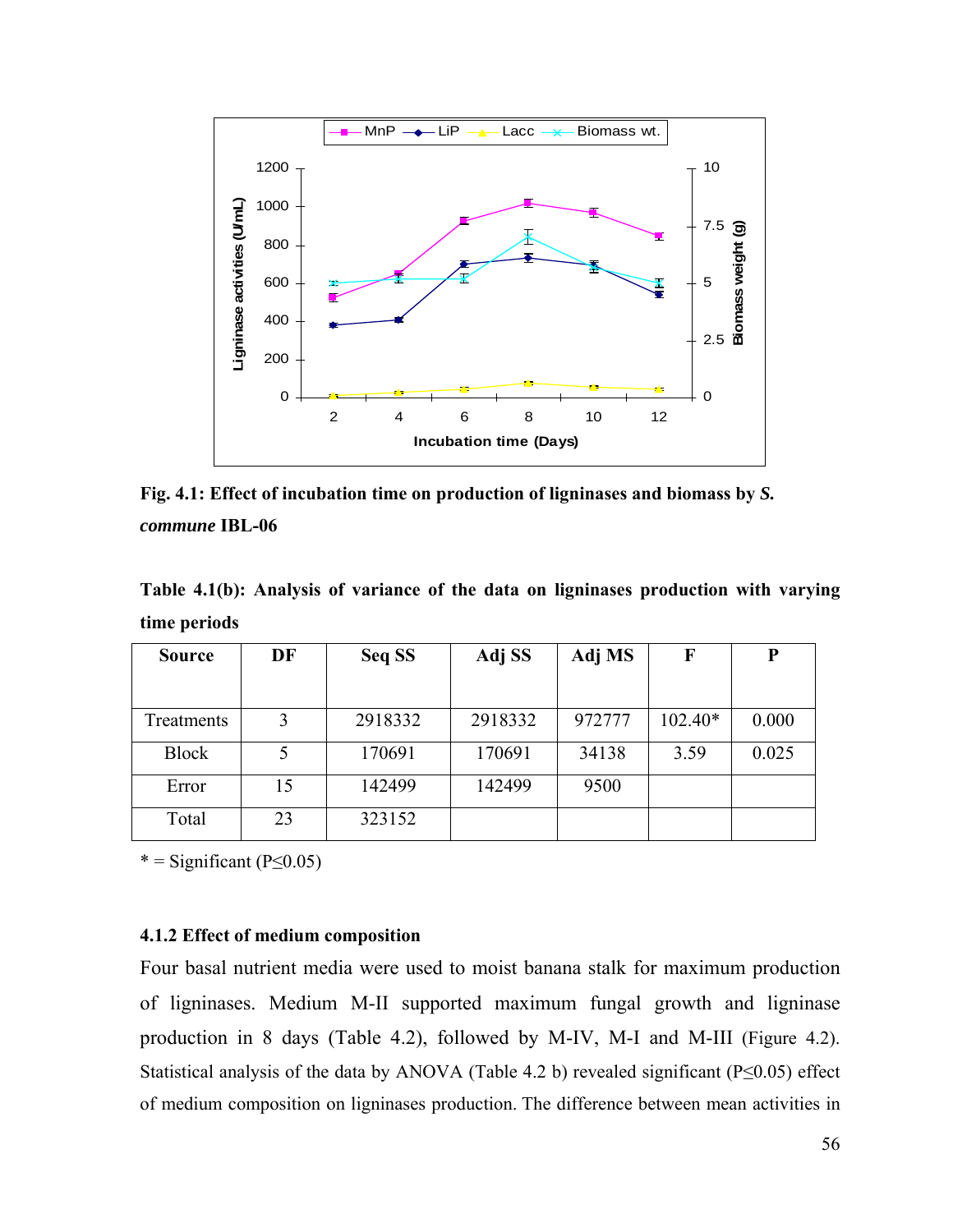M-I and M-II media was non-significant. All other treatment means varied significantly. M-II was the modified Kirk's medium containing all ingredients except the costly chemicals like varatryl alcohol and tween-80. It was very significant achievement in terms of finding a cheaper medium because most of the researchers had been using Kirk's medium for growing WRF in liquid as well as solid cultures.

**Table 4.2 (a) Activities of ligninases and biomass weight produced by** *S. commune* **IBL-06 with varying media compositions\*** 

| Media   | Ligninase activities (U/mL) | Biomass weight   |                 |                 |
|---------|-----------------------------|------------------|-----------------|-----------------|
|         | MnP                         | LiP              | Laccase         | (g)             |
| $M-I$   | $1015 \pm 17.5B$            | 688±5.1B         | 85±5.1D         | $6.6 \pm 1.3 B$ |
| $M-II$  | $1048 \pm 11.7$ A           | $750 \pm 10.2$ A | $115 \pm 7.1$ A | $6.9 \pm 1.1$ A |
| $M-III$ | $899 \pm 10.1$ D            | $591 \pm 17.5C$  | $101 \pm 5.1B$  | $5.6 \pm 0.6$ C |
| M-IV    | $921 \pm 16.0$ C            | $451 \pm 16.8$ D | $95\pm4.0$ C    | $6.6 \pm 0.8$ B |

\*Moisture,  $60\%$ ; pH, 4.5; temperature,  $25\textdegree C$ ; incubation time, 8 days



**Fig. 4.2: Effect of medium composition on production of ligninase and biomass by** *S. commune* **IBL-06** 

**Table 4.2 (b): Analysis of variance of the data on ligninases production on selection of suitable medium**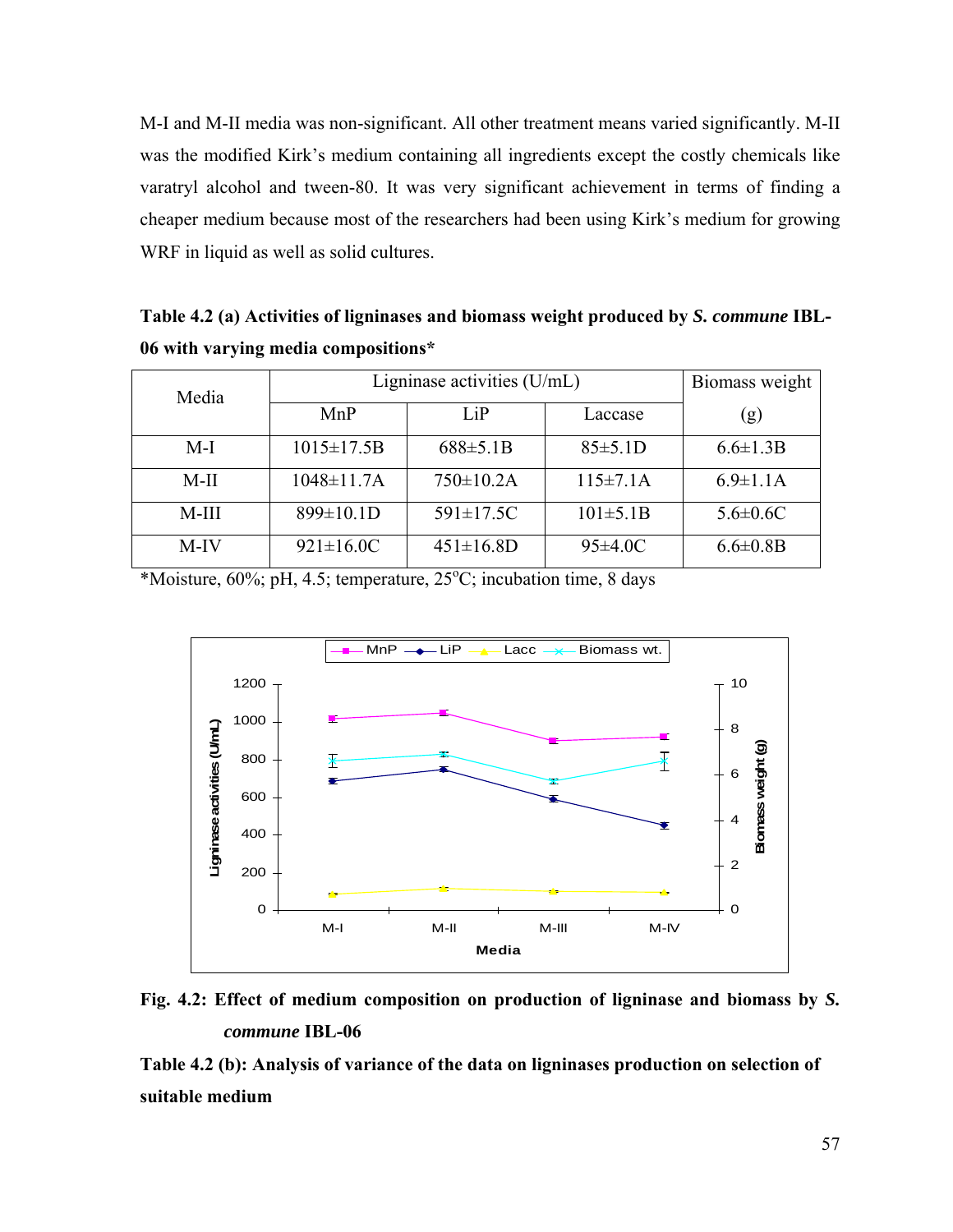| <b>Source</b> | DF | Seq SS  | Adj SS  | Adj MS | F       | P     |
|---------------|----|---------|---------|--------|---------|-------|
|               |    |         |         |        |         |       |
| Treatment     | 3  | 2386673 | 2386673 | 795558 | 149.58* | 0.000 |
| <b>Block</b>  | 3  | 23034   | 23034   | 7678   | 1.44    | 0.294 |
| Error         | 9  | 47869   | 47869   | 5319   |         |       |
| Total         | 15 | 2457576 |         |        |         |       |

#### **4.1.3 Optimization of initial pH of the medium**

The initial time course experiment was run using pH 5 medium of banana stalk. To optimize pH for maximum enzyme production, media adjusted to varying pH were used. The maximum MnP (1125 IU/mL), LiP (783 IU/mL) and laccase (197 IU/mL) activities were observed in the medium of pH 4.5 (Table 4.3). Consistent with the enzyme activities the biomass dry weight also increased by increasing the medium pH and reached its maximum (8.99 g) at pH 4.5. It was noted that ligninases production steadily increased with an increase in initial medium pH from 3.0-4.5 and further pH increase showed a decrease in ligninase production (Fig. 4.3). The analysis of variance (Table 4.3 b) of the data showed that pH had highly significant (P<0.05) effect on the ligininase production. Maximum ligininase production was shown at pH 4.5 and differences among all treatment means were also found significant ( $P \le 0.05$ ).

Different microbial strains show maxiumum cel growth and metabolic activities under different pH conditions. Optimal pH was found between 4.5-5.0 for production of ligninolytic enzymes by *Phanerochaete sordida* grown in milled wood lignins extracted in solid state medium (Ruttimann *et al.,* 2008). The lignolytic enzymes production (LiP and MnP) by *Pleurotus ostreatus* in the medium containing liquid culture aflatoxin as substrate was also maximum at pH 4 (Motomura *et al.,* 2003). WRF in most of the cases have shown optimum mycelial growth and to produce higher activities of ligninolytic enzymes at pH 3-6 (Xu, 1997; Radha *et al*., 2005; Shin and Lee, 2000; Motomura *et al*., 2003; Yamanaka *et al*., 2008). Maximum LiP and MnP activities were produced by *Pleurotus ostreatus* in the pH range 4.0-5.0 at 25°C by using cellulosic substrates in liquid culture fermentation (Snajdr and Baldrian, 2007).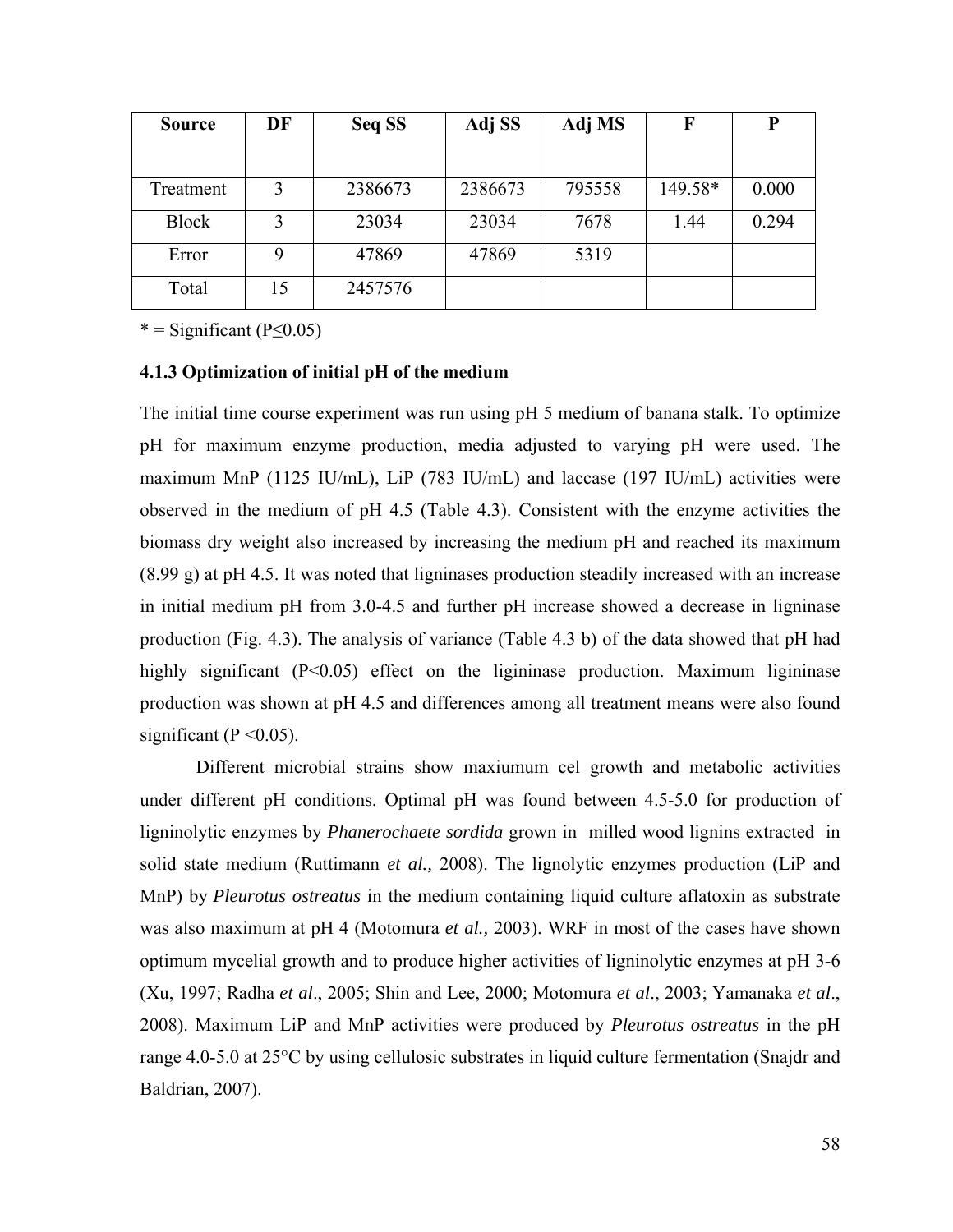| pH  | Ligninase activities $(U/mL)$ | Biomass weight   |                |                 |
|-----|-------------------------------|------------------|----------------|-----------------|
|     | MnP                           | LiP              | Laccase        | (g)             |
| 3.0 | $395 \pm 18.9$ G              | $337 \pm 13.0$ G | $45 \pm 1.3$ G | $5.0 \pm 0.9$ F |
| 3.5 | 785±15.7E                     | $561 \pm 11.0$ D | $75 \pm 3.4$ E | $5.0 \pm 0.6$ F |
| 4.0 | 901±10.3BC                    | $689 \pm 11.0 B$ | $89\pm5.0CD$   | $7.7 \pm 1.0 C$ |
| 4.5 | $1051 \pm 13.4$ A             | $753 \pm 12.0$ A | $117\pm7.5A$   | $8.9 \pm 0.9$ A |
| 5.0 | $989 \pm 18.8 B$              | $684 \pm 10.0 C$ | $101 \pm 1.4B$ | $8.8 \pm 1.2 B$ |
| 5.5 | $807 \pm 17.1$ D              | $553 \pm 14.1$ E | $88 \pm 2.4$ C | $5.8 \pm 0.6$ E |
| 6.0 | $493 \pm 10.1$ F              | $348 \pm 10.1$ F | $70 \pm 1.0$ F | $5.9 \pm 0.8$ D |

**Table 4.3 (a): Activities of ligninases and biomass weight produced by** *S. commune* **IBL-06 with varying initial pH\*** 

\*Moisture, 60%; temperature, 25°C; Medium, M-II; incubation time, 8 days



**Fig. 4.3: Effect of pH on ligninase production and biomass weight produced by** *S. commune* **IBL-06**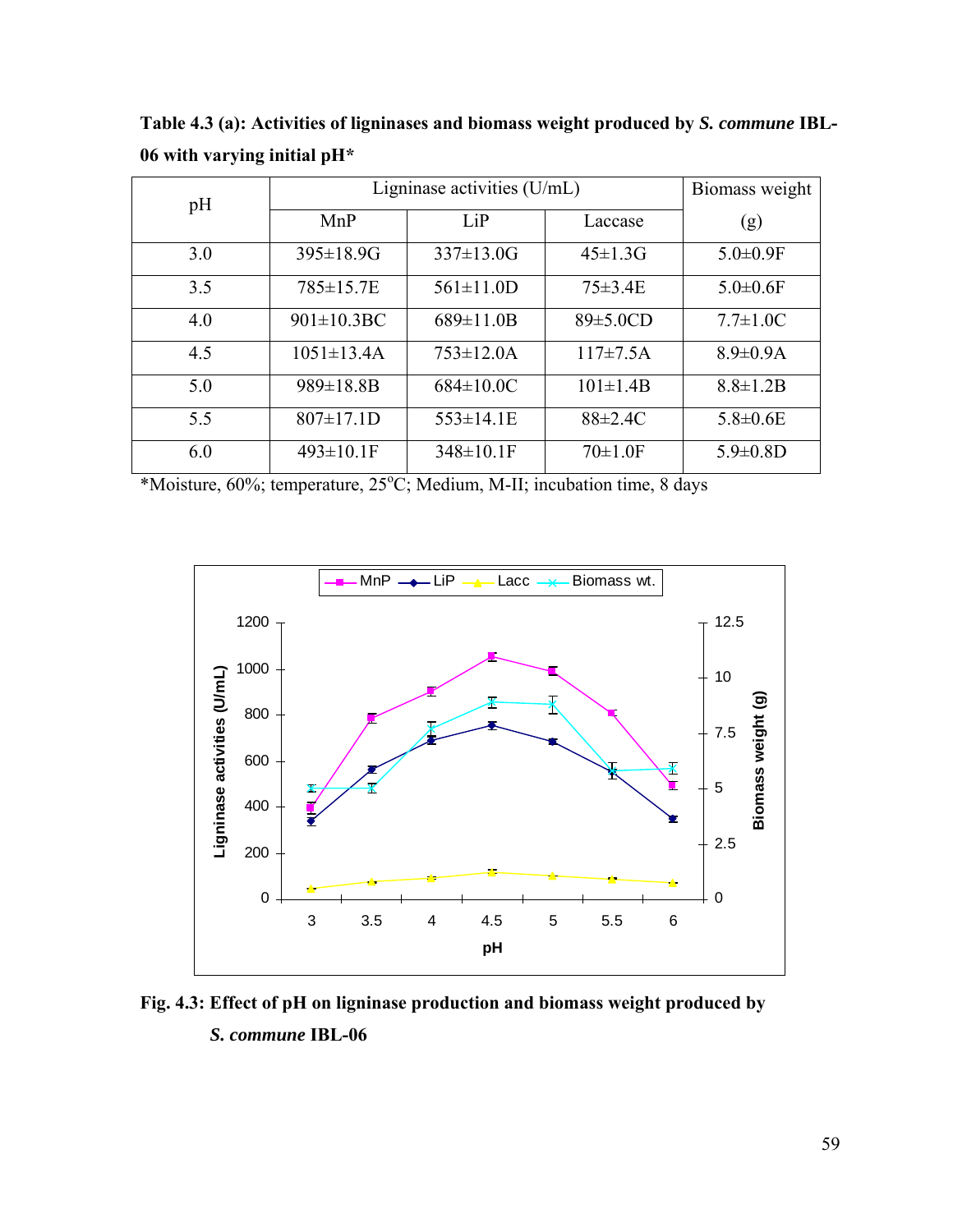| <b>Source</b> | DF | Seq SS  | Adj SS  | Adj MS  | F         | P     |
|---------------|----|---------|---------|---------|-----------|-------|
|               |    |         |         |         |           |       |
| Treatments    | 3  | 4641202 | 4641202 | 1547067 | $140.02*$ | 0.000 |
| <b>Block</b>  | 6  | 300044  | 300044  | 50007   | 4.53      | 0.006 |
| Error         | 18 | 198885  | 198885  | 11049   |           |       |
| Total         | 27 | 5140131 |         |         |           |       |

**Table 4.3 (b): Analysis of variance of the data on ligninases production with varying pH values** 

#### **4.1.4 Optimization of incubation temperature**

To optimize the temperature for growth and ligninase production by *S. commune* IBL-06, the triplicate flasks of optimum pH were incubated at varying temperatures. The maximum activities of MnP(1445 IU/mL), LiP(987 IU/mL) and laccase (128 IU/mL) were produced in the flasks incubated at 35°C (Table 4.4a). The dry weight of biomass also increased with the temperature and peaked at 35˚C. A further increase in temperature caused a decreased in biomass weight and enzymes synthesis by the fungus (Figure 4.4). The analysis of variance (Table 4.4b) showed a significant (P≤0.05) effect of temperature variation on ligninase production by *S. commune* IBL-06. The differences among all treatment means were also found significant  $(P \le 0.05)$ .

A variation in incubation temperature has a significant influence on synthesis of ligninolytic enzymes and their activities. The temperatures ranging from 25-37°C have been found optimum for ligninase production by different WRF (Zadrazil *et al*., 1999; Arora and Gill 2000; Tekere *et al*., 2001; Tripath *et al.,* 2008). Higher temperatures denature the metabolic enzymes of microorganisms leading to inhibition of growth and enzyme formation. The change in temperature may also affect fatty acid synthesis and membrane fluidity (Vyas *et al.,* 1994; Tripath *et al.,* 2008). Shin *et al*., (1997) observed rapid enzyme inactivation when *Pleurotus ostreatus* was grown at above 35°C temperatures.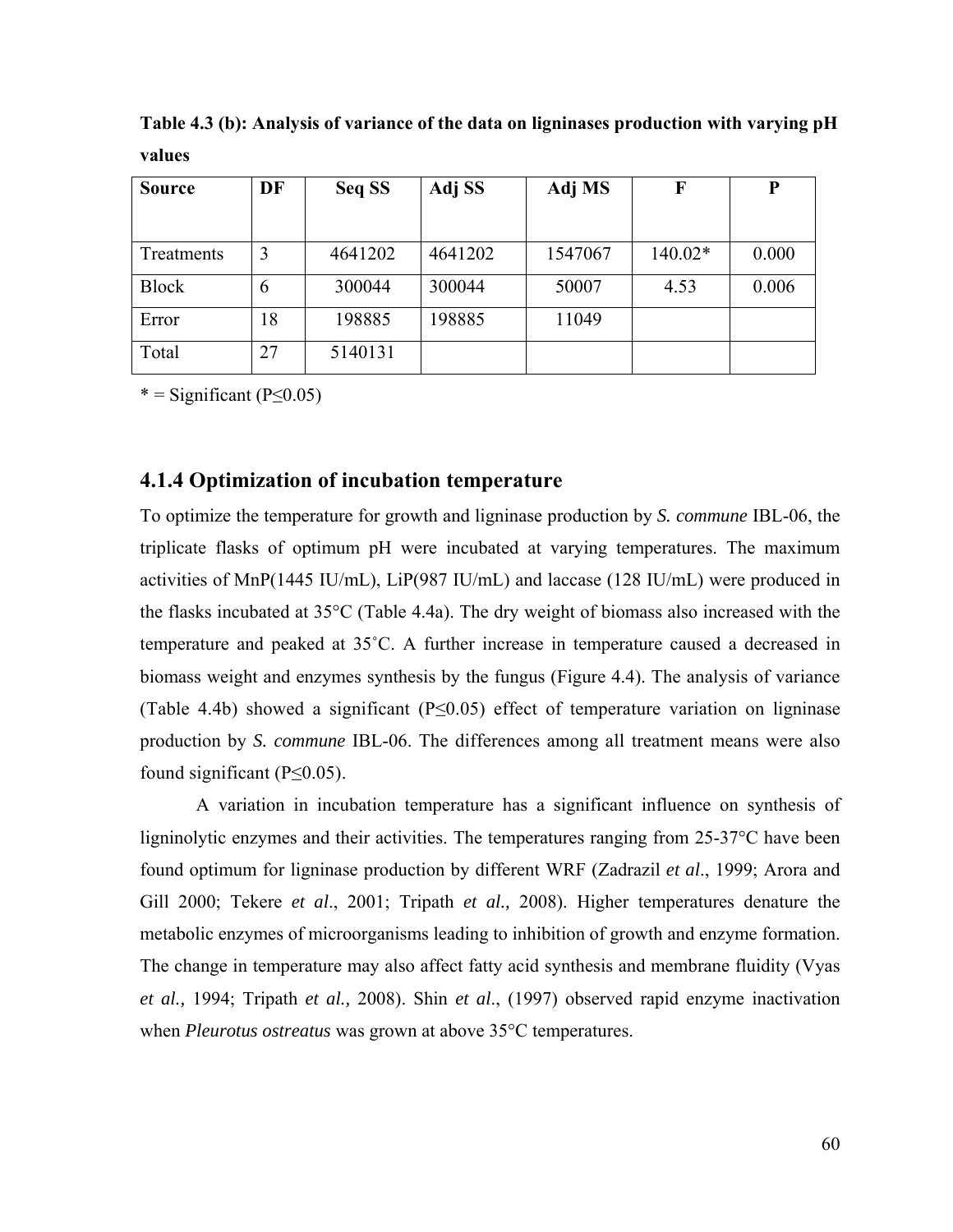**Table 4.4 (a) Activities of ligninases and biomass weight produced by** *S. commune* **IBL-06 under optimum conditions\*** 

| Temperature     | Ligninase activities $(U/mL)$ | Biomass weight  |                 |                  |
|-----------------|-------------------------------|-----------------|-----------------|------------------|
| $({}^{\circ}C)$ | MnP                           | LiP             | Laccase         | (g)              |
| 25              | $1069 \pm 7.0$ D              | 767±9.1D        | $113 \pm 1.0 C$ | $5.6 \pm 0.7$ D  |
| 30              | $1247 \pm 6.0B$               | $832 \pm 7.2$ C | $115 \pm 1.1B$  | $7.4 \pm 0.4 B$  |
| 35              | $1445 \pm 7.6A$               | 987±4.5A        | $128 \pm 2.3$ A | $10.1 \pm 0.7$ A |
| 40              | $1215 \pm 9.0 C$              | $871 \pm 9.4B$  | $109 \pm 2.4 D$ | $6.9 \pm 0.4$ C  |
| 45              | $945 \pm 7.0E$                | $680 \pm 5.3E$  | $73 \pm 2.0 E$  | $6.5 \pm 0.3$ E  |
| 50              | $401 \pm 6.0$ F               | $270\pm4.5$ F   | $32 \pm 1.0$ F  | $5.2 \pm 0.8$ F  |

\*Moisture, 60%; pH, 4.5; Medium, M-II; incubation time, 8 days



**Fig. 4.4: Effect of varying temperature on ligninase production and biomass weight produced by** *S. commune* **IBL-06**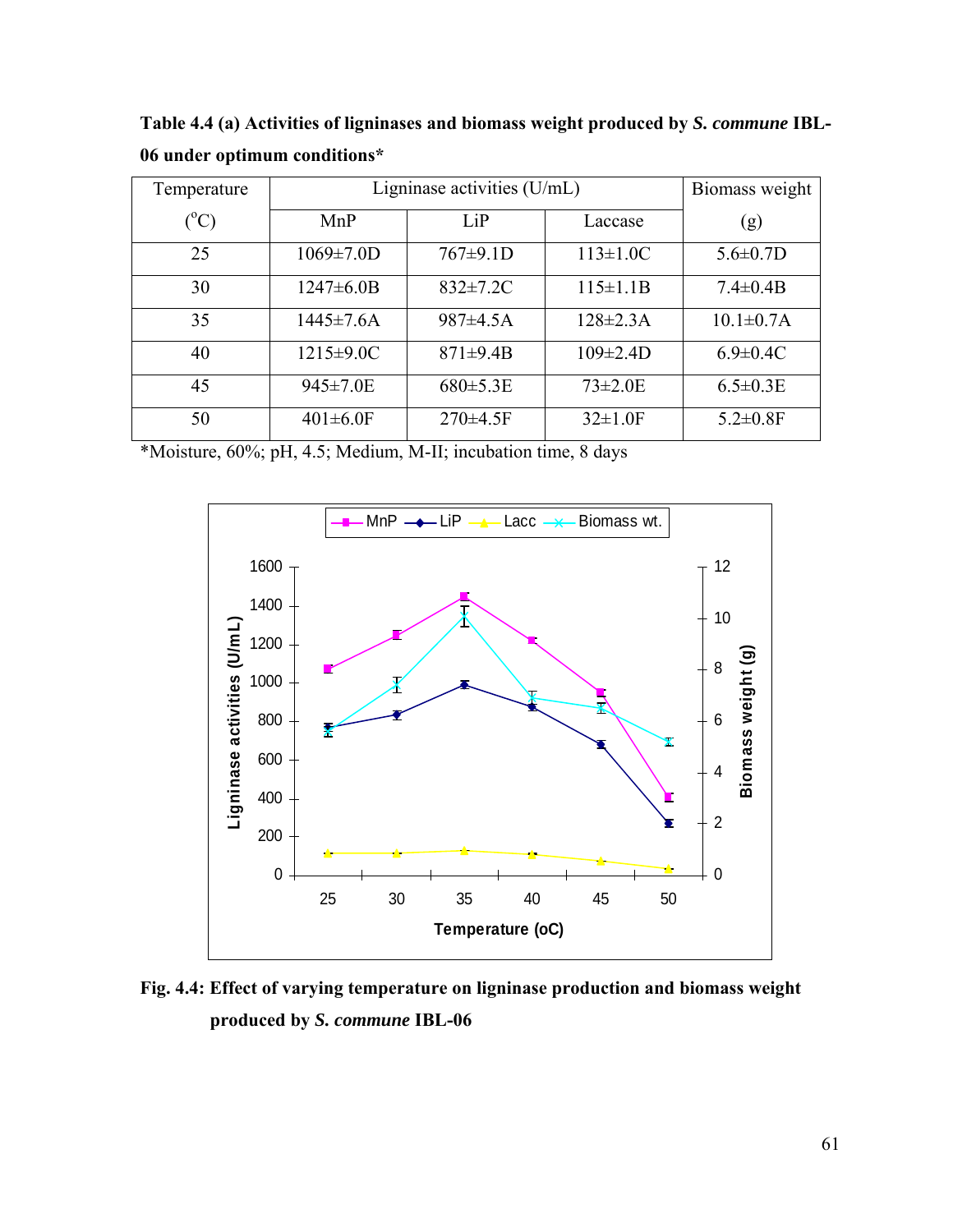| Source       | DF | Seq SS  | Adj SS  | Adj MS  | F      |       |
|--------------|----|---------|---------|---------|--------|-------|
|              |    |         |         |         |        |       |
| Treatment    |    | 5249969 | 5249969 | 1749990 | 155.83 | 0.000 |
| <b>Block</b> |    | 269424  | 269424  | 53885   | 4.80   | 0.008 |
| Error        | 15 | 168457  | 168457  | 11230   |        |       |
| Total        | 23 | 5687850 |         |         |        |       |

**Table 4.4 (b): Analysis of variance of the data on ligninases production with varying temperatures** 

#### **3.1.5 Effect of inoculum size**

Inoculum is very important consideration in media optimization in microbial fermentations. For the optimization of inoculum size, the fermentation flasks were inoculated with varying volumes of homogenous spore suspension of *S. commune* IBL-06 and processed under optimum conditions of pH and temperature for 8 days. The fungal growth and ligninolytic enzymes production gradually increased with increasing the inoculum size and peaked in the flasks receiving 3mL inoculum (Table 4.5). Higher inoculum volumes resulted in lower enzyme formation (Fig.4.5). Statistical analysis (Table 4.5 b) of the data revealed a highly significant (P≤0.05) effect of inoculum size on ligninases production by *S. commune* IBL-06.

 Optimum spore density is the most important consideration in microbial fermentations. SSF cultures require higher inculum density as compared to LSF submerged cultures because in SSF, there is no mass transfer and the microoraganisms have to penetrate the solid substrate matrixi to get nutrients. Lower inculum volumes need longer lag phase before starting growth and enzymes synthesis where as higher spore density in increasing inoculum volumes may causes faster depletion of nutrients, resulting poorer ligninase formation in secondary growth. Higher inoculum volumes also increase the water content, thus creating problems of aeration in the solid substrate cultures (Galhaup *et al*., 2002; Asgher *et al*., 2006; Patel *et al*., 2009). Maximum liginase activity such as MnP, 1590 IU/mL and laccase, 252 IU/mL was observed at optimum condition moisture, 75% and inoculum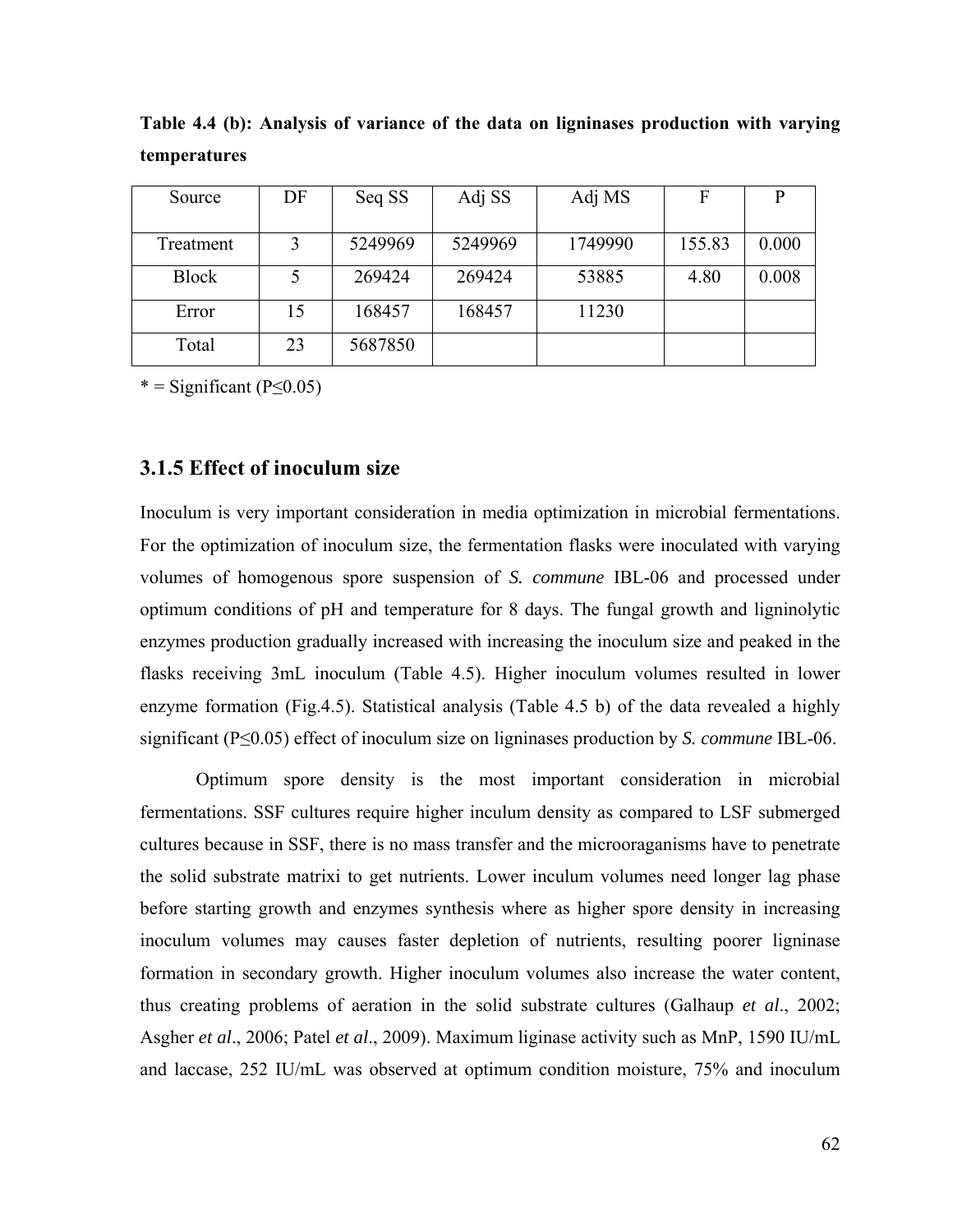size, 6 ml by *Ganoderma lucidum* IBL-06 using rice straw as the lignocellulosic substrates in solid state fermentation after 10days at 35 °C (Asgher *et al.*, 2008).

| Inoculum size  | Ligninase activities $(U/mL)$ | Biomass weight   |                 |                 |
|----------------|-------------------------------|------------------|-----------------|-----------------|
| (mL)           | MnP                           | LiP              | Laccase         | (g)             |
|                | $670 \pm 7.4$ F               | $658 \pm 7.6$ F  | $66 \pm 0.7$ E  | $6.9 \pm 0.8$ E |
| $\overline{2}$ | $1235 \pm 5.1D$               | $1165 \pm 5.0$ A | $102 \pm 1.5C$  | $7.3 \pm 0.6C$  |
| 3              | $1471 \pm 5.7A$               | $1079 \pm 5.0B$  | $125 \pm 1.7$ A | $9.3 \pm 0.9$ A |
| 4              | $1401 \pm 9.8B$               | $1036 \pm 5.0 C$ | $109 \pm 1.2 B$ | $7.9 \pm 0.1 B$ |
| 5              | $1277 \pm 5.7C$               | 980±9.0D         | $77\pm0.1D$     | $7.0 \pm 0.1$ D |
| 6              | $1101 \pm 5.5E$               | $825 \pm 4.0E$   | $57 \pm 1.1$ F  | $6.0 \pm 0.9$ F |

**Table 4.5 (a) Activities of ligninases and biomass weight produced by** *S. commune* **IBL-06 with varying inoculum size\*** 

\*Moisture, 60%; Medium, M-II; pH, 4.5; temperature, 25°C; incubation time, 8 days



**Fig. 4.5: Effect of inoculum size on ligninase production and biomass produced by** *S. commune* **IBL-06**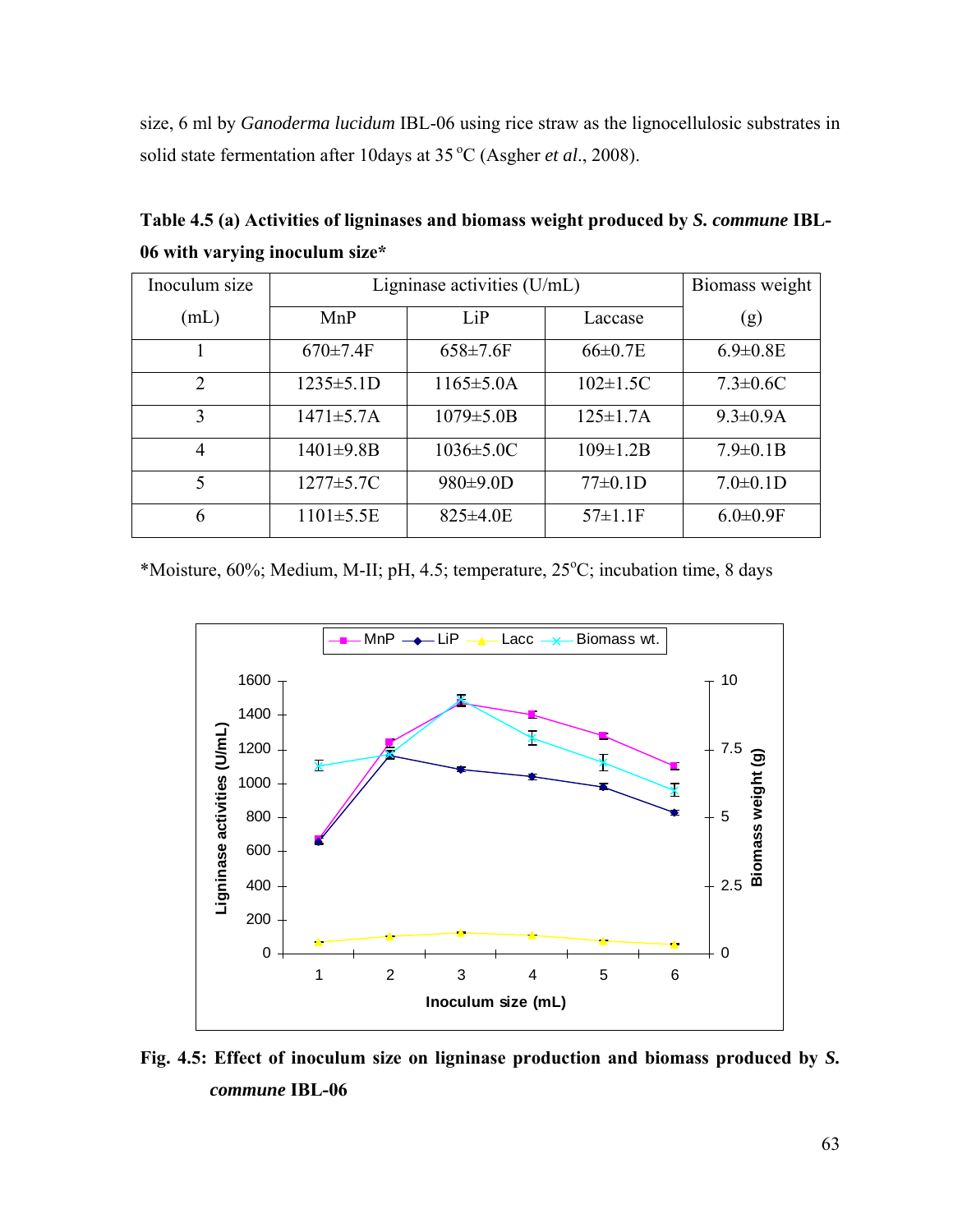| Source       | DF | Seq SS  | Adj SS  | Adj MS  | F         |       |
|--------------|----|---------|---------|---------|-----------|-------|
| Treatment    | 3  | 7285262 | 7285262 | 2428421 | $111.18*$ | 0.000 |
| <b>Block</b> |    | 416439  | 416439  | 83288   | 3.81      | 0.020 |
| Error        | 15 | 327628  | 327628  | 21842   |           |       |
| Total        | 23 | 8029329 |         |         |           |       |

**Table 4.5 (b): Analysis of variance of the data on activities of ligninases with varying inoculum size** 

#### **4.1.6 Optimization of moisture level**

Substrate was moistened with different volume of selected M-II medium to varying moisture levels before inoculation. With an increase in the moisture content up to 60  $\%$  (w/w), the fungal growth and ligninase production by *S. commune* IBL-06 increased. With 60% moisture optimum activities of MnP (1531 IU/mL), LiP (1109 IU/mL) and laccase (176 IU/mL) were produced (Table 4.6 a). A further increase in the moisture content of banana stalk repressed fungal growth and enzyme production (Fig.4.6). Statistically analysis of the data (Table 4.6b) revealed a significant difference in the production of ligninases by varying moisture levels.

 In SSF the microbial growth occurs on or near the surface of the solid and optimum moisture level in SSF is governed by the water holding capacity of the substrate and water requirements of the fungus (Kim *et al.,* 1985; Asgher *et al.*, 2006). Higher and lower water contents adversely affect the primary metabolic activities of microbes leading lower ligninase production in secondary growth (Rodriguez *et al*., 1998; Raghavarao *et al.,* 2003; Regina *et al*., 2008). Low moisture contents may also result in reduced solubility of nutrients, lower substrate swelling and higher water tension (Lonsane *et al.,* 1992). In a recent study the maximum laccase yield was obtained by *Ganoderma sp*. using wheat bran as substrate with 70% initial moisture content (Revankar *et al.,* 2007).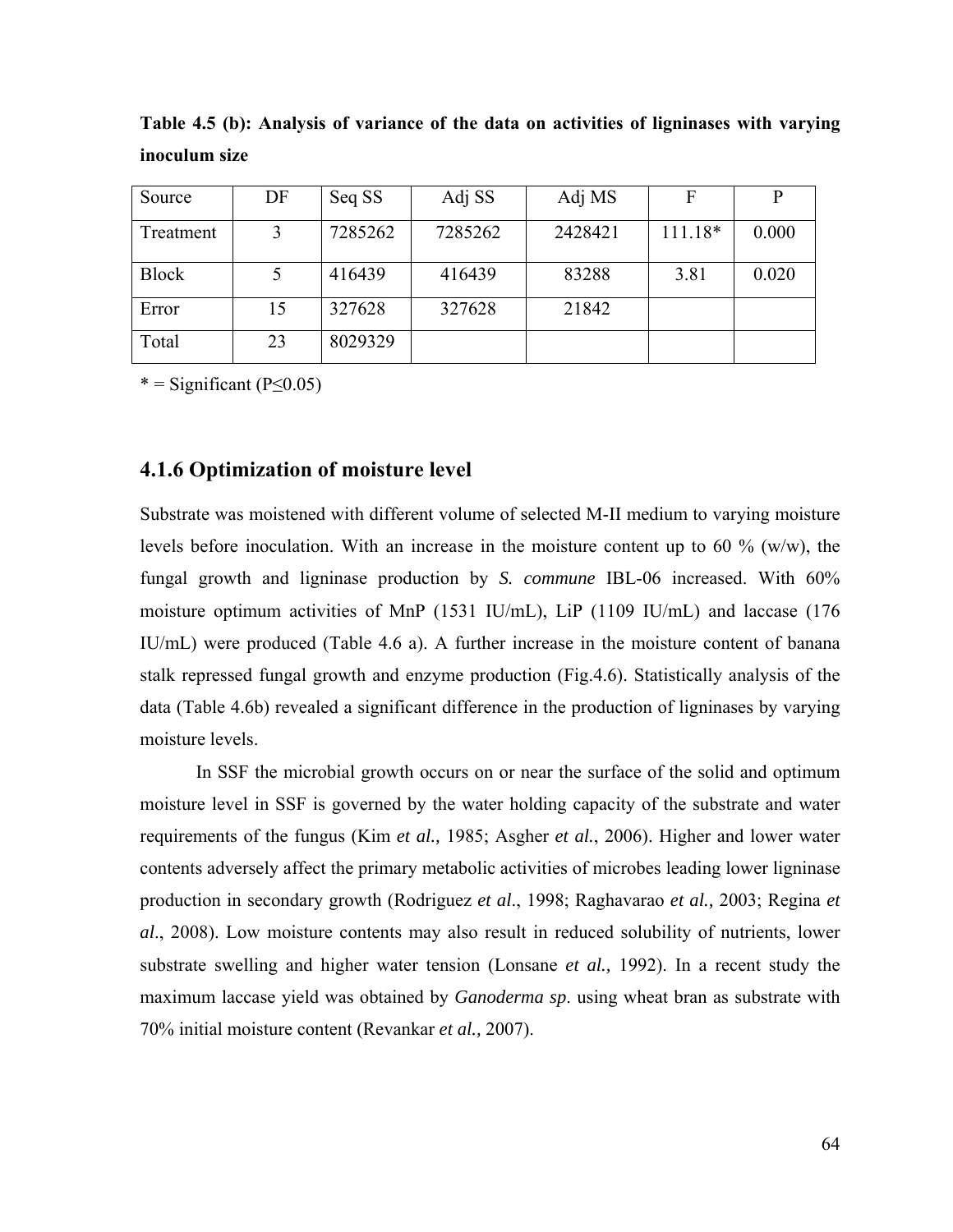**Table 4.6 (a) Activities of ligninases and biomass weight produced by** *S. commune* **IBL-06 with varying moisture contents\*** 

| Moisture        | Ligninase activities $(U/mL)$ | Biomass weight   |                 |                 |
|-----------------|-------------------------------|------------------|-----------------|-----------------|
| content $(\% )$ | MnP                           | LiP              | Laccase         | (g)             |
| 40              | $619 \pm 5.1$ G               | $378 \pm 9.3$ G  | $108\pm4.0$ F   | $5.7 \pm 0.4 G$ |
| 45              | $951 \pm 6.2$ F               | $698 \pm 7.1$ F  | $116 \pm 1.0E$  | $6.9 \pm 0.3$ F |
| 50              | $1273 \pm 5.2D$               | $856 \pm 8.3E$   | $129 \pm 1.1$ D | $8.0 \pm 0.1$ D |
| 55              | $1389 \pm 8.3C$               | $915\pm4.2C$     | $158 \pm 5.0 C$ | $8.6 \pm 0.3 B$ |
| 60              | $1531 \pm 7.5A$               | $1109 \pm 5.1$ A | $177\pm3.1A$    | $9.2 \pm 0.8$ A |
| 65              | $1467 \pm 7.7B$               | $1101 \pm 5.5B$  | $176 \pm 3.5B$  | $8.4 \pm 0.2$ C |
| 70              | $1017 \pm 8.1E$               | $912 \pm 7.3D$   | $90 \pm 2.7 G$  | $7.5 \pm 0.3$ E |

\* Medium, M-II; pH, 4.5; temperature, 25°C; incubation time, 8 days



**Fig. 4.6: Effect of varying moisture level on ligninases and biomass production by** *S. commune* **IBL-06.**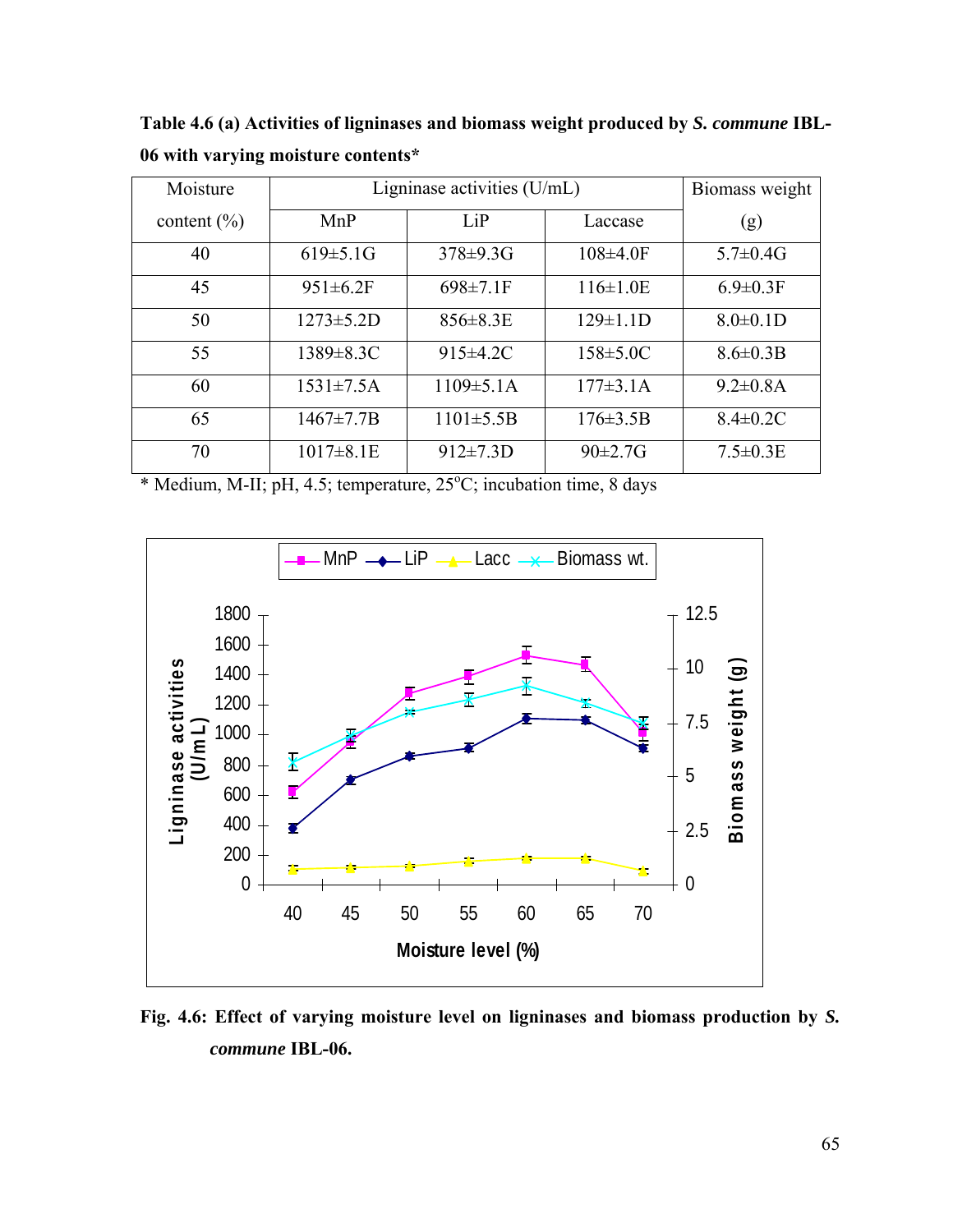| Source       | DF | Seq SS   | Adj SS   | Adj MS  | F     |       |
|--------------|----|----------|----------|---------|-------|-------|
| Treatments   |    | 12490363 | 12490363 | 4163454 | 80.96 | 0.000 |
| <b>Block</b> | 6  | 1076503  | 1076503  | 179417  | 3.49  | 0.018 |
| Error        | 18 | 925686   | 925686   | 51427   |       |       |
| Total        | 27 | 14492551 |          |         |       |       |

**Table 4.6 (b): Analysis of variance of the data on activities of ligninases with varying moisture levels** 

#### **4.1.7 Selection of additional carbon source**

Different carbon sources were used as additional carbon supplements in banana stalk SSF medium under pre-optimized conditions to enhance fungal growth and production of lignolytic enzymes. All carbon sources enhanced fungal growth and ligninase synthesis by *S. commune* IBL-06. Glucose was the most enhancing carbon supplement and it produced maximum biomass (10.5g) and MnP (2211 IU/mL), LiP (1607 IU/mL) and laccase (298 IU/mL) as shown in table 4.7. The results depicted in fig. 4.7 showed that maximum ligninase production was achieved in glucose containing medium but maximum biomass weight was harvested from the flasks receiving molasses as carbon sources. It was noted that with the addition of glucose there was a significant shortening of lag phase and ligninase secretion was maximum only in 5 days. Analysis of the variance (Table 4.7 b) of the data revealed a significant difference in production of ligninase enzymes by different carbon sources.

Glucose and corn-steep liquor enriched liquid medium was found to promote cell growth and ligninase production by *Phanerochaete chrysosporium* (Ferrara *et al.,* 2002). Addition of glucose as carbon source also enhanced growth of *P. sajor-caju* and production of laccase, LiP and MnP (Massadeh *et al.,* 2010). However, use of fructose instead of glucose resulted in the 100 fold increase in laccase production by *Basidiomycete* CECT 20197 (Mansur *et al*., 1997). LiP and MnP have different sensitivities to carbon and nitrogen content of the medium; supplementing nitrogen during cultivation represses MnP but can stimulate LiP production (Bonnarme *et al*., 1990).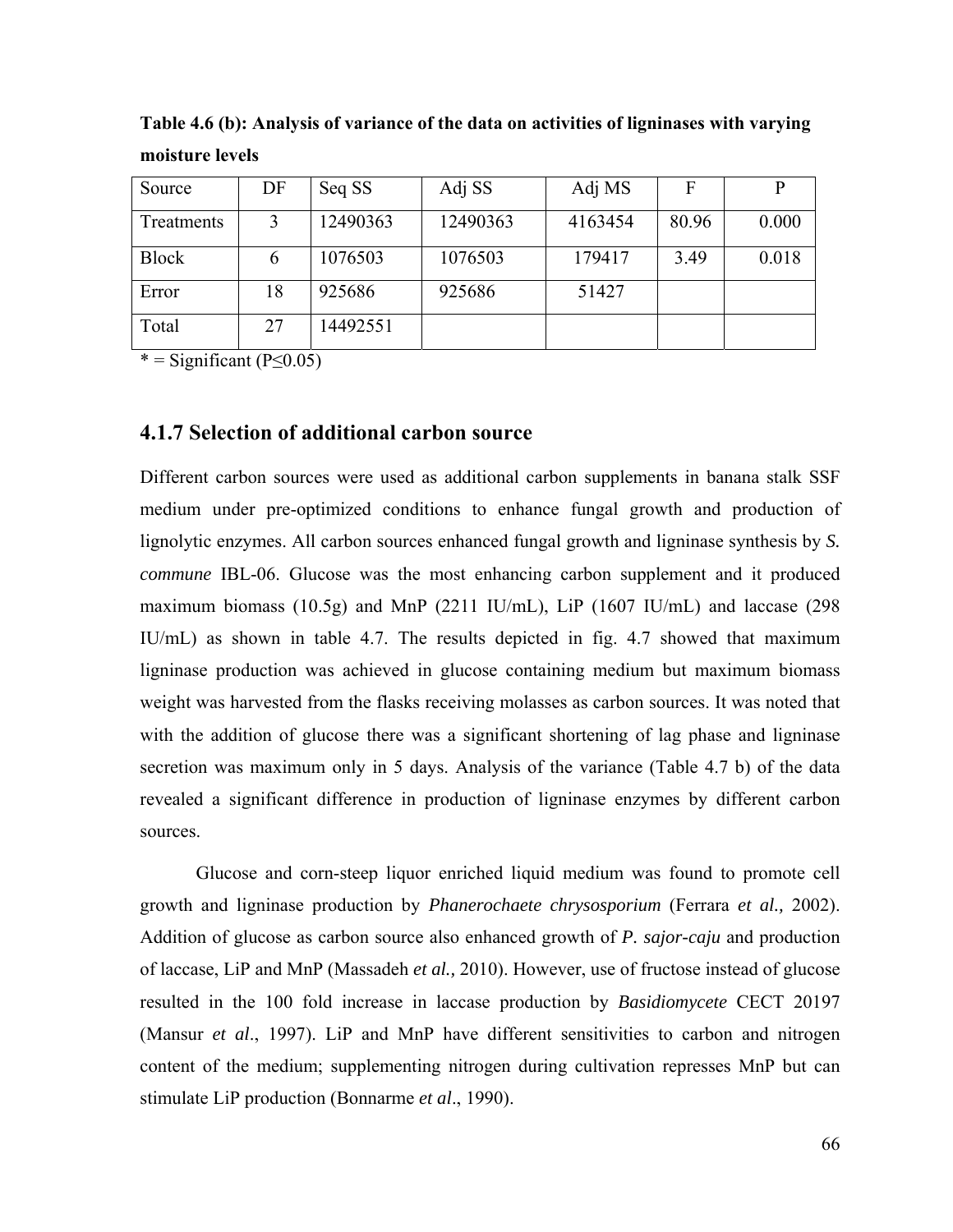Additional carbon sources have also been reported to enhance ligninase formation by WRF for achieving maximum yield of LiP (Robinson *et al.,* 2001; Selvam *et al.,* 2006; Bonnarme *et al.,* 1991; Istvan *et al.,* 2000). Increase in lignin peroxidase (LiP) activity was observed upon supplementation of medium with veratryl alcohol by *Phanerochaete chaysosporium* (Collins and Dobson, 1995; Linko and Haapala, 2004).

| Carbon sources | Ligninase activities $(U/mL)$ | Biomass weight   |                 |                  |
|----------------|-------------------------------|------------------|-----------------|------------------|
| (1g)           | MnP                           | LiP              | Laccase         | (g)              |
| Control        | $1471 \pm 8.1D$               | $1079 \pm 5.1E$  | $125 \pm 3.5$ G | $9.3 \pm 0.5 B$  |
| Glucose        | $2211 \pm 6.5A$               | $1607 \pm 4.2$ A | $298 \pm 7.1$ A | $10.5 \pm 0.4$ A |
| Galactose      | $1547 \pm 8.6B$               | $1558 \pm 9.4B$  | $201 \pm 3.1$ C | $7.6 \pm 0.5D$   |
| Fructose       | $1478 \pm 9.1$ C              | $1209 \pm 4.5C$  | $158 \pm 3.2$ F | $7.4 \pm 0.7$ E  |
| Lactose        | $1309 \pm 7.2 E$              | $1101 \pm 6.7D$  | $161 \pm 2.1E$  | $6.9 \pm 0.4$ G  |
| Sucrose        | $1281 \pm 8.2$ F              | $989 \pm 7.3$ F  | $161 \pm 2.3E$  | $6.8 \pm 0.3$ H  |
| Maltose        | $1141 \pm 7.5$ G              | $979 \pm 3.3$ G  | $179 \pm 3.2 D$ | $7.1 \pm 0.4$ F  |
| Molasses       | $1119\pm9.2H$                 | 1589±6.4H        | $285 \pm 4.1 B$ | $8.6 \pm 0.5C$   |

**Table 4.7 (a) Activities of ligninases and biomass weight produced by** *S. commune* **IBL-06 with varying carbon sources\*** 

\* Medium, M-II; Moisture, 60%; pH, 4.5; temperature, 25°C; inoculum size, 3 mL; incubation time, 5 days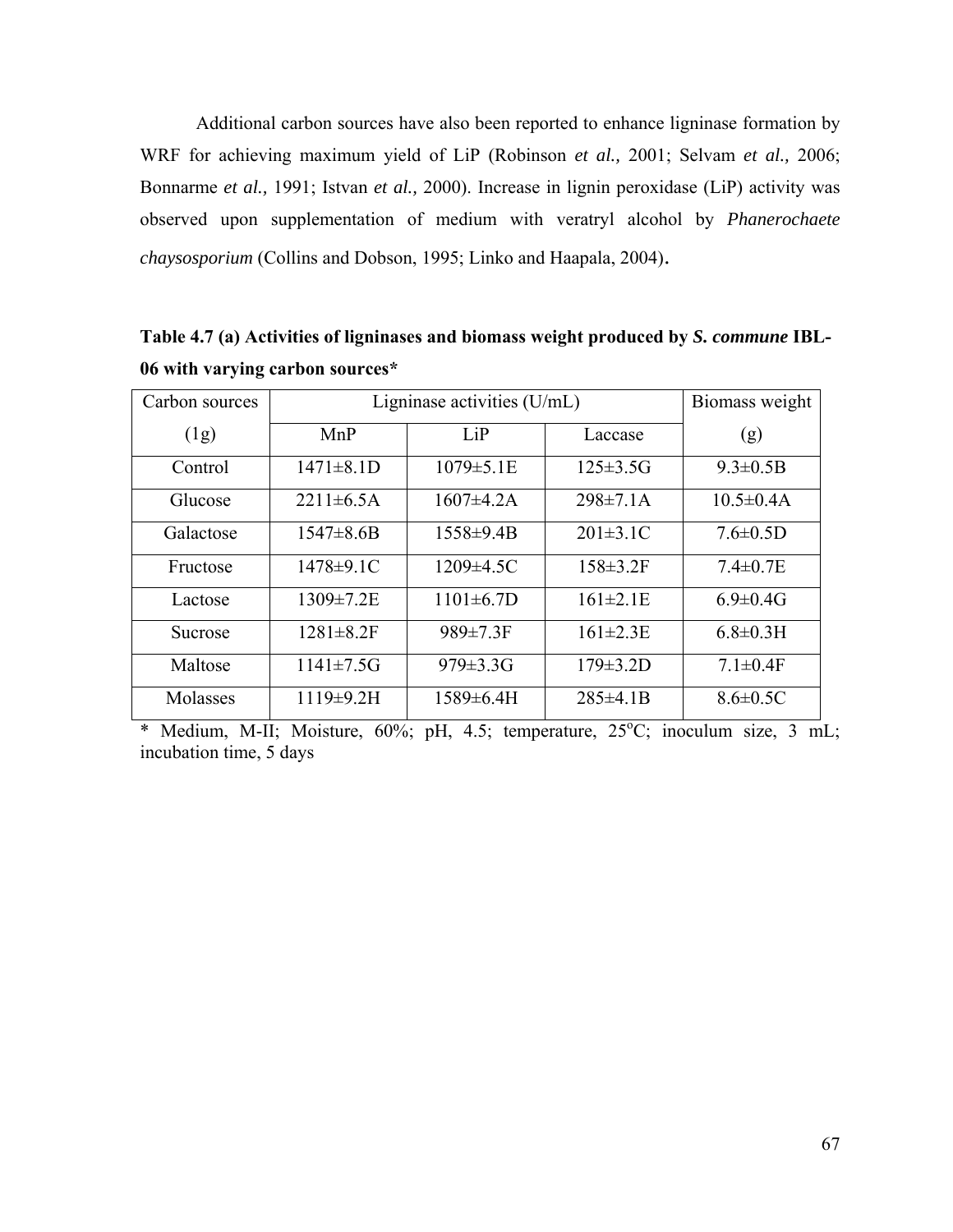

**Fig. 4.7: Effect of different carbon sources on ligininase and biomass production by** *S. commune* **IBL-06** 

**Table: 4.7 (b) Analysis of variance of the data on activities of ligninases with varying carbon sources** 

| Source       | DF | Seq SS   | Adj SS   | Adj MS  | F       | P     |
|--------------|----|----------|----------|---------|---------|-------|
| Treatments   | 3  | 25339600 | 25339600 | 8446533 | 519.41* | 0.000 |
| <b>Block</b> | 6  | 148174   | 148174   | 24696   | 1.52    | 0.228 |
| Error        | 18 | 292711   | 292711   | 16262   |         |       |
| Total        | 27 | 25780484 |          |         |         |       |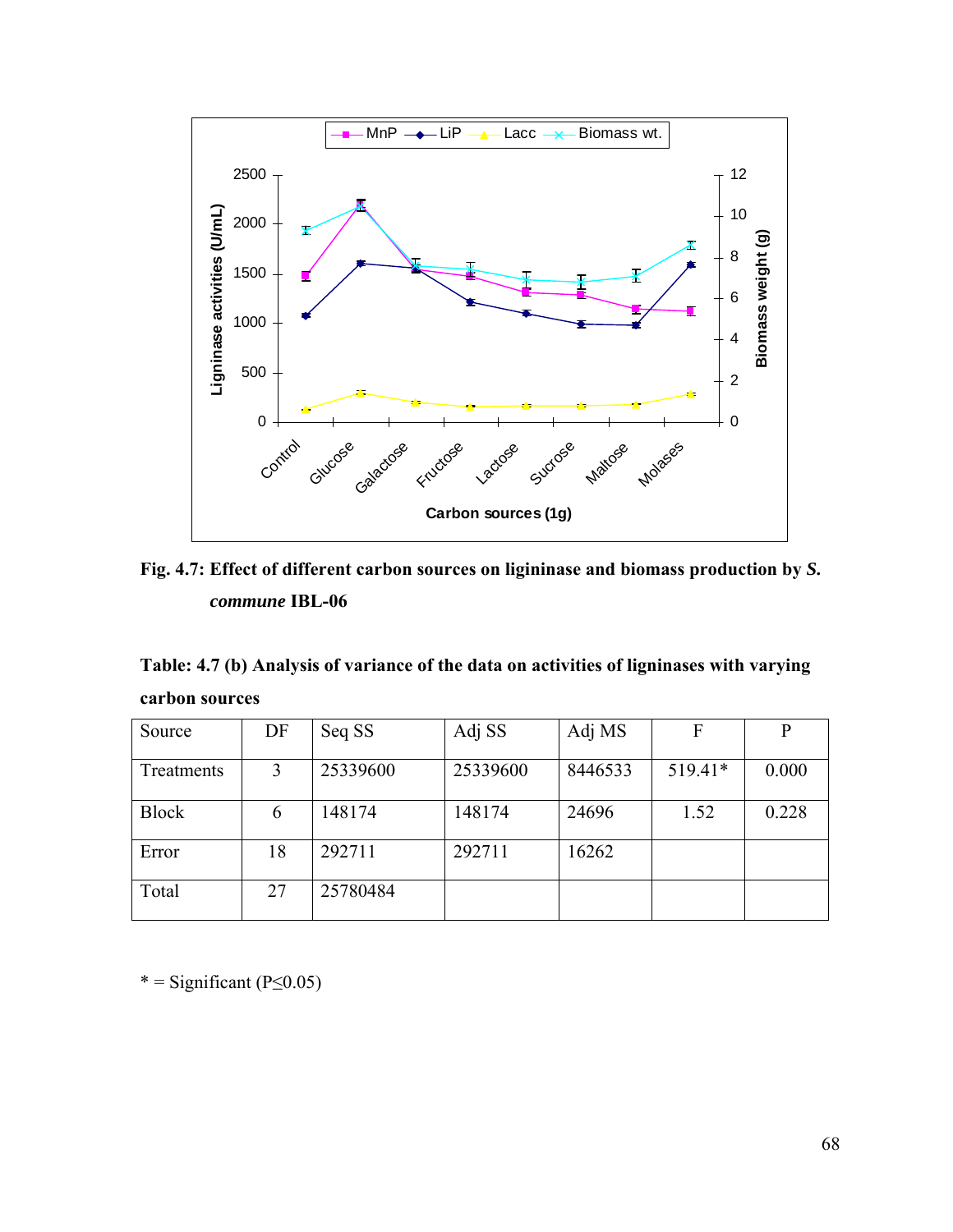#### **4.1.8 Selection of nitrogen source**

To investigate the effect of nitrogen addition on ligninase production by *S. commune* IBL-06 in banana stalk medium different nitrogen additives were used under pre-optimized conditions. It was noted that all nitrogen sources, except ammonium tartrate enhanced ligninase production. As in case of carbon sources, addition of nitrogen also shortened the lag phase and optimum enzyme activities of were produced in only 3 days (Table 4.8a). The maximum biomass weight (7.0g), and activities of MnP (2718 IU/mL), LiP (2050 IU/mL) and laccase were harvested in the medium containing  $NH<sub>4</sub>NO<sub>3</sub>$  as nitrogen supplement, followed by  $(NH_4)_2SO_4$  and  $(NH_4)_2H_2PO_4$  (Fig 4.8). Ammonium tartrate showed growth inhibition probably because it was already a component of the basal nutrient medium and further addition of this salt increased its concentration to inhibitory levels. Statistical analysis through ANOVA ( $P \leq 0.05$ ) showed significant difference in ligninase production with different nitrogen sources (Table 4.8b). Comparison of means showed that there was nonsignificant difference between enzyme activities produced with  $(NH_4)_2H_2PO_4$ ,  $(NH_4)_2SO_4$  and peptone.

 The source and concentration of nitrogen are very significant factors in regulating the synthesis of lignolytic enzymes by WRF (Mikiashvili *et al*., 2005; Songulashvili *et al*., 2007). However, different WRF strains behave differently in nitrogen enriched media. LiP and MnP genes also have different sensitivities to nitrogen source and content of the medium. The best nitrogen sources for peroxidases production by *Pleurotus species* were peptone in a concentration of  $0.5\%$  and  $NH<sub>4</sub>NO<sub>3</sub>$  with a nitrogen concentration of 30 mM, respectively (Stajic *et al.*, 2006). In line with our findings, the best nitrogen source was  $NH<sub>4</sub>NO<sub>3</sub>$  for production of MnP and Laccase by *Ganoderma leucidum* (Stajic *et al*., 2010). Maximum LiP was produced in solid state cultures of *P. chrysosporium* with the addition of low concentration of peptone, yeast extract and Tween-80 (Asghar *et al*., 2006), where as yeast extract was the best nitrogen source for enhancing fungal biomass and ligninase yield by 41-69% by *Phanerochaete chrysosporium* as compared to a control medium(Raziye and Nurdan, 2007).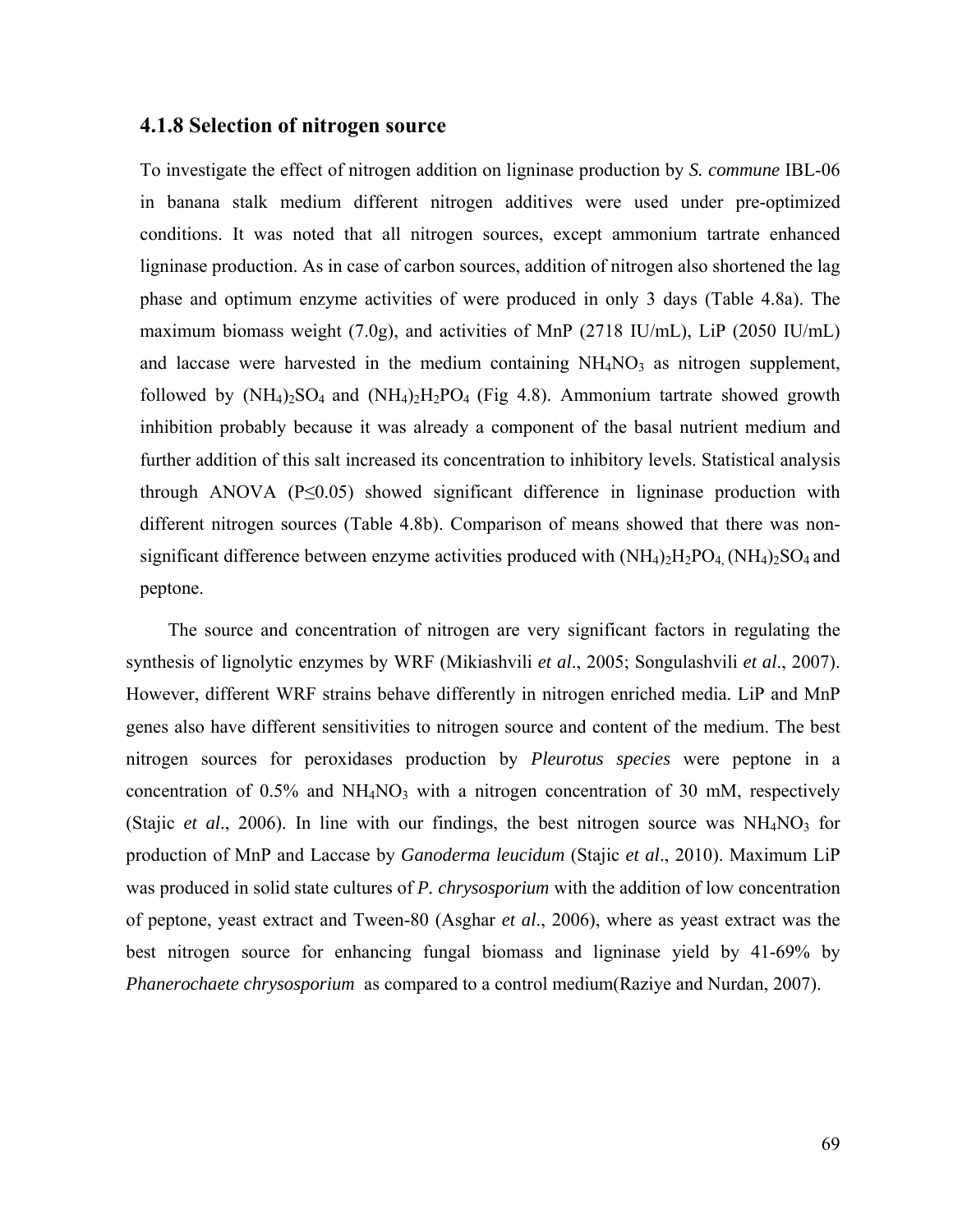**Table 4.8 (a) Activities of ligninases and biomass weight produced by** *S. commune* **IBL-06 with varying nitrogen sources\*** 

| Nitrogen          | Ligninase activities $(U/mL)$ | Biomass weight   |                 |                 |
|-------------------|-------------------------------|------------------|-----------------|-----------------|
| sources $(1g)$    | MnP                           | LiP              | Laccase         | (g)             |
| Control           | $2213 \pm 15.5$ F             | $1607 \pm 8.2$ G | $288 \pm 5.1$ F | $7.0 \pm 0.4 B$ |
| Urea              | 2299±13.4E                    | 1786±9.5E        | $299 \pm 6.2 E$ | $7.1 \pm 0.5$ A |
| $(NH_4)_2H_2PO_4$ | $2480 \pm 11.6$ D             | $1896 \pm 6.1D$  | $315\pm4.2C$    | $6.3 \pm 0.7$ E |
| $(NH_4)_2SO_4$    | $2519 \pm 12.8$ C             | $2043 \pm 5.1B$  | $301 \pm 8.3D$  | $6.9 \pm 0.4$ C |
| $(NH_4)_2NO_3$    | $2718 \pm 8.5A$               | $2050 \pm 5.2$ A | $327\pm4.5A$    | $7.0 \pm 0.3 B$ |
| Peptone           | $2619 \pm 9.9B$               | 1789±9.3F        | $318 \pm 5.5B$  | $7.0 \pm 0.4 B$ |
| Amm. tartarate    | $1858 \pm 6.3$ G              | $1954 \pm 6.3C$  | $245 \pm 7.6$ G | $6.4 \pm 0.5$ D |

\* Medium, M-II; Moisture, 60%; pH, 4.5; temperature, 25°C; inoculum size, 3 mL; glucose, 1 g; incubation time, 3 days



**Fig. 4.8: Effect of different nitrogen sources on ligninases and biomass production by** *S. commune* **IBL-06**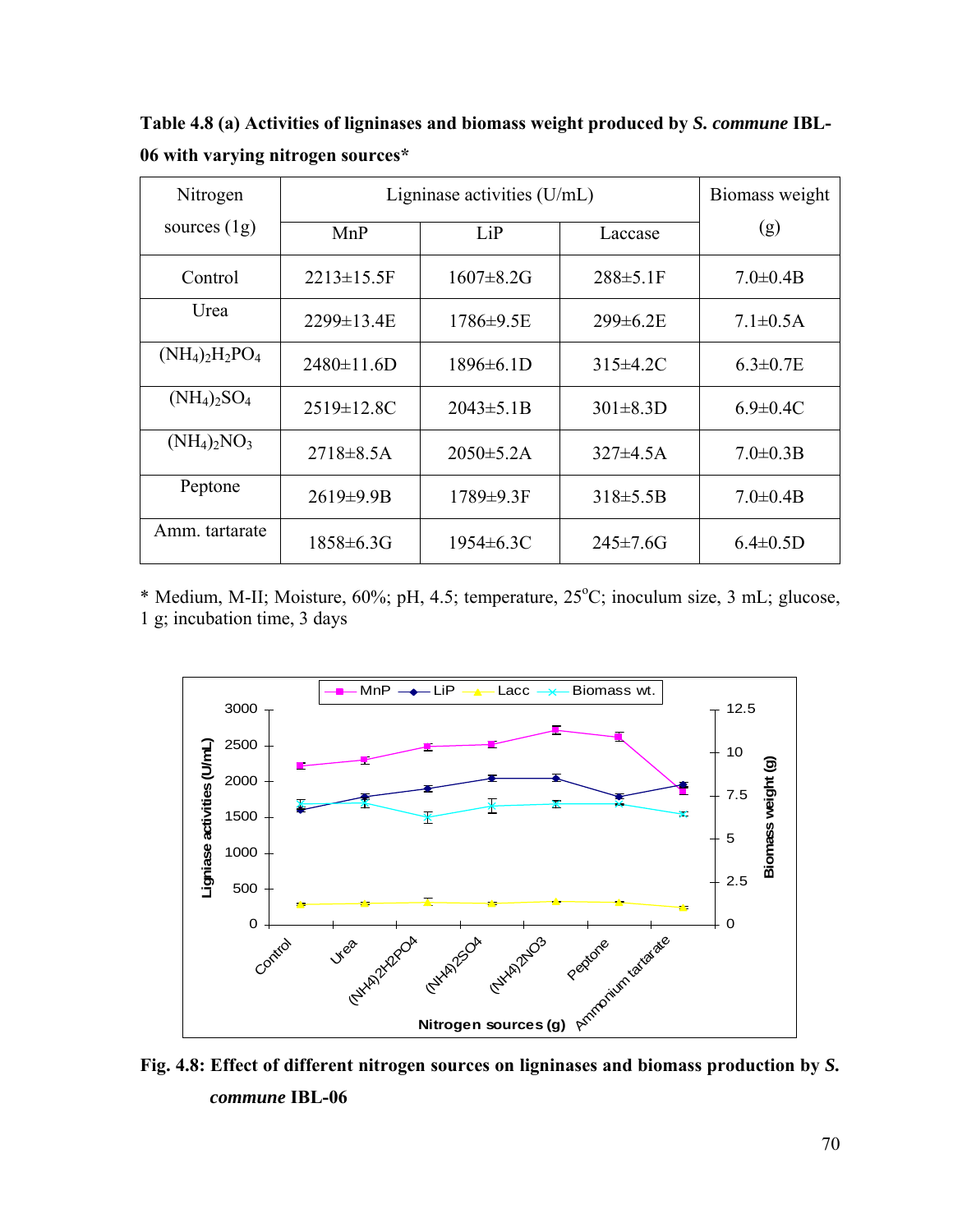Source | DF | Seq SS | Adj SS | Adj MS | F | P Treatments 3 28351015 28351015 9450338 420.19<sup>\*</sup> 0.000 Block 6 221689 221689 36948 1.64 0.193 Error 18 404829 404829 22490 Total 27 28977533

**Table 4.8 (b): Analysis of variance of the data on activities of ligninases produced by** *S. commune IBL-06* **with different nitrogen sources** 

#### **4.1.9 Optimization of Carbon: Nitrogen ratio**

After selection of best carbon and nitrogen sources, the effect of varying C: N ratio on ligninase production by *S. commune IBL-06* in banana stalk medium under optimum conditions was studied. Maximum activities of LiP (2087 IU/mL), MnP (2917 IU/mL) and laccase (340 IU/mL) were produced C: N ratio of 20:1 (Table 4.9). It was observed that ligninases production steadily increased with an increase in C: N ratio from 5:1 to 20:1 and with further increase after optimum point there was a decrease in enzyme activities and fungal biomass weight (Fig 4.9). Statistical analysis of data (Table 4.9b) revealed a significant (P≤0.00) effect of varying C: N ratios on ligninases production.

The effects of C: N ratio was more pronounced as compared to carbon and nitrogen sources. Increase in C: N ratio caused decrease in biomass weight suggesting inhibition of fungal growth by increasing the nitrogen content. Carbon and nitrogen are critical nutritional variables in the production of LiP and MnP by WRF. Excess carbon and nitrogen repress ligninolytic activities of WRF (Pascal *et al*., 1991). At low C: N ratios, the fungi are carbon starved and under high-nitrogen conditions the ligninase production is considerably reduced (Xiaoping and Xin 2008). On the other hand, at higher C: N ratios, an imbalance between very high carbon and very low nitrogen content of the medium, leads to fungal growth inhibition. .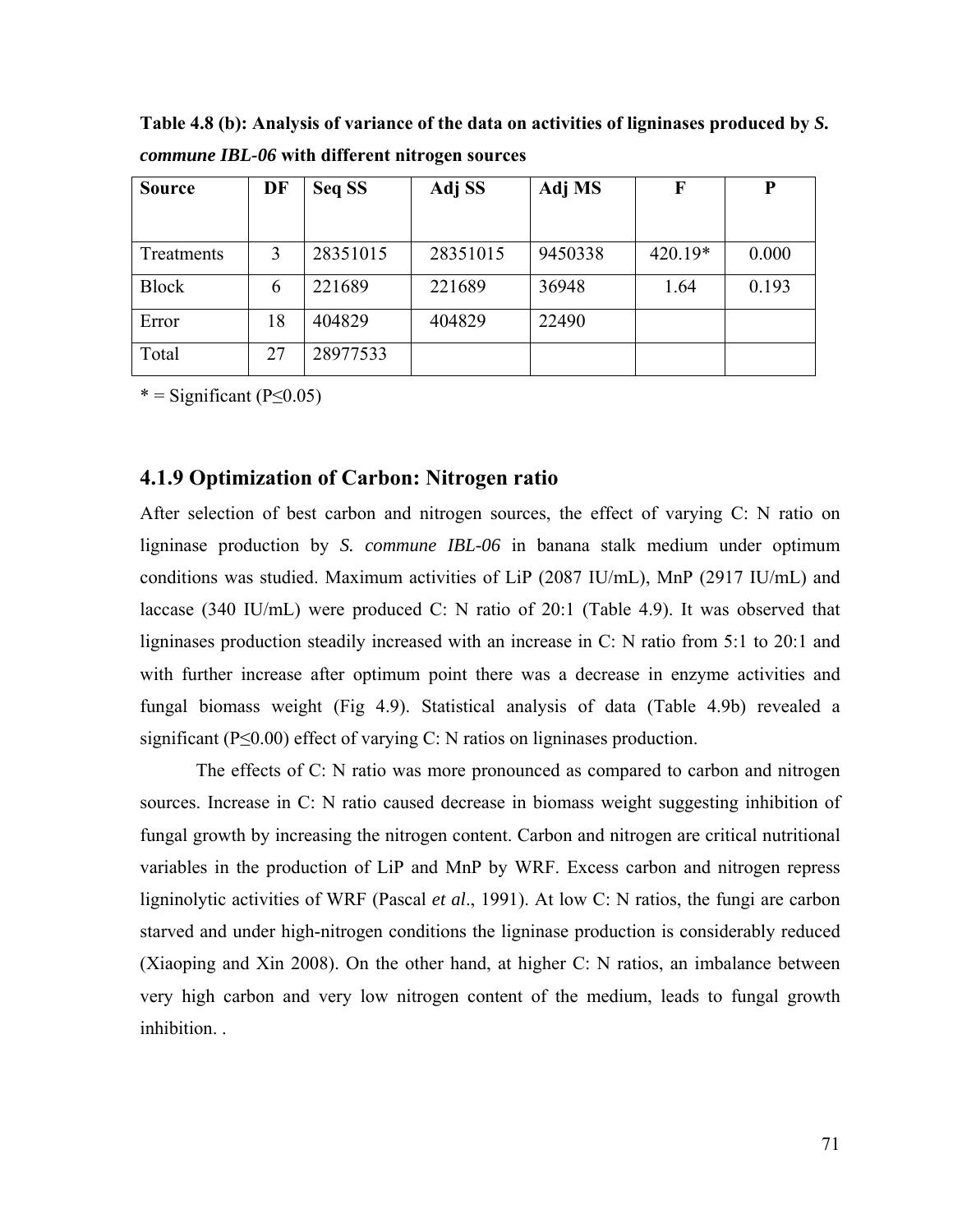**Table 4.9 (a) Activities of ligninases and biomass weight produced by** *S. commune* **IBL-06 with varying carbon to nitrogen ratio\*** 

| Nitrogen       | Ligninase activities $(U/mL)$ | <b>Biomass</b>   |                 |                 |
|----------------|-------------------------------|------------------|-----------------|-----------------|
| sources $(1g)$ | MnP                           | LiP              | Laccase         | weight $(g)$    |
| 5:1            | 2255±9.0E                     | $1670 \pm 7.2 E$ | $200 \pm 5.2 E$ | $6.2 \pm 0.4$ F |
| 10:1           | $2365 \pm 10.7C$              | $1732 \pm 7.1D$  | $227 \pm 5.3D$  | $8.9 \pm 0.5$ D |
| 15:1           | $2712 \pm 8.2B$               | $2001 \pm 6.5B$  | $288\pm4.3B$    | $9.2 \pm 0.7C$  |
| 20:1           | $2917 \pm 10.5A$              | $2087 \pm 7.3$ A | $340\pm 6.5A$   | $9.8 \pm 0.8$ A |
| 25:1           | $2285 \pm 9.6D$               | $1989 \pm 5.4C$  | $263 \pm 9.1$ C | $9.5 \pm 0.6B$  |
| 30:1           | $1901 \pm 8.3F$               | $1400 \pm 6.1$ F | $155\pm4.3F$    | $8.5 \pm 0.3$ E |

\* Medium, M-II; Moisture, 60%; pH, 4.5; temperature, 25°C; inoculum size, 3 mL; carbon source, glucose; nitrogen source,  $(NH<sub>4</sub>)<sub>2</sub>NO<sub>3</sub>$ ; incubation time, 3 days



 **Fig. 4.9: Effect of varying C: N ratios on ligninase and biomass production by**  *S. commune* **IBL-06**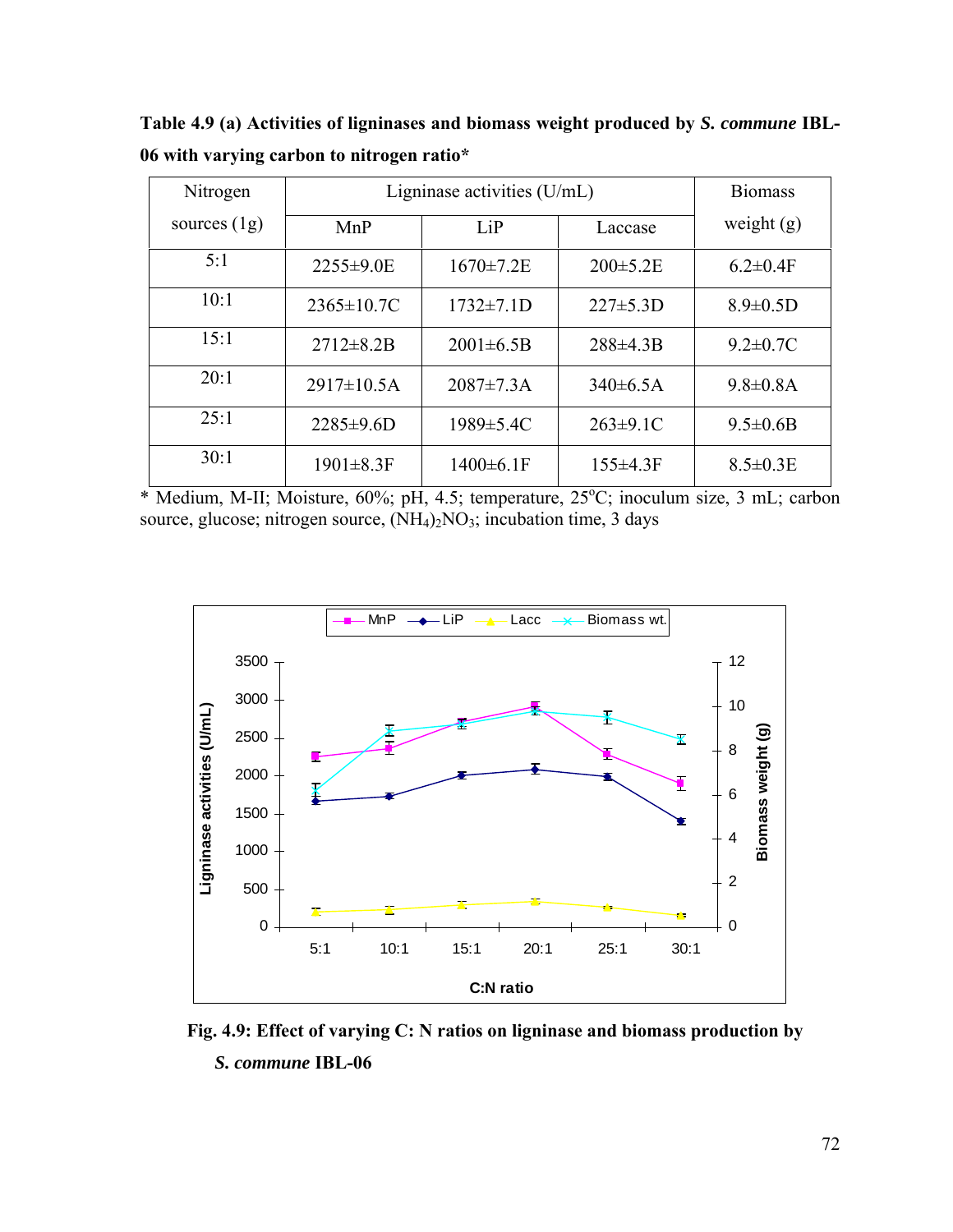| <b>Source</b> | DF | Seq SS   | Adj SS   | Adj MS   | F      | P     |
|---------------|----|----------|----------|----------|--------|-------|
| Treatment     |    | 37859376 | 37859376 | 12619792 | 490.55 | 0.000 |
| <b>Block</b>  |    | 330844   | 330844   | 66169    | 2.57   | 0.071 |
| Error         | 15 | 385889   | 385889   | 25726    |        |       |
| Total         | 23 | 38576110 |          |          |        |       |

**Table 4.9 (b): Analysis of variance of the data on ligninase production with varying C: N ratios** 

 $* =$  Significant (P≤0.00)

## **4.1.10 Effect of mediators**

Veratryl alcohol, MnSO<sub>4</sub>, Oxalate, ABTS and  $H_2O_2$  act as mediators of different enzymes of white rot fungi. The mediators were used to enhance liganse production by *S. commune* IBL-06. in pre-optimized fermentation medium of banana stalk. It was observed that all mediators had stimulatory effects of ligninase production by the fungus but their effects on different enzymes were highly variable. MnSO<sub>4</sub>, vartaryl alcohol and ABTS were more effective for MnP, LiP and laccase production, respectively (Table 4.10a). Oxalate and  $H_2O_2$  had almost similar impact on LiP and MnP production. (Fig.4.10). However, as MnP was the enzyme produced in higher activities as compared to other two enzymes,  $MnSO<sub>4</sub>$  was selected as the best mediator for ligninase production. Statistical analysis of of the data (Table 4.10b) revealed a highly significant (P≤0.05) effect of mediators on production of ligninase enzymes.

The natural fungal secondary metabolites veratryl alcohol (VA) acts as redox mediator of LiP (Christian *et al.,* 2005) that can also enhance its production by WRF. However, the main function of veratryl alcohol is protection of LiP from inactivation by hydrogen peroxide and veratryl alcohol is not inducer of the ligninolytic system (Kapich *et al*., 2004). Enzyme activities produced by *Phanerochaete chrysosporium* cultures in the absence of veratryl alcohol were lower than in the presence of veratryl alcohol (Ferrara *et al*., 2002). Mn<sup>2+</sup> performs the role of mediator for MnP. MnP catalyzes the oxidation of Mn<sup>2+</sup> to  $Mn<sup>3+</sup>$  that forms complex with oxalate and other chelators that enhance the activity of MnP (Makela *et al*., 2005; Sundramoorthy *et al.,* 2005). MnP production by *Lentinula edodes* was enhanced by supplementing the on corncob solid state cultures with 5 mM MnSO<sub>4</sub> (Boer *et*)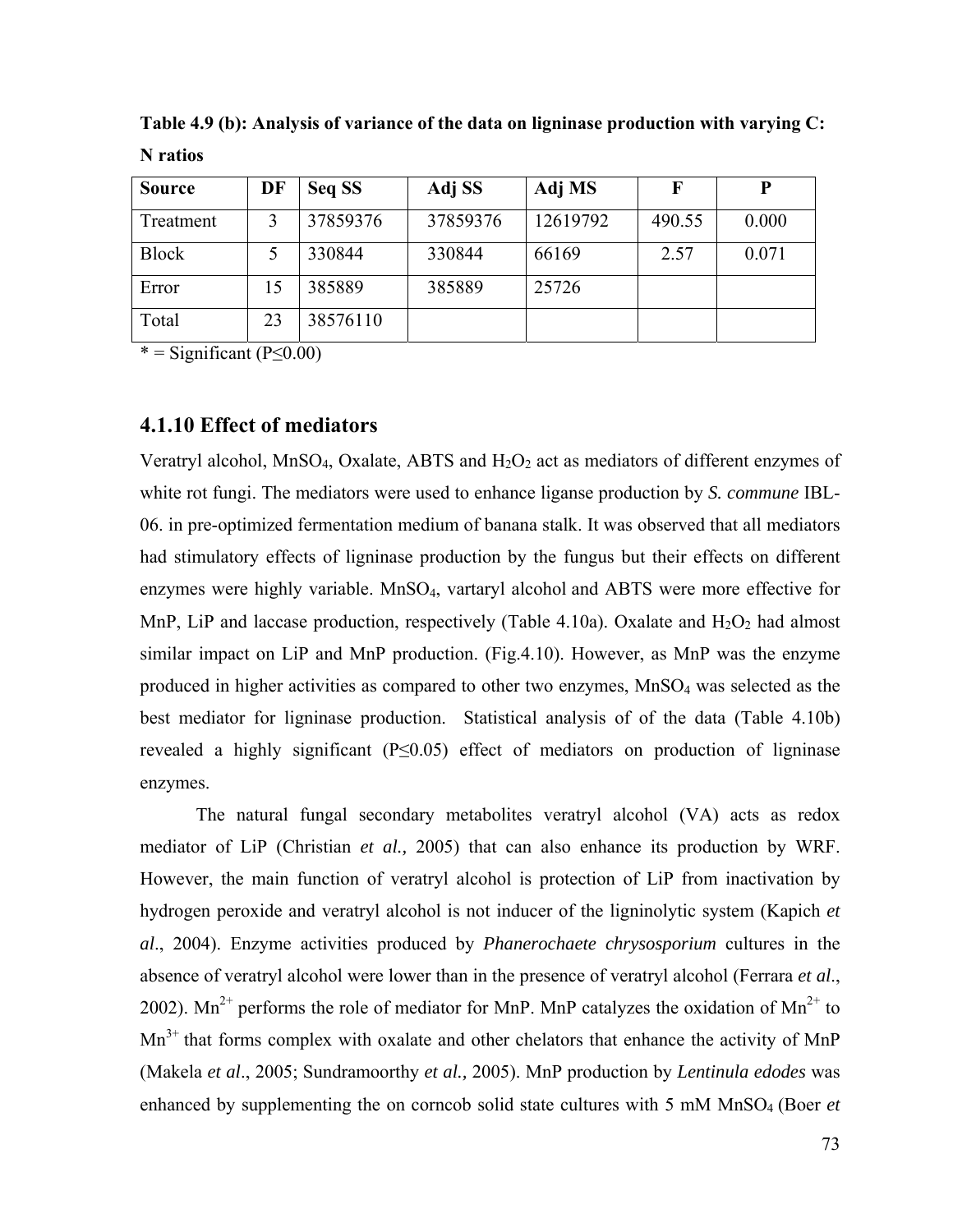*al*., 2006). MnSO4 has also previously been reported to increase the production of MnP by 2304 nkat/L, 1972 U/mL and 356 U/L **(**Rogalski *et al*., 2006; Asgher *et al*., 2010; Urek and Pzarlioglu, 2007) using different substrates in LSF and SSF. ABTS performs the role of laccase mediator in degradation of phenolic components of lignin and a range of phenolic pollutants ( Liu *et al*., 2004; Quaratino *et al*., 2007).

**Mediators** (1mM, 1mL) Ligninase activities  $(U/mL)$  Biomass weight MnP LiP Laccase (g) Control 2987±14.5E 2095±13.0E 327±13.0B 7.88±0.2E V. alcohol  $\vert$  2987 $\pm$ 13.4E  $\vert$  2594 $\pm$ 5.01A  $\vert$  313 $\pm$ 17.0C  $\vert$  8.8 $\pm$ 0.1D MnSO<sub>4</sub> | 3418 $\pm$ 11.2A | 2401 $\pm$ 10.0B | 333 $\pm$ 17.0A | 11.5 $\pm$ 0.1A ABTS 3301±10.3B 2375±17.0D 286±15.0D 9.6±0.2B Oxalate 3146±9.0D 1987±19.0F 237±15.0F 6.5±0.3F  $H_2O_2$  | 3277±8.7C | 2378±16.0C | 244±14.0E | 8.9±0.4C

**Table 4.10 (a) Activities of ligninases and biomass weight produced by** *S. commune* **IBL-06 with varying mediators under optimum conditions\*** 

\* Medium, M-II; Moisture, 60%; pH, 4.5; temperature, 25°C; inoculum size, 3 mL; carbon source, glucose; nitrogen source,  $(NH<sub>4</sub>)<sub>2</sub>NO<sub>3</sub>$ ; incubation time, 3 days; C:N ratio, 20:1



**Fig. 4.10: Effect of different mediators on ligninases and biomass production by** *S. commune* **IBL-06**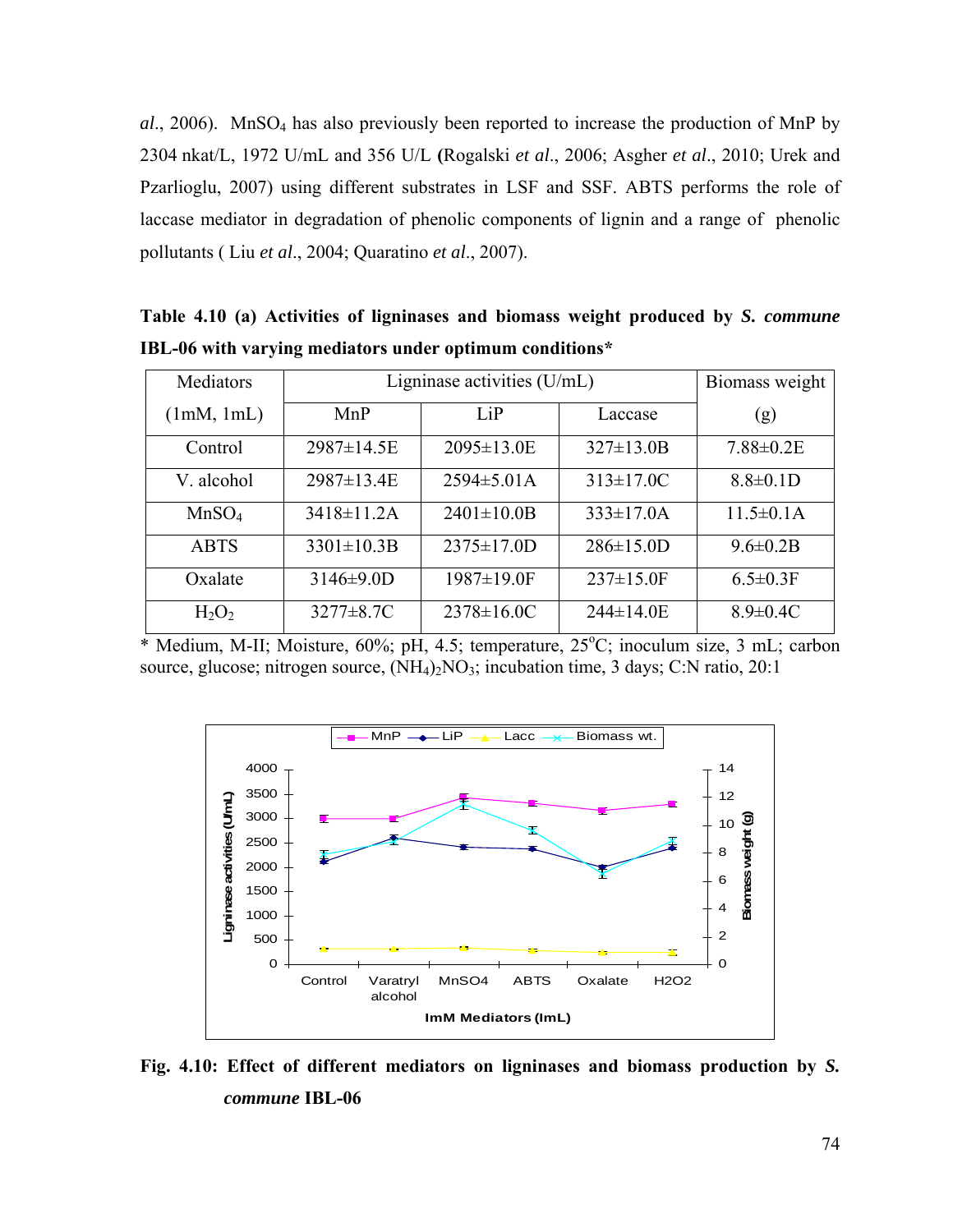**Table 4.10(b): Analysis of variance of the data on activities of ligninases produced in the presence of different mediators** 

| Source       | DF | Seq SS   | Adj SS   | Adj MS   | F       | P     |
|--------------|----|----------|----------|----------|---------|-------|
| Treatment    | 3  | 44663090 | 44663090 | 14887697 | 1375.02 | 0.000 |
| <b>Block</b> | 5  | 104782   | 104782   | 20956    | 1.94    | 0.148 |
| Error        | 15 | 162409   | 162409   | 10827    |         |       |
| Total        | 23 | 44930281 |          |          |         |       |

 $* =$  Significant (P $\leq$ 0.05)

## **4.1.11 Effects of metals ions**

Various metal ions were added in the form of their salts into the optimum banana stalk medium to investigate their influence on ligninase production under optimum conditions. The optimum production of MnP (3637 IU/mL), LiP (2688 IU/mL) and laccase (331 IU/mL) was noted in the medium receiving  $1mL$  of  $1mM MgSO<sub>4</sub>$  in media as shown in figure 4.13. Statistical analysis of data by ANOVA (Table 4.13 b) revealed a significant ( $P \le 0.05$ ) effect of varying metals ion for ligninases production. Results of regression analysis under variance (Table 4.13 c in appendices) showed that the differences between means of enzyme activities under different treatments were significant (P≤0.05).

Different metal ions can enhance or inhibit the growth, cause morphological and physiological changes and may affect the reproduction of WRF (Wuyep *et al*., (2003). Different strains and species of WRF differ in their sensitivity towards metals during their growth on lignocellulosic substrates (Sathiya-Moorthi *et al*., 2007). In a recent study, the MnP production by the WRF strain  $L-25$  was enhanced by the addition of Mn<sup>+2</sup> (Fujihara *et al*., 2010).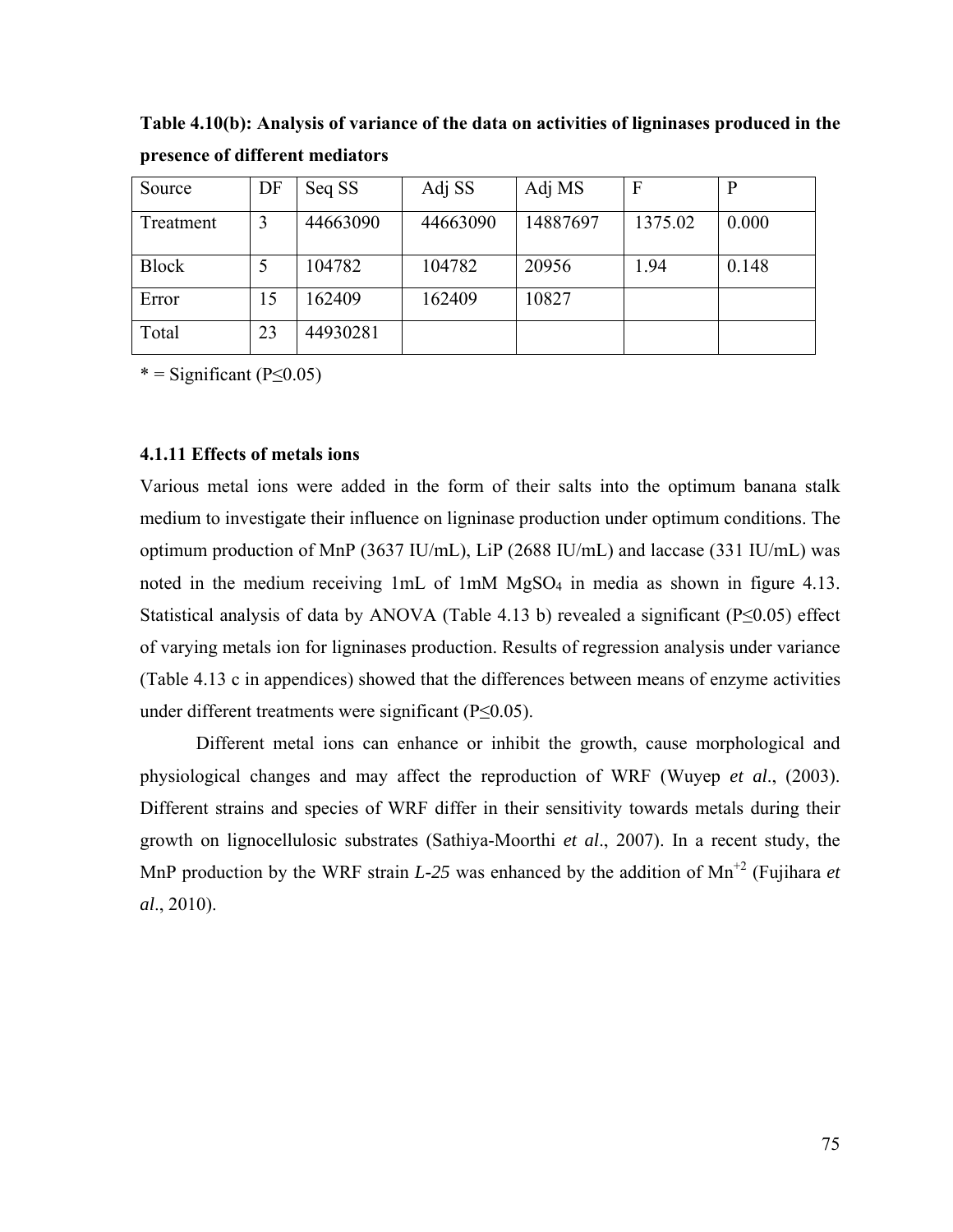| Metal ions        | Ligninase activities $(U/mL)$ | Biomass weight    |                 |                  |
|-------------------|-------------------------------|-------------------|-----------------|------------------|
| (1mM, 1mL)        | MnP                           | LiP               | Laccase         | (g)              |
| Control           | 3414±12.2C                    | $2232 \pm 17.1$ F | $327 \pm 7.1$ C | $7.6 \pm 0.8$ E  |
| CuSO <sub>4</sub> | $3249 \pm 16.5D$              | $2236 \pm 19.1$ E | $376 \pm 3.2B$  | $10.7 \pm 0.5$ A |
| MgSO <sub>4</sub> | $3637 \pm 14.3$ A             | $2688 \pm 16.2$ A | $331 \pm 5.3D$  | $10.2 \pm 0.4 B$ |
| CaCl <sub>2</sub> | 2955±17.1F                    | $2344 \pm 18.3D$  | $158 \pm 9.4$ F | $8.9 \pm 0.3$ D  |
| FeSO <sub>4</sub> | $3163 \pm 18.2 E$             | $2537 \pm 16.1$ C | $246 \pm 5.4E$  | $7.5 \pm 0.1$ F  |
| ZnSO <sub>4</sub> | $2627 \pm 17.1$ G             | $2107 \pm 17.5$ G | $105 \pm 7.1$ G | $5.7 \pm 0.6$ G  |
| <b>KCl</b>        | $3569 \pm 11.1B$              | $2602 \pm 19.3B$  | $419\pm 5.2A$   | $9.8 \pm 0.4$ C  |

**Table 4.11 (a) Activities of ligninases and biomass weight produced by** *S. commune* **IBL-06 with varying metal ions under optimum conditions\*** 

\* Medium, M-II; Moisture, 60%; pH, 4.5; temperature, 25°C; inoculum size, 3 mL; carbon source, glucose; nitrogen source,  $(NH_4)_2NO_3$ ; incubation time, 3 days; C:N ratio, 20:1; Mediator, 1mM MnSO<sub>4</sub> (1mL)



**Fig. 4.11: Effect of metal ions on ligninases and biomass production by** *S. commune*  **IBL-06**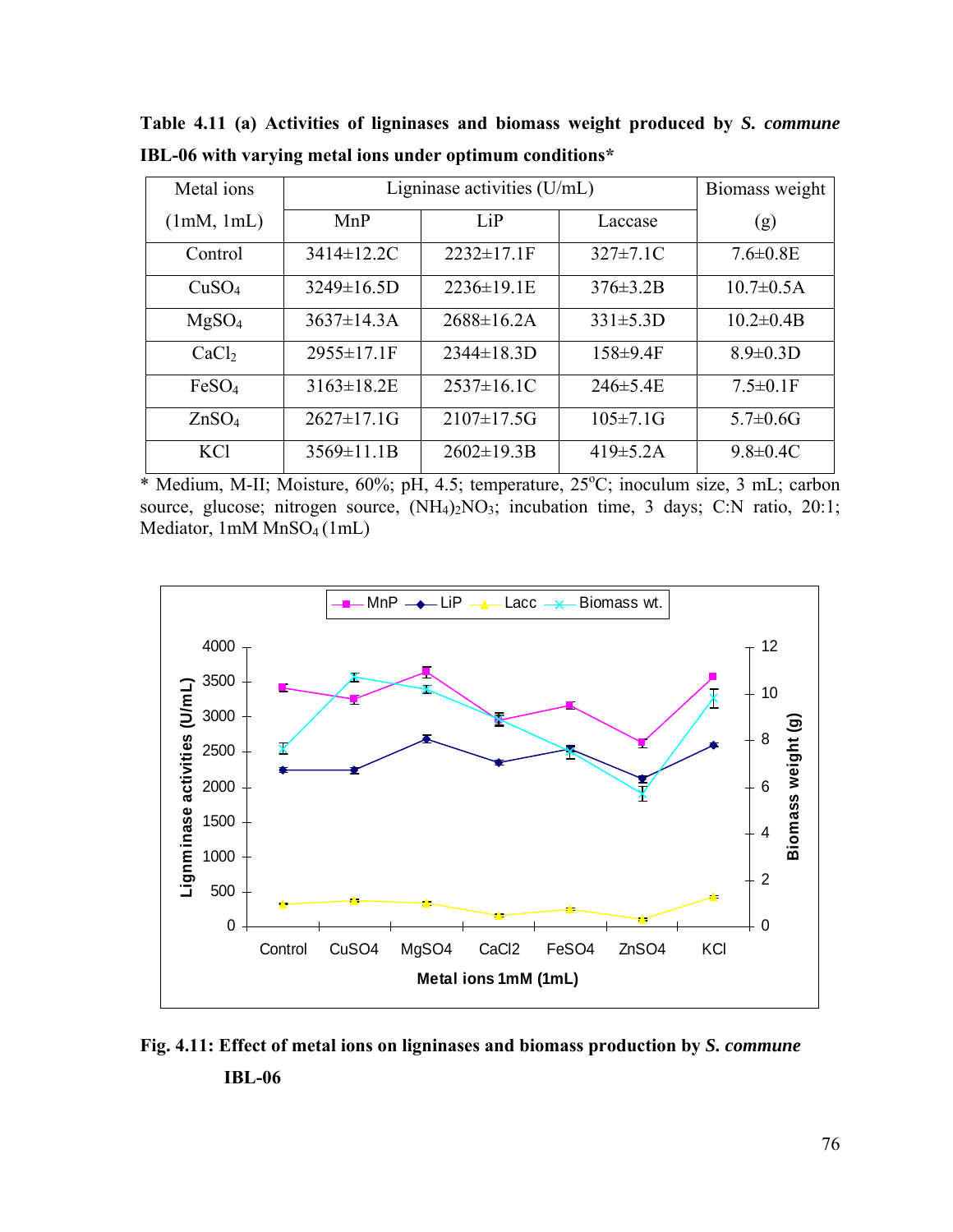| Source       | DF | Seq SS   | Adj SS   | Adj MS   | F      | P     |
|--------------|----|----------|----------|----------|--------|-------|
| Treatment    | 3  | 52529152 | 52529152 | 17509717 | 679.03 | 0.000 |
| <b>Block</b> | 6  | 602648   | 602648   | 100441   | 3.90   | 0.011 |
| Error        | 18 | 464154   | 464154   | 25786    |        |       |
| Total        | 27 | 53595953 |          |          |        |       |

**Table 4.13(b): Analysis of variance of the data on ligninase production with different metal ions** 

 $* =$  Significant (P $\leq$ 0.05)

### **4.1.12 Optimization of magnesium sulphate concentartion**

Different concentrations of magnesium sulphate were used to select out the most suitable concentration for enhanced production of liginases by *S. commune* IBL-06. It was noted that 1.25 mM MgSO4 .7H2O showed maximum production of MnP (3714 IU/mL), LiP(2745 IU/mL) and laccase (376 IU/mL) production in 3 days under all optimum conditions (Table 4.12a). Further increase in MgSO<sub>4</sub>.7H<sub>2</sub>O concentration decreased the liginase production as well as biomass weight (Fig.4.12). Analysis of variance of the data (Table 4.12b) revealed a significant difference in ligninase production with varying concentrations of MgSO $_4$ .7 H<sub>2</sub>O.

WRF require essential metal ions such as  $Mg^{2+}$ ,  $Ca^{2+}$ ,  $Mn^{2+}$ ,  $Zn^{2+}$  or  $Cu^{3+}$  as co.factors/prosthetic groups of different metabolic enzymes but these metals are toxic when present in excess (Srinivasan and Murthy, 2000). Ligninase production by *Lentinus squarrosulus* and *Psathyrella atroumbonata* was enhanced by 2-12 fold after addition of  $Mn^{2}$  and Ca<sup>+2</sup> to the lignocellulosic waste medium (Wuyep *et al.*, 2003).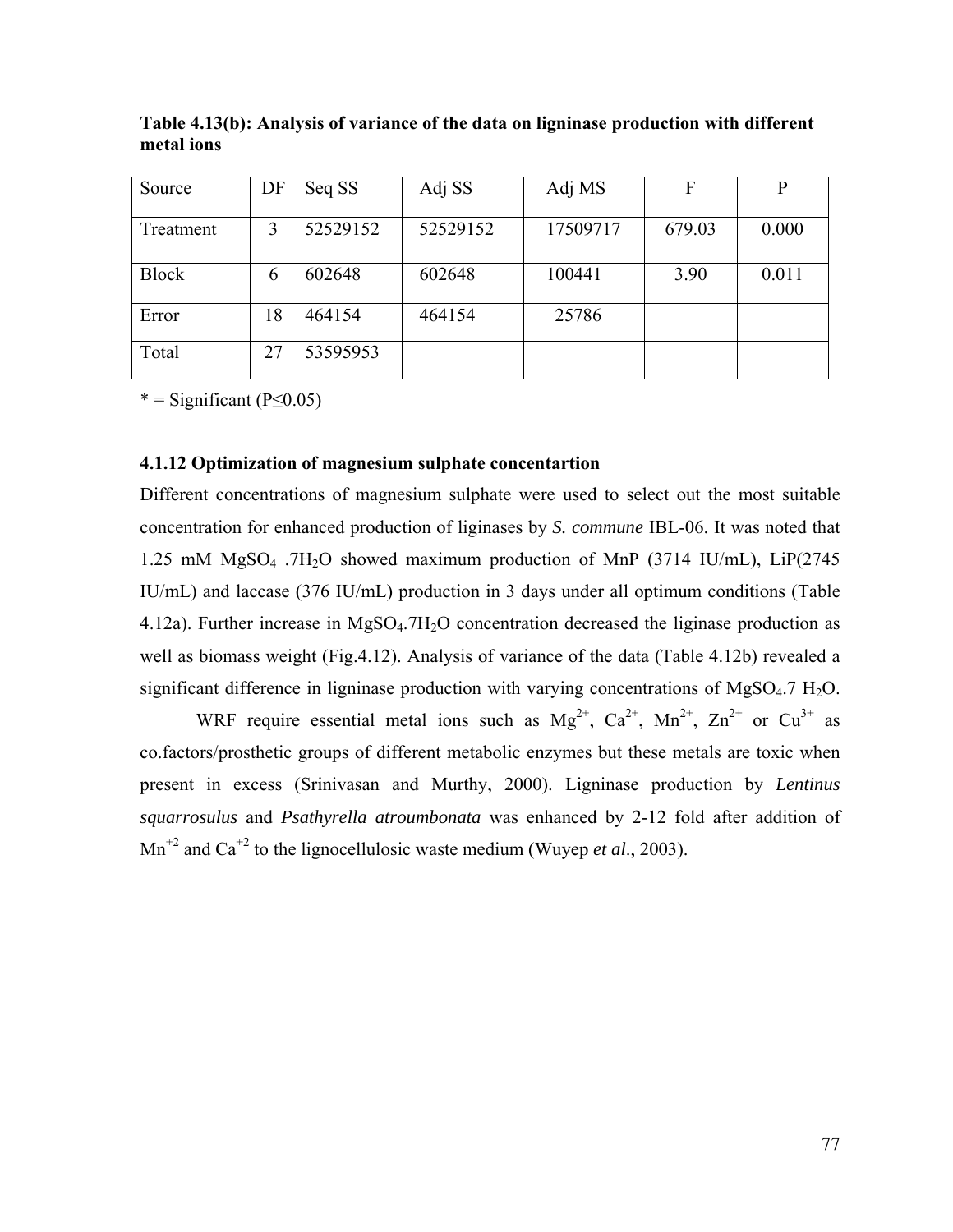| Metal ions | Ligninase activities $(U/mL)$ | Biomass weight    |                 |                  |
|------------|-------------------------------|-------------------|-----------------|------------------|
| (1mM, 1mL) | MnP                           | LiP               | Laccase         | (g)              |
| 0.25       | 3099±10.1G                    | 1987±4.7H         | $167 \pm 1.1$ G | $9.0 \pm 0.2$ F  |
| 0.5        | $3312 \pm 11.1$ F             | $2145 \pm 11.6$ G | $206 \pm 1.8$ F | $9.5 \pm 0.2$ E  |
| 0.75       | $3516 \pm 11.3C$              | $2345 \pm 11.2$ F | $289 \pm 2.7D$  | $10.2 \pm 0.4$ C |
|            | $3619 \pm 10.5B$              | $2648 \pm 12.9C$  | $345\pm3.2$ C   | $10.4 \pm 0.1 B$ |
| 1.25       | $3714 \pm 14.5A$              | $2745 \pm 15.4A$  | $376 \pm 5.7$ A | $10.5 \pm 0.3$ A |
| 1.5        | $3619 \pm 11.6B$              | $2700 \pm 12.8B$  | $355 \pm 2.3 B$ | $9.8 \pm 0.1$ D  |
| 1.75       | 3474±14.1D                    | $2467 \pm 13.9D$  | $215 \pm 1.8$ E | $8.9 \pm 0.1$ G  |
| 2          | 3455±12.2E                    | $2368 \pm 16.9E$  | $134 \pm 1.5$ H | $7.1 \pm 0.1$ H  |

**Table 4.12 (a) Activities of ligninases and biomass weight produced by** *S. commune* **IBL-06 with varying concentrations of MgSO4\*** 

\* Medium, M-II; Moisture, 60%; pH, 4.5; temperature, 25°C; inoculum size, 3 mL; carbon source, glucose; nitrogen source,  $(NH_4)_2NO_3$ ; incubation time, 3 days; C:N ratio, 20:1; mediator,  $1 \text{m} \text{M} \text{Mn} \text{SO}_4 (1 \text{m})$ ; metal ion,  $1 \text{m} \text{M} \text{Mg} \text{SO}_4 (1 \text{m})$ 



Fig. 4.12: Effect of varying concentrations of MgSO<sub>4</sub> on ligninases and biomass **production by** *S. commune* **IBL-06**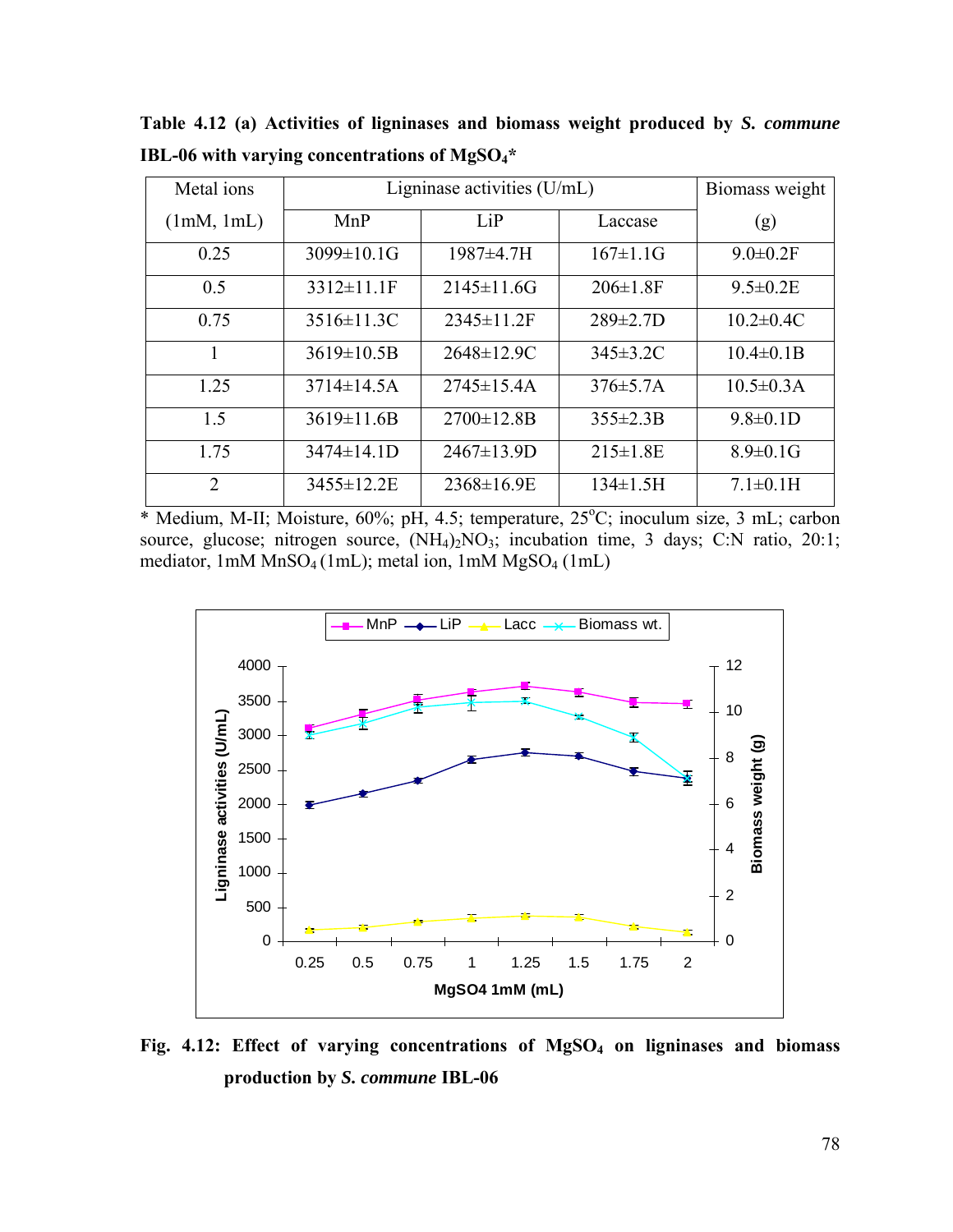| <b>Source</b> | DF | Seq SS   | Adj SS   | Adj MS   | F        | D     |
|---------------|----|----------|----------|----------|----------|-------|
|               |    |          |          |          |          |       |
| Treatment     | 3  | 68211011 | 68211011 | 22737004 | 1435.40* | 0.000 |
|               |    |          |          |          |          |       |
| Block         |    | 439485   | 439485   | 62784    | 3.96     | 0.007 |
|               |    |          |          |          |          |       |
| Error         | 21 | 332644   | 332644   | 15840    |          |       |
| Total         | 31 | 68983139 |          |          |          |       |

**Table 4.12 (b): Analysis of variance for the on ligninase production with varying concentrations of MgSO4** 

 $* =$  Significant (P $\leq$ 0.05)

# **4.2 Purification and characterization of ligninolytic enzymes**

The fermented biomass produced by *S. commune* IBL-06 under optimum conditions was filtered and the filtrate was centrifuged at  $3,000 \times g$  for 10 min. The supernatant was collected and used as crude enzyme extract for purification and characterization of MnP, LiP and laccase

## **4.2.1 Purification and characterization of MnP**

## **4.2.1.1 Purification of MnP**

The purification summary for MnP is given in table 4.13. MnP was salt out with 50% saturation with  $(NH_4)_2SO_4$  to 1.4 fold purification with specific activity of 394 U/mg and yild of 60%. After Sephadex G-100 filtration (Fig. 4.13), the specific activity of MnP increased to 506 U/mg with 1.8 fold purification and 22% activity yield.

 Previously, an MnP from *Phanerochaete sp* was salted out at 65% (NH4)2SO4 saturation and MnP purification was 2.68 fold with 5.56% yield (Rajan *et al*., 2010). Hofrichter *et al*., (1999) separated the pooled ligninolytic activities and in the Sephadex column, MnP was eluted out as a single peak with tris buffer (pH 8.0) containing 0.1 M NaCl, showing that this enzyme was less anionic (Rajan *et al*., 2010). Fractionation of MnP from *P. chrysosporium* by DEAE-Sepharose, followed by ion exchange chromatography and UltragelAcA54 gel filtration chromatography resulted in 23.08% activity yield with purification factor of 5.8 (Urek and Pazarlioglu, 2004).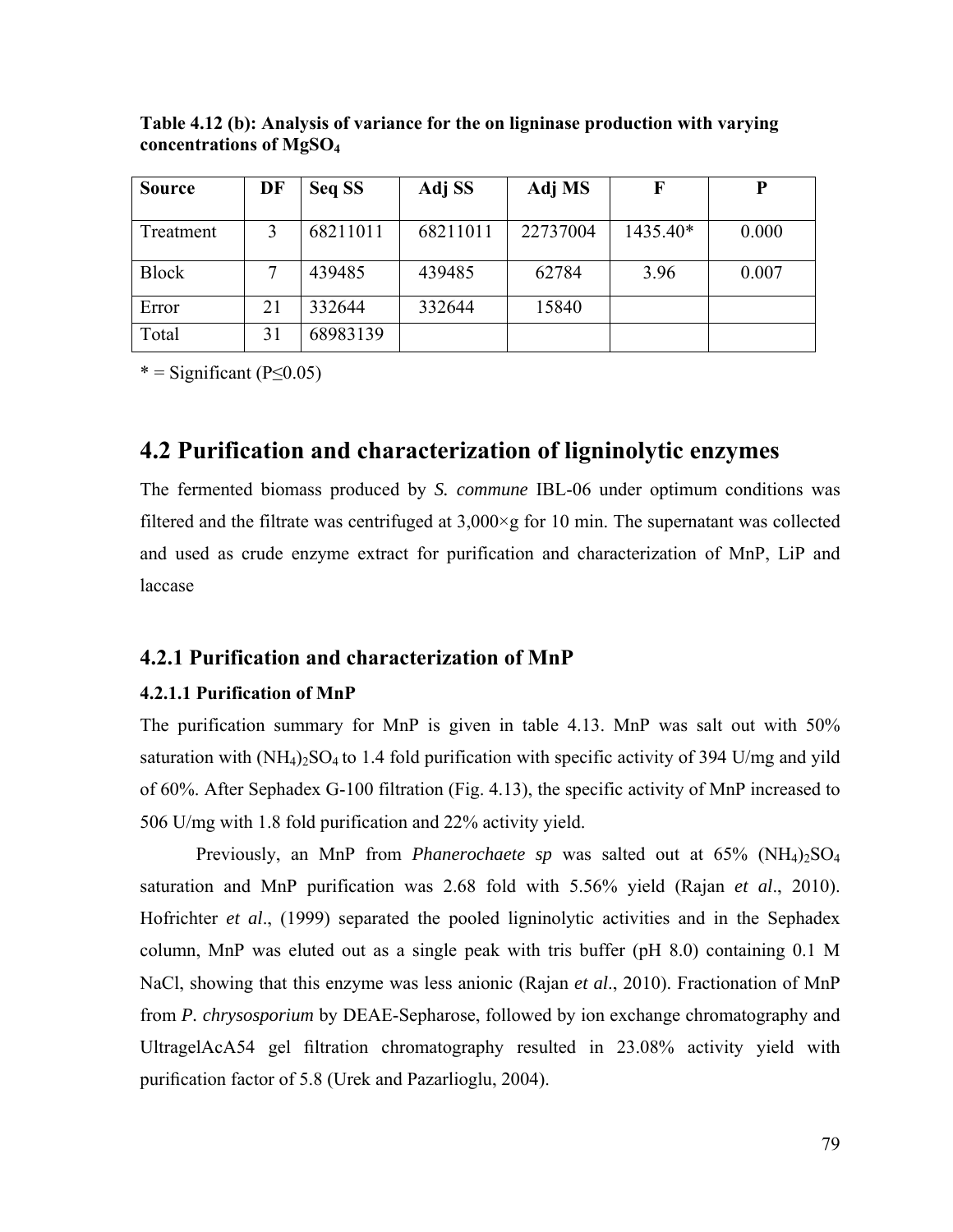| Sr. No         | <b>Purification Steps</b> | Total<br>Volume<br>(mL) | Total<br>Enzyme<br>Activity<br>(IU) | Total<br>Protein<br>Content<br>(mg) | Specific<br>Activity<br>(U/mg) | Yield<br>$(\%)$ | Purification<br>(fold) |
|----------------|---------------------------|-------------------------|-------------------------------------|-------------------------------------|--------------------------------|-----------------|------------------------|
| 1              | Crude MnP                 | 500                     | 1857000                             | 6628                                | 280                            | 100             |                        |
| $\overline{2}$ | $(NH_4)_2SO_4$ Ppt        | 40                      | 1158160                             | 2934                                | 394                            | 62              | 1.4                    |
| 3              | <b>Dialysis</b>           | 40                      | 948370                              | 2103                                | 450                            | 51              | 1.6                    |
| $\overline{4}$ | Sephadex-100              | 12                      | 418546                              | 826                                 | 506                            | 22              | 1.8                    |

**Table 4.13 Purification summary for MnP produced by** *S. commune* **IBL-06** 



**Fig. 4.13 Gel filtration chromatography of MnP produced by** *S. commune* **IBL-06** 

### **4.2.1.2 Native and SDS-PAGE for MnP**

The enzyme purified by ammonium sulphate fractionation and gel filtration was run on Native PAGE and SDS-PAGE. On Native as well as on SDS-PAGE the enzyme yielded a single band of 40 KDa molecular mass (Figure 4.14) suggesting that the enzyme was a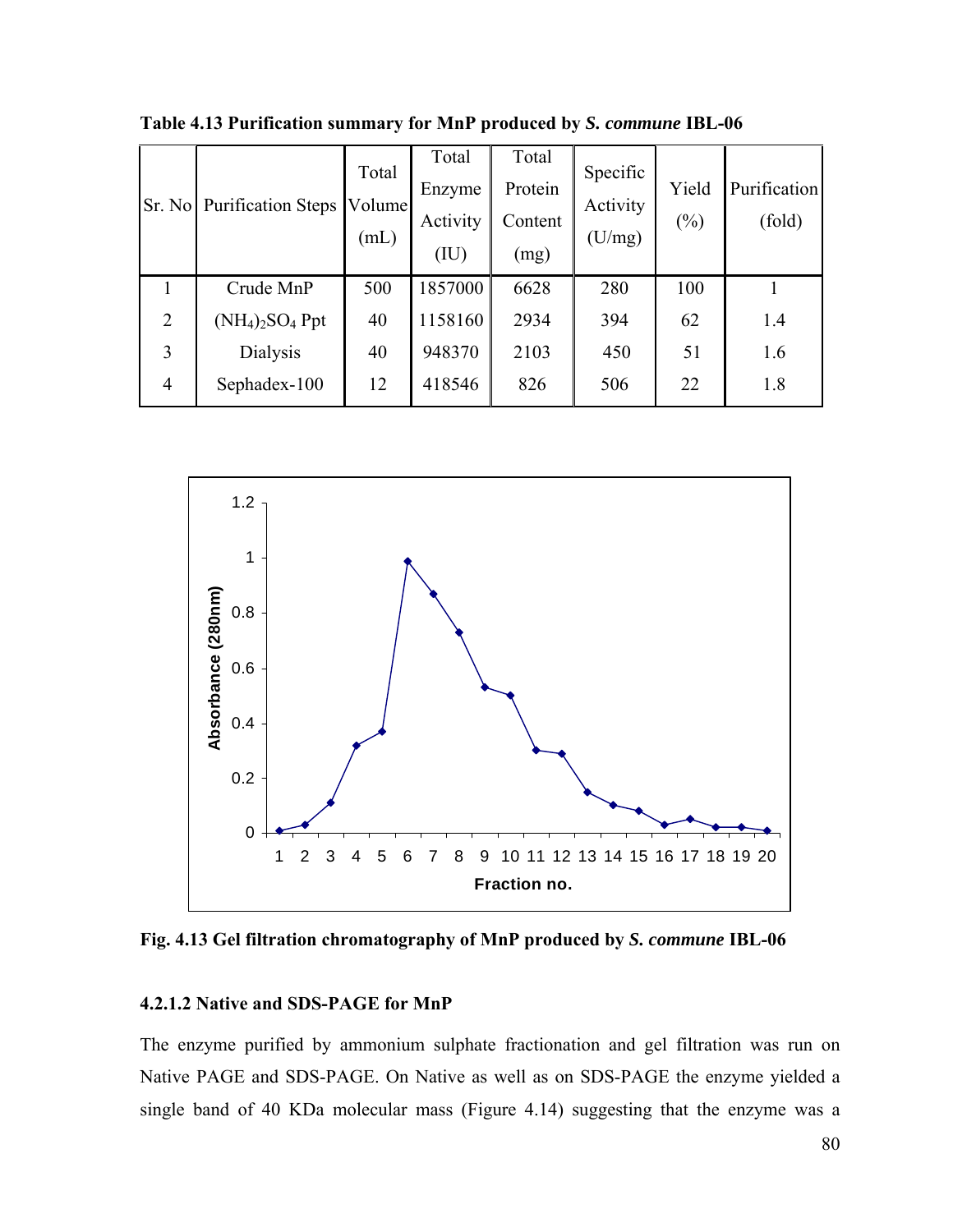monomeric protein. Manganese peroxidases (MnPs) are extracellular glycoproteins with heme prosthetic groups with molecular weights varying between 32 and 75 kDa (Ürek  $\&$ Pazarlioglu 2004; Baborová *et al.,* 2006). MnPs are also secreted in multiple isoforms having differences in structure and molecular masses (Hakala *et al.,* 2005; Cheng *et al.,* 2007). MnP produced by *G. Leucidum* in SSF of wheat straw also yielded two bands of 27 KDa and 43 KDa on SDS-PAGE (Stajic *et al.,* 2010). The molar masses for MnPs from *B. Pumilus* and *Paenibacillus sp* determined by SDS-PAGE were 25 kDa and 40 kDa, respectively (Oliveira *et al.*, 2009) where as MnP from *Bjerkandera Species* was also a single polypeptide of 43 KDa (Rubia *et al*., 2002). (Shin *et al*., 1997).



[Lane S, Molecular weights in kDa of standard marker (21-116kDa);<br>lane S-1, Crude extract; lane S-2, Purified MnP]

#### **Fig. 4.14: SDS-PAGE for MnP**

(Lane MW, Molecular weights in kDa of standard marker; lane 1, standard protein markers (β-Galactosidase, 116kDa; Phosphorylase B, 97kDa; albumin, 66kDa; ovalbumin, 45kDa; carbonic anhydrase, 30kDa and trypsin inhibitor, 21kDa); lane 2, Crude extract; lane 3, Purified MnP (43kDa)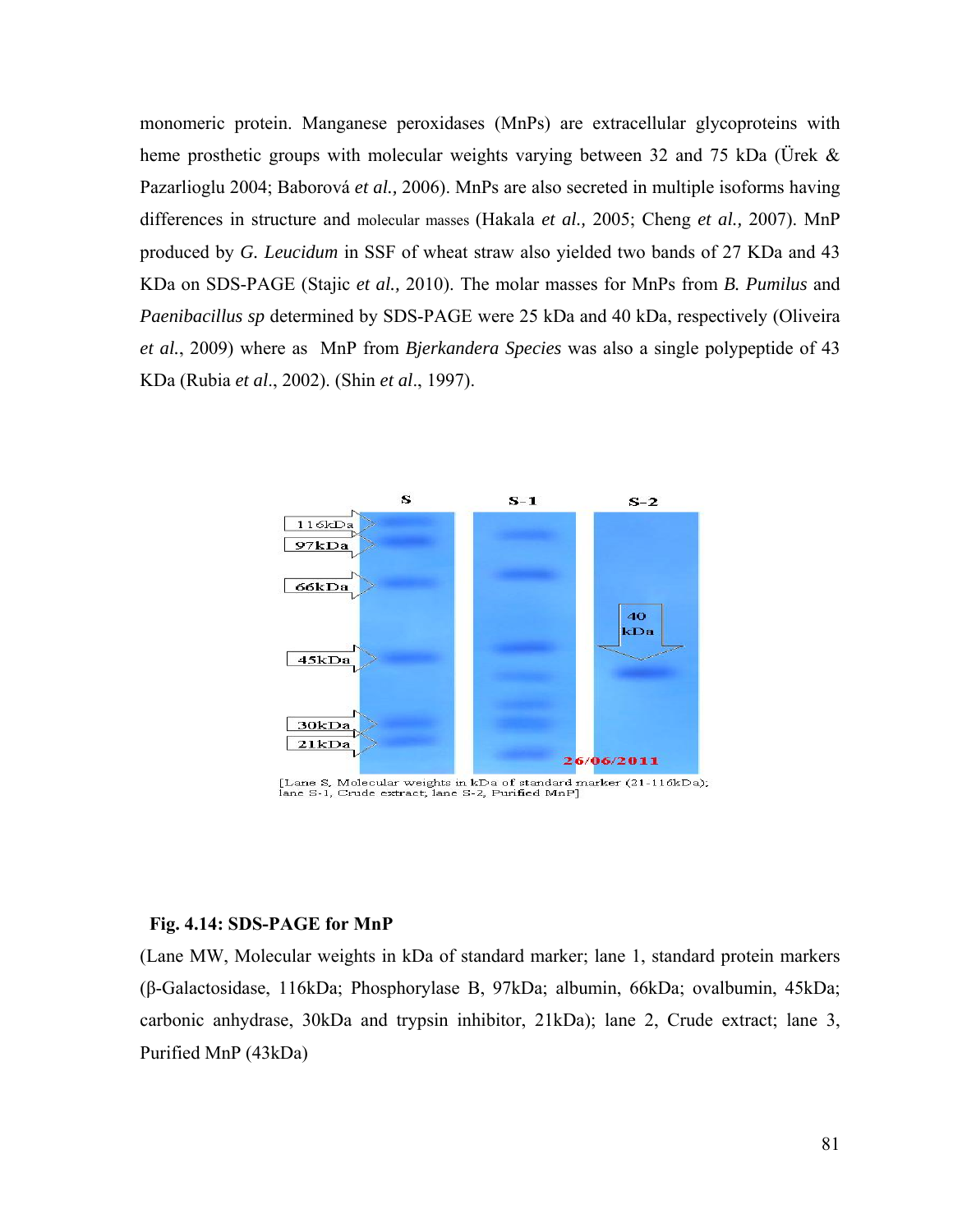# **4.2.1.3 Characterization of MnP**

## **4.2.1.3.1 Effect of pH MnP activity**

The effect of varying pH on MnP activity was investigated in buffer of pH 3.0-9.0 range using MnSO<sub>4</sub> as substrate. The pH-activity profile (Fig 4.15) showed that activity of MnP peaked at pH 5. The enzyme was fairly stable at pH 5-6 after 1hour incubation. However, a further increase in pH caused a gradual deactivation of the enzyme.

**Table 4.14 Effect of pH on activity and stability of purified MnP produced from**  *Schyzophyllum commune* **IBL-06** 

| pH             | Activity and stability of purified MnP (U/mL) |               |  |
|----------------|-----------------------------------------------|---------------|--|
|                | Activity                                      | Stability     |  |
| 3              | $562 \pm 11.2$                                | $478 \pm 2.1$ |  |
| $\overline{4}$ | $715 \pm 10.2$                                | $679 \pm 5.1$ |  |
| 5              | $877 \pm 11.4$                                | $853 \pm 3.2$ |  |
| 6              | $852 \pm 15.0$                                | $818 \pm 5.1$ |  |
| 7              | $693 \pm 7.1$                                 | $631 \pm 2.1$ |  |
| 8              | $542 \pm 11.1$                                | $441 \pm 6.8$ |  |
| 9              | $363 \pm 13.0$                                | $301 \pm 2.4$ |  |



**Fig. 4.15 Effect of рH on activity and stability of MnP from** *S. commune* **IBL-06**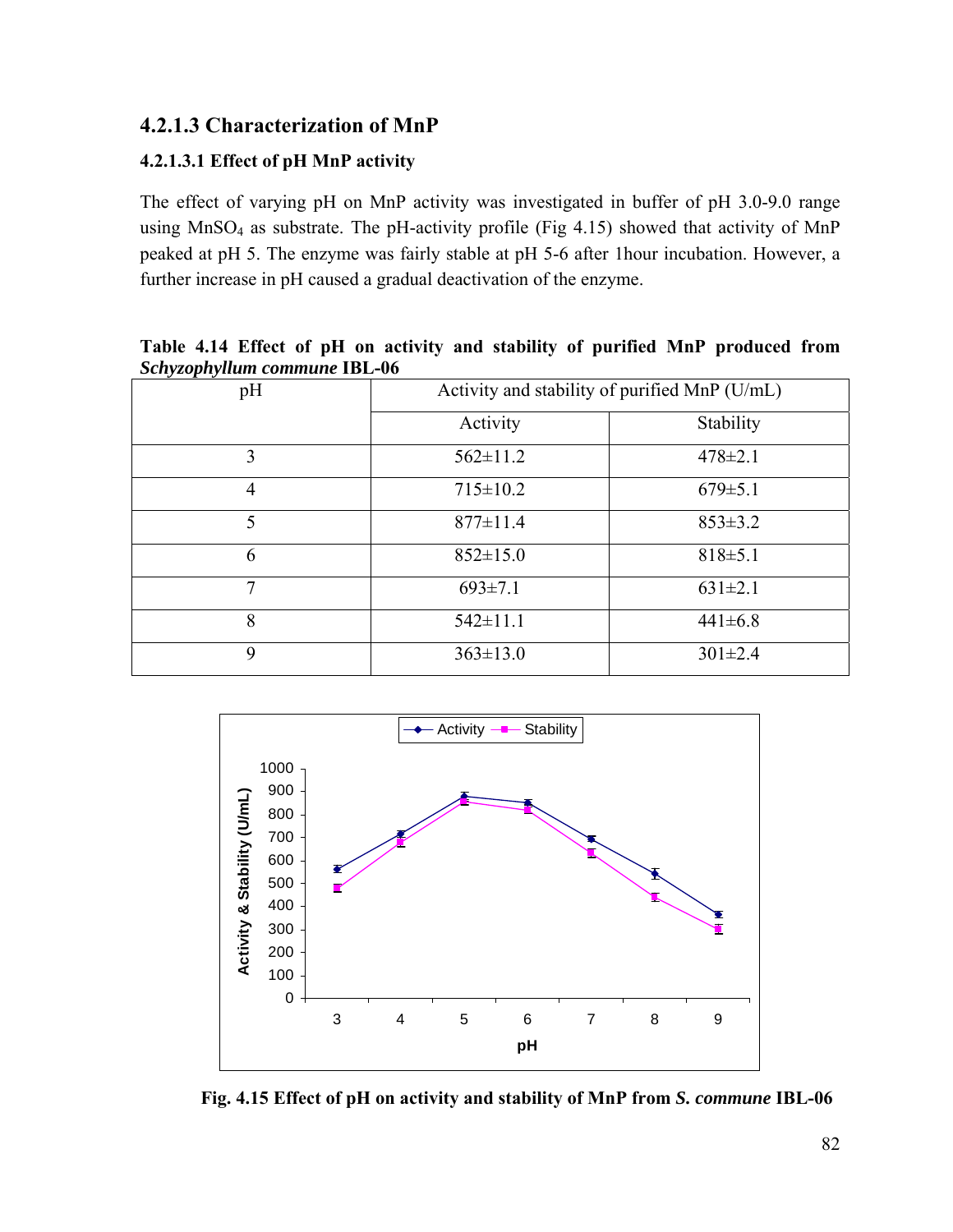## **4.2.2.3.2 Effect of temperature on MnP activity**

Temperature verses laccase activity curve (Fig. 4.16) showed an initial increase in MnP activity with temperature but at higher temperatures, the enzyme showed a rapid loss in activity due to denaturation. The optimum temperature for the  $MnSO_4$  oxidation was 40 $^{\circ}$ C at optimum pH but the enzyme was stable at 30-35°C.

**Table 4.15 Effect of temperature on activity and stability of purified MnP produced from** *S. commune* **IBL-06** 

| Temperature $(^{\circ}C)$ | Activity and stability of purified MnP (U/mL) |                |  |
|---------------------------|-----------------------------------------------|----------------|--|
|                           | Activity                                      | Stability      |  |
| 25                        | $613 \pm 13.7$                                | $603 \pm 12.0$ |  |
| 30                        | $914 \pm 17.3$                                | $868 \pm 18.1$ |  |
| 35                        | $975 \pm 11.0$                                | $871 \pm 15.0$ |  |
| 40                        | $1045 \pm 13.1$                               | $801 \pm 17.1$ |  |
| 45                        | $1017 \pm 15.1$                               | $721 \pm 11.0$ |  |
| 50                        | $883 \pm 17.2$                                | $441 \pm 11.2$ |  |
| 55                        | $657 \pm 12.1$                                | $332 \pm 11.5$ |  |
| 60                        | $551 \pm 14.2$                                | $245 \pm 15.7$ |  |



**Fig. 4.16: Effect of temperature on activity and stability of MnP produced by** *S. Commune* **IBL-06**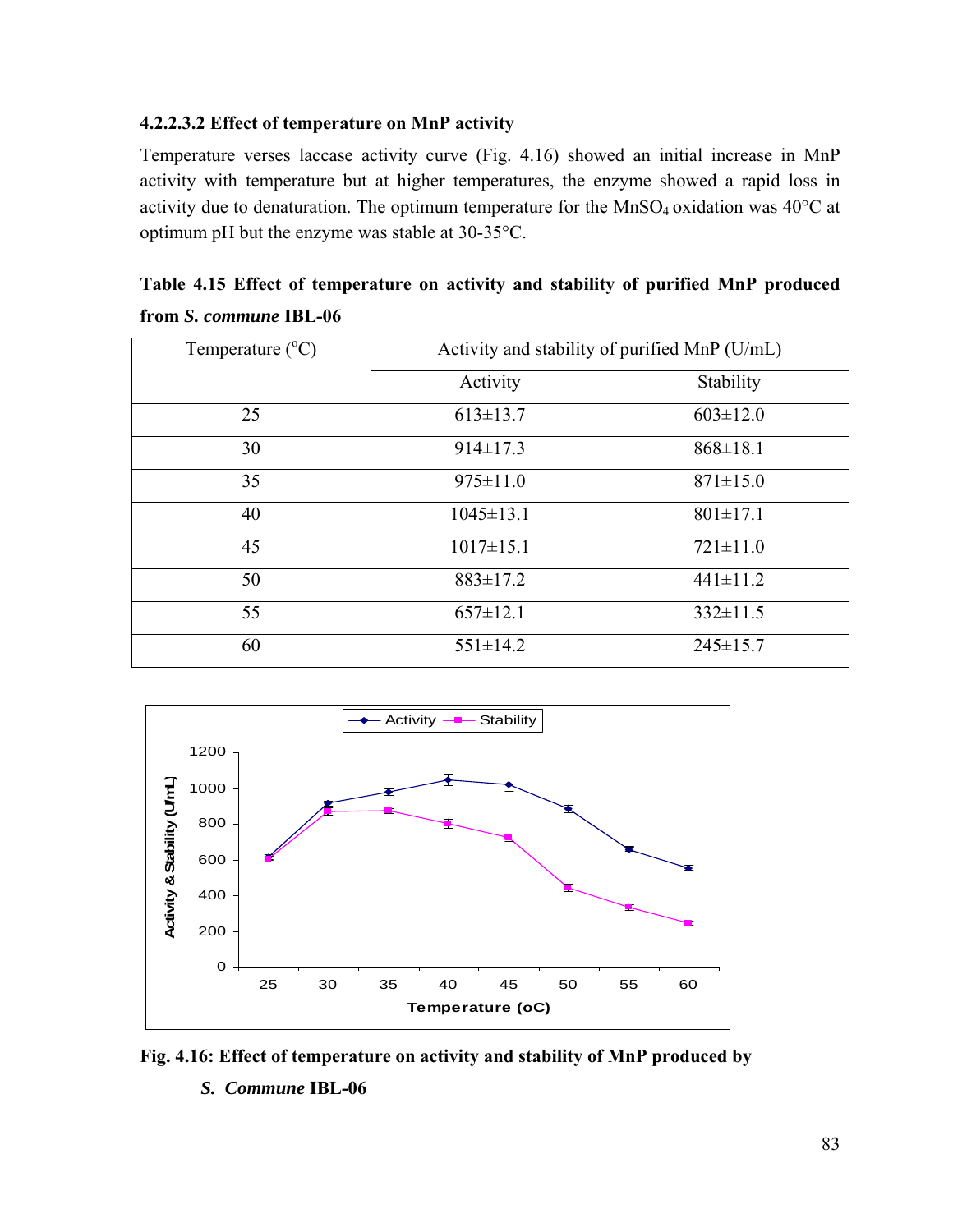#### **4.2.2.3.3 Determination of Kinetic constants K<sub>M</sub> and V<sub>max</sub>**

Effect of different concentrations of  $MnSO<sub>4</sub>$  on the activity of MnP was studied and reciprocal plot of 1/S Vs 1/V was constructed (Fig. 4.17). To determine the Michaelis– Menten constants  $K_M$  and Vmax. The  $K_M$  value for MnP was 0.33mM and Vmax value was 410 mM/min.



**Fig. 4.17 Reciprocal plot of 1/[S] vs 1/[V] for determination of**  $K_M$  **and**  $V_{max}$  **of MnP** 

## **4.2.2.2.4 Effect of activators and inhibitors on MnP activity**

The effects of varying concentrations of different activators and inhibitors such as CuSO4, CaCl<sub>2</sub>, EDTA, TEMED, Marcaptoethanol, AgNO<sub>3</sub> and Pb(NO<sub>3</sub>)<sub>2</sub> on MnP activity were investigated using  $MnSO_4$  as substrate.  $CuSO_4$  was found to increase the activity of MnP. All other compounds were found inhibitory to MnP activity and  $AgNO<sub>3</sub>$  was the strongest inhibitor (Fig. 4.18)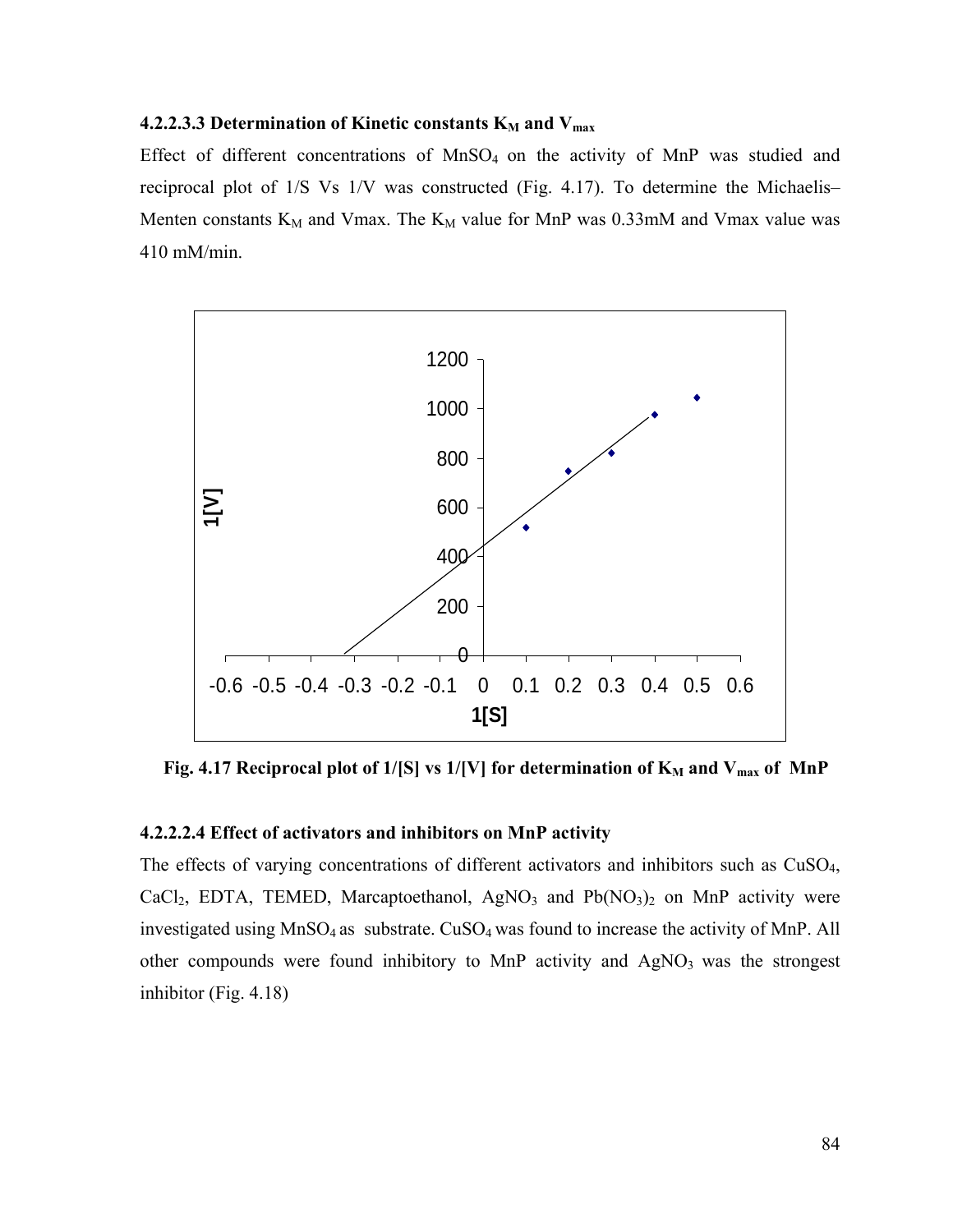| Activators                        | MnP activity $(U/mL)$ |                  |                  |                  |                  |  |  |
|-----------------------------------|-----------------------|------------------|------------------|------------------|------------------|--|--|
| and inhibtors                     | $1$ (mM)              | $2 \text{ (mM)}$ | $3 \text{ (mM)}$ | $4 \text{ (mM)}$ | $5 \text{ (mM)}$ |  |  |
| Control                           | $985 \pm 1.3$         | $976 \pm 0.2$    | $918 \pm 0.2$    | $876 \pm 1.8$    | $786 \pm 1.2$    |  |  |
| CuSO <sub>4</sub>                 | $1041 \pm 1.4$        | $988 \pm 0.1$    | $887 \pm 0.1$    | $871\pm4.5$      | $789 \pm 0.5$    |  |  |
| MnSO <sub>4</sub>                 | $1055 \pm 0.9$        | $1051 \pm 0.5$   | $989 \pm 2.7$    | 897±5.5          | $789 \pm 3.3$    |  |  |
| CaCl <sub>2</sub>                 | $919\pm2.1$           | $901 \pm 0.2$    | $751\pm3.5$      | $701 \pm 0.3$    | $599 \pm 3.4$    |  |  |
| <b>EDTA</b>                       | $743\pm3.1$           | $641\pm0.9$      | $622 \pm 0.4$    | $531 \pm 0.5$    | $377\pm2.9$      |  |  |
| <b>TEMED</b>                      | $902 \pm 1.3$         | $813 \pm 1.1$    | $622 \pm 0.5$    | $516 \pm 0.4$    | $302\pm2.2$      |  |  |
| M. Ethanol                        | $589 \pm 1.1$         | $404 \pm 1.4$    | $304 \pm 1.1$    | $287 \pm 0.5$    | $277\pm1.9$      |  |  |
| AgNO <sub>3</sub>                 | $725 \pm 0.4$         | $524 \pm 1.9$    | $421 \pm 1.7$    | $355 \pm 0.6$    | $260 \pm 0.1$    |  |  |
| Pb(NO <sub>3</sub> ) <sub>2</sub> | $647\pm0.3$           | $365 \pm 2.1$    | $346 \pm 1.3$    | $311\pm0.3$      | $200 \pm 0.6$    |  |  |

**Table 4.16 (a): Activity of MnP in the presence of varying concentrations of different activators/inhibitors** 



**Fig. 4.18 Effect of activators and inhibitors on purified MnP produced by** *S. commune*  **IBL-06**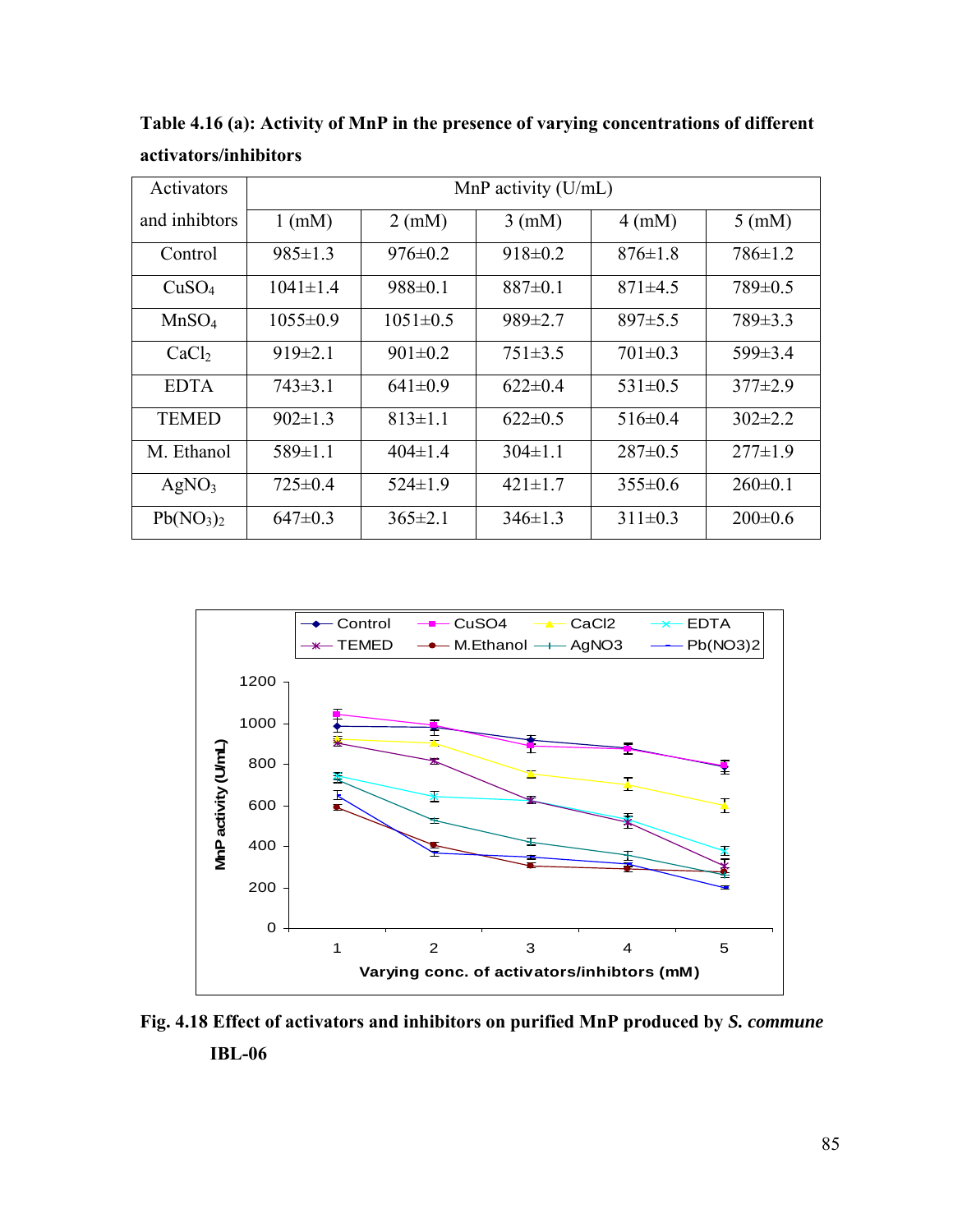Overall, the MnP from *S. commune* IBL-06 had optimum pH 5 (stable at pH 5-6), optimum temperature,  $40^{\circ}$ C (stable at temperature 30 to 35 $^{\circ}$ C), K<sub>M</sub> value of 0.33mM and Vmax value of 410 mM/min for oxidation of  $MnSO<sub>4</sub>$ . The enzyme was found to be activated by CuSO<sub>4</sub> and inhibited by CaCl<sub>2</sub>, EDTA, TEMED, β-Marcaptoethanol, AgNO<sub>3</sub>, Pb(NO<sub>3</sub>)<sub>2</sub> (most inhibitory).

MnPs from different WRF have been reported to have molecular masses varying between 32 and 73 kDa, optimum pH of 4-7 and optimum temperature of 40-60°C (Bermek *et al*., 2004; Ürek & Pazarlioglu 2004; Hakala *et al*., 2006; Baborová *et al.,* 2006; Asgher *et al.,* 2008; Oliveira *et al.,* 2009). MnP from *P. chrysosporium* was stable in the pH range 4.5- 6.0, at 25 °C and up to 35°C at pH 4.5 for 1 h. and its activity was inhibited by 2mM NaN<sub>3</sub>, ascorbic acid, β-mercaptoethanol and dithreitol. The Km values of MnP for  $H_2O_2$  hydrogen peroxide and 2.6-dimetoxyphenol were 71.4 and 28.57 μM at pH 4.5, respectively (Urek and Pazarlioglu, 2004). The MnP2 from *Lentinula edodes* produced in SSF of corn cobs had optimum pH 4.5 and 40<sup>o</sup>C temperature. The  $K_M$  value of MnP2 for MnSO<sub>4</sub> was 22.2×10<sup>-3</sup> mM and the enzyme was stable in the pH range  $4.5-6.0$  and at temperature up to  $45^{\circ}$ C (Boer *et al*., 2006). The MnP from *Bjerkandera sp.* strain BOS55 expressed the kinetic constants  $K_M$  of 51  $\mu$ M and turn over number of 59/s (Mester and Field, 1998).

*P. chrysosporium* MnP activity was inhibited by NaN<sub>3</sub>, ascorbic acid, βmercaptoethanol and dithreitol (Ürek  $\&$  Pazarlioglu 2005), whereas the activity could be enhanced in the presence of cooxidants such as glutathione, unsaturated fatty acids and Tween 80 (Hofrichter, 2002; Ürek & Pazarlioglu 2005). The MnP from *Trichophyton rubrum* LSK-27 was strongly inhibited by  $Hg^{2+}$ , while  $Fe^{3+}$ ,  $Ca^{2+}$  and  $Ni^{2+}$  did not cause any alteration in the activity (Bermek *et al.,* (2006).

## **4.2.2 Purification and characterization of LiP**

#### **4.2.2.1 Purification of LiP**

The crude enzyme containing 1372500U/500 mL of LiP activity was treated with ammonium sulphate to 65 % saturation. After dialysis the enzyme was purified to 1.75 fold with specific activity of 350 U/mg (Table 4.17). The dialyzed positive fractions were pooled and run on Sephadex G-100 column that was equilibrated with in 50 mM tartrate buffer pH 4.5. The eluted fractions were monitored for absorbance at 280 nm as shown in figure 4.19. After gel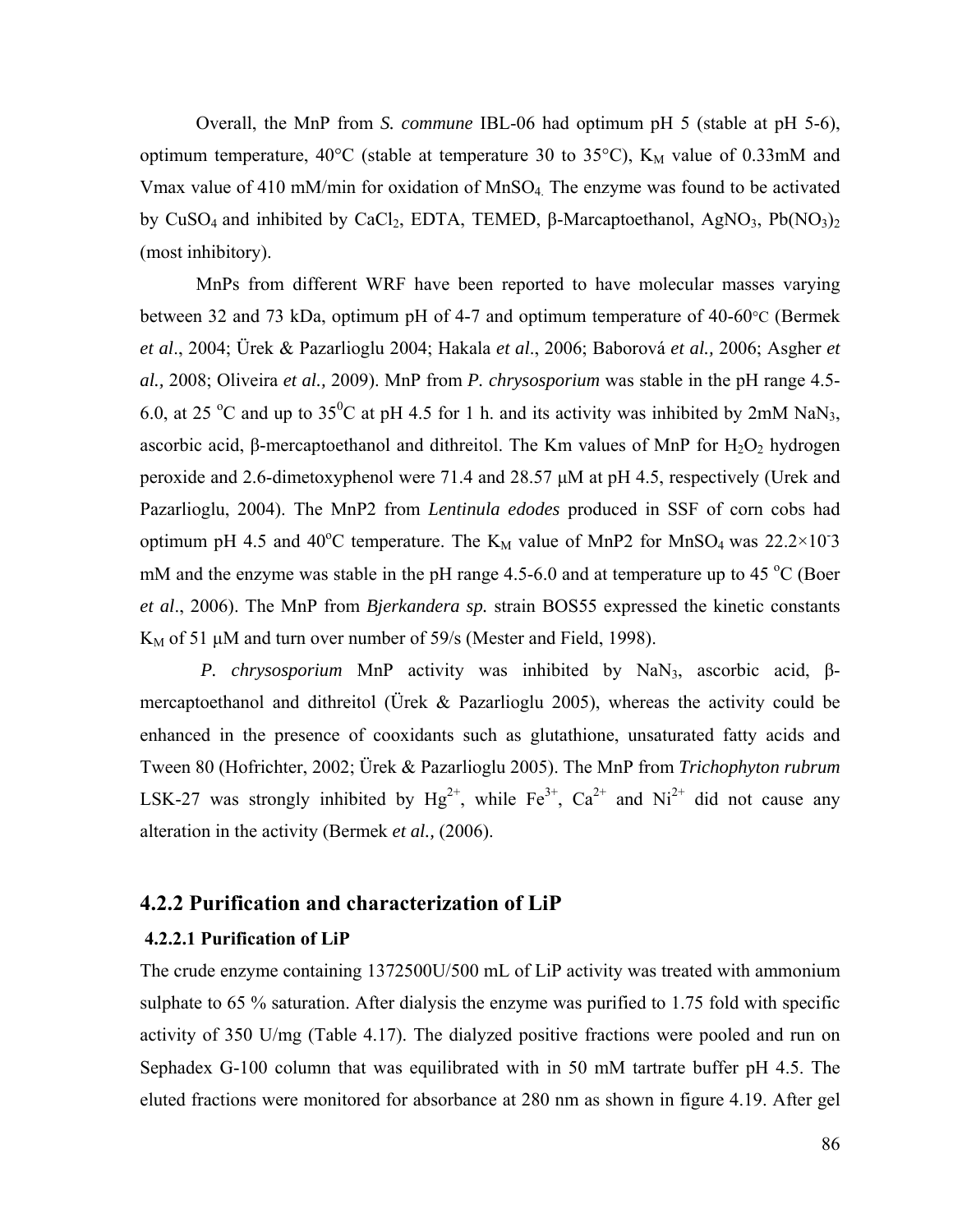filtration the enzyme purification was 2.34 fold and specific activity of LiP was 468 U/mg with 5.2 % yield.

| Sr.<br>No. | <b>Purification Steps</b> | Total<br>Volume<br>(mL) | Total<br>Enzyme<br>Activity<br>(IU) | Total<br>Protein<br>Content<br>(mg) | Specific<br>Activity<br>(U/mg) | Yield<br>$(\%)$ | Purification<br>(fold) |
|------------|---------------------------|-------------------------|-------------------------------------|-------------------------------------|--------------------------------|-----------------|------------------------|
| 1          | Crude LiP                 | 500                     | 1372500                             | 6843                                | 200                            | 100             |                        |
| 2          | $(NH_4)_2SO_4$            | 40                      | 998520                              | 3289                                | 303                            | 72              | 1.5                    |
|            | $(65\%$ saturation)       |                         |                                     |                                     |                                |                 |                        |
| 3          | <b>Dialysis</b>           | 40                      | 886563                              | 2529                                | 350                            | 64              | 1.75                   |
| 4          | Sephadex-G100             | 12                      | 69790                               | 149                                 | 468                            | 5.2             | 2.34                   |

**Table No 4.17 Purification summary for LiP produced by** *S. commune* **IBL-06** 



 **Fig. 4.19 Gel Filteration Chromatography of LiP produced by** *S. commune* **IBL-06**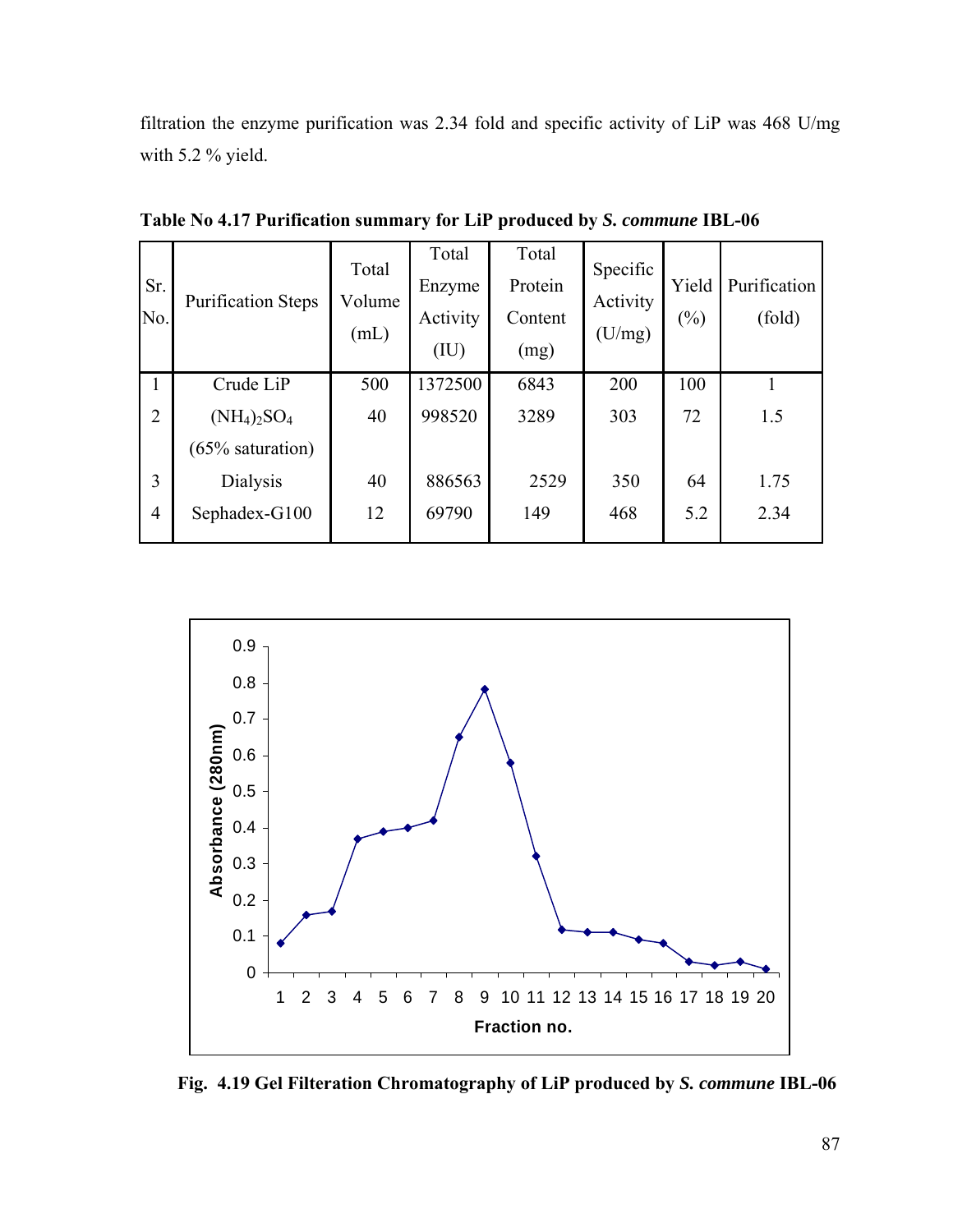### **4.2.2.2 SDS-PAGE of LiP**

 The presence of two bands on SDS-PAGE confirmed that the enzyme was a dimeric protein having two polypeptide chains as shown in figure 4.20.



**Fig. 4.20 SDS-PAGE for LiP**

 The procedure adopted for purification of LiP from *S. commune* IBL-06 was very simple and after ammonium sulpahte fractionation, dialysis and gel flirtation the LiP gave a single activity peak, showing that under optimum conditions only one form of LiP was produced, whereas in case of LiPs from other WRF strains multiple isozymes were reported (Tien and Kirk, 1988, Wang *et al*., 2008). An LiP isolated from *Phanerochaete sordida* YK-624. YK-LiP was purified to homogeneity by anion-exchange and gel permeation chromatography. The YK-LiP was 50 kDa molecular mass single polypeptide protein (Sugiura *et al.,* 2003). LiP from *Loweporus lividus* MTCC-1178 was purified using Amicon concentration and DEAE cellulose chromatography. The molecular weight of the purified lignin peroxidase using SDS-PAGE analysis was 40 kDa (Yadav *et al.* 2009). The molecular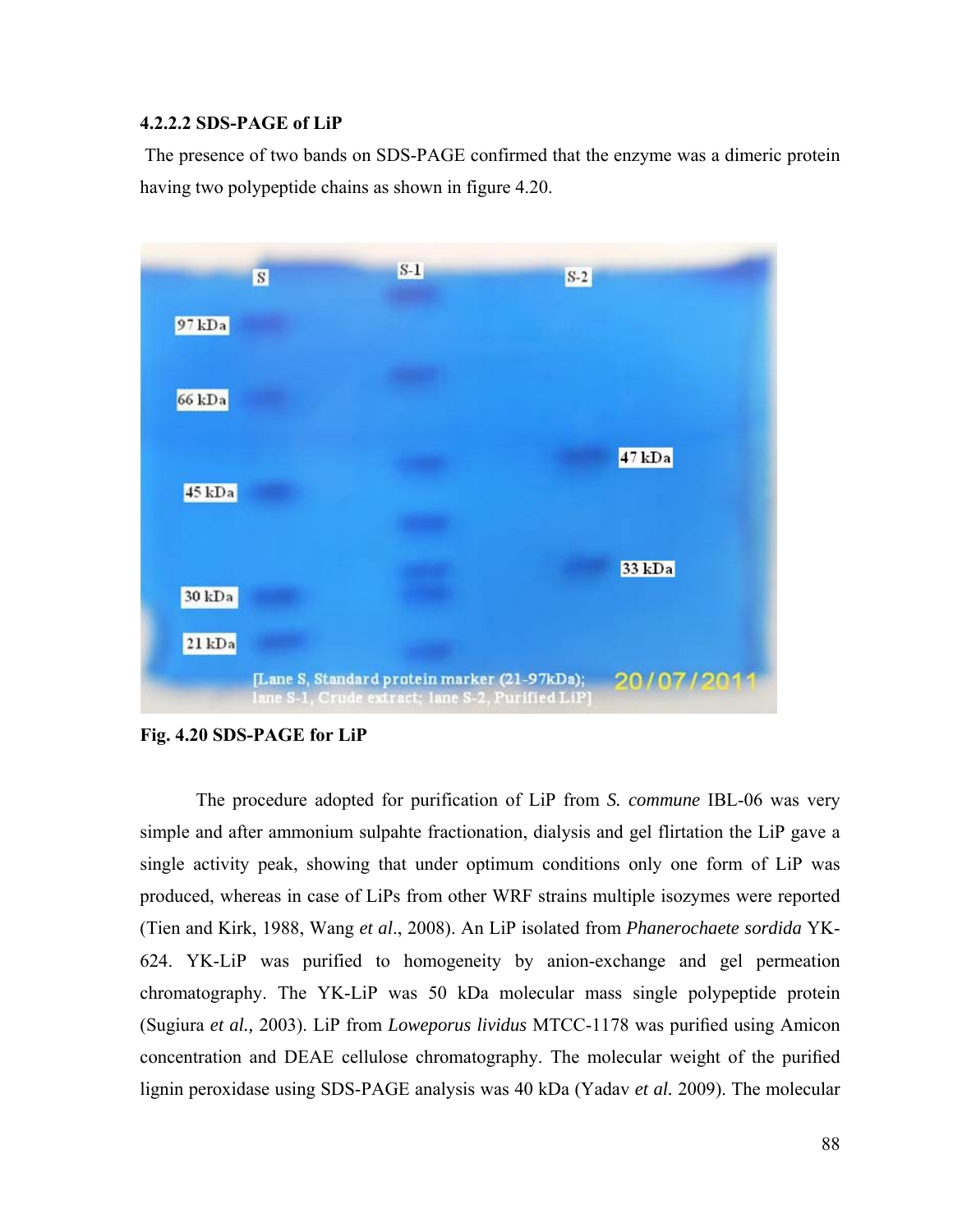masses of different isozymes of LiP purified from *Phanerocheate chryososporium* ATCC 20696 have recently been reported (Wang *et al*., 2008) to be 38 and 40 kDa, respectively. LiP isozymes from *Pleurotus sajor caju* MTCC-141 also gave 38 and 40 kDa bands, respectively (Yadav *et al.,* 2009). Thus, the molecular masses of the LiP from *S. commune* IBL-06 were in the range reported for different WRF cultures. The LiP from *Loweporus lividus* MTCC-1178 was a single polypeptide of 40 kDa on SDS-PAGE (Yadav *et al.,* 2009).

## **4.2.2.3 Characterization of LiP**

#### **4.2.2.3.1 Effect of рH on LiP activity**

The effect of pH on LiP activity was studied. Using varatryl alcohol as substrate the optimum pH for *S. commune* IBL-06 LiP was 5 (Table 4.18). The activity of LiP increased with an increase in pH from 3-5, and a gradually decrease in activity was noted at higher pH values (Fig. 4.21). The purified LiP showed stability in its activity within the pH range of 4.0–6.0 for 1h.

**Table 4.18 Effect of pH on activity and stability of purified LiP produced from**  *Schyzophyllum commune* **IBL-06** 

| pH             | Activity and stability of purified LiP (U/mL) |               |  |  |  |
|----------------|-----------------------------------------------|---------------|--|--|--|
|                | Activity                                      | Stability     |  |  |  |
| 3              | $459 \pm 13.1$                                | $147 \pm 1.1$ |  |  |  |
| $\overline{4}$ | $668 \pm 17.1$                                | $466 \pm 1.0$ |  |  |  |
| 5              | $755 \pm 12.0$                                | $464\pm2.0$   |  |  |  |
| 6              | $708 \pm 5.5$                                 | $459 \pm 4.0$ |  |  |  |
| 7              | $658\pm4.3$                                   | $357 \pm 1.1$ |  |  |  |
| 8              | $548 \pm 12.7$                                | $312 \pm 5.0$ |  |  |  |
| 9              | $464 \pm 14.8$                                | $277 \pm 1.1$ |  |  |  |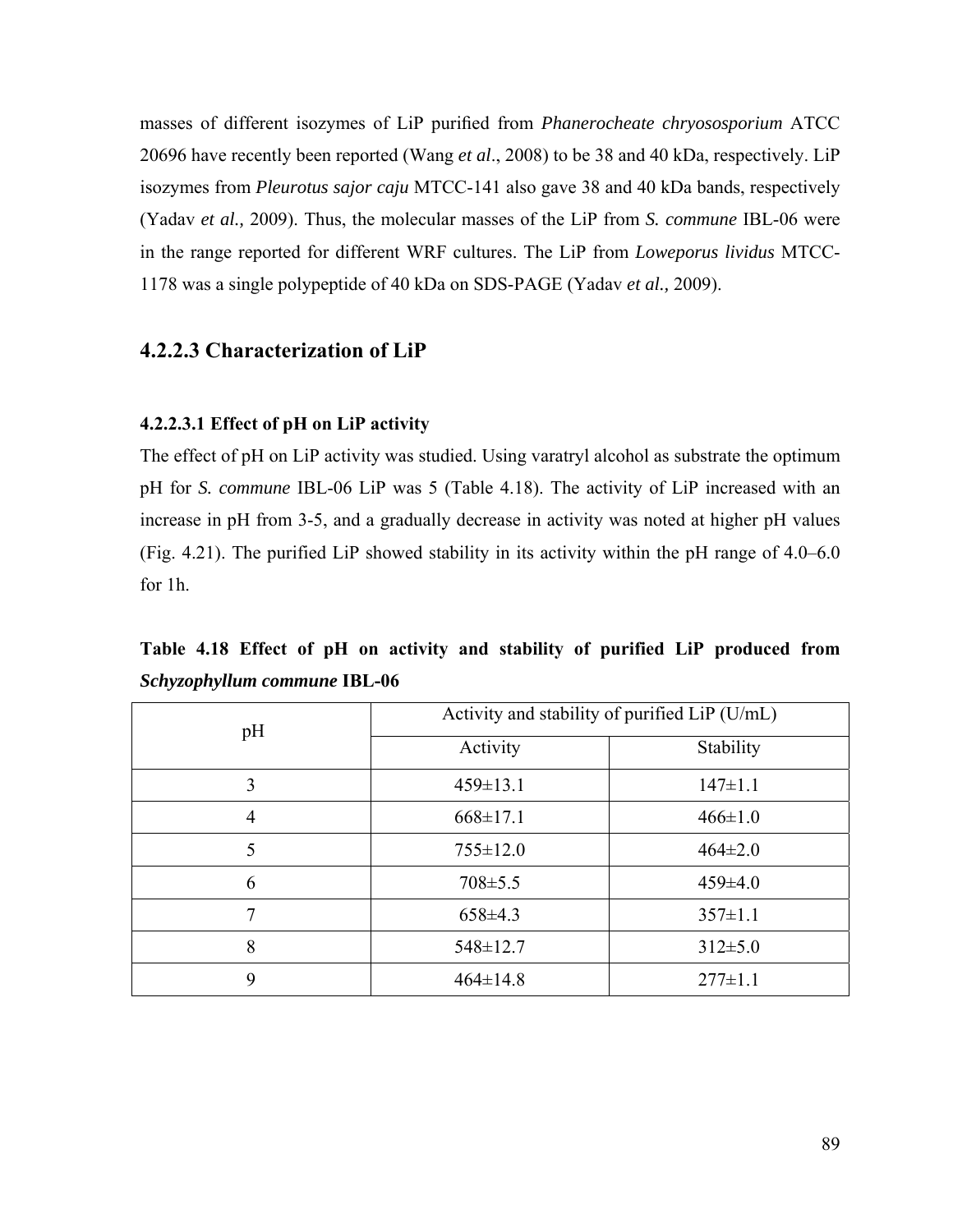

**Fig. 4.21 Effect of pH on activity of purified LiP produced by** *S. commune* **IBL-06** 

## **4.2.2.3.2 Effect of temperature on LiP activity**

The enzyme was incubated at varying temperatures for 15m min before the routine activity assay. The optimum activity of LiP on varatryl alcohol was observed at 35˚C. To investigate the stability of LiP, the enzyme was incubated at varying temperatures for 24 hrs. LiP retained good activity in temperature range of 25-35˚C but its stability decreased after incubation at higher temperatures (40, 45, 50, 55, 60˚C) as shown in figure 4.22

| Temperature $(^{\circ}C)$ | Activity and stability of LiP (U/mL) |               |  |  |
|---------------------------|--------------------------------------|---------------|--|--|
|                           | Activity                             | Stability     |  |  |
| 25                        | $735 \pm 2.1$                        | $625 \pm 3.1$ |  |  |
| 30                        | $856 \pm 3.2$                        | $644\pm5.5$   |  |  |
| 35                        | $986 \pm 3.2$                        | $655 \pm 7.1$ |  |  |
| 40                        | $875 \pm 2.3$                        | $566 \pm 8.1$ |  |  |
| 45                        | $775 \pm 3.5$                        | $501 \pm 10$  |  |  |
| 50                        | $581 \pm 2.1$                        | $343 \pm 7.0$ |  |  |
| 55                        | $473 \pm 2.1$                        | $245 \pm 3.0$ |  |  |
| 60                        | $463 \pm 2.2$                        | $222\pm4.0$   |  |  |

| Table 4.19 Effect of temperature on activity and stability of purified LiP produced from |  |
|------------------------------------------------------------------------------------------|--|
| Schyzophyllum commune IBL-06                                                             |  |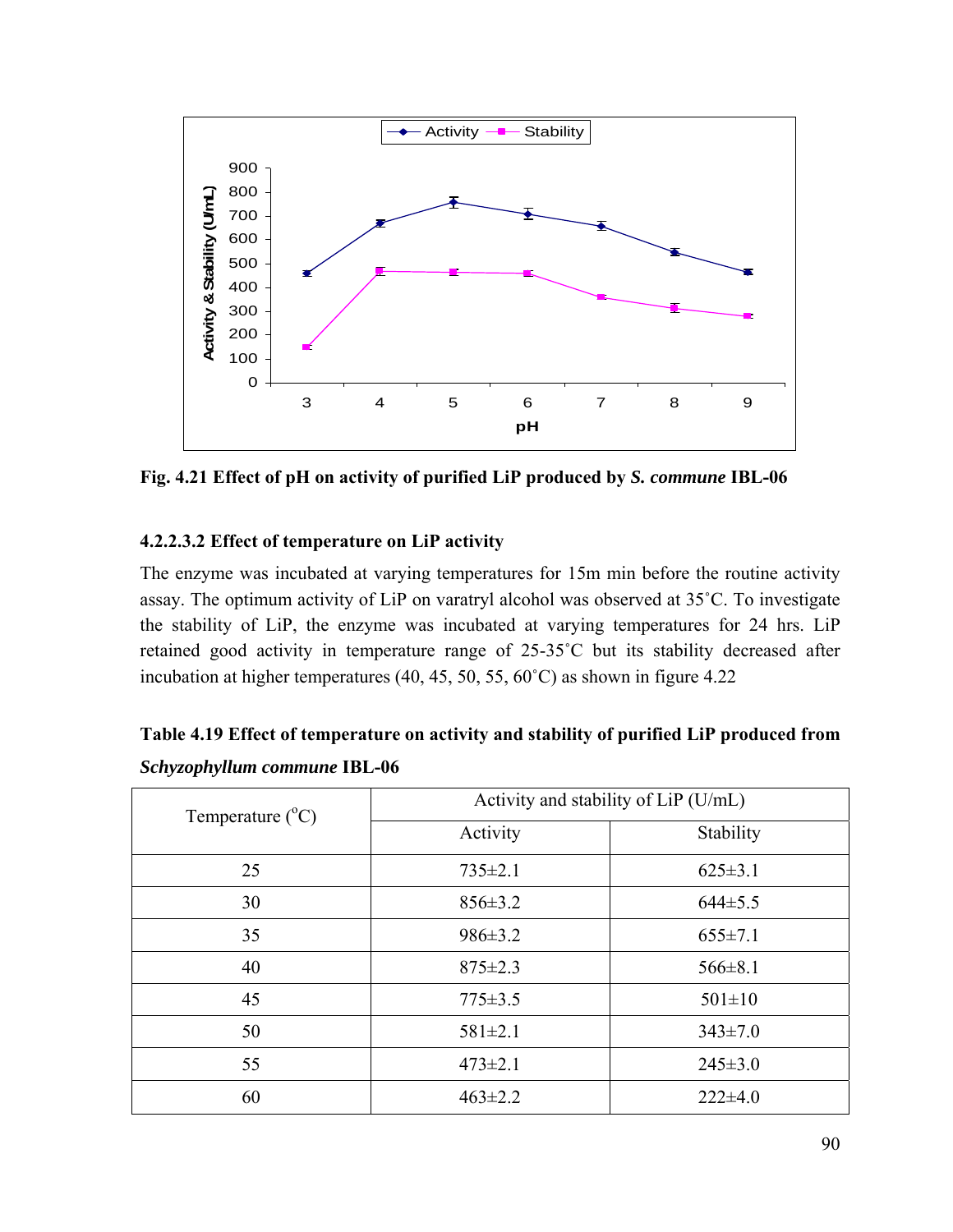

**Fig. 4.22 Effect of temperature on activity and stability of purified LiP produced by** *S. commune* **IBL-06** 

## **4.2.2.3.3 Determination of Michaelis-Menton Constants K<sub>M</sub> and V<sub>max</sub>**

The effect of varying concentrations of varatryl alcohol on LiP activity was studied and the data was used to plot a graph between 1/S and 1/Vo to determine the values of kinetic parameters. The values of  $K_M$  and  $V_{max}$  for LiP isolated and purified from solid state culture filtrates of *S. commune IBL-06* were 0.46mM and 388 mM/min, for varatryl alcohol oxidation (Fig. 4.23)



Fig. 4.23: Reciprocal plot for determination of K<sub>M</sub> and V<sub>max</sub> for LiP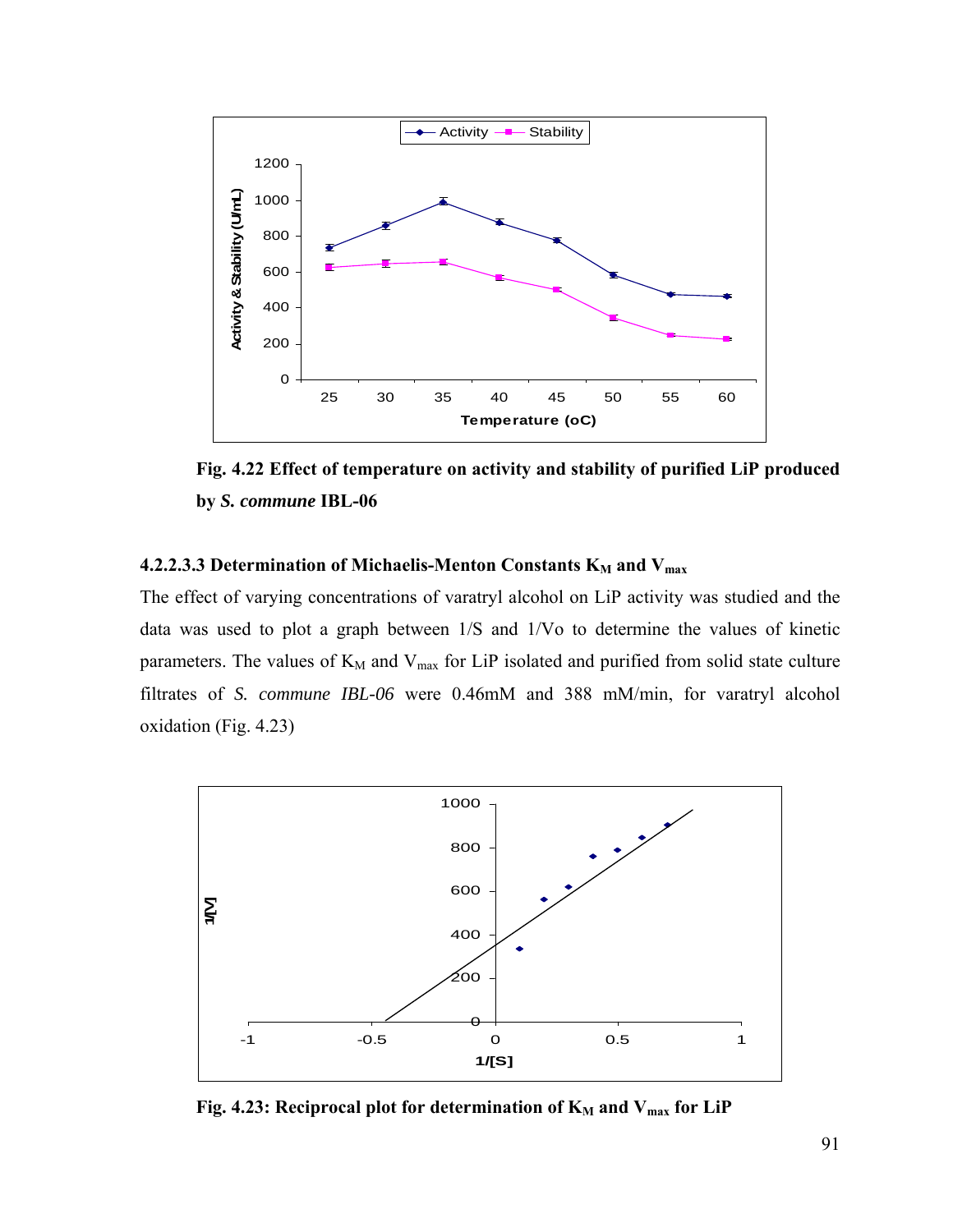## **4.2.2.3.4 Effect of activator/Inhibitors on purified LiP**

*Schyzophyllum commune* IBL-06

The effect of different inorganic and organic compounds (1mM to 5 mM) on LiP activity was investigated. All concentrations of all the compounds decreased the varatryl oxidation oxidation activity of LiP (Table 4.20). EDTA, β-Marcaptoethanol and  $Pb(NO<sub>3</sub>)<sub>2</sub>$  were found to strongly inhibit the activity of LiP as in figure 4.24.

| Activators                        | LiP activity $(U/mL)$ |                  |                  |                  |                  |  |
|-----------------------------------|-----------------------|------------------|------------------|------------------|------------------|--|
| and inhibtors                     | $1 \text{ (mM)}$      | $2 \text{ (mM)}$ | $3 \text{ (mM)}$ | $4 \text{ (mM)}$ | $5 \text{ (mM)}$ |  |
| Control                           | $985 \pm 0.5$         | $976 \pm 0.1$    | $918 \pm 1.5$    | $876 \pm 0.1$    | $786 \pm 0.1$    |  |
| CuSO <sub>4</sub>                 | $825 \pm 1.3$         | $603 \pm 1.85$   | $601 \pm 1.2$    | $514\pm0.2$      | $413 \pm 0.5$    |  |
| MnSO <sub>4</sub>                 | $813 \pm 2.3$         | $756 \pm 1.9$    | $731 \pm 0.7$    | $629 \pm 1.1$    | $542 \pm 0.6$    |  |
| CaCl <sub>2</sub>                 | $725 \pm 0.7$         | $701 \pm 2.1$    | $619 \pm 0.9$    | $413\pm5.2$      | $410\pm0.2$      |  |
| <b>EDTA</b>                       | $655 \pm 1.4$         | $367 \pm 2.6$    | $201 \pm 0.8$    | $187 \pm 3.2$    | $65 \pm 0.1$     |  |
| <b>TEMED</b>                      | $778 \pm 1.8$         | $571 \pm 3.1$    | $306 \pm 0.6$    | $113 \pm 1.9$    | $109 \pm 0.1$    |  |
| M. Ethanol                        | $672 \pm 0.9$         | $411\pm3.2$      | $134 \pm 0.5$    | $98 \pm 0.7$     | $71 \pm 0.5$     |  |
| AgNO <sub>3</sub>                 | $557 \pm 2.3$         | $444\pm4.1$      | $329 \pm 0.4$    | $133 \pm 0.1$    | 88±0.8           |  |
| Pb(NO <sub>3</sub> ) <sub>2</sub> | $533\pm0.1$           | $501 \pm 2.7$    | $233 \pm 0.3$    | $203 \pm 0.3$    | $133 \pm 0.5$    |  |

**Table 4.20 Effect of activators and inhibitors on activity of purified LiP** produced from



**Fig. 4.24 Effect of activators and inhibitors on activity of purified LiP produced by** *S. commune* **IBL-06**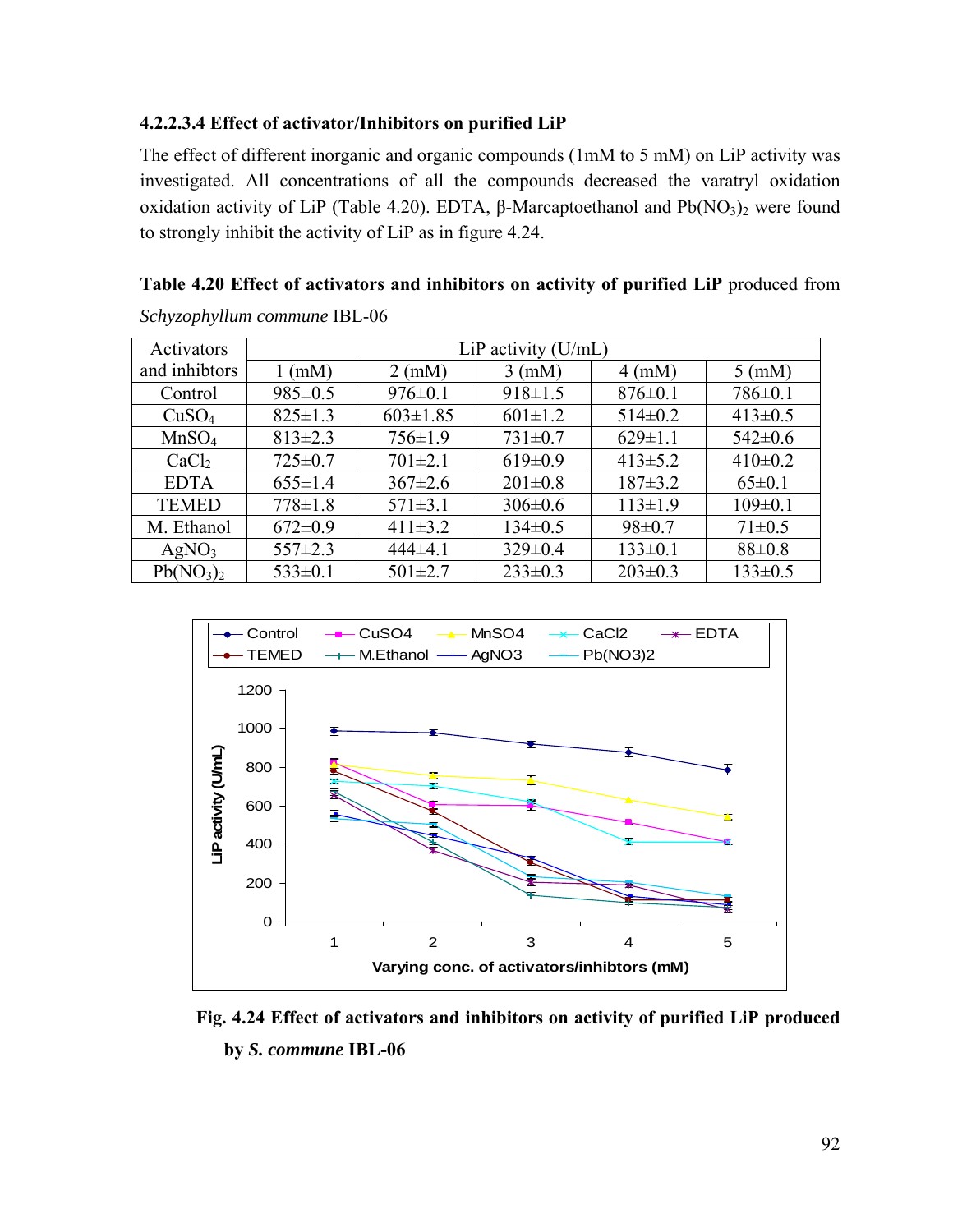In conclusion, LiP purified from culture filtrate of *S. commune* IBL-06 showed optimum activity at pH 5 (stable at pH 5-6) and  $35^{\circ}$ C (stable at temperature 30 to  $35^{\circ}$ C). The  $K_M$  value of LiP was 0.46mM and  $V_{max}$  was 388mM/min using varatryl alcohol as substrate. The enzyme was found to be inhibited by all organic and inorganic compounds including CuSO<sub>4</sub>, MnSO<sub>4</sub>, CaCl<sub>2</sub>, EDTA, TEMED, β-Marcaptoethanol, AgNO<sub>3</sub>, Pb(NO<sub>3</sub>)<sub>2.</sub>

LiP purified from different WRF cultures have been reported to possess molecular masses in the range of 37-50 kDa (Asgher *et al*., 2006; Hirai *et al*., 2005). pH and temperature optima for LiPs from different strains also vary significantly. The optimum activities of various WRF LiPs vary between pH 2-5 and 35-55 °C temperatures, respectively (Yang *et al*., 2004; Asgher *et al.,* 2007; Snajir and Baldrian, 2007). Lignin peroxidase from *Loweporus lividus* MTCC-1178 was purified using Amicon concentration and DEAE cellulose chromatography. The Km values for veratryl alcohol and  $H_2O_2$  for the purified enzyme were 58 and 83 mM, respectively with pH and temperature optima of 2.6 and 24  $^{\circ}$ C, respectively (Yadav *et al.,* 2009). For LiP from *Pleurotus sajor-caju* MTCC-141 the Km values for veratryl alcohol, n-propanol, and  $H_2O_2$  were 57  $\mu$ M, 500  $\mu$ M, and 80  $\mu$ M, respectively (Yadav *et al.*, 2009). The pH and temperature optima were 3 and  $30^{\circ}$ C, respectively and the enzyme was uncompetitively inhibited by sodium azide with KI value of 4mM

EDTA inhibits LiP and the mechanisms of inhibition are different for different substrates (Chang and Bumpus, 2001; Aust *et al.,* 1989; Shah and Aust, 1993). Lignin peroxidase activity was inhibited about 90% by potassium cyanide and sodium azide, and the chelating agent, EDTA (Jeon *et al.,* 2002; Michels and Gottschalk, 1994). A cationic surfactant cetyltrimethylammonium bromide (CTAB) modifies the LiP conformation and lowers K<sub>M</sub> and increases Vmax of LiP (Liu *et al.*, 2003). With the addition of 2mM TEMED (N-N-N'-N'-tetramethylenediamine) and 2 mM EDTA 79 and 95% inhibition of *P. chrysosporium* LiP was noted (Chang and Bumpus, 2001). However, the non-competitive inhibition was reversed in the presence of Zn(II).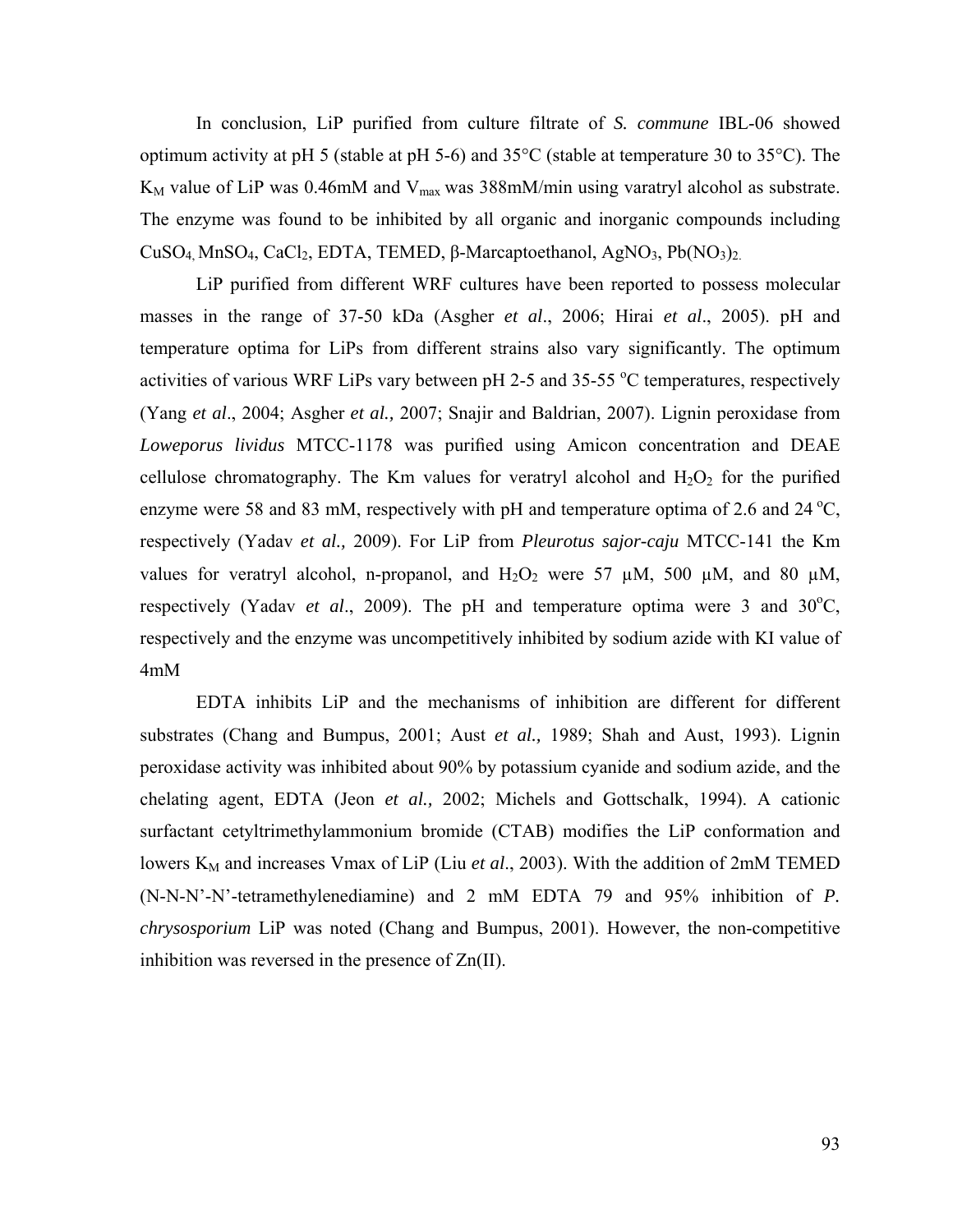# **4.2.3 Purification and characterization of Laccase**

# 4.2.3.1 Purification of laccase

 Laccase activity of crude extract was 183500U/500 mL with specific activity of 158U/mg The purification steps for laccase are given in table 4.24. Laccase was salt out with ammonium sulphate saturation of 50%. After dialysis and gel filtration the enzyme was purified to 3.95 fold with specific activity of 158 U/mg. A single peak obtained in gel filtration profile (Fig. 4.21) showed that laccse was a single enzyme activity and there was no isozyme of laccase.

| Sr. No         | <b>Purification Steps</b> | Total<br>Volume<br>(mL) | Total<br>Enzyme<br>Activity<br>(IU) | Total<br>Protein<br>Content<br>(mg) | Specific<br>Activity<br>(U/mg) | Yield<br>$(\%)$ | Purification<br>(fold) |
|----------------|---------------------------|-------------------------|-------------------------------------|-------------------------------------|--------------------------------|-----------------|------------------------|
|                | Crude Lac                 | 500                     | 183500                              | 4535                                | 40                             | 100             |                        |
| 2              | $(NH_4)_2SO_4$ Ppt        | 40                      | 88750                               | 855                                 | 104                            | 48              | 2.6                    |
| 3              | Dialysis                  | 40                      | 79166                               | 718                                 | 110                            | 43              | 2.75                   |
| $\overline{4}$ | Sephadex-100              | 12                      | 6031                                | 38                                  | 158                            | 3               | 3.95                   |

**Table No 4.21 Purification summary of Laccase**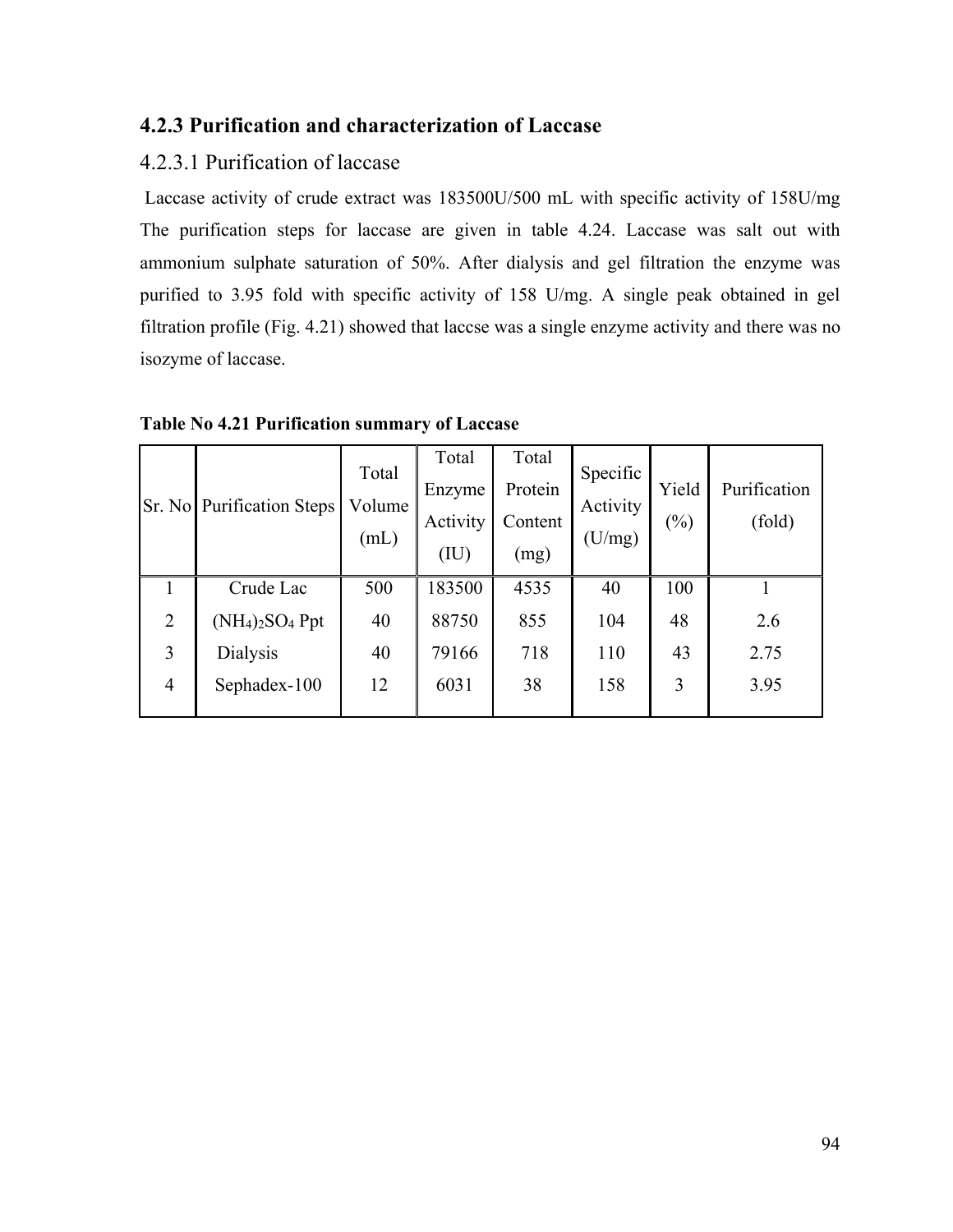

**Fig. 4.25 Gel filteration chromatography of laccase produced by** *S. commune* **IBL-06** 

## 4.2.3.2 **Native and SDS-PAGE**

The purified laccase resolved on SDS-PAGE was a homogenous monomeric protein as indicated by a single band corresponding to 63 kDa relative to the standard molecular weight markers (Fig.4.26). A single band on SDS-PAGE showed that the enzyme is a single polypeptide protein.

A-el-Gammal *et al*., (2001) and Mtui and Nakamura (2008) also achieved fractionation and isolation of laccses by 50 and 80% ( $NH<sub>4</sub>$ )<sub>2</sub>SO<sub>4</sub> saturation, respectively followed by chromatographic purification techniques for recovery of pure ligninolytic enzymes. The molecular mass obtained for laccase from *S. commune IBL-06* was in the range of 55-90 kDa already reported for laccases from other sources (Ryan *et al.,* 2003; Yaropolov *et al.,* 1994; Anne-Marie *et al.,* 2004; Murugesan *et al*., 2006; Salony *et al*., 2006; Zouari-Mechichi *et al*., 2006; Quaratino *et al*., 2007).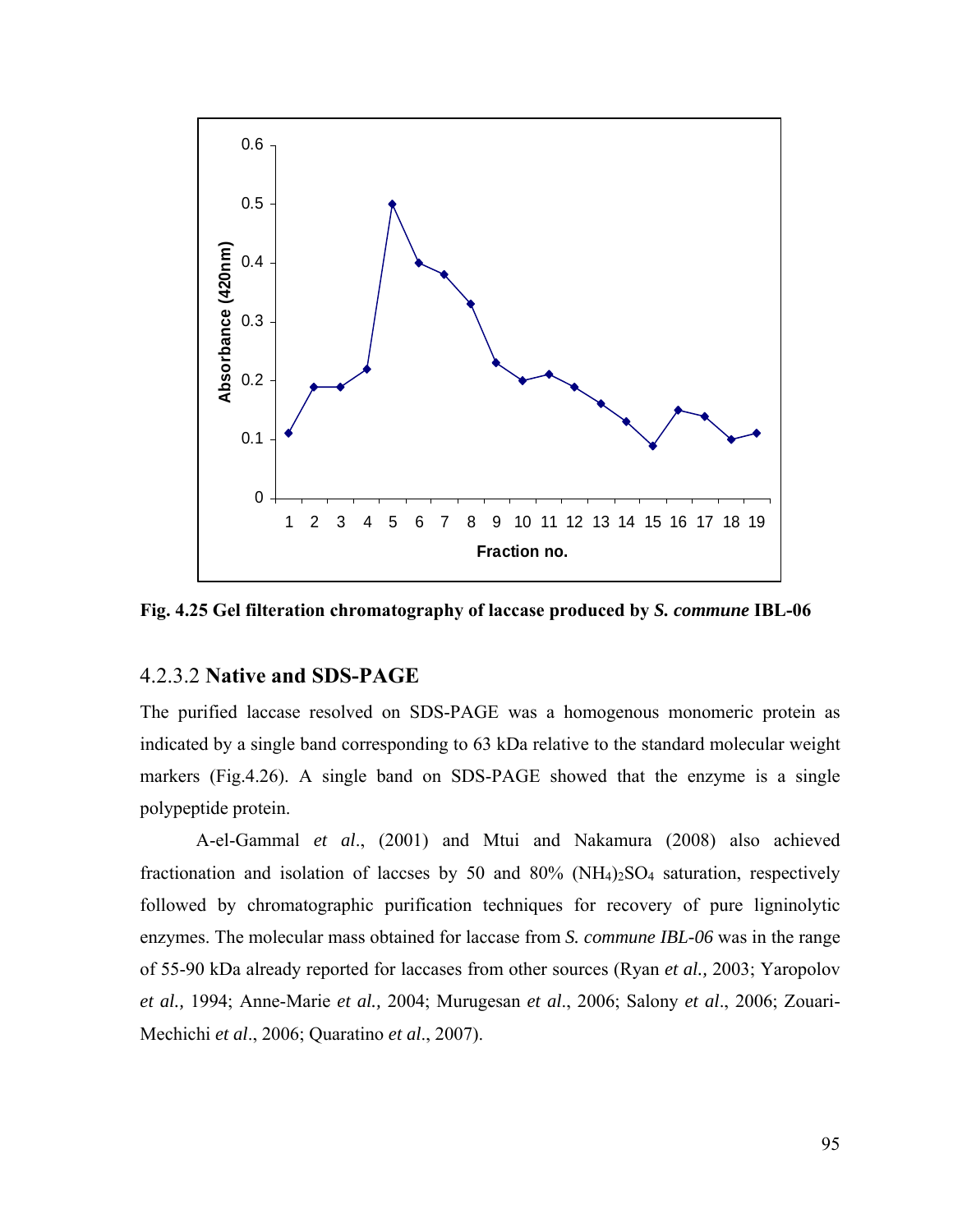

## **Fig. 4.26 SDS-PAGE of laccse**

(Lane MW, Molecular weights in kDa of standard marker; lane 1, standard protein markers (β-Galactosidase, 116kDa; Phosphorylase B, 97kDa; albumin, 66kDa; ovalbumin, 45kDa; carbonic anhydrase, 30kDa and trypsin inhibitor, 21kDa); lane 2, Crude extract; lane 3, Purified extra cellular laccase (63kDa)

## 4.2.3.3 **Characterization of Laccase**

## 4.2.3.3.1 **Effect of рH on partially purified lacasse**

Laccse activity was studied at varying pH (pH 3-7). The optimum pH of partially purified laccase produced by *S. commune* IBL-06 was 6.0 for ABTS oxidation (Table 4.22). A furter rise in pH was found to deactivate the laccse protein. The purified laccase remained stable within the pH range of 6.0-7.0 after 1h incubation (Fig.  $(4.27)$ ). The enzyme retained only 22% of its activity at pH 9 after 24 h incubation at 35°C.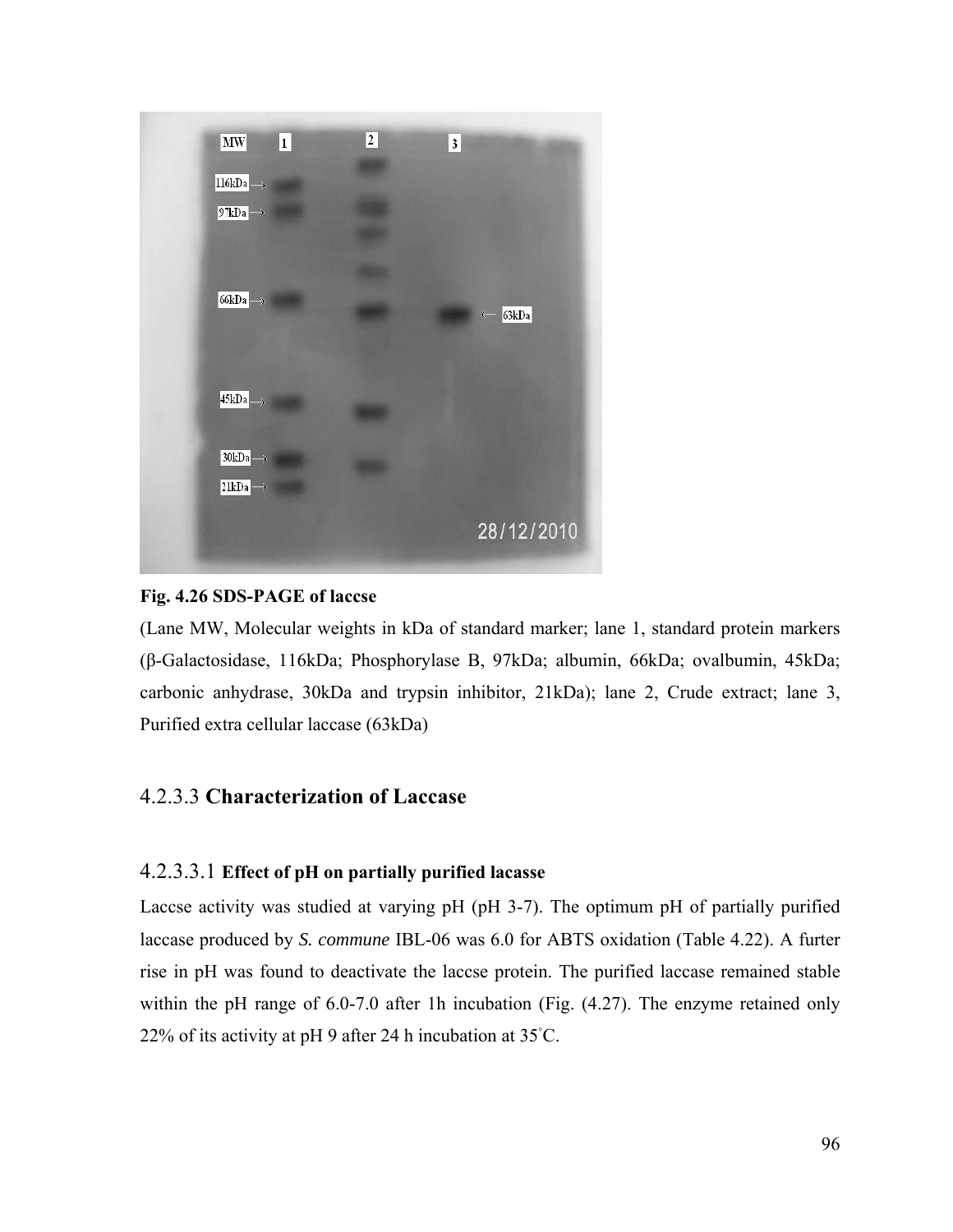**Table 4.22 Effect of pH on activity and stability of partially purified Laccase produced from** *Schyzophyllum commune* **IBL-06** 

| pH | Activity and stability of purified laccase (U/mL) |               |  |  |
|----|---------------------------------------------------|---------------|--|--|
|    | Activity                                          | Stability     |  |  |
| 3  | $83 \pm 2.1$                                      | $88 \pm 1.7$  |  |  |
| 4  | $125 \pm 7.0$                                     | $145 \pm 5.1$ |  |  |
| 5  | $195 \pm 1.5$                                     | $170 \pm 1.8$ |  |  |
| 6  | $243\pm9.1$                                       | $181 \pm 2.3$ |  |  |
| 7  | $231 \pm 3.2$                                     | $180 \pm 2.1$ |  |  |
| 8  | $207 \pm 7.1$                                     | $166 \pm 1.1$ |  |  |
| 9  | $107\pm5.3$                                       | $155 \pm 1.6$ |  |  |



Fig. 4.27 Effect of pH on activity and stability of partially purified laccase produced by *S. commune IBL-06*

#### 4.2.3.3.2 **Effect of temperature on partially purified lacasse**

The optimum activity of purified lacasse was observed at  $40^{\circ}$ C (Table 4.28). An initial increase in temperature increased the enzyme activity, possibly by enhancing the kinetic energy of the molecules and increasing the interaction between enzyme active site and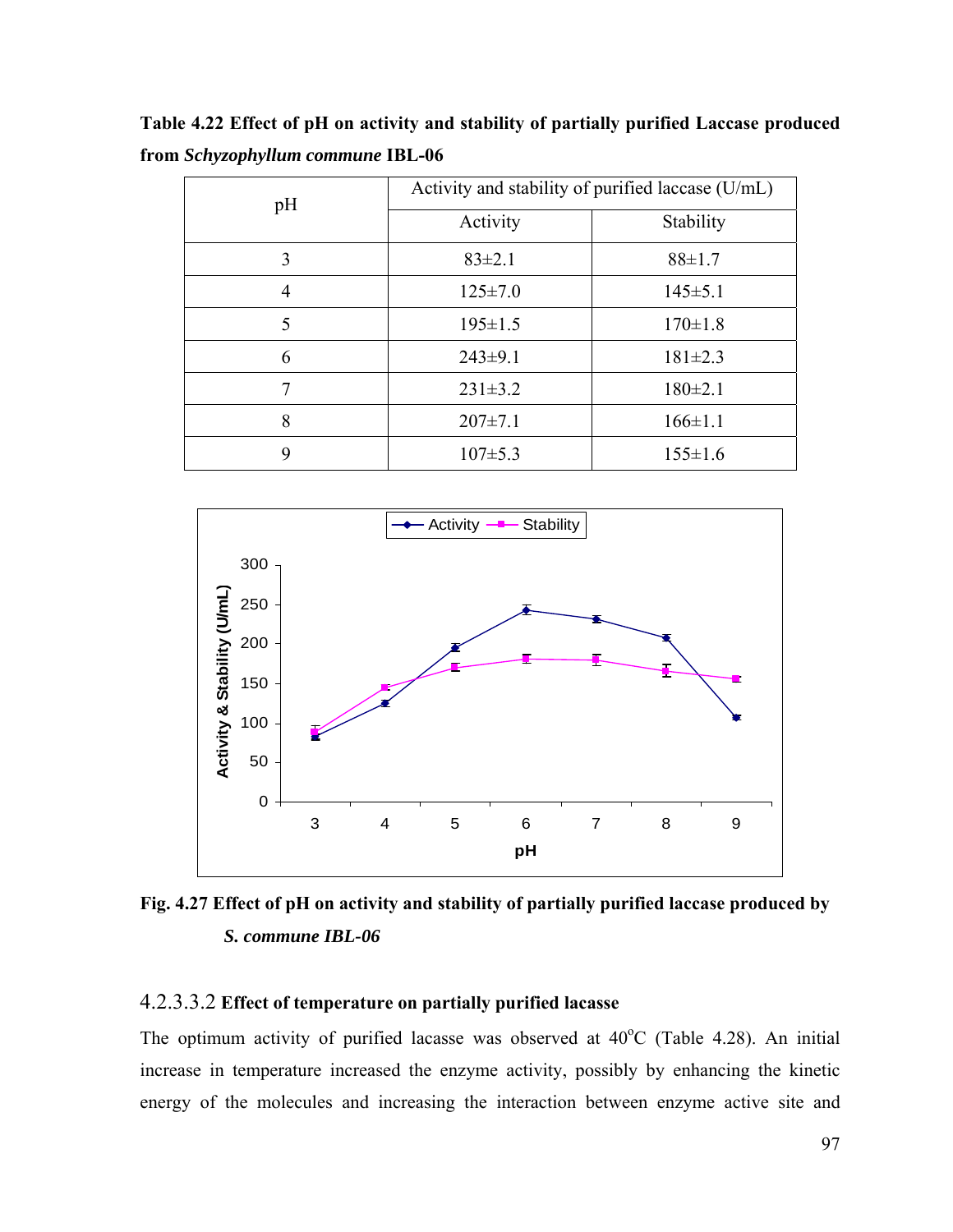interacting groups of the substrate. The enzyme was stable at 30-35°C for I hour. It retained only 33% of its activity at 60˚C after incubation for an hour as shown in figure 4.26.

| Temperature $(^{\circ}C)$ | Activity and stability of purified laccase (U/mL) |               |  |  |
|---------------------------|---------------------------------------------------|---------------|--|--|
|                           | Activity                                          | Stability     |  |  |
| 25                        | $185 \pm 1.1$                                     | $121 \pm 3.4$ |  |  |
| 30                        | $211\pm5.1$                                       | $266 \pm 1.1$ |  |  |
| 35                        | $280 \pm 1.1$                                     | $267 \pm 5.2$ |  |  |
| 40                        | $285 \pm 4.0$                                     | $255 \pm 2.1$ |  |  |
| 45                        | $211\pm3.1$                                       | $203 \pm 2.7$ |  |  |
| 50                        | $175 \pm 2.1$                                     | $95 \pm 1.9$  |  |  |
| 55                        | $155 \pm 1.0$                                     | $77\pm1.3$    |  |  |
| 60                        | $135 \pm 1.0$                                     | $33 \pm 1.1$  |  |  |

**Table 4.23 Effect of temperature on activity and stability of partially purified Laccase produced from** *Schyzophyllum commune* **IBL-06** 



 **Fig. 4.28 Effect of temperature on activity and stability of purified laccase produced by** *S. commune IBL-06*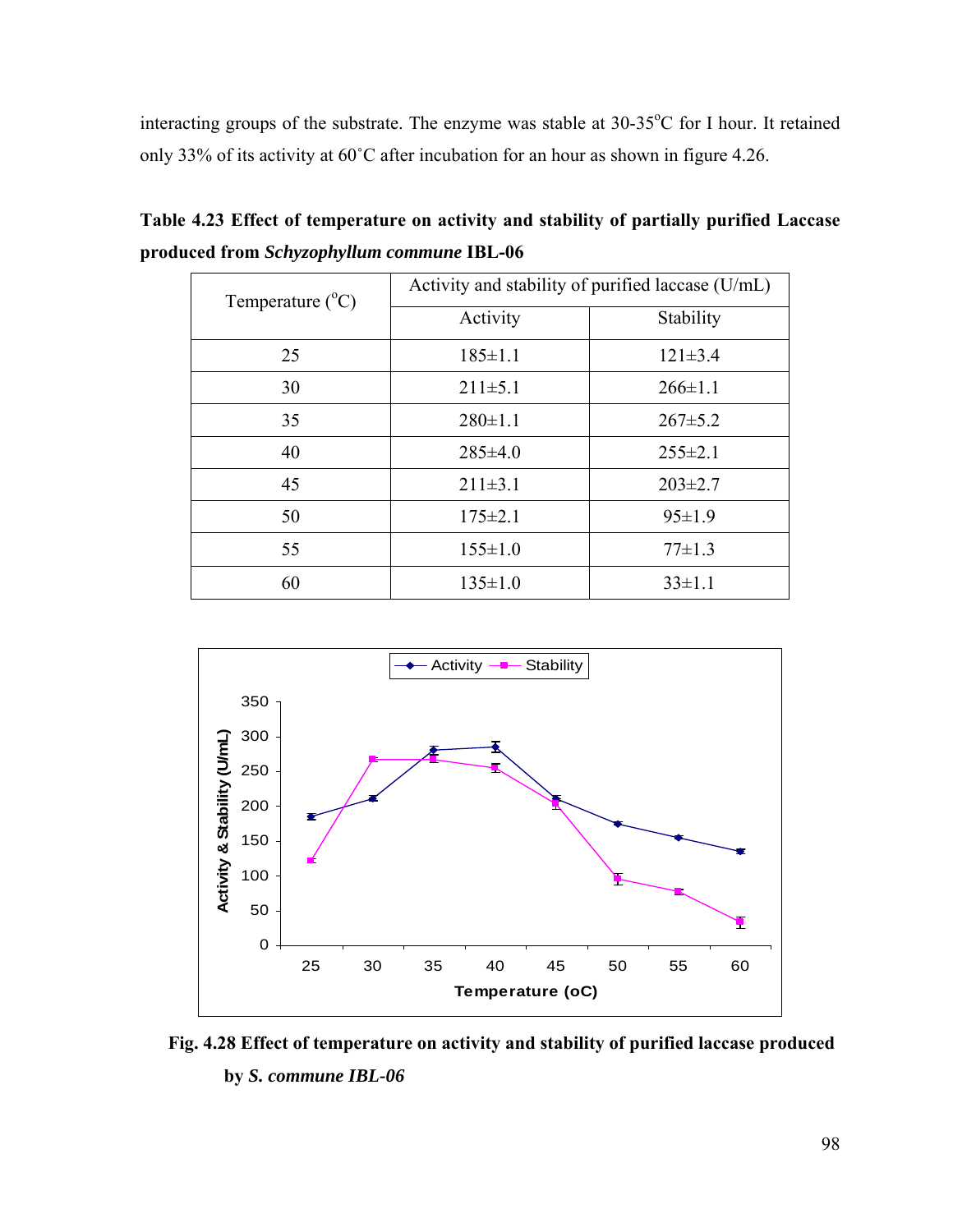#### **4.2.3.3.3 Determination of Kinetic constants K<sub>M</sub> and V<sub>max</sub>**

The  $K_{\text{M}}$  and  $V_{\text{max}}$  values for purified laccase were determined using varying concentrations of ABTS as substrate. Enzyme activities were measured under standard assay conditions and results were used to construct reciprocal plot using Line-Weaver and Burk equation. Reciprocal of laccase activity (1/[V]) in U/mL was plotted against reciprocal of substrate concentration (1/[S]) in  $\mu$ M (Fig.4.29). The values of kinetic parameters K<sub>M</sub> and V<sub>max</sub> for purified laccase were 0.025mM and 80mM/min respectively using ABTS as substrate.



Fig. 4.29 Reciprocal plot for determination of K<sub>M</sub> and V<sub>max</sub> for laccase

#### 4.2.3.3.4 **Effect of organic and inorganic activators/inhibitors**

Among the various ions and organic compounds were used, only 1mM CuSO<sub>4</sub> increased the activity of laccase (Table 4.24). While  $AgNO<sub>3</sub>$ , TEMED, marcaptoethanol there was almost  $25\%$  reduction in laccase activity. The inhibitory effect of MnSO<sub>4</sub> was non-significant on laccase activity.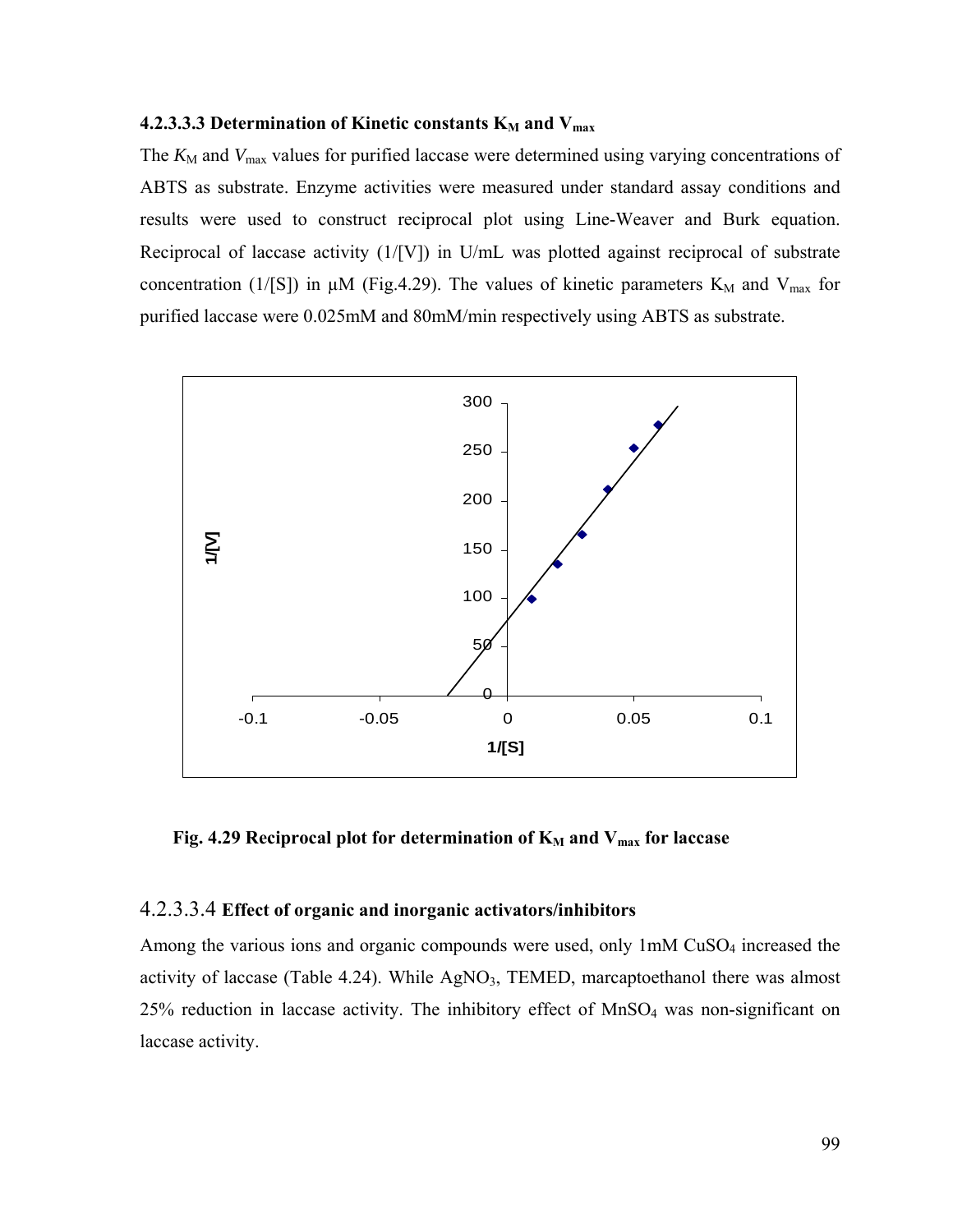| Activators                        | Laccase activity $(U/mL)$ |                  |                  |                  |                  |
|-----------------------------------|---------------------------|------------------|------------------|------------------|------------------|
| and inhibitors                    | $1$ (mM)                  | $2 \text{ (mM)}$ | $3 \text{ (mM)}$ | $4 \text{ (mM)}$ | $5 \text{ (mM)}$ |
| Control                           | $290 \pm 0.5$             | $280 \pm 1.1$    | $278 \pm 0.1$    | $277\pm1.3$      | $254\pm2.7$      |
| CuSO <sub>4</sub>                 | $311\pm0.3$               | $315 \pm 1.2$    | $296 \pm 0.1$    | $270\pm2.1$      | $266 \pm 3.1$    |
| MnSO <sub>4</sub>                 | $286 \pm 0.6$             | $280 \pm 1.3$    | $255 \pm 0.3$    | $235 \pm 5.1$    | $221\pm4.1$      |
| CaCl <sub>2</sub>                 | $255 \pm 0.6$             | $235 \pm 0.7$    | $200 \pm 0.5$    | $185 \pm 1.1$    | $132 \pm 0.1$    |
| <b>EDTA</b>                       | $215 \pm 0.7$             | $201 \pm 0.8$    | $167 \pm 0.6$    | $154 \pm 1.7$    | $14\pm1.1$       |
| <b>TEMED</b>                      | $201 \pm 0.1$             | $176 \pm 0.6$    | $91 \pm 0.7$     | $89 \pm 0.1$     | $41\pm0.1$       |
| M. Ethanol                        | $109 \pm 0.2$             | $56 \pm 0.02$    | $33\pm0.5$       | $12\pm0.1$       | $6\pm0.03$       |
| AgNO <sub>3</sub>                 | $97 \pm 0.3$              | $77\pm0.01$      | $22\pm0.03$      | $13\pm0.1$       | $3\pm0.01$       |
| Pb(NO <sub>3</sub> ) <sub>2</sub> | $142 \pm 0.5$             | $113\pm0.3$      | $58 \pm 0.01$    | $50\pm0.1$       | $39\pm0.01$      |

**Table 4.24 Effect of activators and inhibitors on partially purified Laccase produced from** *Schyzophyllum commune* **IBL-06** 



**Fig. 4.30 Effect of metals ions and organic compound on purified partially laccase produced by** *S. commune* **IBL-06**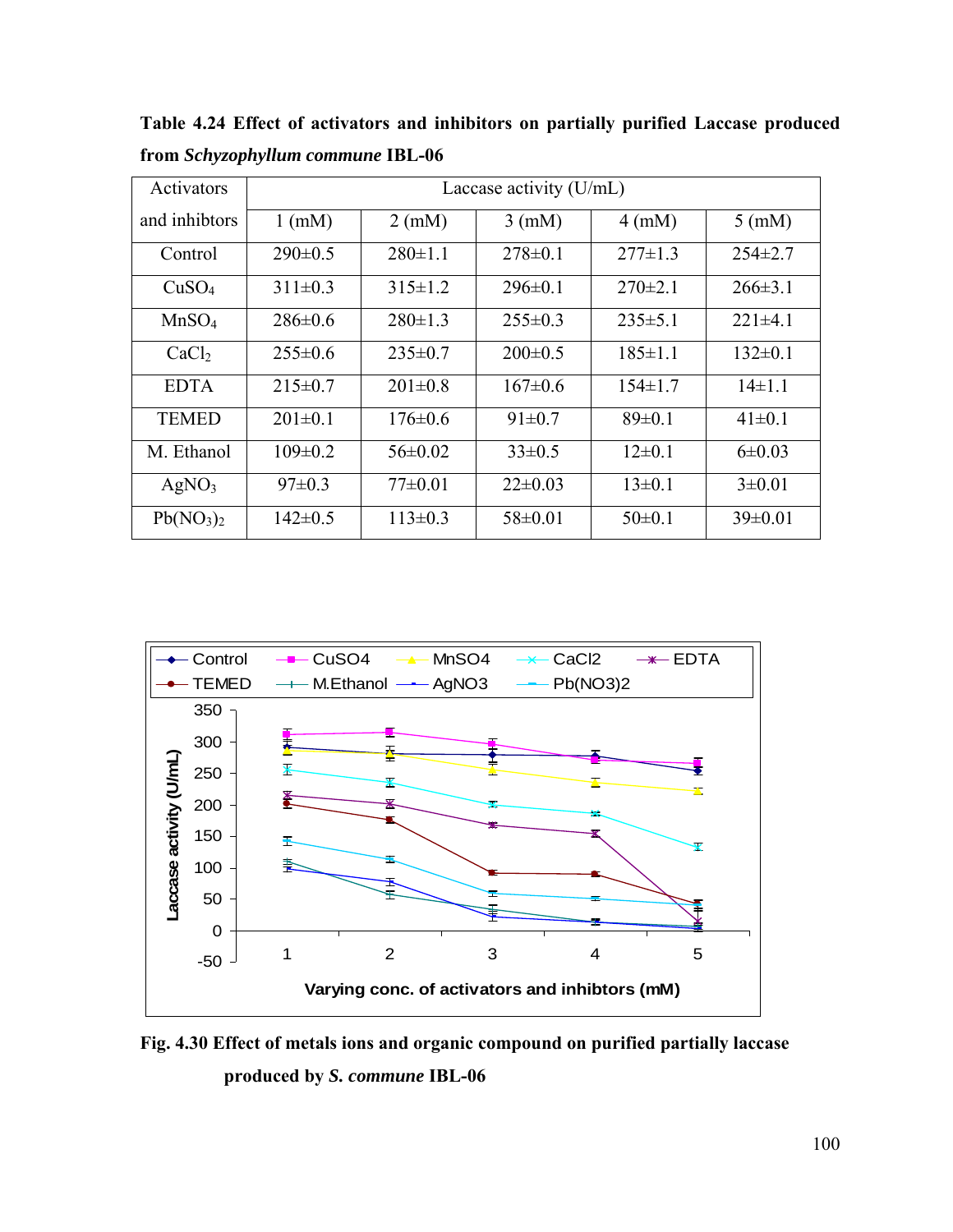Laccases from different WRF have been reported to show optimum activities in the pH range of 2-10 and temperature range of 40-65 °C (Murugesan *et al.*, 2006; Quaratino *et al*., 2007; Asgher *et al*., 2008). Two laccase isozymes from *Trametes trogii* had optimum pH 2.0 & 2.5 and temperature optimum around 50°C. *Cerrena unicolor* 137 laccase displayed optimum activity at 60°C temperature around and *Panus tigrinus* laccse isozymes showed similar optimum pH 7.0 and 60-65°C temperature (Cadimaliev *et al*., 2005; Mäkelä *et al*., 2006; Michniewicz *et al*. 2006; Zouari-Mechichi *et al.,* 2006).The enzyme purified from culture filtrate of *Lentinula (Lentinus) edodes* was completely stable in a large pH range (4.0–6.0) and presented an optimum pH value of 4.5 (Boer *et al.,* 2004). An other laccase from *Mauginiella sp* had optimal activity at pH 2.4 and remained reasonably stable within the pH range of 4.0–8.0 after 24-h incubation (Palonen *et al.,* 2003). Recently a crude laccase produced by *Trametes versicolor* having optimum pH 4.5 and 45ºC optimum temperature has been reported (Stoilova *et al.,* 2010).

The relationship between rate of reaction and concentration of substrate depends on the affinity of the enzyme for its substrate expressed as  $K_M$  (Michaelis constant) of the enzyme. However, a laccase from *Cerrena maxima* had a  $K_M$  value of 65  $\mu$ M for ABTS and that from *Coriolus hirsutus* had 62.9 µM for guaiacol (Koroljova *et al.*, 1999). Three substrates ABTS, DMP and syringaldazine wewre used for determining the Km for laccase (Litthauer *et al.,* 2007) and Km for ABTS was significantly higher as compared to other substrates. The activation of laccase by  $Cu^{2+}$  may be due to the filling of type-2 copper binding sites with copper ions (Sadhasivam *et al*., 2008; Nagai *et al*., 2002). However, *Sinorhizobium meliloti* CE52G laccase was inhibited to different extents by  $Fe^{3+}Mn^{2+}$ , and  $Cu<sup>2+</sup>$  suggesting that these metal ions interfere with the oxidation of the classical organic laccase substrates [58]. EDTA is an inhibitor of metallo-enzymes including laccases due to its property of forming inactive complexes with inorganic prosthetic groups/cofactors of the enzyme (Sadhasivam *et al.,* 2008). However, this is not true for all laccases; *Marasmius quercophilus* and *Sinorhizobium meliloti* CE52G laccases are not significantly affected by EDTA (Rosconi *et al*., 2005; Dedeyan *et al*., 2000). Similar finding on laccse activity inhibition by NaCN (1.0 mM), FeCl<sub>3</sub> (1.0 mM), CuCl<sub>2</sub> (10.0 mM), mercaptoethanol (0.1 mM) and reduced glutathione (0.1 mM) and MnCl<sub>2</sub> have already been reported (Stajic *et al.*,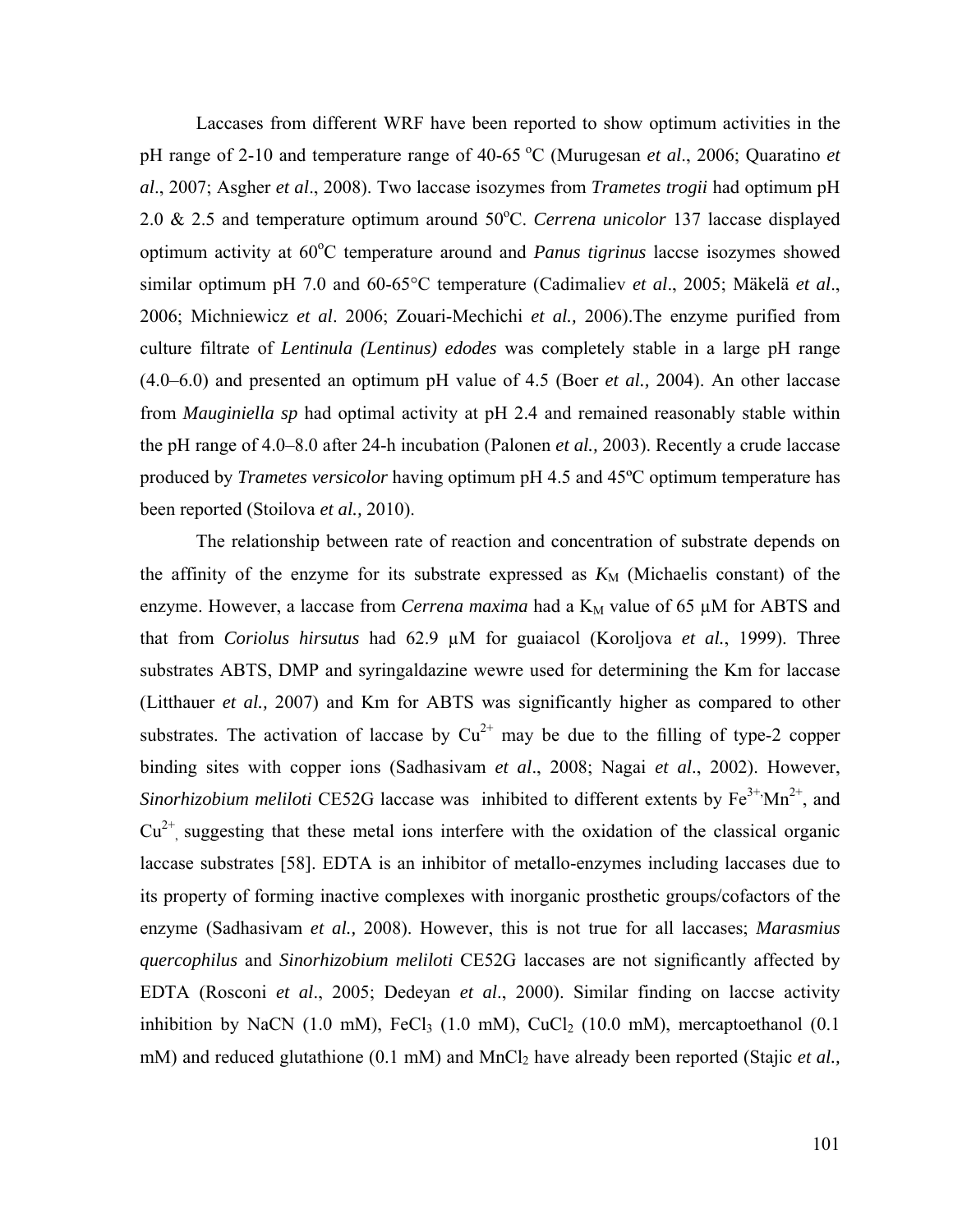2006). EDTA and cystein were also found as inhibitors of laccase activity while strong inhibition was observed with sodium azide *(*Anni-Marri *et al*., 2004 *;* Ryan *et al*., 2003*).* 

# **4.3 Application of ligninases for decolorization of dyes and Industrial effluents**

## **4.31. Decolorization of textile dyes**

 In the present study, the ability of the ligninase enzymes produced by *S. commune IBL-06* for decolorization of different textile dyes was investigated. The crude extract of ligninolytic enzymes was used because purification is a time consuming procees involving costly chemicals and columns. To develop a cost effective and economically feasible technology, there is no need to purify the enzymes for application in textile industries. The varying volumes of crude ligninase extract were added to 100mL solutions of individual dyes prepared in distilled water and the flasks were incubated for 1 hour at  $35^{\circ}$ C. The enzyme extract caused maximum decolourization of Novasol direct blue dye to 80%, followed by Novasol direct yellow dye to 60%, Novasol direct red to 38% and Novasol direct black to 37% (Table 4.25). By increasing the volume of enzyme extract, the dye decolorization was enhanced in all cases (Fig. 4.23).

**Table 4.25 Decolourization of textile dyes by ligninase extract produced by** *S. commune*  **IBL-06** 

|                | Dye decolourization $(\%)$            |                |                |                |  |  |
|----------------|---------------------------------------|----------------|----------------|----------------|--|--|
| Ligninase      | Textile dyes                          |                |                |                |  |  |
| extract(mL)    | Novasol direct                        | Novasol direct | Novasol direct | Novasol direct |  |  |
|                | <b>Black</b><br>Yellow<br>Blue<br>Red |                |                |                |  |  |
| $\overline{2}$ | $20 \pm 0.08$                         | $19 \pm 0.9$   | $22 \pm 1.1$   | $17\pm2.1$     |  |  |
| $\overline{4}$ | $29 \pm 0.3$                          | $28 \pm 0.8$   | $47 \pm 1.1$   | $29 \pm 2.1$   |  |  |
| 6              | $33 \pm 1.3$                          | $57\pm2.1$     | $77+2.7$       | $37\pm3.5$     |  |  |
| 8              | $44\pm0.01$                           | $66 \pm 0.05$  | $80 \pm 0.03$  | $46 \pm 0.09$  |  |  |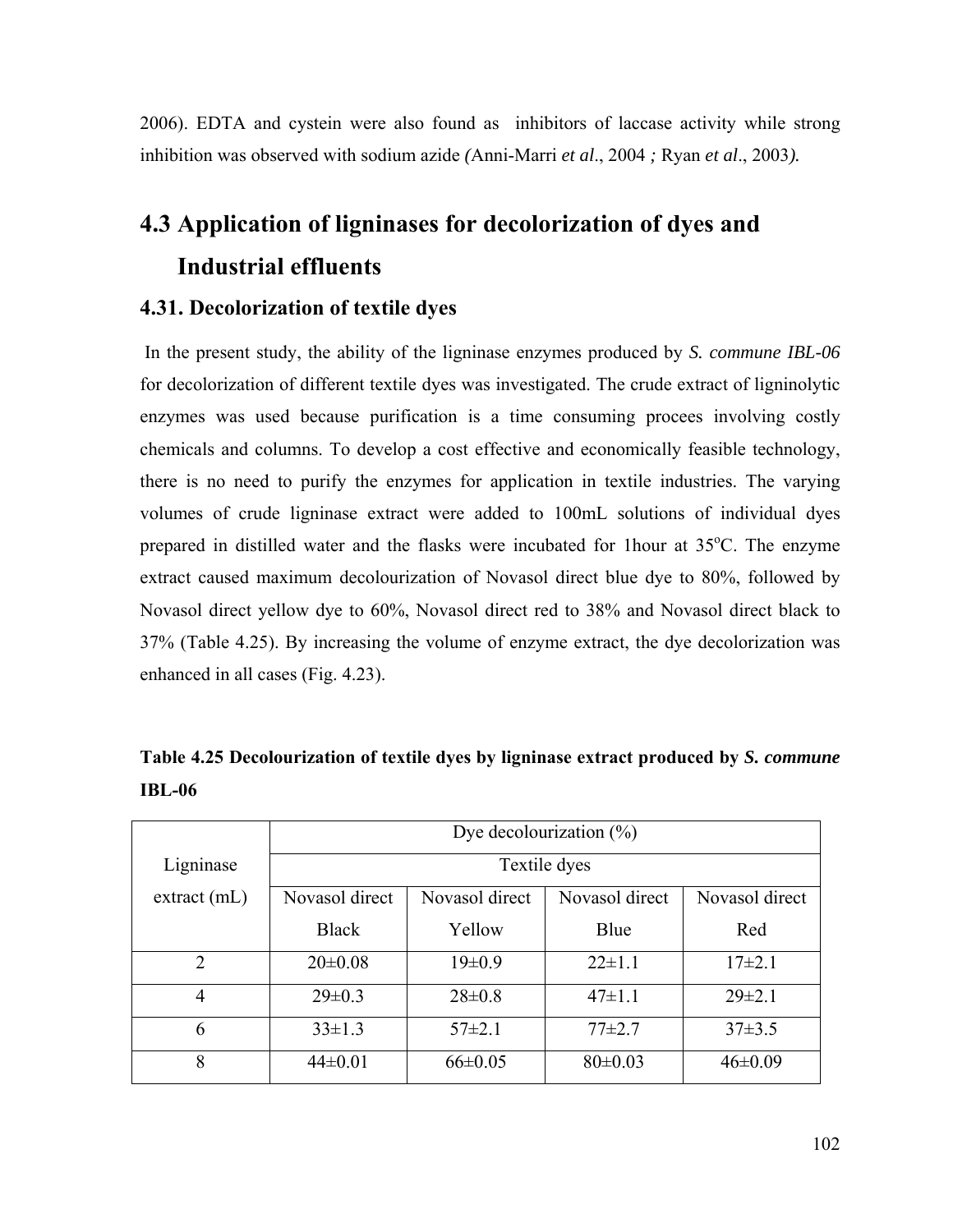

**Fig. 4.31 Effect of varying volumes of ligninases extract to decolourized the textile dyes after 1hour incubation.** 

## **4.3.2 Decolourization of effluents from textile industries**

Crude ligninase extract (2-8 mL) produced by S. commune under optimum conditions was incubated for 1hour with waste waters collected from different industries. The enzyme mixture (8mL) was found to maximally decolourize the MGT effluent to 80%, followed by Crescent (55%), Arzoo (50%) and Chenab (39%) textile industry effluents as shown in table 4.26. The ffluent decolorization increased with increase in volume of enzyme extract and maximum effluent color loss was noted with 8mL enzyme extract.

**Table 4.26 Decolourization of textile industrial effluent by Partially purified ligninases produced by** *S. commune* **IBL-06** 

| Ligninase   | Effulent decolourization $(\%)$ |              |            |              |  |
|-------------|---------------------------------|--------------|------------|--------------|--|
| extract(mL) | Chenab                          | Arzo         | Cresent    | Magna        |  |
|             | $28 \pm 1.1$                    | $22\pm2.1$   | 18±0.1     | 35±4.1       |  |
|             | $38 \pm 1.7$                    | $25 \pm 1.9$ | $24\pm3.1$ | $40\pm4.1$   |  |
| h           | $39 \pm 0.5$                    | $44\pm0.8$   | $46\pm2.1$ | $75 \pm 2.1$ |  |
| 8           | $42 \pm 1.8$                    | $52\pm2.1$   | $60\pm3.1$ | $80\pm4.5$   |  |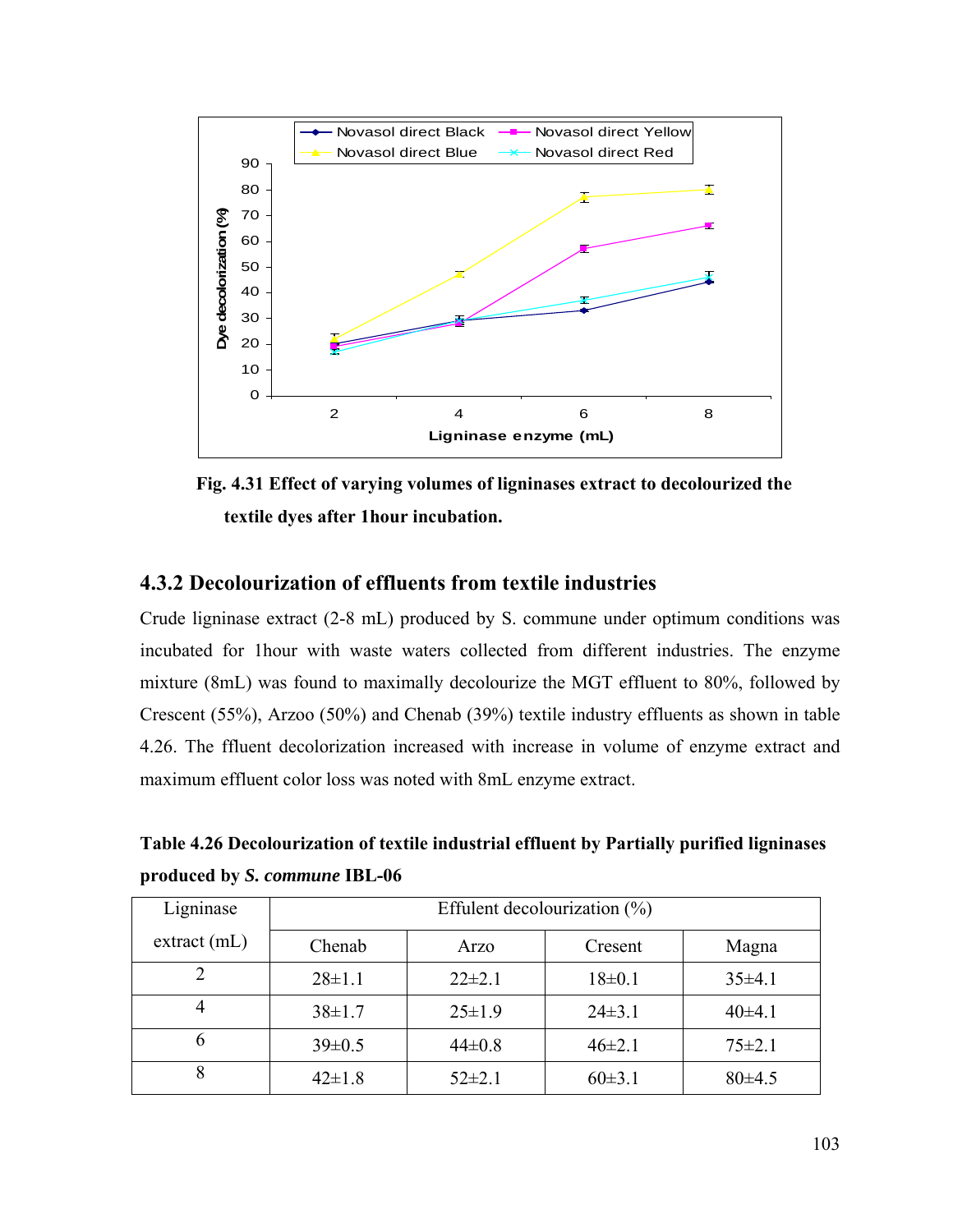

**Fig. 4.32 Effect of varying volume of ligninases extract on decolorization of textile industry effluents**

White rot fungi grown in synthetic textile dye solutions and industrial effluents take more time to decolorize the effluents as compared to isolatedenzymes and enzyme extracts because the fungi have to pass through lag phase before they grow and secrete ligninolytic enzymes for dye degradation. Where as the enzymes added directly into the dye solutions and effluents start acting on the dye present in efflueunts immediately and take less time for color removal. The ability of the white-rot fungi to degrade dyes has been directly correlated to its ability to synthesisze ligninolytic enzymes including LiP, MnP and laccase that are involved in oxidation of dyes and other organic pollutants.The difference in the extent of decolourization of different dyes varies with chemical structures of the dyes and composition of the enzyme extract. In a previous study *Coriolus versicolor* has been found to decolorize Arzoo textile industry effluents to 84% in 3 days (Asghar *et al.,* 2009). The variation in effluent composition is responsible for the difficulty of decolorization of a particular effluent (Toh *et al.,* 2003; Maas and Chaudhary, 2005).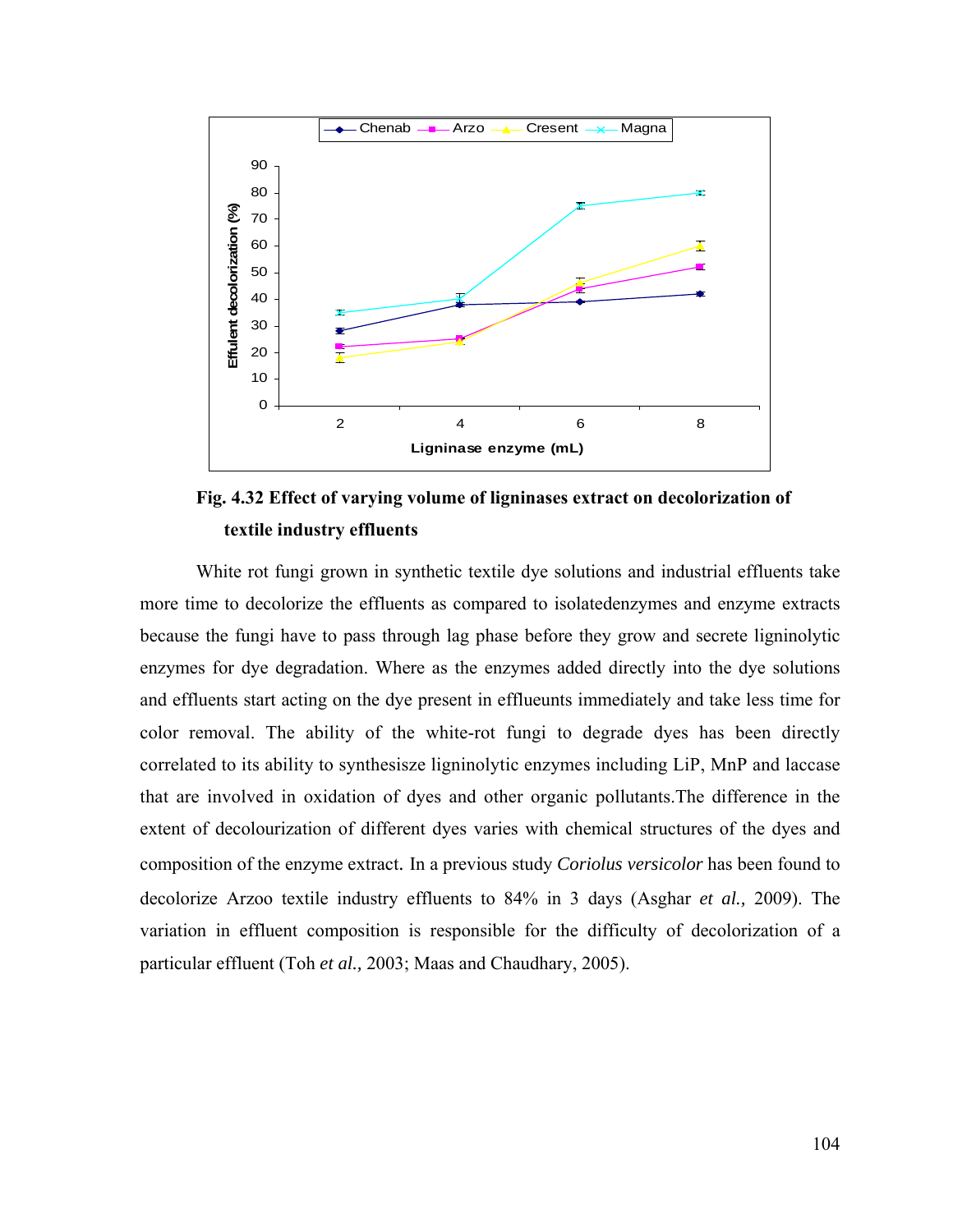# **CHAPTER 5**

# **SUMMARY**

Ligninolytic enzymes produced by white rot fungi have numerous important applications in different industries. Each application of enzymes in particular industrial process requires enzymes with different characteristics. Keeping in view the many industrial applications of ligninolytic enzymes there is a dire need to explore more and more sources of enzymes with suitable characteristics for different aplications. In this research project, the potential of an indigenous strain *S. Commune* IBL-06 for the production of ligninolytic enzymes was investigated. In a preliminary time course study, the fungus was found to secrete reasonably high activities of MnP, LiP and laccase in solid state culture using banana stalk as substarte. MnP was produced in highest activities, followed by LiP and laccase.

To further enhance the ligninase production capability of *S. Commune* IBL-06 different physical parameters (incubation time, moisture level, pH, temperature, inoculums size) and nutritional factors (carbon and nitrogen sources, carbon: nitrogen ratio, mediators and metal ions) were optimized. By optimization of different parameters the enzymes production was significantly enhanced. The maximum productivities (IU/mL) of ligininases from *S. Commune* IBL-06 in SSF were 3745 IU/mL of MnP, 2700 IU/mL of LiP and 345 IU/mL of Laccase in 3 days incubation time at рH 4.5 and 35°C temperature with inoculum size 3mL and moisture content 60%, C: N ratio 20:1(glucose and ammonium nitrate as carbon and nitrogen supplements),  $1 \text{m}$ M MnSO<sub>4</sub> as mediator,  $1 \text{m}$ L and  $1.25 \text{m}$ M MgSO<sub>4</sub>  $.7H<sub>2</sub>Oa$ , 1mL.

After optimization of fermentation parameters, the enzymes produced under optimum conditions were purified by  $(NH_4SO_4)_2$  precipitation, dialysis and Sephadex G-100 gel filtration chromatography. The purified enzymes were run on Native and SDS-PAGE to check their purity and molecular masses relative to standard protein markers run parallel with the enzyme samples. The enzymes were then characterized through kinetic studies by investigating the effects of pH, temperature, substrate concentration (determination of  $K_M$ and  $V_{\text{max}}$ ) and activators/inhibitors on activities of individual enzymes.

MnP was salt out at 90% saturation with ammonium sulphate, was dialyzed and purified to by gel filtration chromatography to 3.1fold with a yield of 4.2%. On Native Page,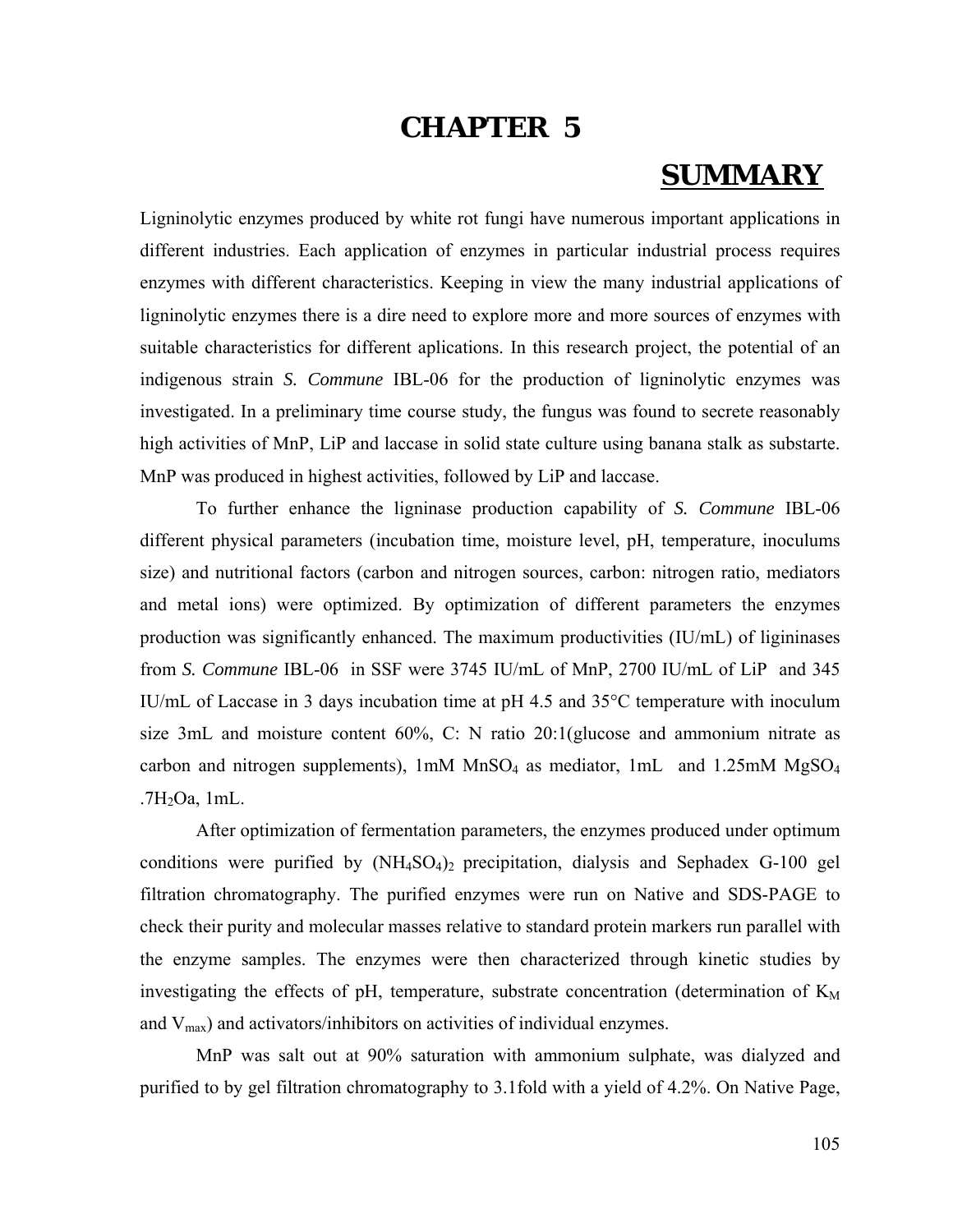the the enzymes gave a single band, where as on denaturing SDS-PAGE, two bands of 30 and 20 kDa appeared on the gel showing that the enzyme was an oligomeric protein made up of two polypeptide chains. The optimum pH and temperature of purified MnP were 5 and 40°C. The purified enzyme had  $K_M$  values of 0.29 mM showing high affinity for ABTS as a substrate with  $V_{\text{max}}$  of 450 mM/min. The enzyme was found to be activated by CuSO<sub>4</sub> but was inhibited by MnSO<sub>4</sub>, CaCl<sub>2</sub>, EDTA, TEMED, β-Marcaptoethanol, AgNO<sub>3</sub>, Pb(NO<sub>3</sub>)<sub>2.</sub>

For LiP, 2.34 fold purification was achieved after  $(NH_4)_2SO_4$  precipitation (65%) saturation), dialysis and gel filtration. The molecular weight of the LiP was 43KDa single band on Native as well as SDS-PAGE suggesting that the enzyme was a monomeric protein. The optimum pH of LiP was 5.0, optimum temperature was  $35^{\circ}$ C, K<sub>M</sub> value was 0.5 mM and Vmax was 400 mM/min. The enzyme was found to be inhibited by all organic and inorganic compounds including  $CuSO_4$ , Mn $SO_4$ , CaCl<sub>2</sub>, EDTA, TEMED, β-Marcaptoethanol, AgNO<sub>3</sub>,  $Pb(NO<sub>3</sub>)<sub>2</sub>$ 

Laccase was salt out with ammonium sulphate saturation of 50%. After dialysis and gel filtration the enzyme was purified to 3.95 fold with specific activity of 158 U/mg. On both Native and SDS-PAGE, the enzymes displayed a single band of apprimately 63 kDa. Purified laccase had optimum pH 6.0 and optimum temperature 40°C. The values of kinetic parameters  $K_M$  and  $V_{max}$  for purified laccase were 0.025mM and 80mM/min respectively using ABTS as substrate. The laccse activity was found to be enhanced by  $2mM CuSO<sub>4</sub>$  and was inhibited by MnSO<sub>4</sub>, CaCl<sub>2</sub>, EDTA, TEMED, β-Marcaptoethanol, AgNO<sub>3</sub>, Pb(NO<sub>3</sub>)<sub>2.</sub>

Crude ligninase extract (2-8 mL) was added to 100 mL solutions of different dyes prepared in 50mM succinate buffer of pH 4 and to practical effluents collected from different textile units (adjusted to pH 4). The flasks were incubated for 24 hours. The enzyme extracts decoulorized Novasol direct blue dye to 80%, followed by Novasol direct yellow dye to 60%, Novasol direct red to 38% and Novasol direct black to 37%. The effluent from Magna textile industry was maximally decolorized t0 87% in 24 hours, flowed by effluents from Cresent, Arzoo and Chenab textile industries.

In conclusion, *S. Commune* IBL-06 produced high activities of MnP and LiP with lower laccase activities. MnP, LiP and laccase from *S. commune* IBL-06 had lower K<sub>m</sub> and higher  $V_{\text{max}}$  values as compared to most of the previously reported enzymes. However, optimum pH and temperatures and thermostabilities were comparable to most of the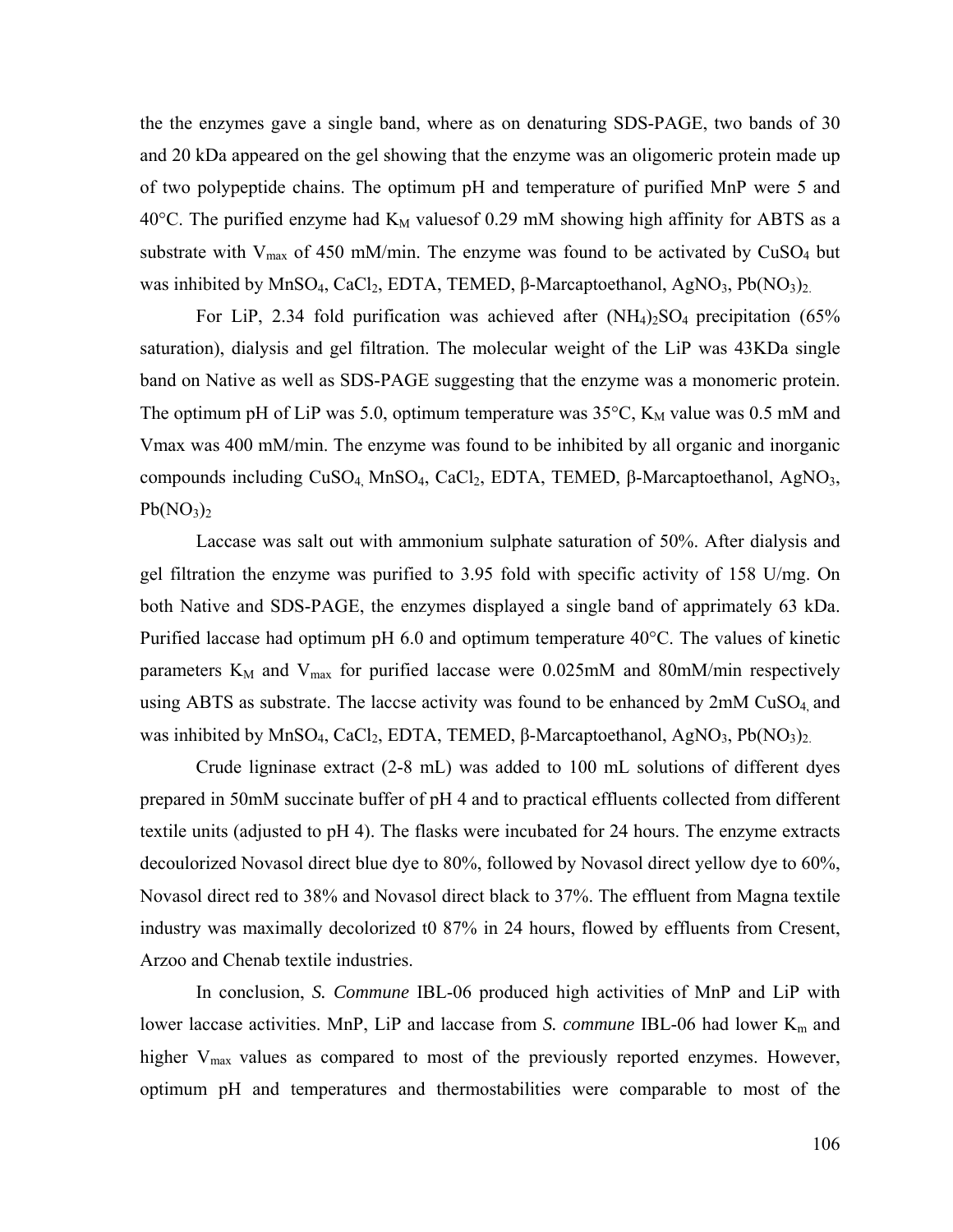ligninases isolated and characterized from different WRF strains. When used for decolorization of textile dyes and industrial effluents, the enzymes showed very encouraging results in 24 hours as compared to using white rot fungi that have been reported to take many days to achieve complete decolorizatiuon of textile dyes and textile industry effluents.

In future studies the activities and thermostabilities of the enzymes can be improved by immobilization of individual enzymes using different solid supports or by entrapment in hydrophobic gels, making them more suitable catalysts for industrial applications. Immobilization is preferred on all other technique because immobilization modifies the activity, selectivity and equipped permanence of enzymes. Solid support like xerogels, sand, clay or soil are required for the attachment of enzyme, pose no environmental risk and beneficial for industrial application.Immobilization is an excellent approach to exploit the enzymes at industrial scale as immobilized enzymes are more vigorous, more stable and have ability to catalyze the reactions in wide environmental conditions.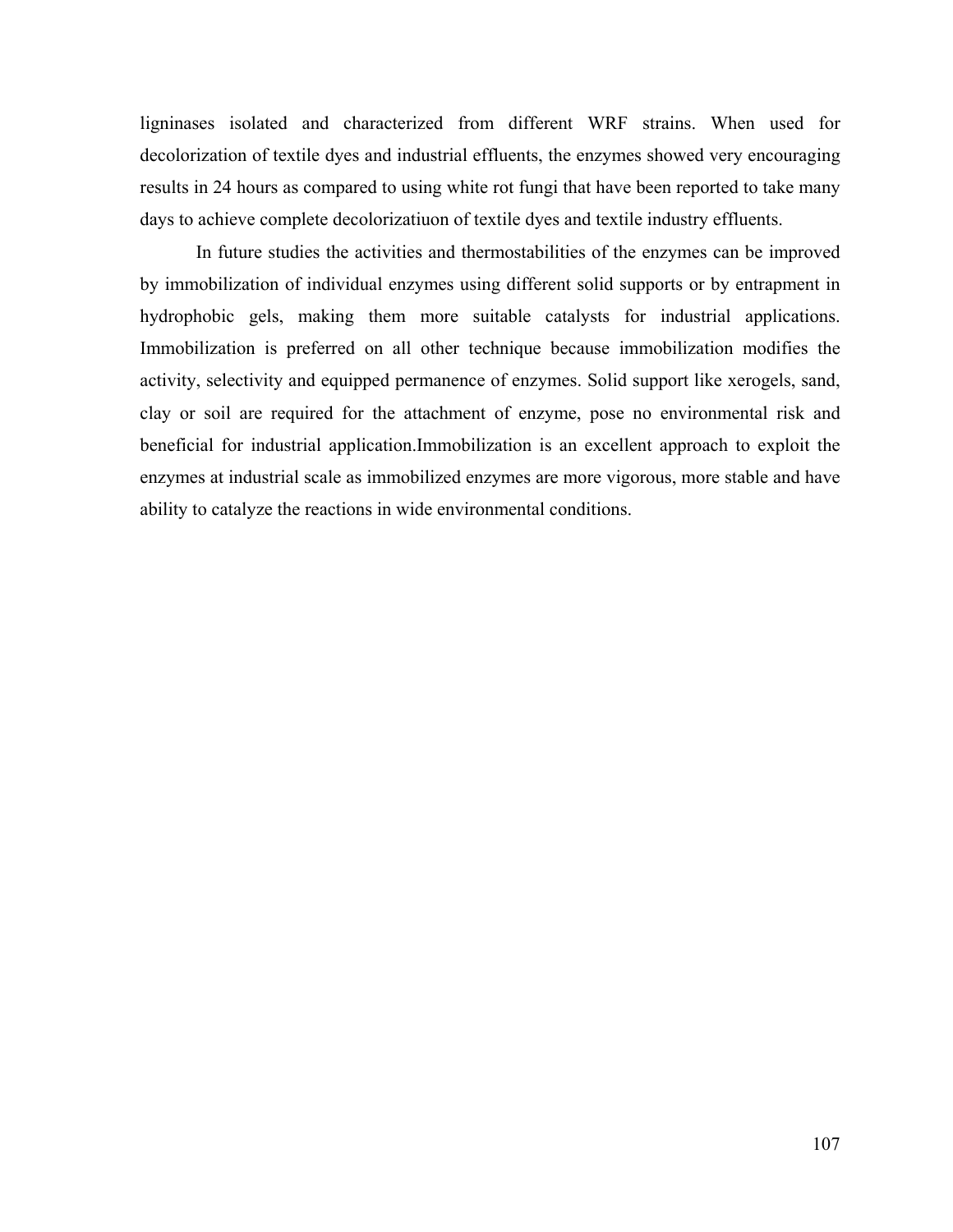# **LITERATURE CITED**

- Abadulla, E., T. Tzanov, S. Costa, K. H. Robra, A. Cavaco-Paulo and G. M. Geubitz. 2000. Decolorization and detoxification of textile dyes with a laccase from *Trametes hirsuta*. Appl. Environ. Microbiol. 66: 3357–3362.
- Adler, E. 1977. Lignin chemistry past, present and future. Wood Sci. Technol. 11: 169-18.
- A-el-Gammal, A., A. M-Ali and A. L. Kansoh. 2001. Xylanolytic activities of *Streptomyces sp*. 1-taxonomy, production, partial purification and utilization of agricultural wastes. Acta. Microbiol. Immunol. Hung. 48(1): 39-52.
- Aguiar, A., P. B. D. Souza-Cruz and A. Ferraz. 2006. Oxalic acid, Fe<sup>3+-</sup>reduction activity and oxidative enzymes detected in culture extracts recovered from Pinus taeda wood chips biotreated by *Ceriporiopsis subvermispora*. Enz. Microb. Technol. 38: 873–878
- Ahmad, A. L. and S. W. Puasa. 2007. Reactivedyes decolorization from an aqueous solution by combined coagulation/micellar-enhanced ultra filtration process. Chem. Eng. J. 132: 257-265.
- Ahmadi, M., F. Vahabzadeh, B. Bonakdarpour, E. Mofarrah and M. Mehranian. 2005. Application of the central composite design and response surface methodology to the advanced treatment of olive oil processing wastewater using Fenton's peroxidation. J. Hazard Mater. 123: 187–195.
- Ahmadi, M., F. Vahabzadeh, B. Bonakdarpour, M. Mehranian and E. Mofarrah. 2006. Phenolic removal in olive oil mill wastewater using loofah-immobilized *Phanerochaete chrysosporium*. World J. Microbiol. Biotechnol. 22: 119–127.
- Akhmedova, Z. R. 1996. Ligninolytic enzymes of basidium fungi. Lignin peroxidase from *Pleurotus ostreatus* fungus. Optimization of enzyme production and preparation of ligninases. Biokhimiya. 61(8): 1375-1384.
- Akhtar, S and Q. Husain. 2006. Potential applications of immobilized bitter gourd (Momordica charantia) peroxidase in the removal of phenols from polluted water. Chemosphere. 65: 1228-1235.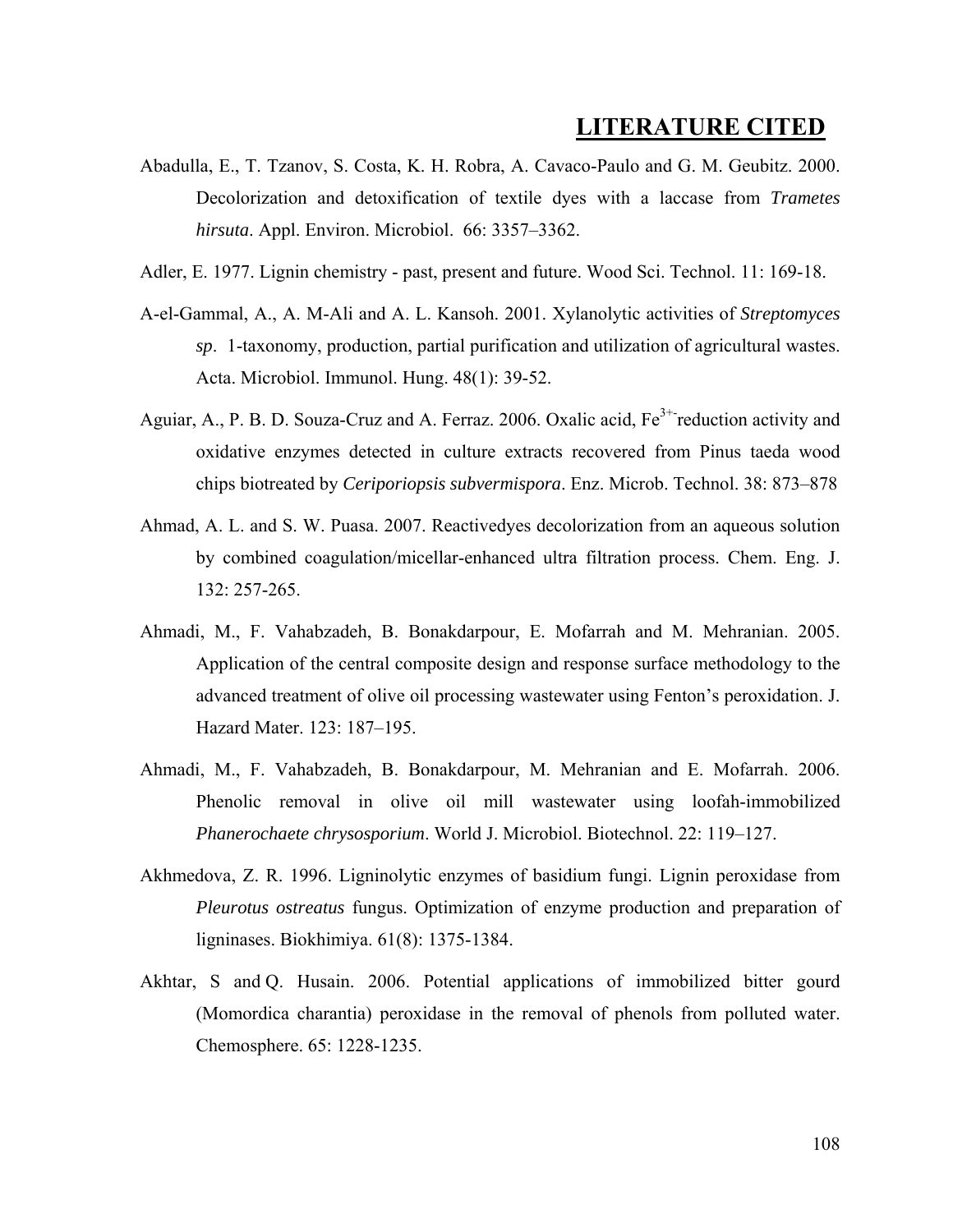- Akin, D. E., L. L. Rigsby and A. Sethuraman. 1995. Alterations in the structure, chemistry, and biodegradation of grass lignocellulose treated with white rot fungi. Appl. Environ. Microbiol. 61: 1591-1598.
- Anne-Marie, F., S. Criquet, M.Cigna, G. Gil and E. Ferre. 2004. Purification of a laccase from *Marasmius quercophilus* induced with ferulic acid: reactivity towards natural and xenobiotic aromatic compounds. Enz. Microbiol. Technol. 34: 549–554.
- Aranda, E., I. Sampedro, J. A. Ocampo and I. Garcia-Romera. 2006. Phenolic removal of olive-mill dry residues by laccase activity of white-rot fungi and its impact on tomato plant growth. Int. Biodet. Biodeg. 58: 176–179.
- Arora, S. D and K. P. Gill. 2001. Effects of various media and supplements on laccase production by some white rot fungi. Biores. Technol. 77: 89-91.
- Asghar, M., M. J. Asad and R. L. Legge. 2006. Enhanced lignin peroxidase synthesis by *Phanerochaete chrysosporium* in solid state bioprocessing of a lignocellulosic substrate. World J. Microbiol. Biotechnol. 22: 449-453.
- Asghar, M., S. A. H. Shah, M. Ali and R. L. Legge. 2006. Decolorization of some reactive textile dyes by white rot fungi isolated in Pakistan. World J. Microbiol. Biotechnol. 22: 89-93.
- Asgher, M., M. J. Asad, H. N. Bhatti and R. L. Legge. 2006. Hyperactivation and thermostablization of *Phanerochaete chrysosporium* lignin peroxidase by immobilization in xerogels. World J. Microbiol. Biotechnol. 11274(6): 9255-9.
- Asgher, M., M. Javaid Asad, Haq Nawaz Bhatti and Raymond L. Legge . 2007. Hyperactivation and thermostabilization of *Phanerochaete chrysosporium* lignin peroxidase by immobilization in xerogels. World J. Microbiol and Biotechnol. 23(4): 525-530.
- Asgher, M., S. Batool, H. N. Bhatti, R. Noreen, S. U. Rahman and M. J. Asad. 2008a. Laccase mediated decolorization of vat dyes by *Coriolus versicolor* IBL-04. Int. Biodet. Biodegr. 4: 465-470.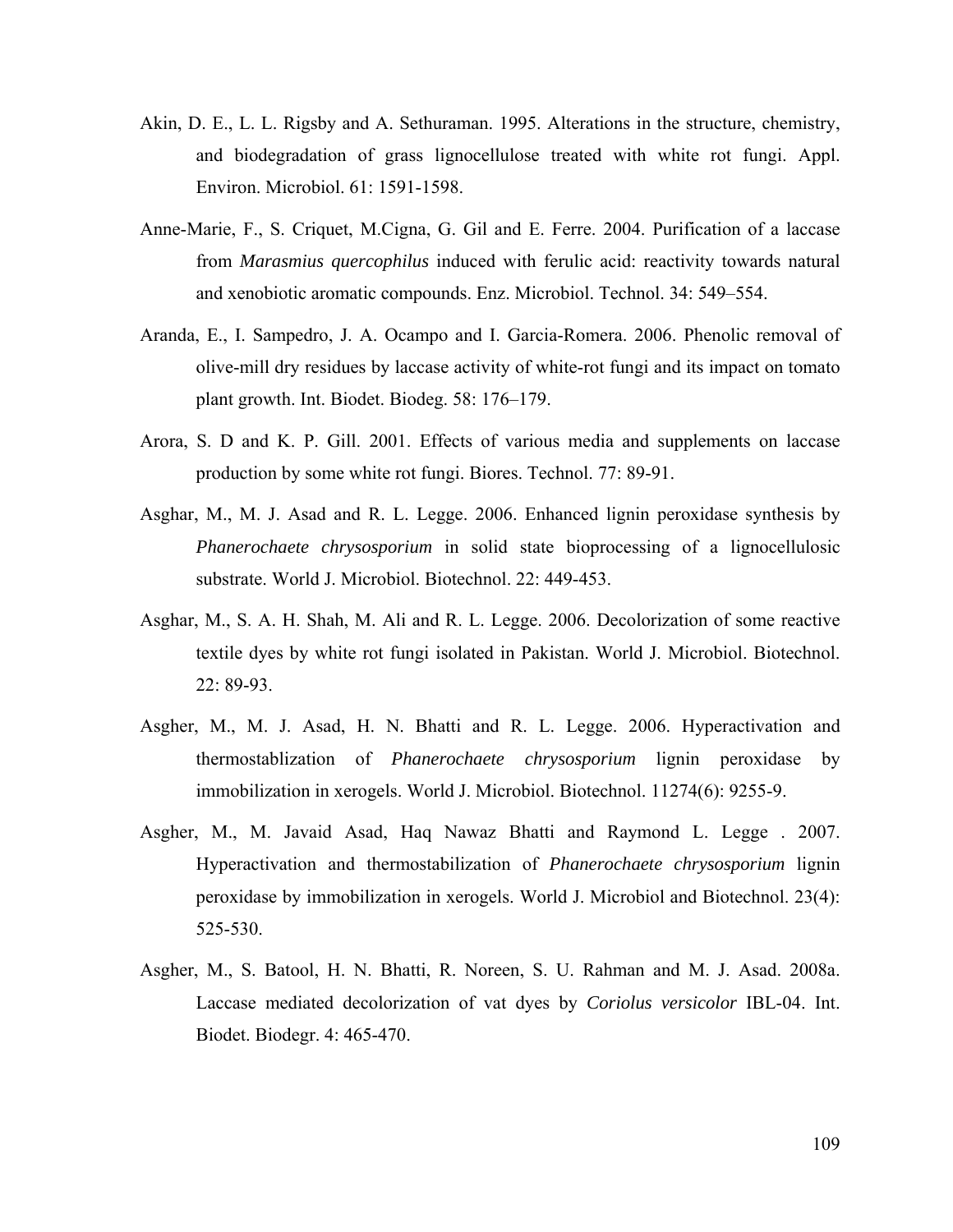- Asgher, M., S. Kausar, H. N. Bhatti, S. A. H. Shah and M. Ali. 2008b. "Optimization of medium for decolorization of Solar golden yellow R direct textile dye by *Schizophyllum commune* IBL-06." Int. Biodet. Biodegr. 61: 189-193.
- Asgher, M., S. Kausar, H. N. Bhati., S. A. H. Shah and M. Ali. 2008. Optimization of medium for decolorization of Solar golden yellow R direct textile dye by *Schizophyllum commune* IBL-06. Int. Biodeter. Biodeg. 61(2):189-193.
- Asgher, M., N. Azim and H. N. Bhatti. 2009. Decolorization of practical textile industry effluents by white rot fungus *Coriolus versicolor* IBL-04. J. Biochemical Engin. 47: 61-65.
- Asgher, M., Y. Sharif and H. N. Bhatti. 2010. Enhanced Production of Ligninolytic Enzymes by *Ganoderma lucidum* IBL-06 using Lignocellulosic Agricultural Wastes. Inter. J. Chemical Reactor Engin. 8 : 1-17.
- Atagana, H. I., B.O. Ejechi and A. M. Ayilumo. 1999. Fungi associated with degradation of wastes from rubber processing industry. Environ. Monit. Aassess. 55: 401–408.
- Aust, S. D., H. Tuisel, C. W. Chang and J. A. Bumpus. 1989. Oxidation of environmental pollutants by lignin peroxidases from white rot fungi. Biol. Oxid. Systems. 1: 453- 464.
- Baborova, P., M. Moder, P. Baldrian, K. Cajthamlova and T. Cajthaml. 2006. Purification of a new manganese peroxidase of the white-rot fungus *Irpex lacteus* and degradation of polycyclic aromatic hydrocarbons by the enzyme. Res. Microbiol. 157: 248–253.
- Bajpai, P., P. K. Bajpai, M. Akhtar and M. B. Jauhari. 2001. Biokraft pulping of eucalyptus with selected lignin-degrading fungi. J. Pulp. And Paper Sci. 27 (7): 235–239.
- Balan, D. S. L. and R. T. R. Monteiro. 2001. Decolorization of textile indigo dye by ligninolytic fungi. J. Biotechnol. 89: 141–145.
- Baldrian, P. 2006. Fungal laccases occurrence and properties. FEMS. Microbiol. Rev. 30:215-24.
- Baldrian, P. and J. Gabriel. 2002. Variability of laccase activity in the white-rot basidiomycete Pleurotus ostreatus. Folia Microbiol (Praha). 47(4):385-390.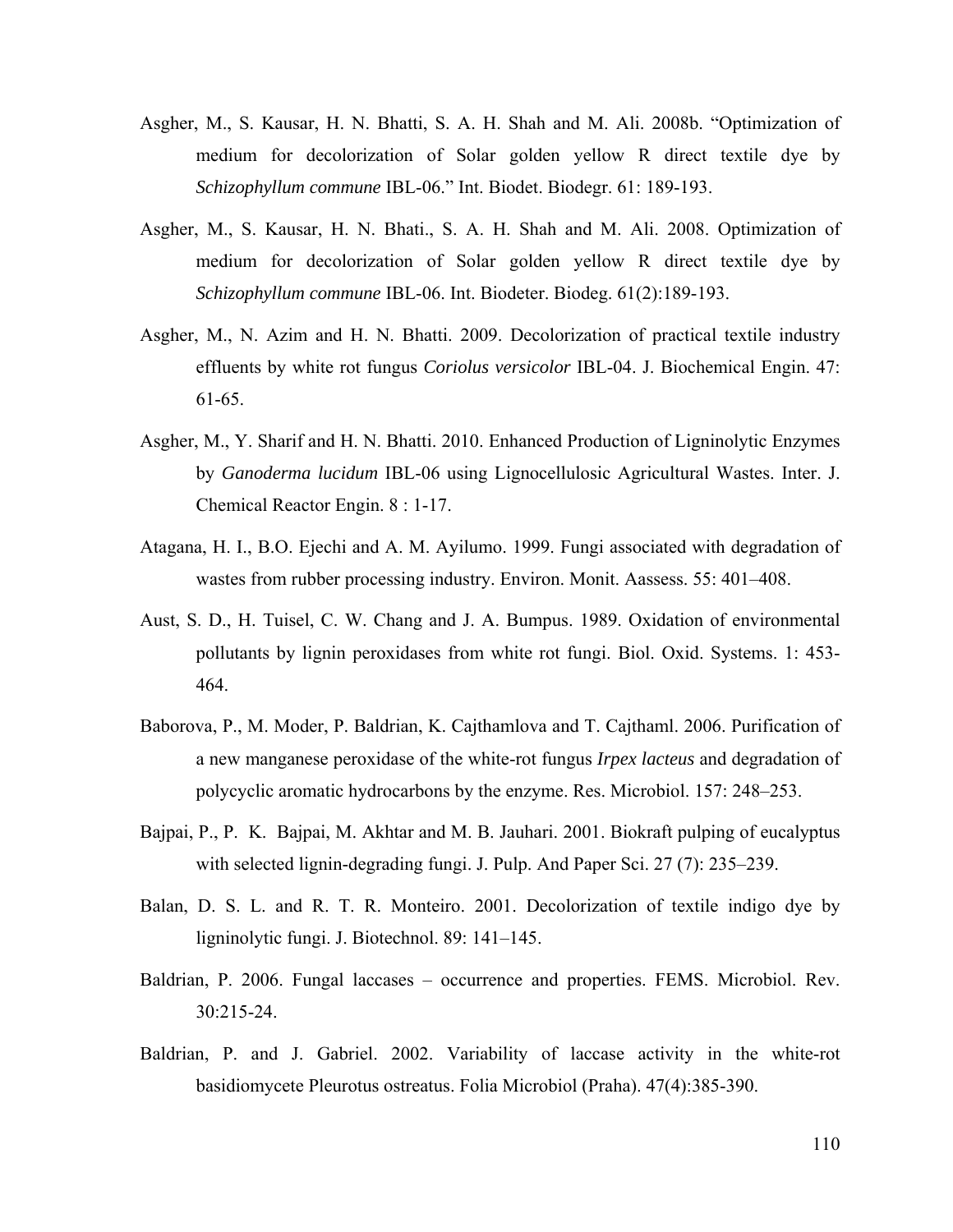- Baldrian, P. and J. Gabriel. 2003. Lignocellulose degradation by *Pleurotus ostreatus* in the presence of cadmium. FEMS. Microbiol. Lett. 220: 235-240.
- Banat, I. M., P. Nigam, D. Singh and R. Marchant. 1996. Microbial decolorization of textiledye-containing effluents: a review. Biores. Technol. 58: 217-227.
- Banerjee, P., S. D. Gupta and S. De. 2007. Removal of dye from aqueous solution using a combination of advanced oxidation process and nanofiltration. J. Hazard. Mater. 140: 95-103.
- Barr, D. P and S. D. Aust. 1994. Mechanisms white rot fungi use to degrade pollutants. Environ Sci. Technol. 28:78–87.
- Bermek, H., H. Yazici, H. Ozturk, C. Tamerler, H. Jung, K. Li, K. M. Brown, H. Ding and F. Xu. 2004. Purification and characterization of manganese peroxidase from wooddegrading fungus *Trichophyton rubrum*. Enz. Microbiol. Technol. 35: 87–92.
- Berrocal, M., A. S. Ball, S. Huerta, J. M. Barrasa, M. Hernández, M. I. Pérez-Leblic and M. E. Arias. 2000. Biological upgrading of wheat straw through solid-state fermentation with *Streptomyces cyaneus*. App. Microbiol. and Biotechnol. 54(6): 764-771.
- Berrocal, M., J. Rodriguez, M. Hernandez, M. I. Perez, M. B. Roncero, T. Vidal, A. S. Ball and M. E. Arias. 2004. The analysis of handsheets from wheat straw following solid substrate fermentation by *Streptomyces cyaneus* and soda cooking treatment. Bioces. Technol. 94 (1): 27-31.
- Bhatti, H.N., N. Akram and M. Asgher. 2008. "Optimization of culture conditions for enhanced decolorization of Cibacron Red FN-2BL by *Schizophyllum commune* IBL-06." Appl.Biochem. Biotechnol. 149: 255-264.
- Bibi, I., H. N. Bhatti, M. Asgher and I. A. Bhatti. 2010. Enhanced Decolorization of Novasol Direct Black Textile Dye by *Agaricus bitorqus* A66. Inter. J. Chemical Reactor Engin. 8: 1-17.
- Bibi, I., H. N. Bhatti and M. Asgher. 2009. "Decolorization of direct dyes with manganese peroxidase from white rot basidiomycetes *Ganoderma lucidum*-IBL-5." Can. J. Chem. Eng. 87: 435-440.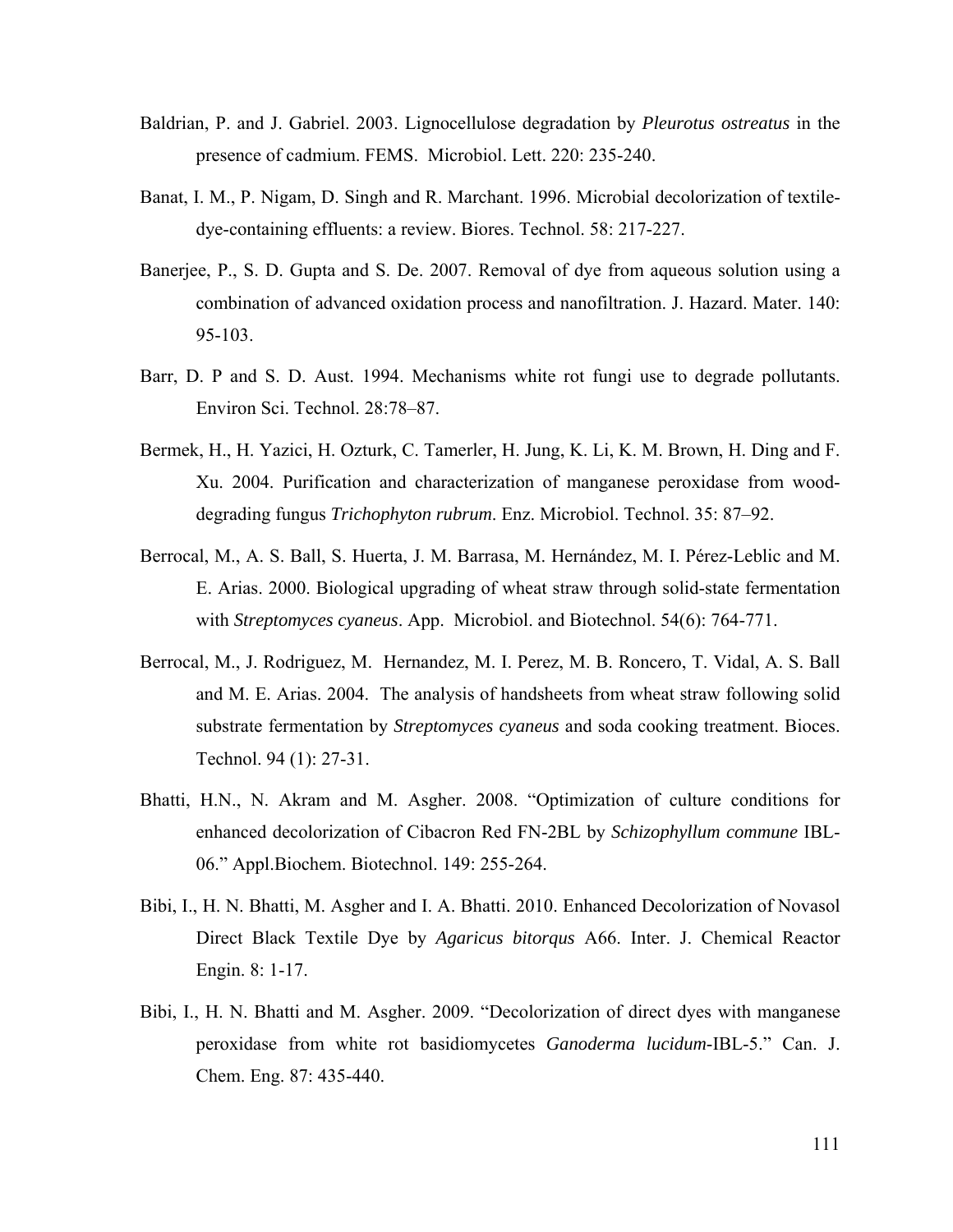- Birhanli, E. and O. Yesilada. 2006. Increased production of laccase by pellets of *Funalia trogii* and *Trametes versicolor* in repeated-batch mode. Enz. Microbiol. Technol. 39: 1286–1293.
- Boer, C. G., L. Obici, C. G. Souza and R. M. Peralta. 2004. Decolourization of synthetic dyes by solid state cultures of *Lentinula (Lentinus) edodes* producing manganese peroxidase as the main lignolytic enzyme. Biores. Technol. 94:107-112.
- Boer, G. C., L. Obici, C. G. M. de Souza and R. M. Peralta. 2006. Purification and some properties of Mn peroxidase from *Lentinula edodes*. Proc. Biochem. 41: 1203–1207.
- Bonnarme, P., J. Perez and T. W. Jeffries. 1990. Regulation of Ligninase production White-Rot Fungi. Institute for Microbial and Biochemical Technol. U.S. Department of Agriculture Forest Products Laboratory, Madison. 56: 1806-1812.
- Bonnarme, P., J. Perez and T. W. Jeffries.1991. Regulation of ligninase production in white rot fungi. American Chemical Society. 22-27.
- Bose, S., S. Mazumder and M. Mukherjee. 2007. Laccase production by the white-rot fungus *Termitomyces clypeatus*. J. Basic Microbiol. 47: 127-131.
- Boyle, C. D., B. R. Kropp and I. D. Reid. 1992. Solubilization and Mineralization of Lignin by white rot fungi. Appl. Environ. Microbiol. 58(10): 3217-3224.
- Bradford, M. M. 1976. A rapid and sensitive method for quantification of microgram quantities of proteins utilizing the principles of protein dye binding. Ana. Biochem. 72:248-254.
- Bredberg, K., B. E. Andersson, E. Landfors and O. Holst. 2002. Microbial detoxification of waste rubber material by wood-rotting fungi. Biores. Technol. 83:221–224.
- Brigitte, B., M. J. Martinez, F. Guillen and A. T. Martinez. 1999. Mechanism of Peroxidase Inactivation in Liquid Cultures of the Ligninolytic Fungus *Pleurotus pulmonarius.*  Appl. Environ. Microbiol. 65(3): 923-928.
- Brown, A. 1985. Review of lignin in biomass. J. Appl. Biochem. 7: 371-387.
- Brunow, G. 2001. Methods to reveal the structure of lignin. In M. Hofrichter and A. Steinbuchel (eds). Biopolymers. 1: 89-116.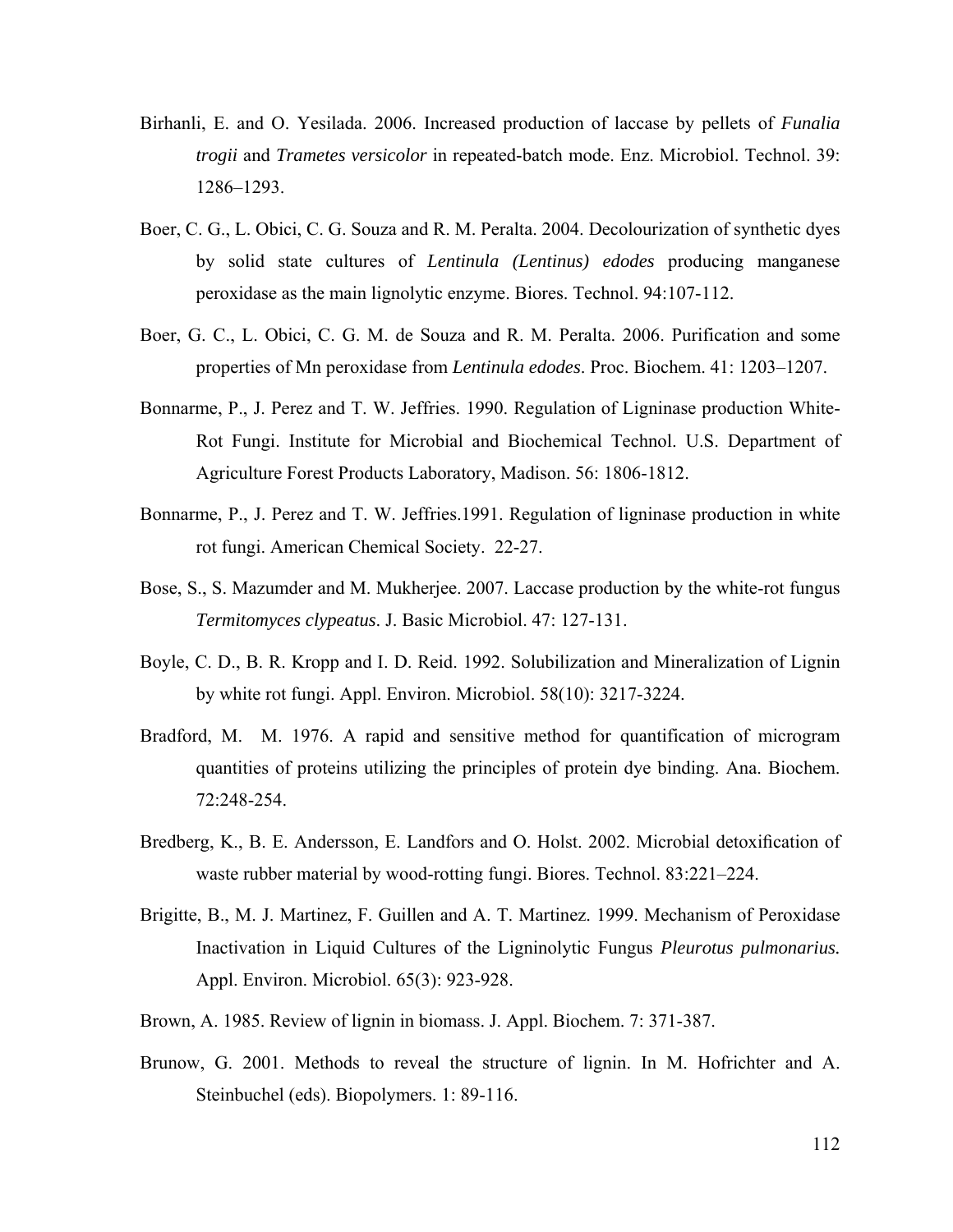- Buchanan, I. D., K. Ikehata and D. W. Smith. 2004. Recent developments in the production of extracellular fungal peroxidases and laccases for waste treatment. Environ. Engin and sci. 3: 1-19.
- Bumpus, J. A. and S. D. Aust. 1987. Biodegradation of DDT [1,1,1-trichloro-2,2-bis(4 chlorophenyl)ethane] by the white rot fungus *Phanerochaete chrysosporium*. Appl. Environ. Microbiol. 53: 2001-2008.
- Burnison, B. K., M. E. Comba, J. H. Carey, J. Parrott and J. P. Sherry. 1999. Isolation and tentative identification of compound in bleached-kraft mill effluent capable of causing mixed function oxygenase induction in fish. Environ. Toxicol. Chem. 18: 2882– 2887.
- Cabana, H., J-L. H. Jiwan, R. Rozenberg, V. Elisashvili, M. Penninckx, S. N. Agathos and J. P. Jones. 2007. Elimination of endocrine disrupting chemicals nonylphenol and bisphenol A and personal care product ingredient triclosan using enzyme preparation from the white rot fungus *Coriolopsis polyzona.* Chemosphere. 67: 770–778.
- Cadimaliev, D. A., V. V. Revin, N. A. Atykyan and V. D. Samuilov. 2005. Extracellular oxidases of the lignin-degrading fungus *Panus tigrinus*. Biochem. 70: 703-707.
- Campos, R., A. Kandelbauer, K. H. Robra, A. Cavaco-Paulo and G. M. Gubitz. 2001. Indigo degradation with purified laccases from *Trametes hirsuta* and *Sclerotium rolfsii*. J. Biotechnol. 89:131-9.
- Celia, M. M., D. M. Itmar and D. O. Pablo. 2004. Department of Microbiol. Univ. of California. USA. 37: 324-329.
- Cenek, N., K. Svobodova, P. Erbanova, T. Cajtham.l, A. Kasinath, E. Lang and V. Sasek. 2004. Ligninolytic fungi in bioremediation: extracellular enzyme production and degradation rate. 36: 1545-1551.
- Chairattanamanokorn, P., T. Imai, R. Kondo, M. Sekine, T. Higuchi and M. Ukita. 2005. Decolorization of alcohol distillery wastewater by thermotolerant white rot fungi. Appl. Biochem. Microbiol. 41: 662–667.
- Chander, M. and D. S. Arora. 2007. Evaluation of some white-rotfungi for their potential to decolourise industrial dyes. Dyes Pigm. 72:192–198.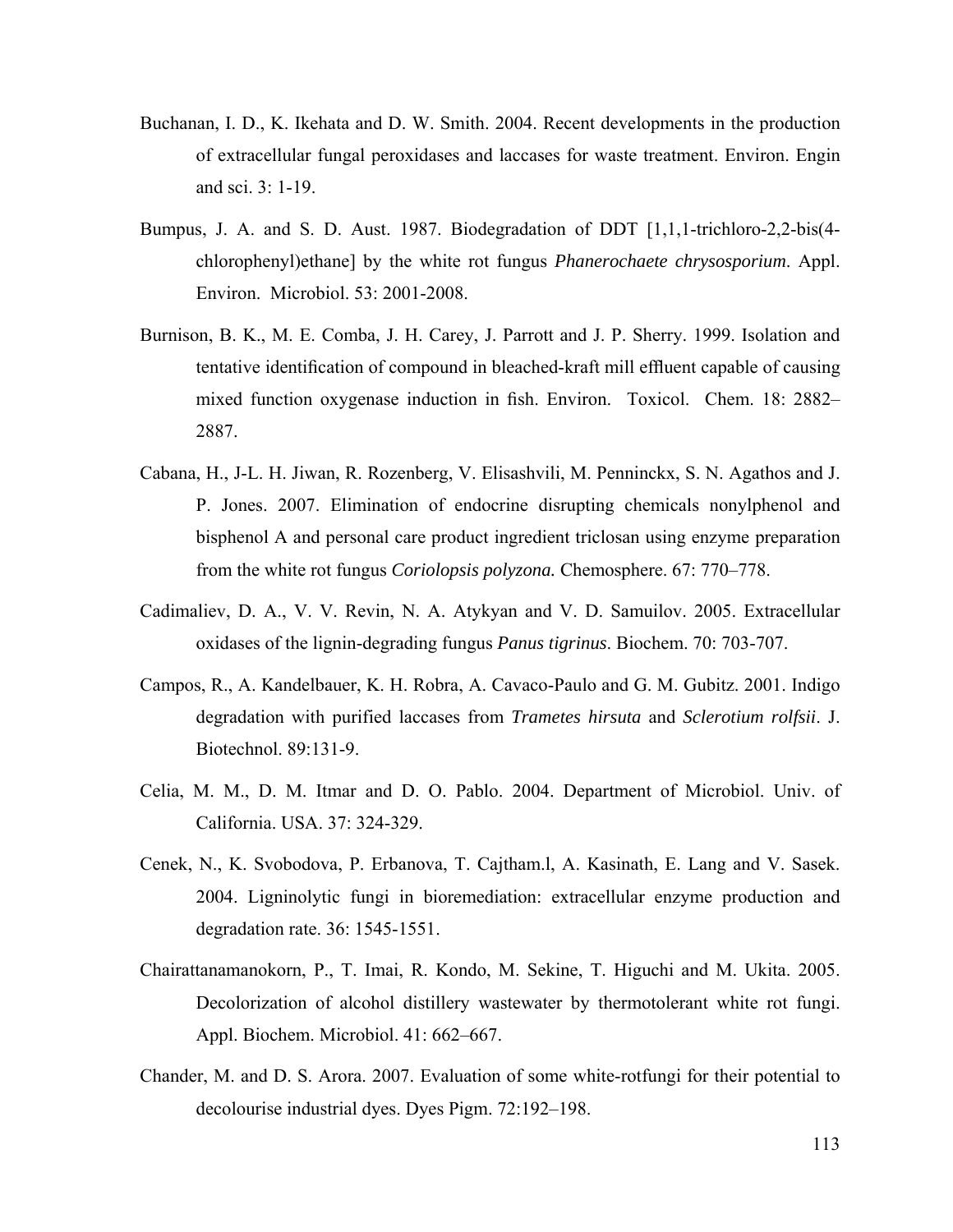- Chander, M., D. S. Arora and H. K. Bath. 2004. Biodecolorization of some industrial dyes by white-rot fungi. J. Ind Microbiol. Biotechnol. 31:94–97.
- Chang, H. C. and J. A. Bumpus. 2001. Inhibition of Lignin Peroxidase-Mediated Oxidation Activity by Ethylenediamine Tetraacetic Acid and N-N-N'-N'- Tetramethylenediamine. Proc. Natl. Sci. Counc. 25 (1): 26-33.
- Chang, J. S., C. Chou, Y, Lin, J. Ho and T. L. Hu. 2001. Kinetic characteriistics of bacterial azo-dye decolorization by *Pseudomonas luteola*. Water Resour. 35: 2041-2048.
- Cheng, X-B., R. Jia, S. Lip, Q. Zhu, S-Q. Tu and W-Z. Tang. 2007. Studies on the properties and co-immobilization of manganese peroxidase. Chin. J. Biotechnol. 23: 90–96.
- Chhabra, M., S. Mishra and T. R. Sreekrishnan. 2008. Mediator-assisted decolorization and detoxification of textile dyes/dye mixture by *Cyathus bulleri* laccase. Appl. Biochem. Biotechnol. 151: 587-598.
- Chi, Y., A. Hatakka and P. Maijala. 2007. Can co-culturing of two white-rot fungi increase lignin degradation and the production of lignin-degrading enzymes. Int. Biodet. Biodeg. 59: 32-39.
- Cho, N. S., A. Jarosa-Wilkolazka, J. Luterek, H-Y. Cho, S. Ohga and A. Leonowicz. 2006. Effect of fungal laccase and low molecular weight mediators on decolorization of Direct Blue dye. J. Fac Agric Kyushu Univ. 51: 219–225.
- Christian, V., R. Shrivastava, D. Shukla, H. Modi, B. Rajiv and M. Vyas. 2005. Mediator role of veratryl alcohol in the lignin peroxidase-catalyzed oxidative decolorization of Remazol Brilliant Blue R. Enz. Microb. Technol. 36: 426–431.
- Ciullini, I., S. Tilli, A. Scozzafava and F. Briganti. 2008. Fungal laccase, cellobiose dehydrogenase and chemical mediators: combined actions for the decolorization of different classes of textile dyes. Biores. Technol. 99: 7003-7010.
- Claus, H. 2003. Laccases and their occurrence in prokaryotes. Arch. Microbiol. 179:145-150.
- Collins, P. J. and A. D. W. Dobson. 1995. Extracellular lignin and manganese peroxidase production by the white-rot fungus color 290. Biotechnol. Lett. 17: 989-992.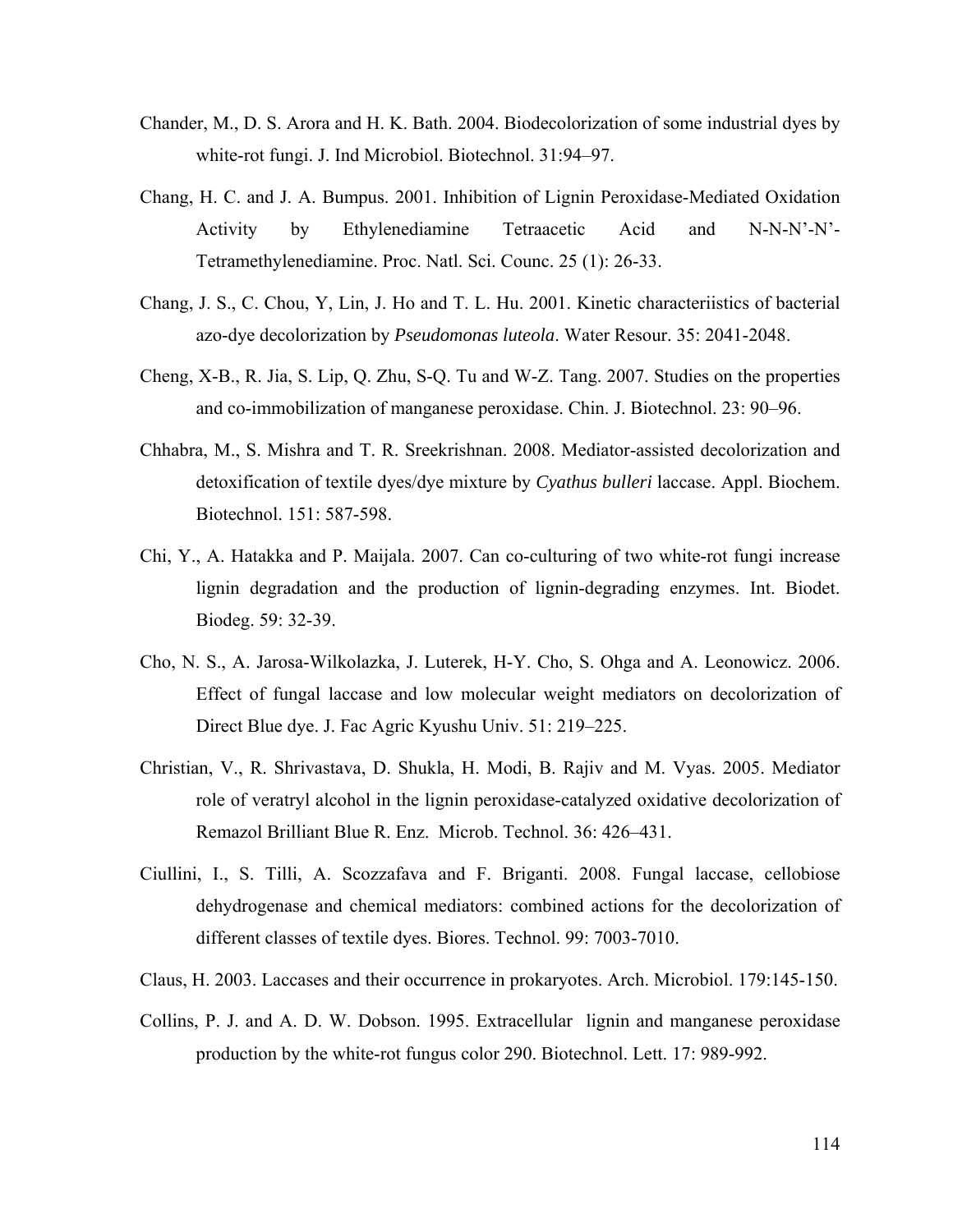- Collins, P. J., J. A. Field, P. Teunissen and A. D. Dobson. 1997. Stabilization of lignin peroxidases in white rot fungi by tryptophan. Appl. Environ. Microbiol. 63: 2543- 2548.
- Coughlan, M. P. 1988. Staining techniques for the detection of the individual components of cellulytic enzyme system. Methods in Enz. 160: 135-144.
- Coughlin, M. F., B. K. Kinkle and P. L. Bishop. 2003. High performance degradation of azo dye acid orange 7 and sulfanilic acid in a laboratory scale reactor after seeding with cultured bacterial strains. Water Resour. 37: 2757-2763.
- Coulibaly, L., G. Gourene and S. N. Agathos. 2003. Utilization of fungi for biotreatment of raw wastewaters. African J. Biotechnol. 2: 620-630.
- Couto, R. and A. Sanroman. 2000. Extracellular ligninolytic enzyme production by *Phanerochaete chrysosporium* in a new solid-state bioreactor. Biotechnol. 22: 1443- 1447.
- Couto, S. R., D. Moldes and M. A. Sanroman. 2006. Optimum stability conditions of pH and temperature for ligninase and manganese-dependent peroxidase from *Phanerochaete chrysosporium*. World J. Microbiol. & Biotechnol. 22: 607-612.
- Couto, S. R., E. Rosales and M. A. Sanroman. 2006. Decolorisation of synthetic dyes by Trametes hirsute in expended-bedreactors. Chemosphere. 62: 1558-1563.
- Couto, S. R., I. Rivela, M. R. Munoz and A. Sanroman. 2000. Stimulation of ligninolytic enzyme production and the ability to decolorize Poly R-478 in semisolid-state cultures of *Phanerochaete chrysosporium*. Biores. Technol. 74, 159-164.
- Crini, G. 2006. Non-conventional low-cost adsorbent for dye removal: a review. Biores. Technol. 97: 1061-1085.
- Cripps, C., A. J. Bumpus and D. S. Aust. 1990. Biodegradation of azo and heterocyclic dyes by *Phanerochaete chrysosporium*. Appl. Environ. Microbiol. 56:1114-1118.
- Cullen, D and P. Kersten. 1992. Fungal enzymes for lignocellulose degradation. In: Kinghorn JR, Turner G. Glasgow (eds) Applied molecular genetics of filamentous fungi. Blackie Academic and Professional, Chapman & Hall. 100–l31.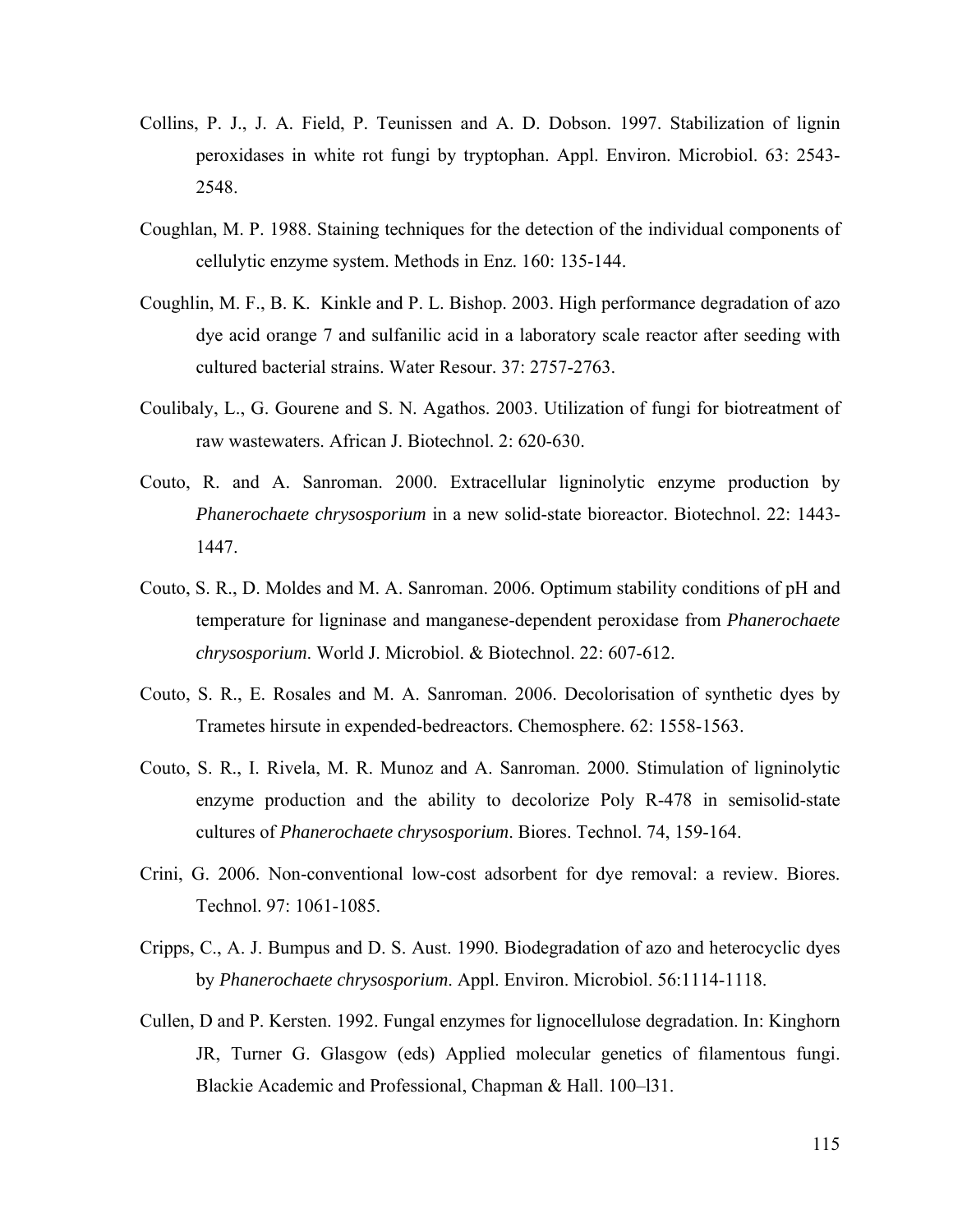- D'Annibale, A., D. Quaratino, F. Federici and M. Fenice. 2006. Effect of agitation and aeration on the reduction of pollutant load of olive mill wastewater by the white-rot fungus *Panus tigrinus.* Biochem. Eng. J. 29: 243–249.
- D'Souza, D. T., K. V. Ashutosh., M. Merill and R. Chandralata. 2006. Effect of nutrient nitrogen on laccase production, its isoenzyme patterns and effluent decolorisation, by the fungus NIOCC=2A isolated from mangoove wood. Indian J. marine sci. 35: 364- 372.
- D'Souza, D. T., R. Tiwari, A. K. Sah and C. Raghukumar. 2006. Enhanced production of laccase by a marine fungus during treatment of colored effluents and synthetic dyes. Enz. Microb. Technol. 38:504–511.
- D'Souza, T. M., C. S. Merritt and C. A. Reddy. 1999. Lignin-modifying enzymes of the white rot basidiomycete *Ganoderma lucidum*. Appl. Environ. Microbiol. 65: 307-313.
- Daljit, A and G. Paramjit. 2005. Production of Ligninolytic Enzymes by *Phlebia Floridensis*. **:** World J. Microbiol. Biotechnol. 21(8): 1021-1028.
- Daljit, S. A and K. G. Paramjit. 2001. Effects of various media and supplements on laccase production by some white rot fungi. Biores. Technol. 77: 89-91.
- Danlian, H., Z. Guangming, P. Zhiwei, Z. Panyue, H. Shuang, J. Xiaoyun, F. Chongling and C. Yang. 2008. Biotransformation of rice straw by *Phanerachaete chrysosporium* and the related ligninolytic enzymes. Int. J. Biotechnol. 10: 86-92.
- Dedeyan, B., A. Klonowska, S. Tagger, T. Tron, G. Iacazio and J. LePetit. 2000. Biochemical and molecular characterization of a laccase from *Marasmius quercophilus*. Appl. Environ. Microbiol. 66: 925-929.
- Dhiman, O., Z. Kerem and Y. Hadar. 2008. Enhancement of laccase activity in liquid cultures of the ligninolytic fungus *Pleurotus ostreatus* by cotton stalk extract. J. Biotechnol. 51: 201-207.
- Dhouib, A., M. Ellouz, F. Aloui and S. Sayadi. 2006. Effect of bioaugmentation of activated sludge on olive mill wastewater detoxification with white-rot fungi. Lett. Appl. Microbiol. 42: 405–411.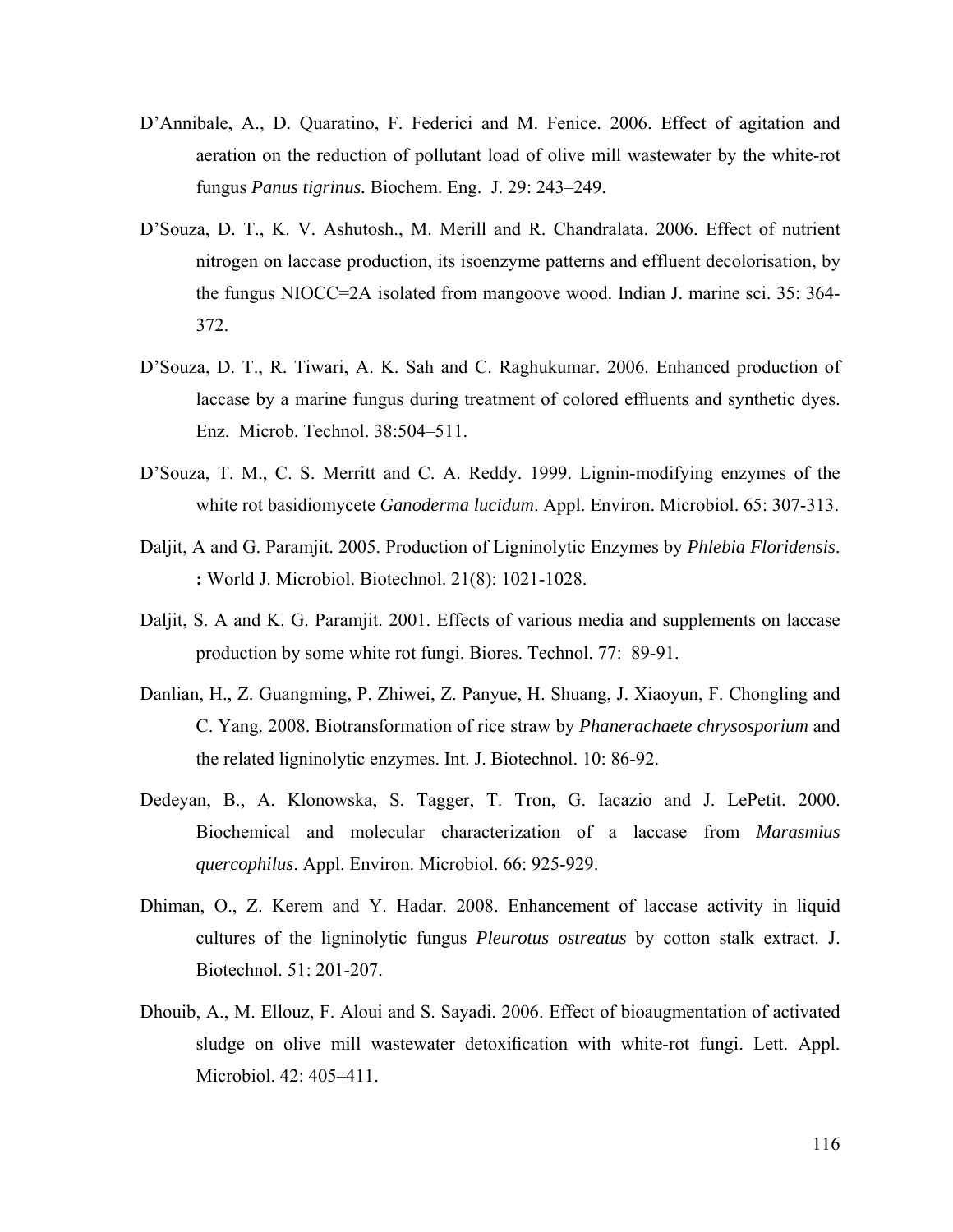- Driessel, B. V and L. Christov. 2001. Decolorization of bleach plant effluent by micoralean and white-rot fungi in a rotating biological contractor. J. Biosci. Bioeng. 92: 270-276.
- Duran, N and M. Duran. 2000. Enzyme applications in the textile industry. Rev. Prog. Color. 30: 41-44.
- Eggert, C and K. Eriksson. 1996. The ligninolytic system of the white rot fungus *pycnoporus linabarinus*. Environ. Microbiol. 62: 1151-1158.
- Eichlerova, I., L. Homolka and F. Nerud. 2002. Decolorization of synthetic dyes by *Pleurotus ostreatus* isolates differing in ligninolytic properties. Folia. Microbiol. 47: 691-695.
- Eichlerova, I., L. Homolka and F. Nerud. 2006. Ability of industrial dyes decolorization and ligninolytic enzymes production by different *Pleurotus species* with special attention on *Pleurotus calyptratus*, strain CCBAS 461. Pro. Biochem. 41: 941-946.
- Eichlerova, I., L. Homolka and F. Nerud. 2006. Synthetic dye decolorization capacity of white rot fungus *Dichomitus squalens*. Biores. Technol. 97: 2153–2159.
- Eichlerova, I., L. Homolka, L. Lisa and F. Nerud. 2005. Orange G and Remazol Brilliant Blue R decolorization by white rot fungi *Dichomitus squalens, Ischnoderma resinosum* and *Pleurotus calyptratus*. Chemosphere. 60: 398-404.
- Elisashvili V, E. Kachlishvili and M. J. Penninckx. 2008. Effect of growth substrate, method of fermentation, and nitrogen source on lignocellulose-degrading enzymes production by white-rot basidiomycetes. J. Ind. Microbiol. Biotechnol. 35: 1531-1538.
- Elisashvili, V., M. Penninckx, E. Kachlishvali, N. Tsiklauri, E. Metreveli, T. Kaharziani and G. Kvesitadze. 2006. *Lentinus edodes* and *Pleurotus spp*. Lignocellulolytic enzymes activity in submerged and solid state fermentation of lignocellulosic wastes of different composition. Aca. Sci. Georgia, USA. 11: 805-820.
- Elisashvili, V., E. Kachlishvili and M. J. Penninckx. 2008. Lignocellulolytic enzymes profile during growth and fruiting of *Pleurotus ostreatus* on wheat straw and tree leaves. Acta. Microbiol. Immunol. Hung. 55: 157-168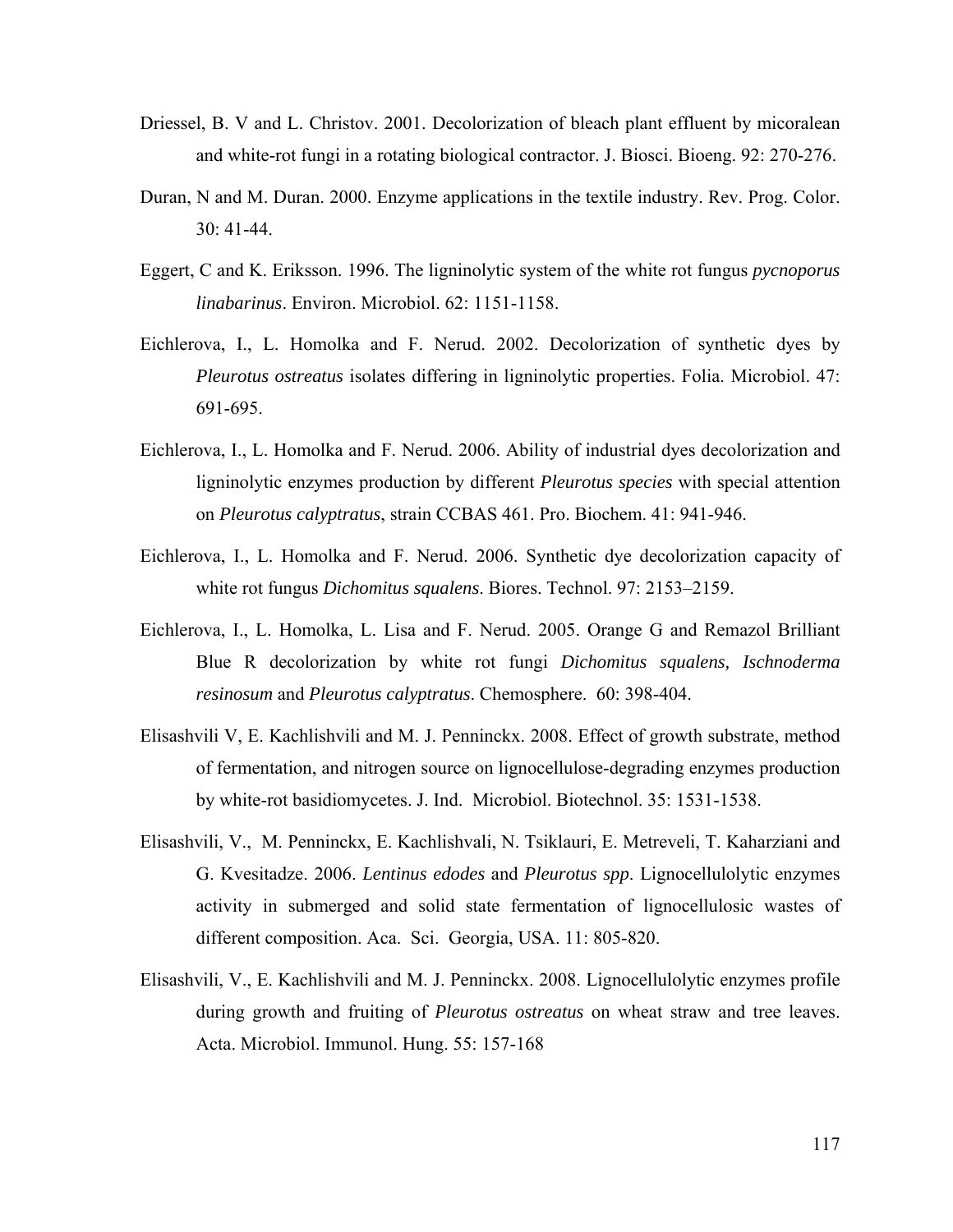- Eriksson, K. E., R. A. Blanchette and P. Ander. 1990. Microbial and enzymatic degradation of wood and wood components. Berlin: Springer-Verlag; Expression analysis of extracellular proteins from *Phanerochaete chrysosporium* grown on different liquid and solid substrates. Microbiol. 153: 3023-33.
- Erkurt, E. A., A. Unyayar and H. Kumbur. 2007. Decolorization of synthetic dyes by whiterot fungi, involving laccase enzyme in the process. Proc. Biochem. 42: 1429-1435.
- Eugenio, M. E., J. M. Carbajo, M. C. Terron, A. E. Gonzalez and J. C. Villar. 2008. Bioremidiation of lignosuphonates by lignin-degrading basidiomycetous fungi. Biores. Technol. 99: 4929-4934.
- Falcon, M. A., A. Rodriguez and A. Carnicero. 1995. Isolation of microorganisms with lignin transformation potential from soil of Tenerife Island. Soil Biol. Biochem. 27(2): 121- 126.
- Fan, J., Y. Guo, J. Wang and M. Fan. 2009. Rapid decolorization of azo dye methyl orange in aqueous solution by nanoscale zerovalent iron particles. J. Hazard. Mater. 166: 904- 910.
- Fan, L., Y. Zhou, W. Yang, G. Chen and F. Yang. 2006. J. Hazard. Mater. 137: 1182-1188.
- Faraco, V., C. Pezzella, P. Giardina, A. Piscitelli, S. Vanhulle and G. Sannia. 2008. Decolorization of textile dyes by the white-rot fungi *Phanerochaete chrysosporium* and *Pleurotus ostreatus*. J. Chem. Thechnol. Biotechnol. 84: 414-419.
- Farriera-Litao, V. S., M. E. A. Carvalho and E. P. S. Bon. 2007. Lignin peroxidase efficiency for methylene blue decolouration: Comparison to reported methods. Dyes and Pigments. 74:230-236.
- Ferrara, M. A., E. P. Bon and J. S. Araujo Neto. 2002. Use of steam explosion liquor from sugar cane bagasse for lignin peroxidase production by *Phanerochaete chrysosporium*. Appl. Biochem. Biotechnol. 98:289-300.
- Font, X., G. Caminal, X. Gabarrell and T. Vicent. 2006. Treatment of toxic industrial wastewater in fluidized and fixed-bed batch reactors with *Trametes versicolor*: influence of immobilization. Environ. Technol. 27: 845–854.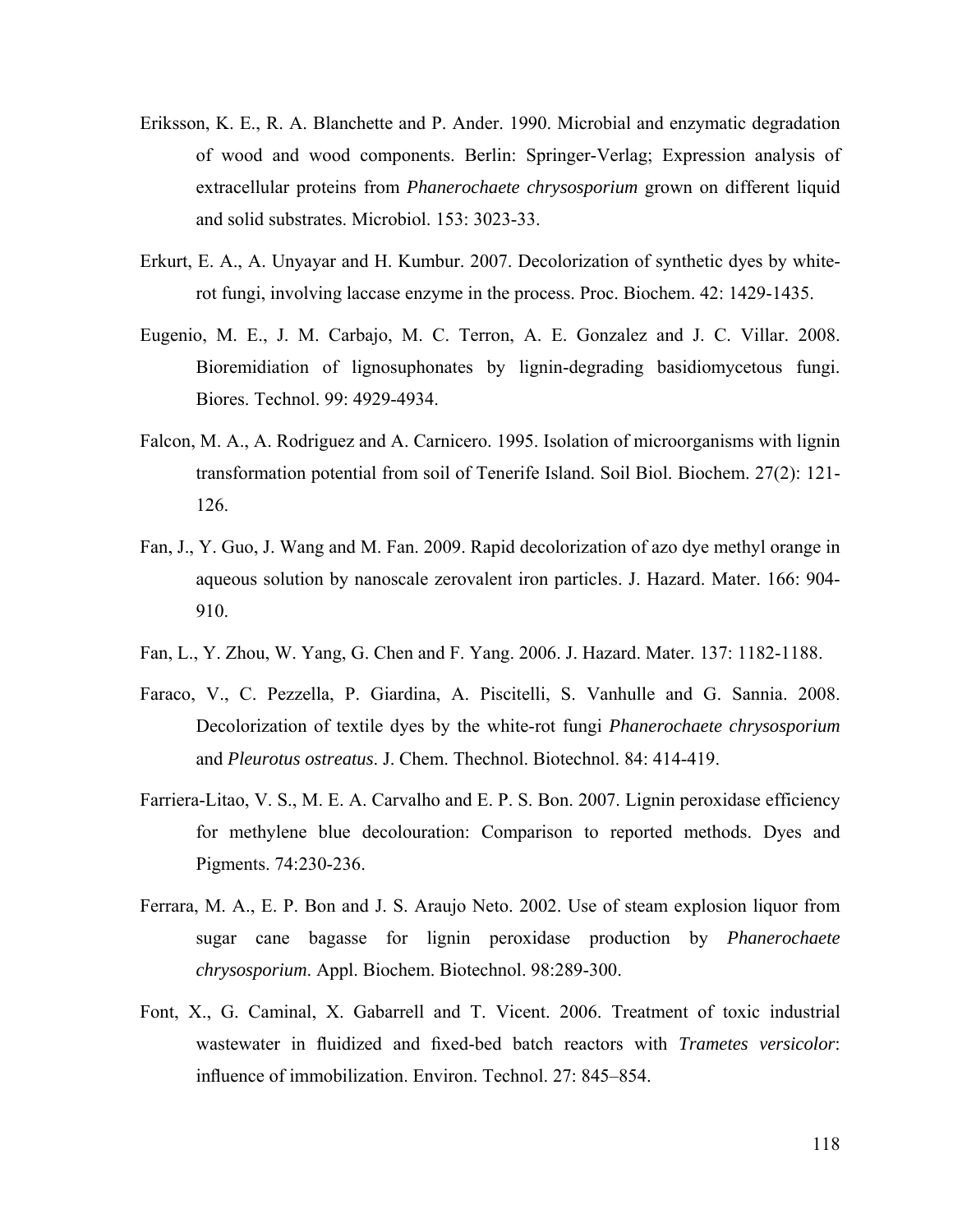- Fragoso, N. M., J. L. Parrott, M. E. Hahn and P. V. Hodoson. 1998. Chronic retene exposure causes sustained induction of CYP1A activity and protein in rainbow trout (Oncorhynchus mykiss). Environ Toxicol Chem. 17: 2347–2353.
- Franco, H., J. Freer, J. Rodríguez, J. Baeza, J. P. Elissetche and R. Mendonca. 2006. Kraft pulping of Drimys winteri wood chips biotreated with *Ganoderma australe.* Journal of Chemical Technol & Biotechnol. 81(2): 196-200.
- Fu, Y and T. Viraraghavan. 2001. Fungal decolourization of dye wastewater: a review. Biores Technol. 79: 251–262.
- Fujihara, S., M. Hatashita, A. Sakurai and M. Sakakibara. 2010. Production of manganese peroxidase by white rot fung from potato-processing wastewater: Role of amino acids on biosynthesis. Afr. J. Biotechnol. 9(5): 725-731.
- Galhaup, C., H. Wagner, B. Hinterstoisser and D. Haltrich. 2002. Increased production of laccase by the wood-degrading basidiomycetes *Trametes pubescens*. Enz. Microb. Thechnol. 30: 529-536.
- Gao, D., H. Liang, L. Du and J. Chen. 2010. Biodegradation of polycyclic aromatic hydrocarbons (PAHs) by white rot-fungus *Pseudotrametes gibbosa* isolated from the boreal forest in Northeast China. Afr. J. Biotechnol. 9(41): 6888-6893.
- Garcia, I. G., P. R. J. Pena, J. L. B. Venceslada, A. M. Martin, M. A. M. Santos and E. R. Gomez. 2004. Removal of phenol compounds from olive mill wastewater using *Phanerochaete chrysosporium, Aspergillus niger, Aspergillus terreus* and *Geotrichum candidum*. Proc. Biochem. 35:751–758.
- Gasparini, F., P. L. Weinert, L. S. Lima, L. Pezza and H. R. Pezza. 2008. A sample and green analytical method for the determination of Formadehyde. J. Braz. Chem. Soc. 19: 1531-1537.
- Gavril, M and P. V. Hodson. 2007. Chemical evidence for the mechanism of the biodecoloration of Amaranth by *Trametes versicolor*. World J. Microbiol. Biotechnol. 23: 103–124.
- Geng, X., K. Li and F. Xu. 2004. Investigation of hydroxamic acids as laccase-mediators for pulp bleaching. Appl. Microbiol. Biotechnol. 64:493–496.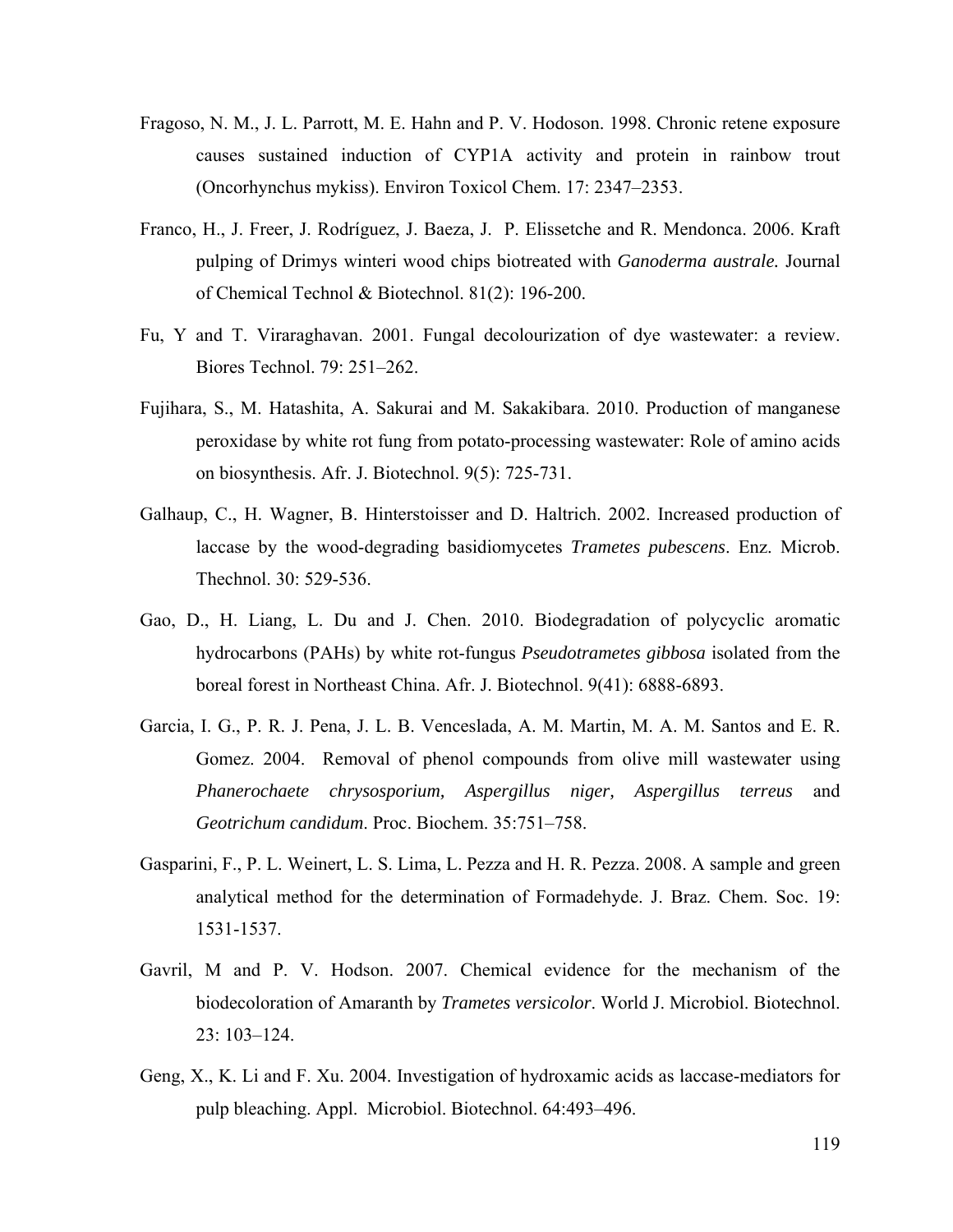- Ghodake, G. S., S. D. Kalme, J. P. Jadhav and S. P. Govindwar. 2009. Purification and Partial Characterization of Lignin Peroxidase from *Acinetobacter calcoaceticus* NCIM 2890 and Its Application in Decolorization of Textile Dyes. Appl. Biochem. Biotechnol. 15: 6–14.
- Gianfreda, L., F. Xu and J. M. Bollag. 1999. A useful group of oxidoreductive enzymes. Bioremediation. 3: 1-26.
- Giardina, P., G. Palmieri, B. Fontanella, V. Rivieccio and G. Sannia. 2000. Manganese peroxidase isoenzymes produced by *Pleurotus ostreatus* grown on wood sawdust. Arch. Biochem. Biophys. 376:171-179.
- Gold, M. H and M. Alic. 1993. Molecular biology of the lignin degrading basidiomycete *Phanerochaete chrysosporium*. Microbiol. Rev. 57: 605–622.
- Gonzalez, T., M. C. Terron, S. Yague, H. Junca, J. M. Carbajo, E. J. Zapico, R. Silva, A. Arana-Cuenca, A.Tellez and A. E. Gonzalez. 2007. Melanoidin-containing wastewaters induce selective laccase gene expression in the white rot fungus *Trametes sp.* I-62. Res. Microbiol. doi: 10.1016/j.resmic. 2007.10.005.
- Gottlieb A, C. Shaw, A. Smith, A. Wheatly, S. Forsythe. 2003. The toxicity of textile reactive azo dyes after hydrolysis and decolorization. J. Biotechnol. 101: 49-56.
- Guillen, Y and M. Angela. 2008. The effect of copper on the growth of wood-rotting fungi and a blue-stain fungus. World J. Microbiol. Biotechnol. 24: 31–37.
- Gulnaz, O., K. Asyenur and D. Sadik. 2006. The use of dried activated sludge for adsorption of reactive dye. J. Hazard.Mat. B. 134: 190-196.
- Guo, J. B., J. T. Zhou and D. Wang. 2007. Biocatalyst effect of immobilized anthraquinone on anaerobic reduction of azo dyes by thesalt tolerant bacteria. Water Res. 41:426- 432.
- Guzeldag, G and O. Colak. 2007. Molecular Identification of *Ganoderma lucidum* from Turkey. Int J. Agri. Biol. 9:767-770.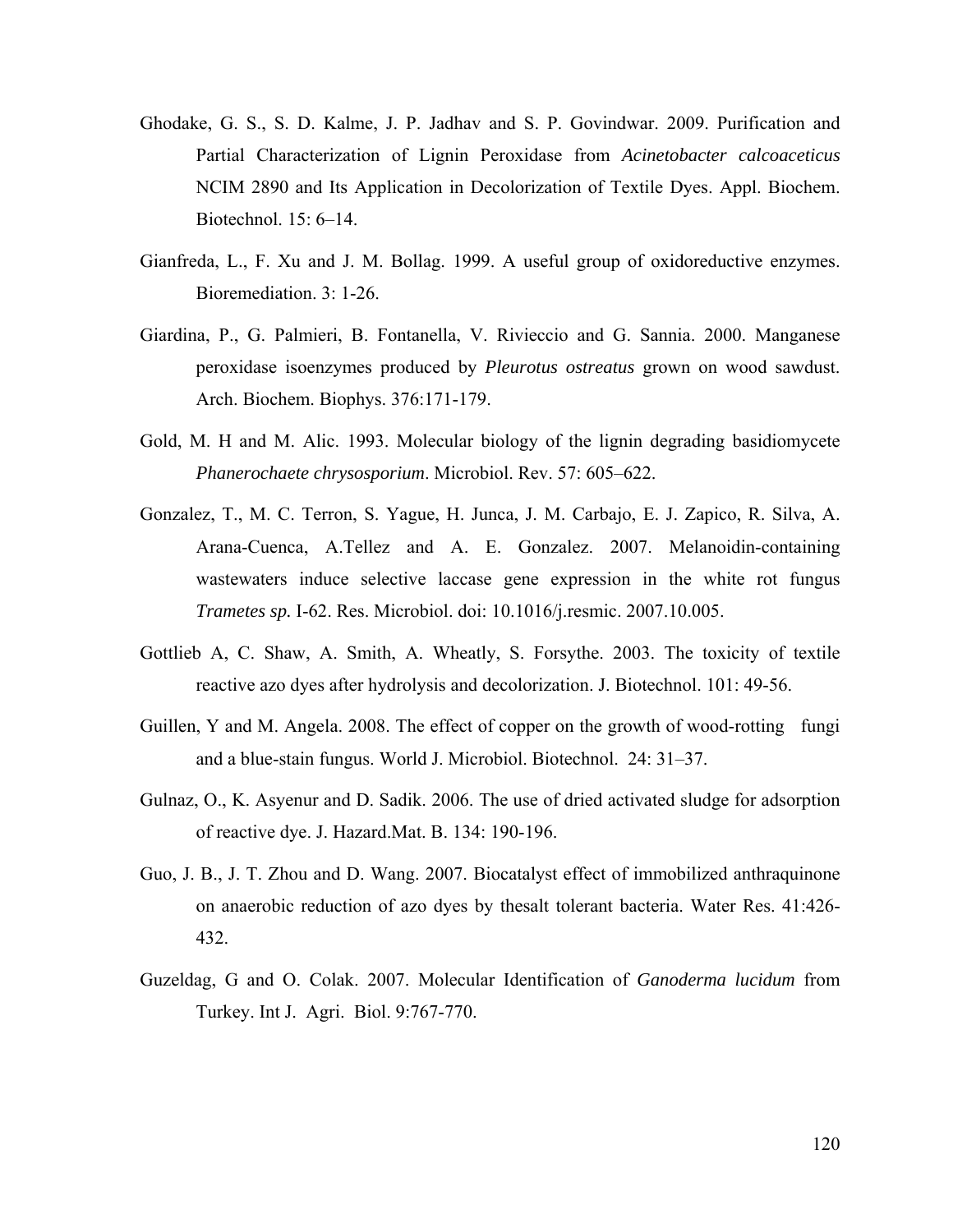- Hafiz, I., M. Asgher and H. N. Bhatti. M. 2008. "Optimization of Cibacron Turquoise P-GR decolorization by *Ganoderma lucidum*-IBL-05." Fresen. Environ.Bull. 17: 1987- 1993.
- Hai, F. I., K. Yamamoto, K. Fukushi. 2006. Development of a submerged membrane fungi reactor for textile wastewater treatment. Desalination. 192: 315-322.
- Hakala, T. K., T. Lundell, S. Galkin, P. Maijala, S. Kalkkinen and A. Hatakka. 2005. Manganese peroxidases, laccase and oxalic acid from the selective white-rot fungus *Physisporinus rivulosus* grown on spruce wood chips. Enzy. Microb. Technol. 36: 461–468.
- Hammel, K. E. and D. Cullen. 2008. Role of fungal peroxidases in biological ligninolysis. Curr. Opin. Plant. Biol. Department of Bacteriology, Univ. Wisconsin, Madison, USA.
- Hatakka, A. 1994. Lignin-modifying enzymes from selected white-rot fungi: production and role in lignin degradation. FEMS Microbiol. Rev. 13:125–135.
- Hatakka, A., L. Viikari and A. Kantelinen. 2001. Lignin-modifying enzymes from selected white-rot fungi: production and role in lignin degradation. FEMS Microbiol. Rev. 13:125-135.
- Heinfling, A., M. J. Martinez, A. T. Martinez, M. Bergbauer, and U. Szewzyk. 1998. Transformation of Industrial Dyes by Manganese Peroxidases from *Bjerkandera adusta and Pleurotus eryngii* in a Manganese-Independent Reaction. Appl. Environ. Microbiol. 64(8): 2788–2793.
- Heinzkill, M., L. Bech, T. Halkier, F. Scheider and T. Anke. 1998. Characterization of laccases and peroxidases from wood rotting fungi. Appl. Environ. Microbiol. 64: 1601-1606.
- Higson, F. K. 1991. Degradation of xenobiotics by white rot fungi. Rev. Environ. Contam. Toxicol. 122: 111-152.
- Hirai, H., M. Sugiura, S. Kawai and T. Nishida. 2005. Characteristics of novel lignin peroxidases produced by white-rot fungus *Phanerochaete sordida* YK-624. FEMS Microbiol. Lett. 246: 19-24.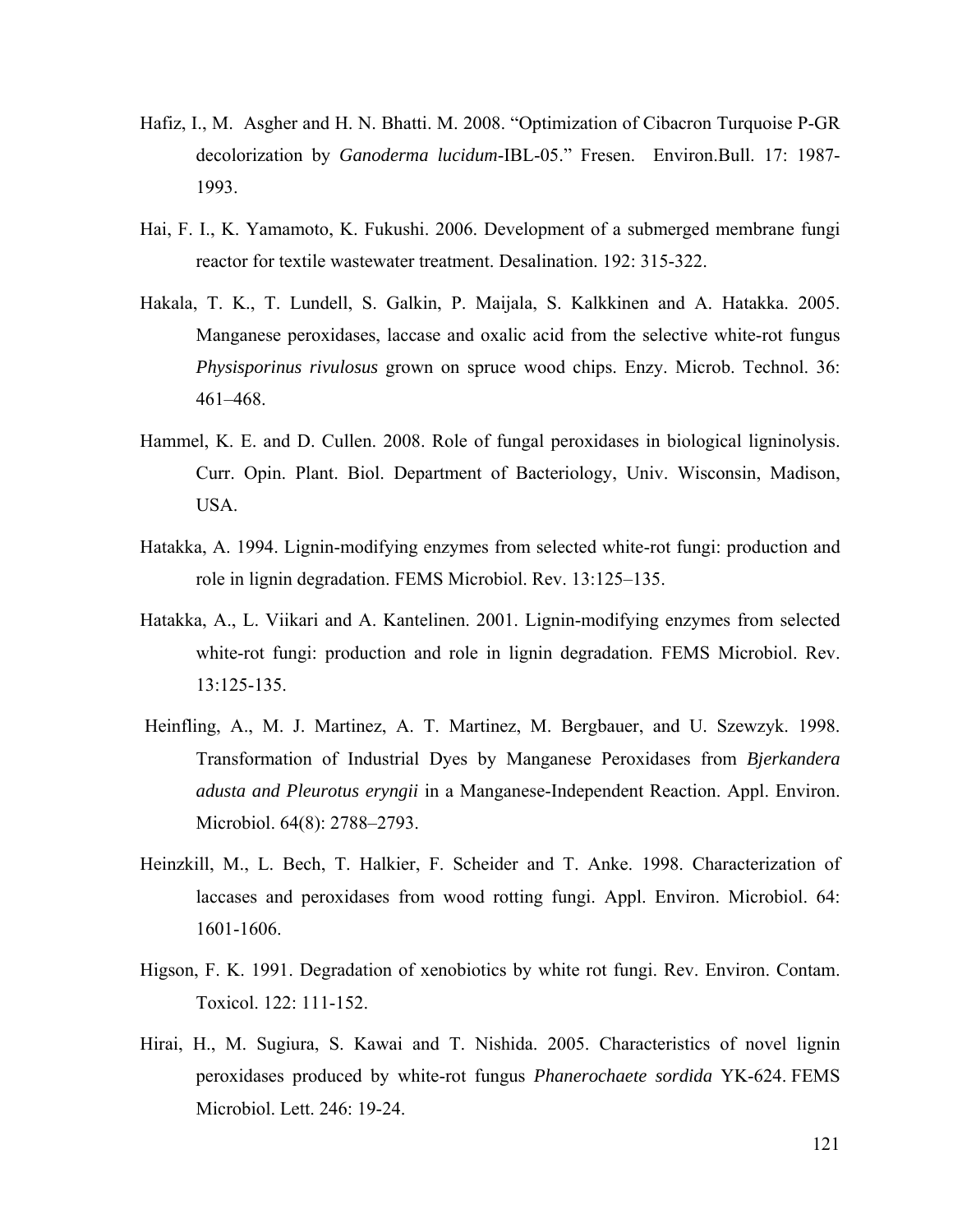- Hofrichter, M. 2002. Review: lignin conversion by manganese peroxidase (MnP). Enz. Microb. Technol. 30: 454-566.
- Hofrichter, M., T. Vares, M. Kalsi, S. Galkin, S. K. Scheibner, W. Fritsche and A. Hatakka. 1999. Production of manganese peroxidase and organic acids and mineralization of 14c-labelled lignin duringsolid-state fermentation of wheat straw with the white rot fungus *Nematoloma frowardii*. Appl. Environ. Microb. 65(5): 1864-1870.
- Horfrichter, M., K. Scheibner, I. Scheeengab and W. Fritsche. 1998. Enzymatic combination of aromatic and aliphatic compounds by manganese peoxidase from *Nematoloma forwardii* Appl. Environ. .Microbiol. 64: 399-404.
- Howard, R. L., E. Abotsi, R. E. L. Jansen and S. Howard. 2003. Lignocellulose biotechnology: issues of bioconversion and enzyme production. African J. Biotechnol. 2(12): 602-619.
- Ikehata, K., I. D. Buchanan and D. W. Smith. 2004. Recent developments in the production of extracellular fungal peroxidases and laccases for waste treatment. J. Environ. Eng. Sci. 3(1): 1–19.
- Istek, A., H. Sivrikaya, H. Eroglu and S. K. Gulsoy. 2005. Biodegradation of Abies bornmulleriana (Mattf.) and Fagus orientalis (L.) by the whiterot fungus *Phanerochaete chrysosporium*. Int. Biodet. Biodeg. 55: 63–67.
- Istvan, J. S., J. Gunnar and P. Goran. 2000. Optimized cellulase production by *Phanerochaete chrysosporium* control of catabolite repression by fed-batch cultivation. Biores Technol. 48:221-230.
- Jaouani, A., S. Sayadi, M. Vanthournhout and M. J. Penninckx. 2003. Potent fungi for decolorization of olive oil mill wastewater. Enz. Microb. Technol. 33:802–809.
- Jeon, J., Y. Han, T. Kang, E. Kim, S. Hong and B. Jeong. 2002. Purification and Characterization of 2, 4Dichlorophenol Oxidizing Peroxidase from *Streptomyces sp*. AD001. J. Microbiol. Biotechnol. 12(6): 972–978.
- Jiang, F., P. Kongsaeree, K. Schilke, C. Lajoie and C. Kelly. 2008. Effects of pH and Temperature on Recombinant Manganese Peroxidase Production and Stability. Appl. Biochem. Biotechnol. 146(1-3): 15-27.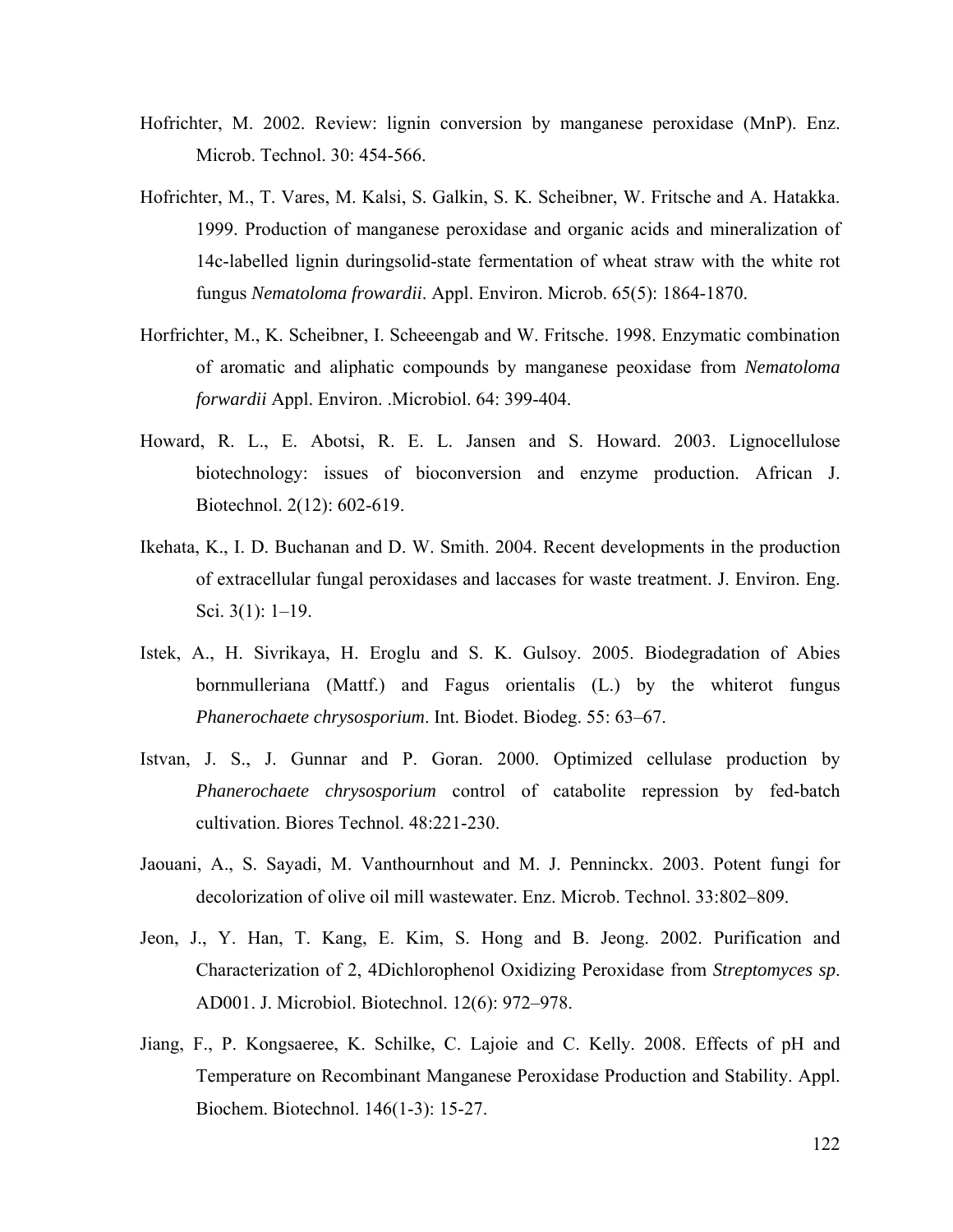- Jolivalt, C., L. Neuville, F. D. Boyer, L. Kerhoas and C. Mougin. 2006. Identification and formation pathway of laccase-mediated oxidation products formed from hydroxyphenylureas. J. Agri. Food Chem. 54: 5046-5054.
- Jordan, S. N and G. J. Mullen. 2007. Enzymatic hydrolysis of organic waste materials in a solid-liquid system. Waste Manag. 27(12): 1820-1828.
- Kaal, E. E. J., J. A. Field and T. W. Joyce. 1995. Increasing ligninolytic enzyme activation in several white rot Basidiomycetes by nitrogen sufficient media. Biores. Technol. 53: 133-139.
- Kalmis, E and S. Sargin. 2004. Cultivation of two *Pleurotus species* on wheat straw substrates containing olive mill waste water. Int. Biodet. Biodeg. 53: 43–47.
- Kalmis, E., Y. Ihsan, K. Fatih, P. Barıs and K. Ali. 2008. Ligninolytic enzyme activities in mycelium of some wild and commercial mushrooms. African J. of Biotechnol. 7(23): 4314-4320.
- Kanayama, N., T. Suzuki and K. Kawap. 2002. Purification and Characterization of an Alkaline Manganese Peroxidase from *Aspergillus terreus* LD-1. J. Bioscien and Bioengin. 93(4): 405-410.
- Kanwal, N., Muhammad Asgher, H. N. Bhatti and M. A. Sheikh. 2010. Ligninase synthesis and decolorization of Drimarene Blue K2RL by *Pleurotus ostreatus* IBL-02 in carbon and nitrogen sufficient shake flask medium. Parlar Scientific Publication. 01. 01.**carbon**
- Kapdan, I. K and F. Kargi. 2001. Simultaneous biodegradation and adsorption of textile dyestuff in an activated sludge unit. Proc. Biochem. 37: 973-981.
- Kapdan, I. K and F. Kargi. 2002. Biological decolorization of textile dyestuff containing waste water by *Coriolus versicolor* in a rotating biological contractor. Enz. Microb. Technol. 30: 195-199.
- Kapdan, I. K., F. Kargi, G. McMullan and R. Marchant. 2000. Effect of environmental conditions on biological decolorization of textile dyestuff by *Coriolus versicolor*. Enz. Microb. Techniol. 26: 381-387.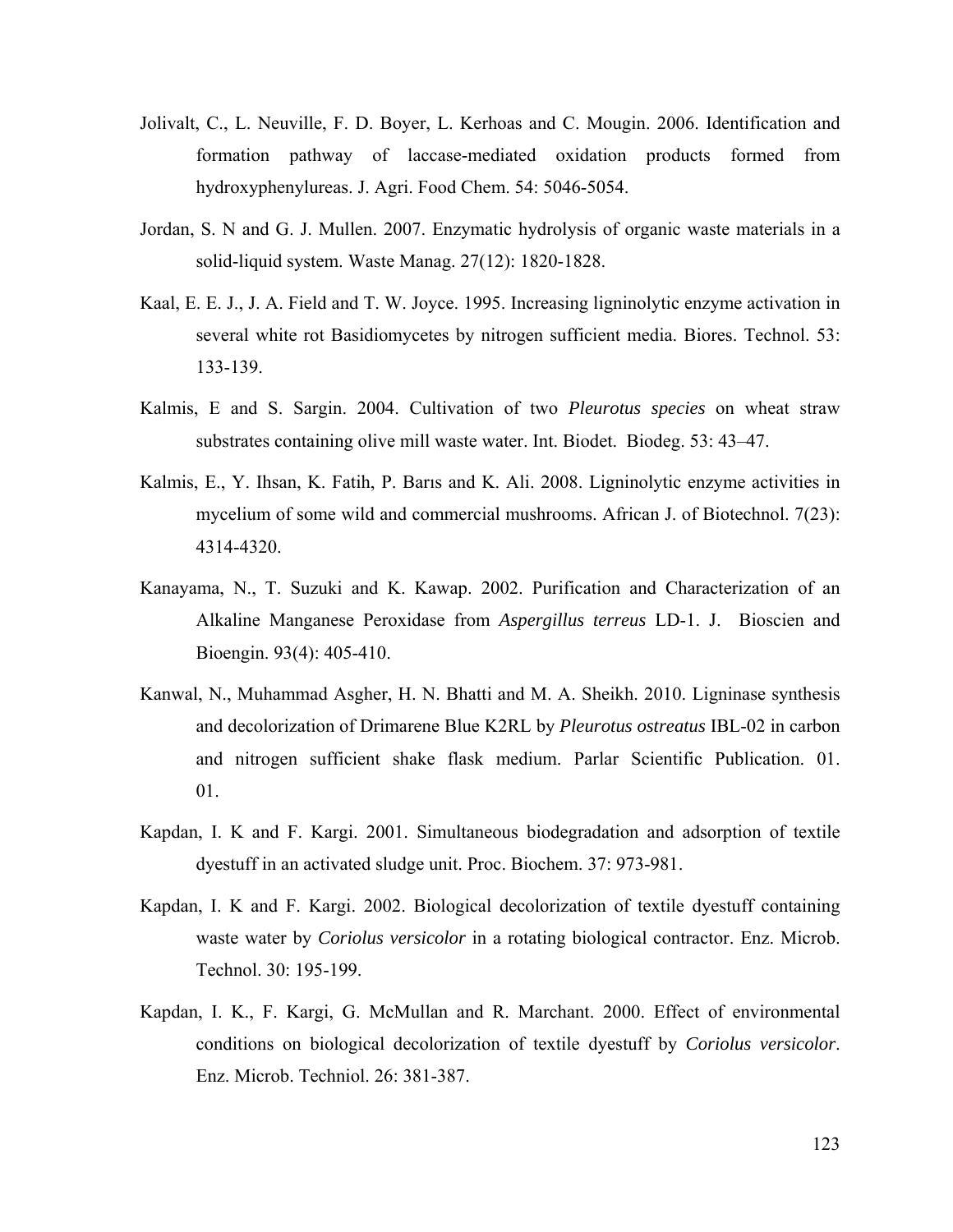- Kapich, A. N., B. A. Prior, A. Botha, S. Galkin, T. Lundell and A. Hatakka. 2004. Effect of lignocellulose-containing substrate on production of ligninolytic peroxidase in submerged cultures of *Phanerochaete chrysosporium* ME-446. Enz. Microb. Technol. 34: 187-195.
- Kariminiaae-Hamedaani, H. R., A. Sakurai and M. Sakakibara. 2007. Decolorization of synthetic dyes by a new manganese peroxidase-producing white rot fungus. Dyes Pigm. 72: 157–162.
- Katia, M. G. M., D. R. Matheus and V. L. R. Bononi. 2005. Ligninolytic enzymes priduction and Remazol Brilliant Blue R decolorization by tropical Brazilian basidiomycetes fungi. Brazilian J. Microbiol. 36: 246-252.
- Kaushik, P and A. Malik. 2009. Fungal dye decolorization: Recent advances and future potential. Environ. Int. 35: 127-41.
- Kersten, P. J., M. Tien, B. Kalyanaraman and T. K. Kirk. 1985. The ligninase of *Phanerochaete chrysosporium* generates cation radicals from methoxybenzenes. J. Biol. Chem. 260(5): 2609-2612.
- Khiyami, M. A., A. L. Pometto and W. J. Kennedy. 2006. Ligninolytic enzyme production by *Phanerochaete chrysosporium* in plastic composite support biofilm stirred tank bioreactors. J. Agric. Food Chem. 54: 1693-1698.
- Kiparissis, Y., G. C. Balch, T. L. Metcalfe and C. D. Metcalfe. 2003. Effects of the isoflavones genistein and equol on the gonadal development of Japanese medaka (*Oryzias latipes).* Environ Health Perspect. 111: 1158–1163.
- Kirby, N., R. Marchant and G. McMullan. 2000. Decolorization of synthetic textile dyes by *Phlebia tremellosa*. FEMS Microbiol. Lett. 188: 93-96.
- Kirk, T. K and R. L. Farrell. 1987. Enzymatic ''combustion'': the microbial degradation of lignin. Ann Rev Microbiol. 41: 465–505.
- Kirk, T. K., W. J. Connors and J. G. Zeikus. 1976. Requirement for the growth substrate during lignin decomposition by two wood-rotting fungi. Appl. Environ. Microbiol. 32: 192-194.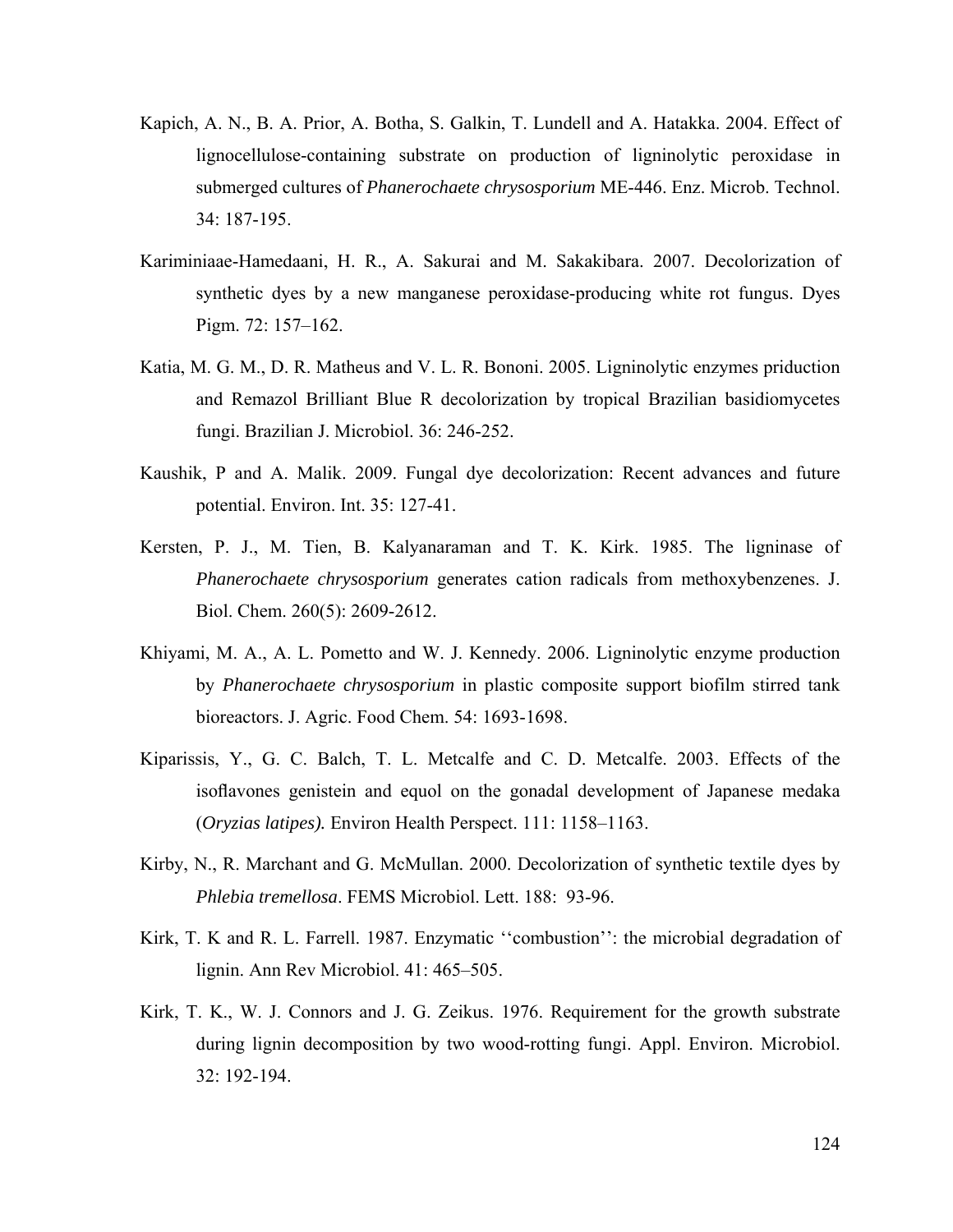- Ko, E. M., Y. E. Leem and H. Choi. 2001. Purification and characterization of laccase isozyme from the white rot basidiomycete *Ganoderma lucidum*. Appl. Microbiol. Biotechnol. 57: 98-102.
- Kolmer, J. A., E. M. Spaulding and H. W. Robinson. 1959. Approved laboratory techniques. 5th ed. Appleton, Inc. New Yourk. 54-60.
- Konstantinou, I. K and T. A. Albanis. 2004. Tio-assisted photocatalytic degradation of azo dyes in aqueous solution: kinetic and mechanistic investigations. Rev. Appl. Catal. B: Environ. 49: 1-14.
- Koroljova, O. V., E. V. Stepanova, V. P. Gavrilova, V. I. Biniukov, A. I. Jaropolov, S. D. Varfolomeyev, F. Scheller, A. Makower and A. Otto. 1999. Laccase of Coriolus zonatus. I. Isolation, Purification and some Physicochemical Properties. Appl. Biochem. Biotechnol. 76: 115-127.
- Krause, D. O., S. E. Denman and R. I. Mackie. 2003. Opportunities to improve fibre degradation in the rumen: microbiology, ecology, and genomics. FEMS Microbiol. Rev. 797: 1-31.
- Kuhad, R. C., A. Singh and K. E. L. Eriksson. 1997. Microorganisms and enzymes involved in the degradation of plant fiber cell walls. Germany: Springer-Verlag. Adv. Biochem. Engin. Biotechnol. 57: 46-125.
- Lacina, C., G. Germin and A. Spiros. 2003. Utilization of fungi for biotreatment of new wastewater: a review. Afr. J. Biotechnol. 2: 620–635.
- Lackey, L. W., R. O. Mines and P. T. McCreanor. 2006. Ozonation of acid yellow 17 dyes in a semi-batch bubble column. J. Hazard. Mater. 138: 357-362.
- Laemmali, U. K. 1970. Cleavage of structural proteins during the assembly of bacteriophage T4. Nature. 227: 680-685.
- Lan, J., F. Wang, X. R. Huang, Y. Z. Li, Y. B. Qu and P. J. Gao. 2006. Studies on the hydrogen peroxide regulated veratrylalcohol mediated oxidation of Pyrogallol red catalyzed by lignin peroxidase. Acta. Chimi. Sin. 64: 463–468.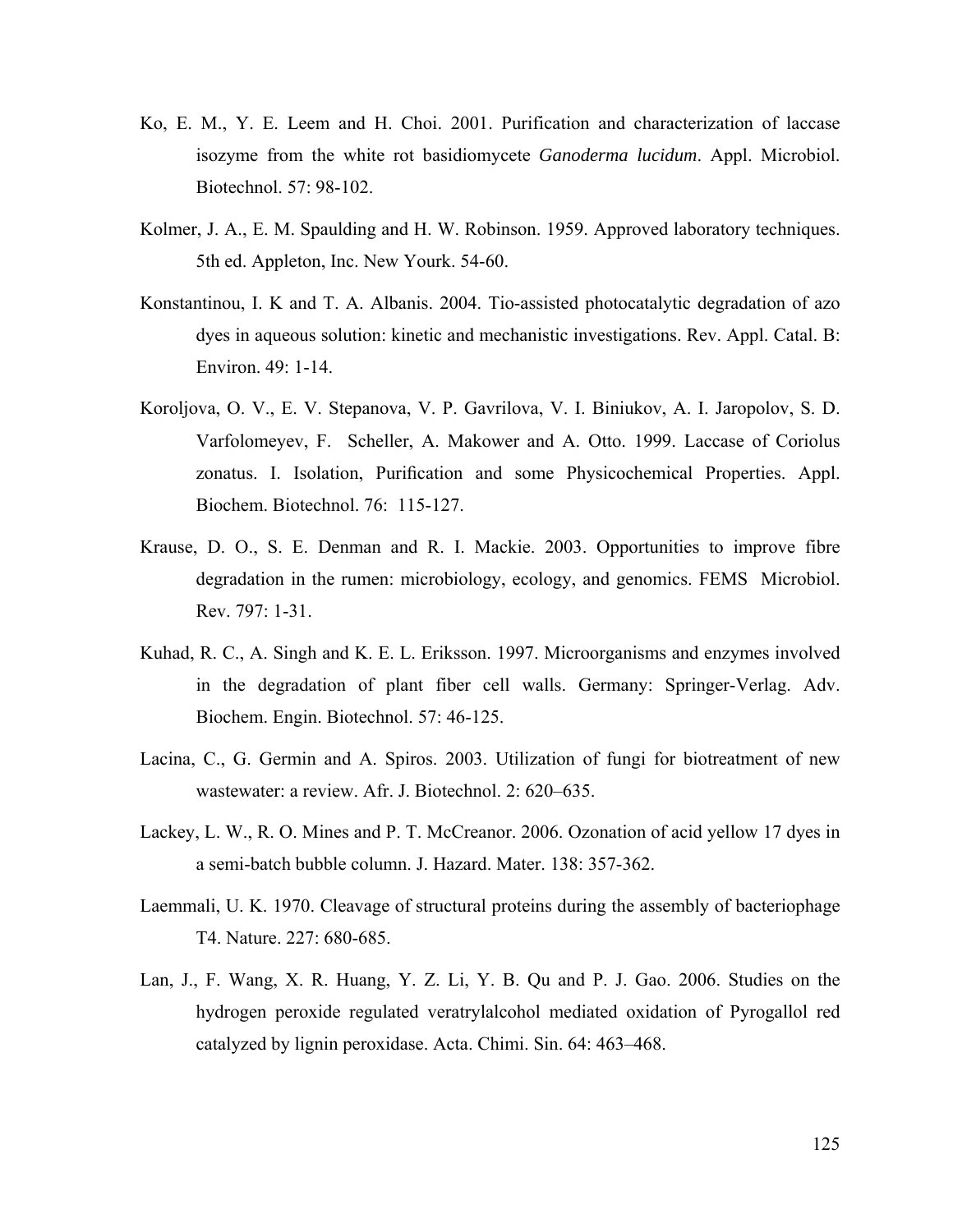- Lang, E., F. Nerud, E. Novotna, F. Zadrazil and R. Martens. 1996. Production of Ligninolytic Exoenzymes and 14C-Pyrene Mineralization by *Pleurotus sp*. in Lignocellulose Substrate. Folia. Microbiol. 41(6): 489-493.
- Lee, J. W., S. M. Lee, E. J. Hong, E. B. Jeung, H. Y. Kang, M. K. Kim and I. G. Lee, A. M. Kassim and H. K. Lee. 2004. The effect of nitrogen supplementation on the efficiency of colour and COD removal by Malaysian white-rot fungi in textile dyeing effluent. Water Sci. Technol. 50: 73-77.
- Lee, S. M., B. W. Koo, J. W. Choi, D. H. Choi, B. S. An, E. B. Jeung and I. G. Choi. 2005. Degradation of bisphenol A by white rot fungi *Stereum hirsutum* and *Heterobasidium insulare* and reduction of its estrogenic activity. Biol. Pharm. Bull. 28: 201–207.
- Leisola, M. S. A and A. Fiechter. 1985. Ligninase production inagitated conditions by *Phanerochaete chrysosporium*. FEMS Microbiol. Lett. 29: 33-36.
- Levin, L., C. Herrmann and V. L. Papinutti. 2008. Optimization of lignocellulolytic enzyme production by the white-rot fungus *Trametes trogii* in solid-state fermentation using response surface methodology. J. Biochem. Eng. 39: 207-214.
- Levin, L., F. Forchiassin and A. Viale. 2005. Ligninolytic enzyme production and dye decolonization by *Trametes trogii*: application of the Plackett–Burman experimental design to evaluate nutritional requirements. Proc. Biochem. 40: 1381-1385.
- Levin, L., F. Forchiassin and L. Papinutti. 2002. Effect of copper on the ligninolytic activity of *Trametes trogii*. Int. Biodet. Biodeg. 49-60.
- Levin, L., L. Papinutti and F. Forchiassin. 2004. Evaluation of four Argentinean white rot fungi; their ability to produces lignin-modifyng enzymes and decolorize industrial dyes. Biores Technol. 2: 169–176.
- Li, X., R. Kondo and K. Sakai. 2003. Studies on hypersaline-tolerant white-rot fungi III: biobleaching of unbleached kraft pulp by hypersaline-tolerant manganese peroxidase from a marine white rot isolate *Phlebia sp*. MG-60. J. Wood Sci. 49:4 2–46.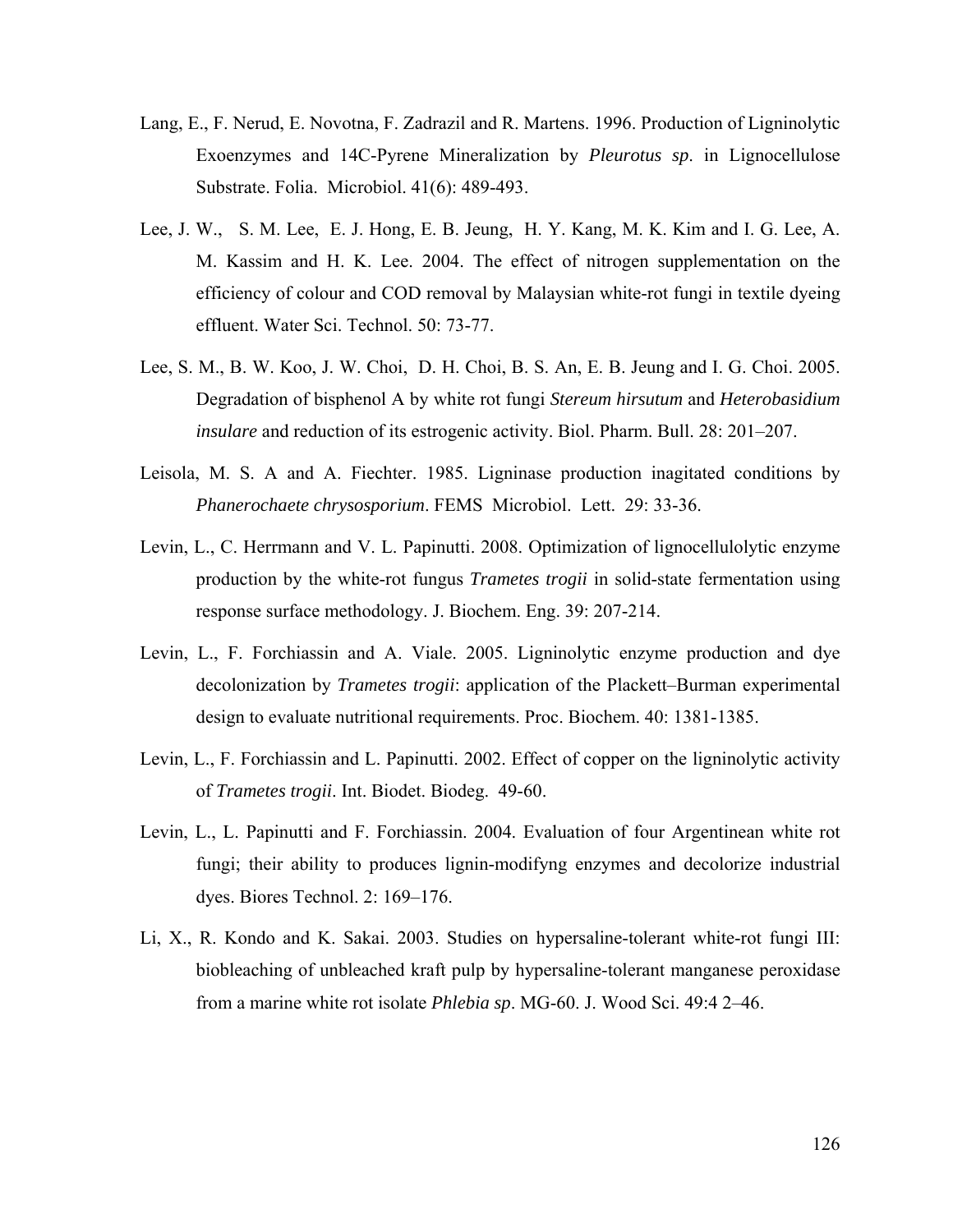- Lin, J. P., W. Lian., L. M. Xia and P. L. Cen. 2003. Production of laccase by Coriolus versicolor and its application in decolorization of dyestuffs: (II). Decolorization of dyes by laccase containing fermentation broth with or without self-immobilized myceha. J. Environ. Sci. 15: 5-8.
- Linko, S and R. Haapala. 2004. A critical study of lignin peroxides assay by veratryl alcohol oxidation. Biotechnol. Tech. 7: 75-80.
- Litthauer, D., M. J. Vuuren, A. Tonder and F. W. Wolfaardt. 2007. Purification and kinetics of a thermostable laccase from Pycnoporus sanguineus. Enz. Microbial. Technol. 40: 563–568.
- Liu, L., Z. Lin, T. Zheng, L. Lin, C. Zheng, Z. Lin, S. Wang and Z. Wang. 2009. Fermentation optimization and characterization of the laccase from *Pleurotus ostreatus* strain 10969. Enz. Microb. Technol. 44: 426-433.
- Liu, W. X., Y. P. Chao, X. Q. Yang, H. B. Bao and S. J. Qian. 2004. Biodecolorization of azo, anthraquinonic and triphenylmethane dyes by white-rot fungi and a laccasesecreting engineered strain. J. Ind. Microbiol. Biotechnol.31:127–32.
- Lomascolo, A., E. Record, I. Herpoel-Gimbert, M. Delattre, J-L. Robert and J. Georis. 2003. Overproduction of laccase by a monokaryotic strain of Pycnoporuscinnabarinus using ethanol as inducer. J. Appl. Microbiol. 94:618–24.
- Lonsane, B. K., N. P. Ghildyal, S. Budiatman and S. V. Ramakrishna. 1992. "Engineering aspects of solid state fermentation." Enz. Microb. Technol. 7: 258-265.
- Lorenzo, M., D. Moldes and M. A. Sanromán. 2002. Effect of heavy metals on the production of several laccase isoenzymes by *Trametes versicolor* and on their ability to decolourise dyes. J. Biosci. Bioeng. 93(5):449-55.
- Lorenzo, M., D. Moldes and M. A. Sanroman. 2006. Effect of heavy metals on the production of several laccase isoenzymes by *Trametes versicolor* and on their ability to decolourise dyes. Chemosphere. 63: 912–917.
- Lu, L., M. Zhao and Y. Wang. 2007. Immobilization of laccase by alginate-chitosan microcapsules and its use in dye decolorization. World J. Microbiol. Biotechnol. 23: 159–166.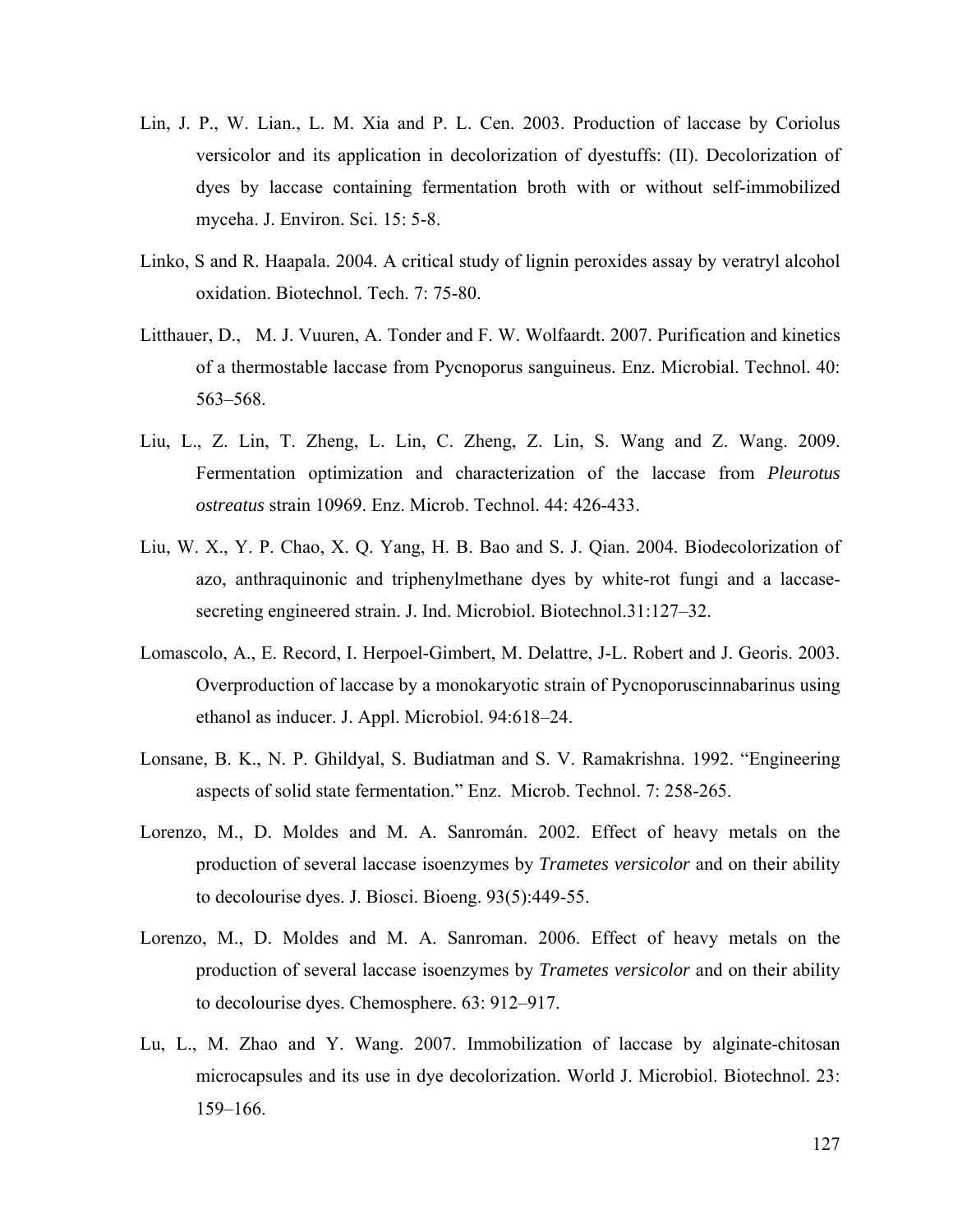- Lu, R., X. L. Shen and L. M. Xia. 2005. Studies on laccase production by *Coriolus versicolor* and enzymatic decoloration of dye.Linchan Huaxue Yu Gongye/Chem Ind Forest Prod. 25: 73–76.
- Maalej-Kammoun, M., H. Zouari-Mechichi, L. Belbahri, S. Woodward and T. Mechichi. 2009. Malachite green decolourization and detoxification by the laccase from a newly isolated strain of *Trametes sp*. Int. Biodct. Biodeg. 63: 600-606.
- Maas, R., and S. Chaudhari. 2005. Adsorption and biological decolorization of azo dye reactive red 2 in semicontinuous anaerobic reactors. Process Biochem. 40: 699-705.
- Maceiras, R., S. R. Couto and A. Sanromán. 2001. Influence of several inducers on the synthesis of extracellular laccase and in vivo decolourisation of Poly R-478 by semisolid-state cultures of *Trametes versicolor*. Acta Biotechnol. 21: 255–264.
- Maceiras, R., S. Rodriguez-Couto and A. Sanroman. 2001. Influence of Several Activators on the Extracellular Laccase Activity and In vivo Decolourization of Poly R-478 by Semi-Solid-State Cultures of *Trametes versicolor*. Acta Biotechnol. 21:255-264.
- Maijala, P., M. Kleen, C. Westin, K. Poppius-Levlin, K. Herranen, J. H. Lehto, P. Reponen, O. Maentausta, A. Mettala and A. Hatakka. 2008. Biomechanical pulping of softwood with enzymes and white-rot fungus *Physisporinus rivulosus*. Enz. Microbial. Technol. 43: 169–177.
- Makela, M. R., K. S. Hilden, T. K. Hakala, A. Hatakka and T. K. Lundell. 2006. Expression and molecular properties of a new laccase of the white rot fungus *Phlebia radiata* grown on wood. Curr. Genet. 50:3 23–333.
- Makela, M. R., S. Galkin, A. Hatakka and T. K. Lundell. 2005. Production of organic acids and oxalate decarboxylase in lignin-degrading white rot fungi. Enz. Microb.Technol. 30: 542–549.
- Malherbe, S and T. E. Cloete. 2002. Lignocellulose biodegradation: fundamentals and applications. View Environmental Sci. Bio/Technol. 1: 105-114.
- Mandel, M and J. Weber. 1969. The production of cellulase. Advances in chem. series. 95:391-413.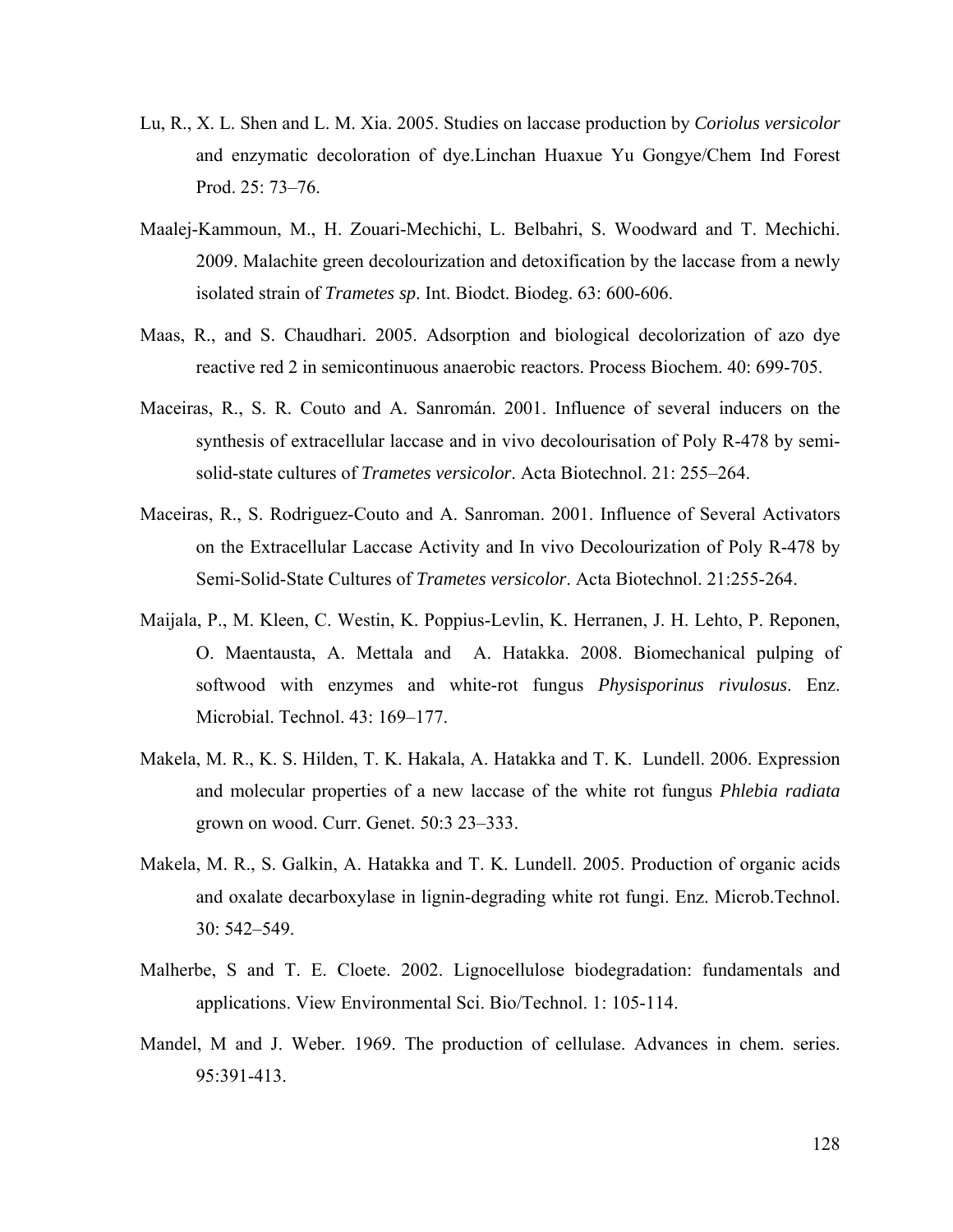- Manimekalai, R. and T. Swaminathan. 1999. Optimisation of lignin peroxidase production from Phanerochaete chrysosporium using response surface methodology. Bio Pro. Eng. 21:465-468.
- Mansur, M. 1997. Identification of a laccase gene family in the new lignin degrading basidiomycete. Appl. Environ. Microbiol. 63:2637–46.
- Mansur, M., M. E. Arias and M. Flardh. 2003. The white-rot fungus Plearotus ostreatus secretes laccase isozymes with different substrate specificities. Mycolog. Soc. America. 95(6):1013-1020.
- Mardones, L., J. L. Gomide, J. Freer, A. Ferraz and J. Rodriguez. 2006. Kraft pulping of Eucalyptus nitens wood chips biotreated by *Ceriporiopsis subvermispora*. J. Chemical Technol. Biotechnol. 81: 608-613.
- Martınez, A. T. 2002. Molecular biology and structure-function of lignin-degrading heme peroxidases. Enz. Microb. Technol. 30:425–444.
- Martinez, A. T., M. Speranza, F. J. Ruiz-Duenas, P. Ferreira, S. Camarero, F. Guillen, M. J. Martinez, A. Gutierrez and J. C. Rio. 2005. Biodegradation of lignocellulosics: microbial, chemical, and enzymatic aspects of the fungal attack of lignin. Int. Microbiol. 8: 195.
- Martins, M. A. M., N. Lima, A. J. D. Silvestre and M. J. Queiroz. 2003. Comparative studies of fungal degradation of single or mixed bioaccessible reactive azo dyes. Chemosphere. 52: 967-973.
- Martins, M. A., I. C. Ferreira, I. M. Santos, M. J. Queiroz and N. Lima. 2001. Biodegradation of bioaccessible textile azo dyes by *Phanerochaete chrysosporium*. J. Biotechnol. 89: 91-98.
- Massadeh, M. I., A. Fraij and K. Fandi. 2010. Effect of carbon sources on the extracellular lignocellulolytic enzymetic system of *Pleurotus Sajor-Caju*. Jordan J. Biological Sci.  $3(2): 51 - 54.$
- Mayer, A. M and R. C. Staples. 2002. Laccase: new functions for an old enzyme. Phytochem. 60:551–565.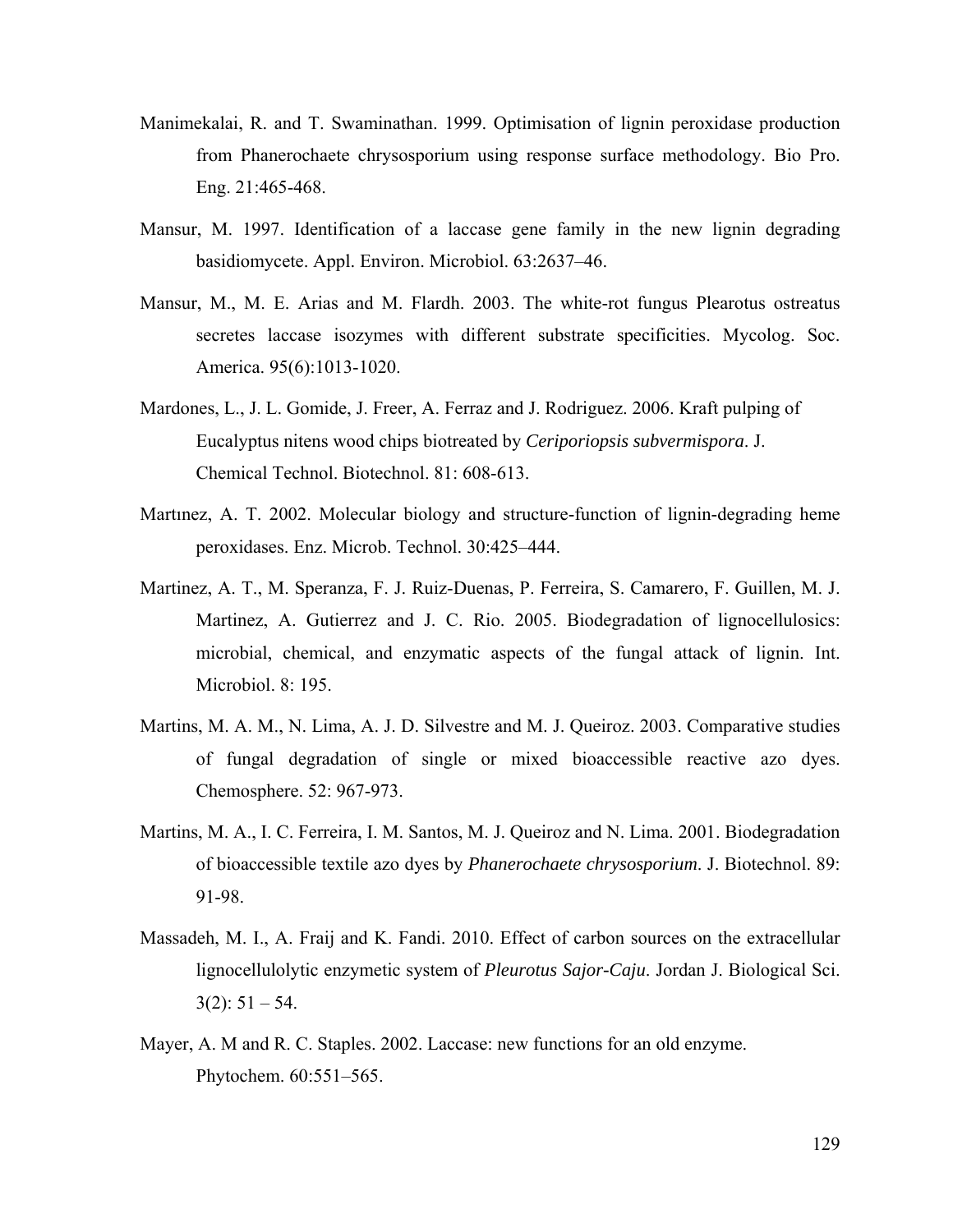- Mazumder, S., S. Bose, A. Bandopadhyay, S. Alam and M. Mukherjee. 2008. Study of laccase production by *Pleurotus ostreatus* in a 5 l bioreactor and application of the enzyme to determine the antioxidant concentration of human plasma. Lett. Appl. Microbiol. ISSN 0266-8254.
- Mendonc, R. T., J. F. Jara, V. González and J. P. Elissetche. 2008. Evaluation of the whiterot fungi Ganoderma australe and *Ceriporiopsis subvermispora* in biotechnological applications. J. Ind. Microbiol. Biotechnol. 35:1323–1330.
- Merril, C. R. 1990. Gel staining techniques. Int. Methods Enzymology. 182: 477-488.
- Messner, K and E. Srebotnik. 1994. Biopulping: An overview of developments in anenvironmentally safe paper-making technology. FEMS Microbiol. Rev. 13: 351– 364.
- Mester. T and J. A. Field. 1998. Characterization of a Novel Manganese Peroxidase Lignin Peroxidase Hybrid Isozyme Produced by *Bjerkandera Species*. J. Biol. Chem. 273(25): 15412–15417.
- Michels, J and G. Gottschalk. 1994. Inhibition of the Lignin Peroxidase of Phanerochaete chrysosporium by Hydroxylamino-Dinitrotoluene, an Early Intermediate in the Degradation of 2, 4, 6-Trinitrotoluene. Appl. Environ. Microbiol. 60(1): 187-194.
- Michniewicz, A., R. Ullrich, S. Ledakowicz and M. Hofrichter. 2006. The white-rot fungus *Cerrena unicolor* strain 137 produces two laccase isoforms with different physicochemical and catalytic properties. Appl. Microbiol. Biotechnol. 69: 682-688.
- Mikiashvili, N., V. Elisashvili, S. Wasser and E. Nevol. 2005. Carbon and nitrogen sources influence the ligninolytic enzyme activity of *Trametes versicolor*. Biotechnol. Lett. 27: 955–959.
- Ming, T., A. B. Orin and D. J. Royse. 1993. Ubiquity of lignin degrading peroxidases among various wood degrading fungi. Appl. Environ. Microbiol. 59:4017-4023.
- Minussi, R. C., G. M. Pastore and N. Duran. 2007. Laccase indication in fungi and laccase/N-OH mediator systems applied in paper mill effluent. Biores. Technol. 98: 158-164.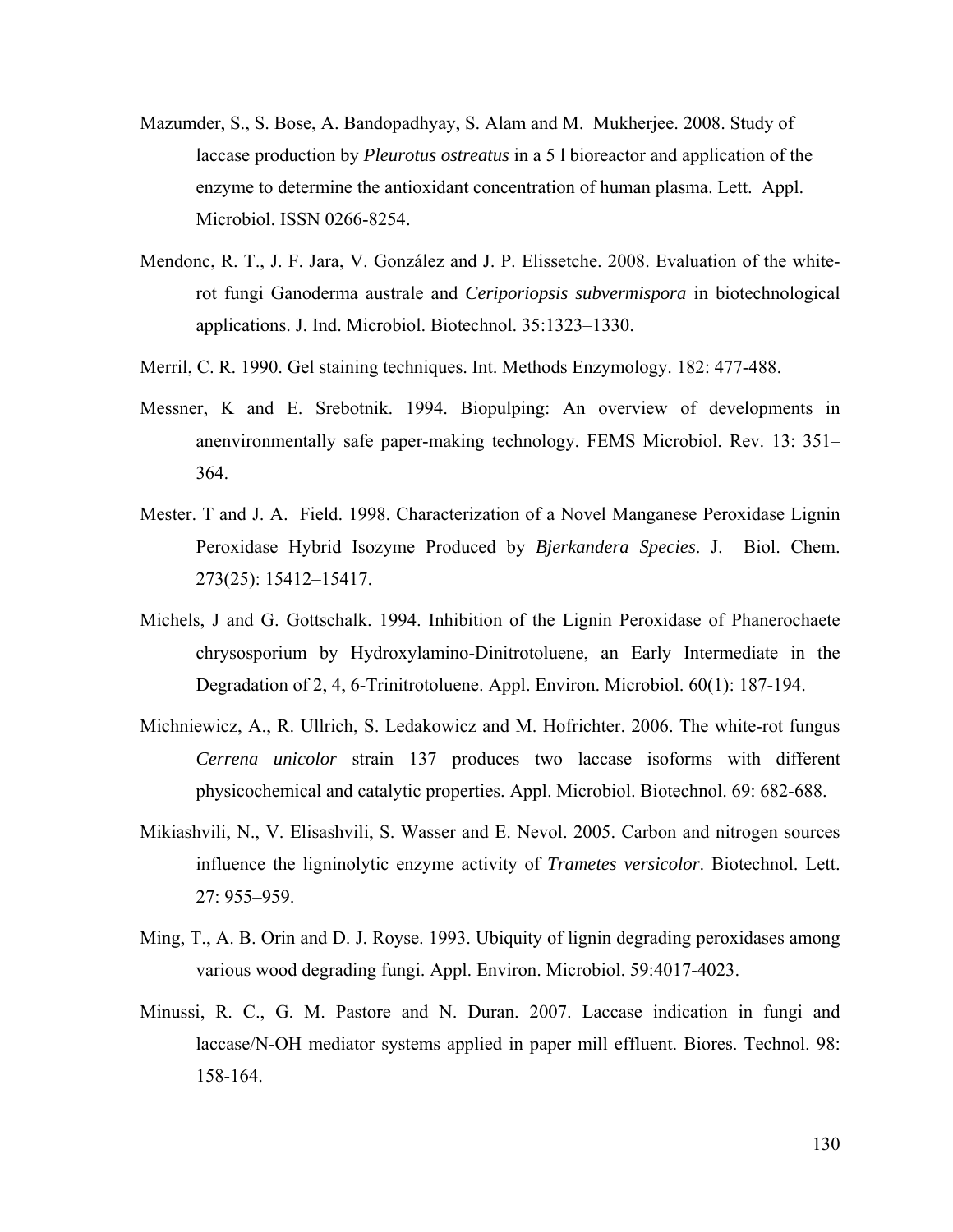- Mirjana S., P. Limor, F. Dana, H. Yitzhak, P. Solomon, W. N. Eviatar and V. Jelena. 2006. Effect of different carbon and nitrogen sources on laccase and peroxidases production by selected *Pleurotus species*. Enz. Microbial Technol. 38:65-73.
- Mishra, A and S. Kumar. 2007. Cyanobacterial biomass as N-supplement to agro-waste for hyper-production of laccase from *Pleurotus ostreatus* in solid state fermentation. Proc. Biochem. 42: 681–685.
- Mohammadi, A and B. Nasernejad. 2008. Enzymatic degradation of anthracene by the white rot fungus *Phanerochaete chrysosporium* immobilized on sugarcane bagasse. J. Hazard Mater. 25:5-9.
- Motomura, K., T. Toyomasy, K. Mizuno and T. shinozawa. 2003. Purification and characterization of an aflatoxin degradation enzyme from *pleurotus ostreatus*. Microbiol. Res. 158: 237-242.
- Mtui, G and Y. Nakamura. 2008. Lignocellulosic enzymes from *Flavodon flavus*, a fungus isolated from Western Indian Ocean off the Coast of Dar es Salaam, Tanzania. Afri. J. Biotechnol. 7(17): 3066-3072.
- Munoz, C. R. M., J. Baeza, A. B. J. Saddle and J. Freer. 2007. Bioethanol production from bio- organosolv pulps of *Pinus radiata* and *Acacia dealbata.* J. Chemical Technol & Biotechnol. 82 (8): 767-774.
- Murugesan, K., M. Arulmani, I-H. Nam, Y-M. Kim, Y-S. Chang and P. T. Kalaichelvan. 2006. Purification and characterization of laccase produced by a white rot fungus *Pleurotus sajorcaju* under submerged culture condition and its potential in decolorization of azo dyes. Appl. Microbiol. Biotechnol. 72: 939–946.
- Nagai, M. T. Sato, H. Watanabe, K. Saito, M. Kawata and H. Enei. 2002. Purification and characterization of an extracellular laccase from the edible mushroom *Lentinula edodes* and decolorization of chemically different dyes. Appl. Microbiol. Biotechnol. 60: 327–335.
- Nilsson, I., A. Moller, B. Mattiasson, M. S. T. Rubindamayugi and U. Welander. 2006. Decolorization of synthetic and real textile waste water by the use of white-rot fungi. Enz. Microb. Technol. 38: 94–100.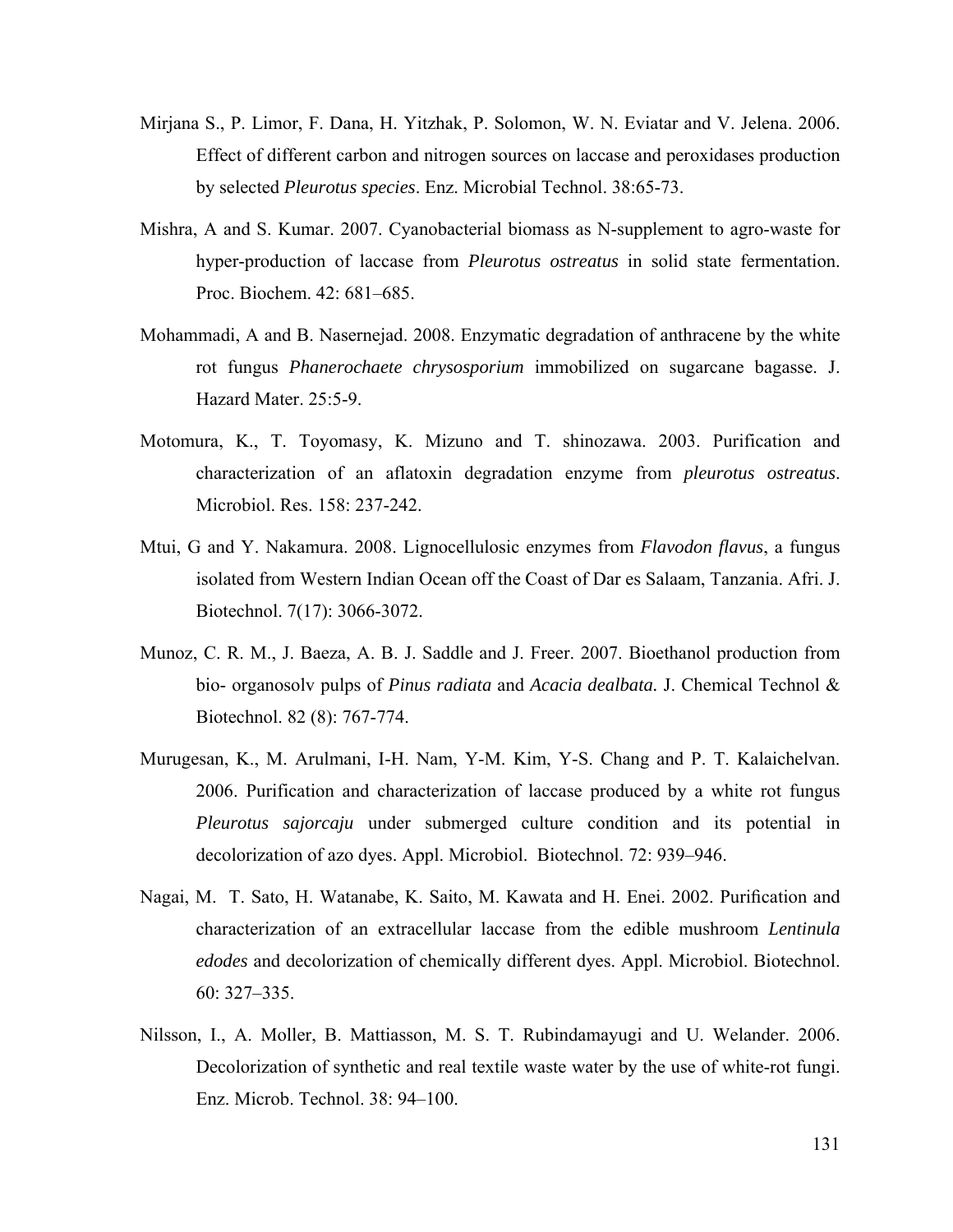- Novotný, Č., K. Svobodová, P. Erbanová, T. Cajthaml, A. Kasinath, E. Lang and V. Šašek. 2004. Ligninolytic fungi in bioremediation: extracellular enzyme production and degradation rate. Soil Biol. Biochem. 36: 1545-1551.
- Oliveira, P. L., M. C. T. Duarte, A. N. Ponezi and L. R. Durrant. 2009. Purification and partial characterization of manganese peroxidase from *Bacillus pumilus* and *Paenibacillus sp*. Brazilian J. Microbiol. 40: 818-826.
- Ozsoy, H. D., A. Unyayar and M. A. Mazmanci. 2005. Decolourisation of reactive textile dyes Drimarene Blue X3LR and Remazol Brilliant Blue R by *Funalia trogii* ATCC 200800. Biodegradation. 16: 195–204.
- Palonen, H., M. Saloheimo, L. Viikari and K. Kruus. 2003. Purification, characterization and sequence analysis of a laccase from the ascomycete *Mauginiella sp*. Enz. Microb. Technol. 33: 854–862.
- Pandey, A., P. Selvakumar, C. R. Soocol and P. Nigam. 1999. Solid state fermentation for the production of industrial enzymes. Curr. Sci. 77: 149-162.
- Pandey, A., P. Singh and L. lyengar. 2007. Bacterial decolorization and degradation of azo dyes. Int. Biodet. Biodeg. 59: 73-84.
- Papinutti, V. L and F. Forchiassin. 2007. Lignocellulolytic enzymes from Fomes sclerodermeus growing in solid-state fermentation. J. Food Engin. 8: 54–59.
- Pascal, B., J. Perez and T. W. Jeffries. 1991. Regulation of Ligninase Production in White-Rot Fungi. Enzymes in biomass conversion, Proceedings of a symposium. Boston, MA. ACS symposium series 460. American Chemical Society. Chap16.
- Patel, H., A. Gupte and S. Gupte. 2009. Effect of different culture conditions and inducers on production of laccase by a basidiomycete fungal isolate *Pleurotus ostreatus* HP-1 under solid state fermentation. Biores. 1: 268-284.
- Paulina, L. 2004. Lignolytic enzymes of the basidiomycetous fungi *Agaricus bisporus* and *Phlebia radiata* on lignocellulose containing media. J. Biotechnol. 13: 211-221.
- Pazarlioglu, N. K., M. Sariisik and A. Telefoncu. 2005. Laccase production by *Trametes versicolor* and application to denim washing. Proc. Biochem. 40:1673–1678.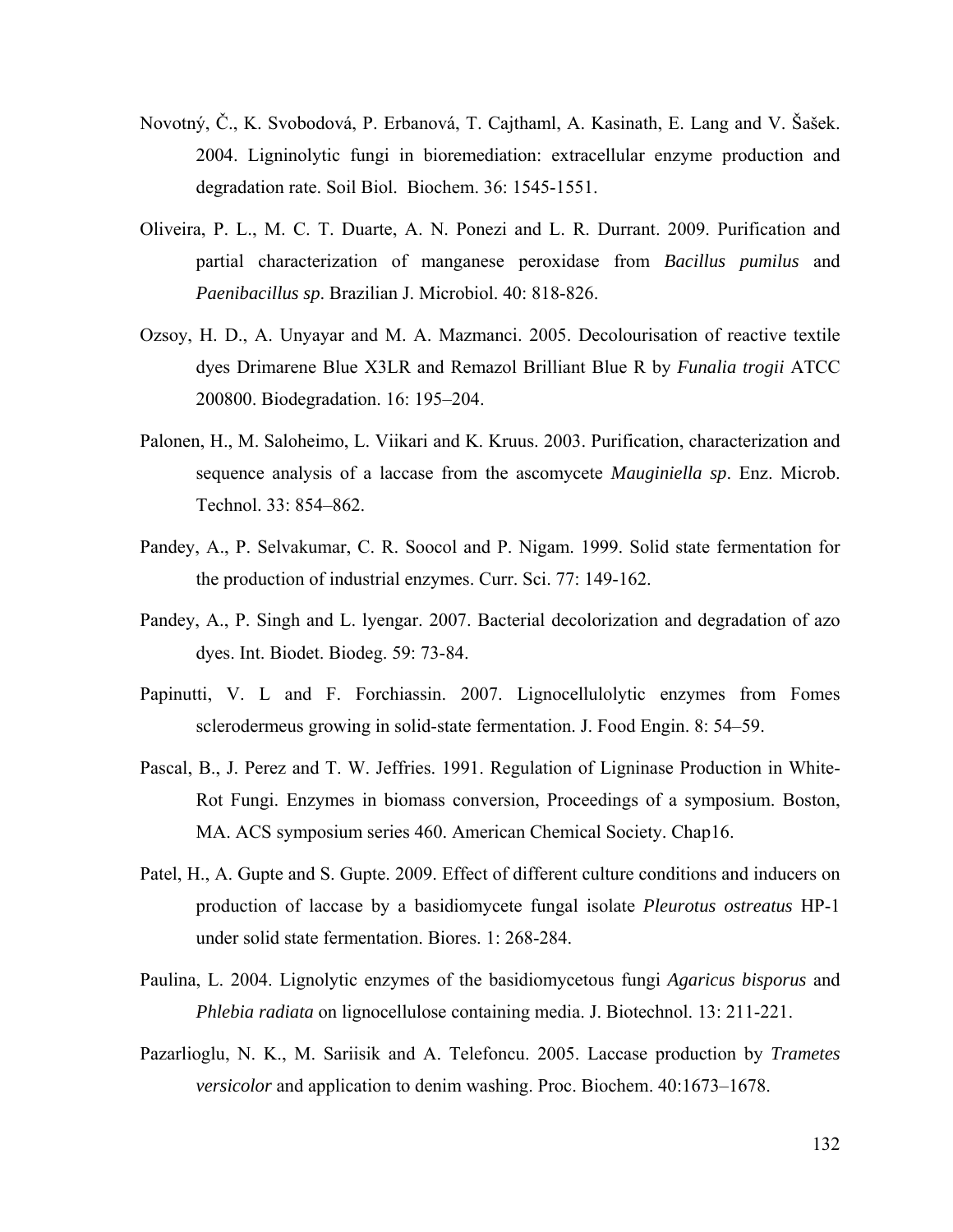- Pickard, M. A., H. Vandertol, R. Roman and R. V. Duhalt. 1999. High production of ligninolytic enzymes from white rot fungi in cereal bran liquid medium. Can. J. Microbiol. 45 (7): 627-631.
- Podgornik, H., I. Poljansek and A. Perdih. 2001. Transformation of Indigo Carmine by *Phanerochaete chrysosporium* ligninolytic enzymes. Enz. Microbiol. Technol. 29: 166–172.
- Pointing, S. B. 2001. Feasibility of bioremediation by white-rot fungi. Appl. Microbiol. Biotechnol. 57: 20–33.
- Prez, J., J. Munoz-Dorado, T. La Rubia and J. Martinez. 2002. Biodegradation and biological treatments of cellulose, hemicellulose and lignin: an overview. Int. Microbiol. 5:53- 63.
- Quaratino, D., F. Federici, M. Petruccioli, M. Fenice and A. Doannibale. 2007. Production, purification and partial characterisation of a novel laccase from the white-rot fungus *Panus tigrinus* CBS577.79. Antonie Van Leeuwenhoek Int. J. Genet Mol. Microbiol. 91: 57–69.
- Radha, K. V., I. Regupathi, A. Arunagiri and T. Murugesan. 2005. Decolorization studies of synthetic dyes using *Phanerochaete chrysosporium* and their kinetics. Proc. Biochem. 40: 3337-3345.
- Raghavarao, K. S. M. S., T. V. Ranganathan and N. G. Karanth. 2003. Some engineering aspects of solid-state fermentation. Biochem. Eng. J. 13: 27–135.
- Raghukumar, C., C. Mohandass., S. Kamat and M. S. Shailaja. 2004. Simultaneous detoxification and decolorization of molasses spent wash by the immobilized whiterot fungus *Flavodon flavus* isolated from a marine habitat. Enz. Microb. Technol. 35: 197–202.
- Rajan, A., J. G. Kurup and T. E. Abraham. 2010. Solid state production of manganese peroxidases using arecanut husk as substrate. Braz. Arch. Biol. Technol. 53(3): 555- 562.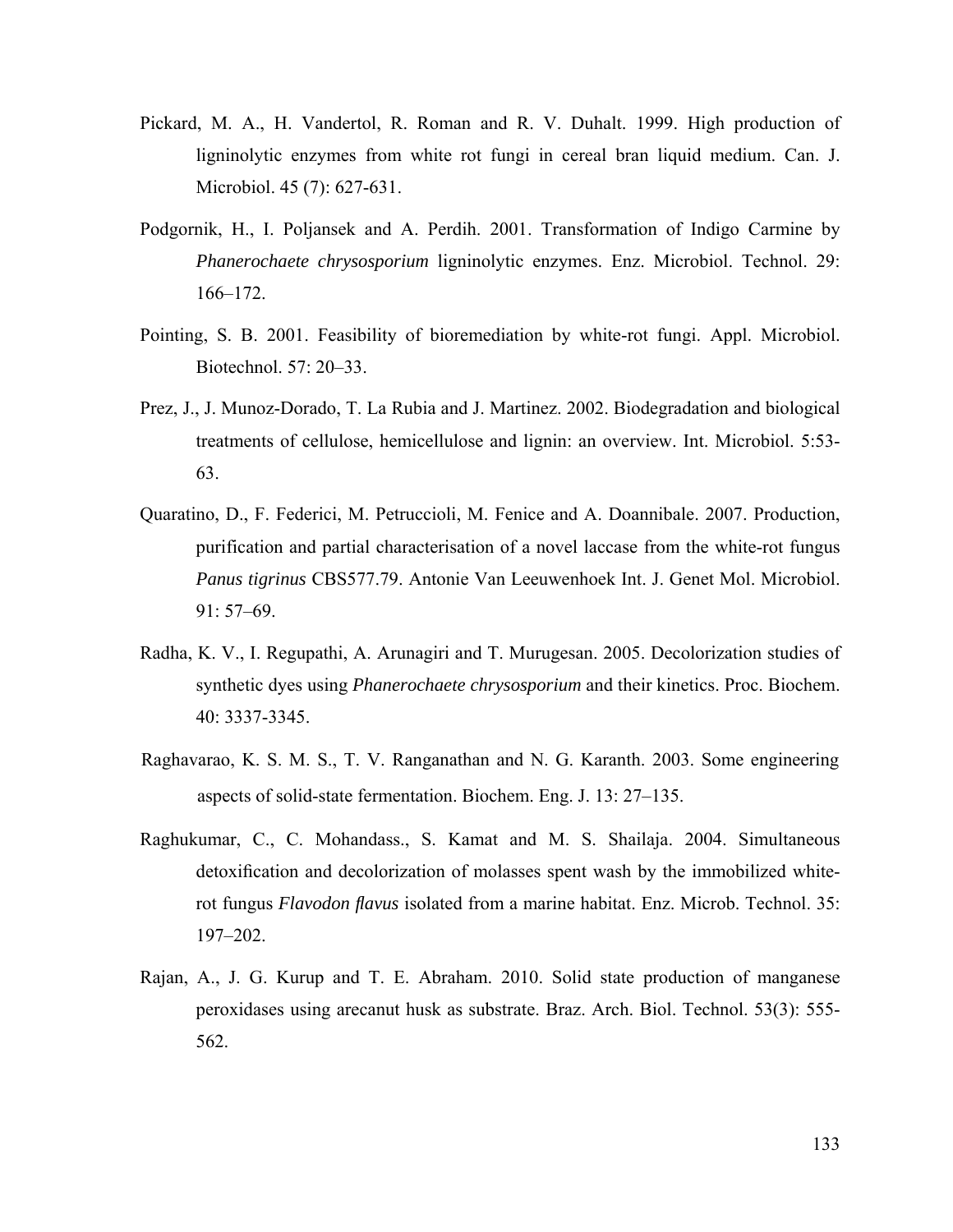- Rajoka, M. I and K. A. Mlik. 1994. Production of lignilytic enzymes by white rot fungi on different lignilytic substrates. Personal Communication. NIBGE Faisalabad.
- Ramos-Cormenzana, A., M. Monteoliva-Sanchez and M. J. Lopez. 1995. Bioremediation of alpechin. Int. Biodet. Biodeg. 35:249–268.
- Ramos-Cormenzana, M. Monteoliva-Sanchez and M. J. Lopez. 1995. Biosorption and bioremediation. 13(35): 249-268.
- Raziye, J and V. Nurdan. 2007. Production of Ligninases and Degradation of Lignin in Agitated Submerged Cultures of *Phanerochaete chrysosporium*. Appl. Environ. Microbiol. 50(5): 1274-1278.
- Reddy, C. A. 1995. The potential for white-rot fungi in the treatment of pollutants. Curr Opin Biotechnol. 6:320–328.
- Reddy, G. V., P. R. Babu, P. Komaraiah, K. R. M. Roy and I. L. Kothari. 2003. Utilization of banana waste for the production of lignolytic and cellulolytic enzymes by solid substrate fermentation using two *Pleurotus species (P. ostreatus and P. sajor-caju).* Proc. Biochem. 38:1457-1462.
- Regina, M., Broetto, F. G. Giovannozzi-Sermanni., R. Marabotini and C. Peranni. 2008. "Influence of stationary and bioreactor cultivation on *Lentinula edodes* (Berk) Pegler lignocellulolytic activity," Braz. Arch. Biol. Technol. 51: 223-233.
- Revankar, M. S and S. S. Lele. 2006. Enhanced production of laccase using a new isolate of white rot fungus WR-1. Proc. Biochem. 41: 581-588.
- Revankar, M., S. Desai and K. M. Lele. 2007. Solid-state fermentation for enhanced production of laccase using indigenously isolated Ganoderma sp. Appl. Biochem. Biotechnol. 143: 16-26.
- Rigas, F., and V. Dritsa. 2006. Decolourisation of a polymeric dye by selected fungal strains in liquid cultures. Enz. Microbiol. Technol. 39: 120-124.
- Robinson, T., B. Chandran and P. Nigam. 2001. Studies on the production of enzymes by white-rot fungi for the decolourisation of textile dyes. Enz. Microbiol.Technol. 29:575-579.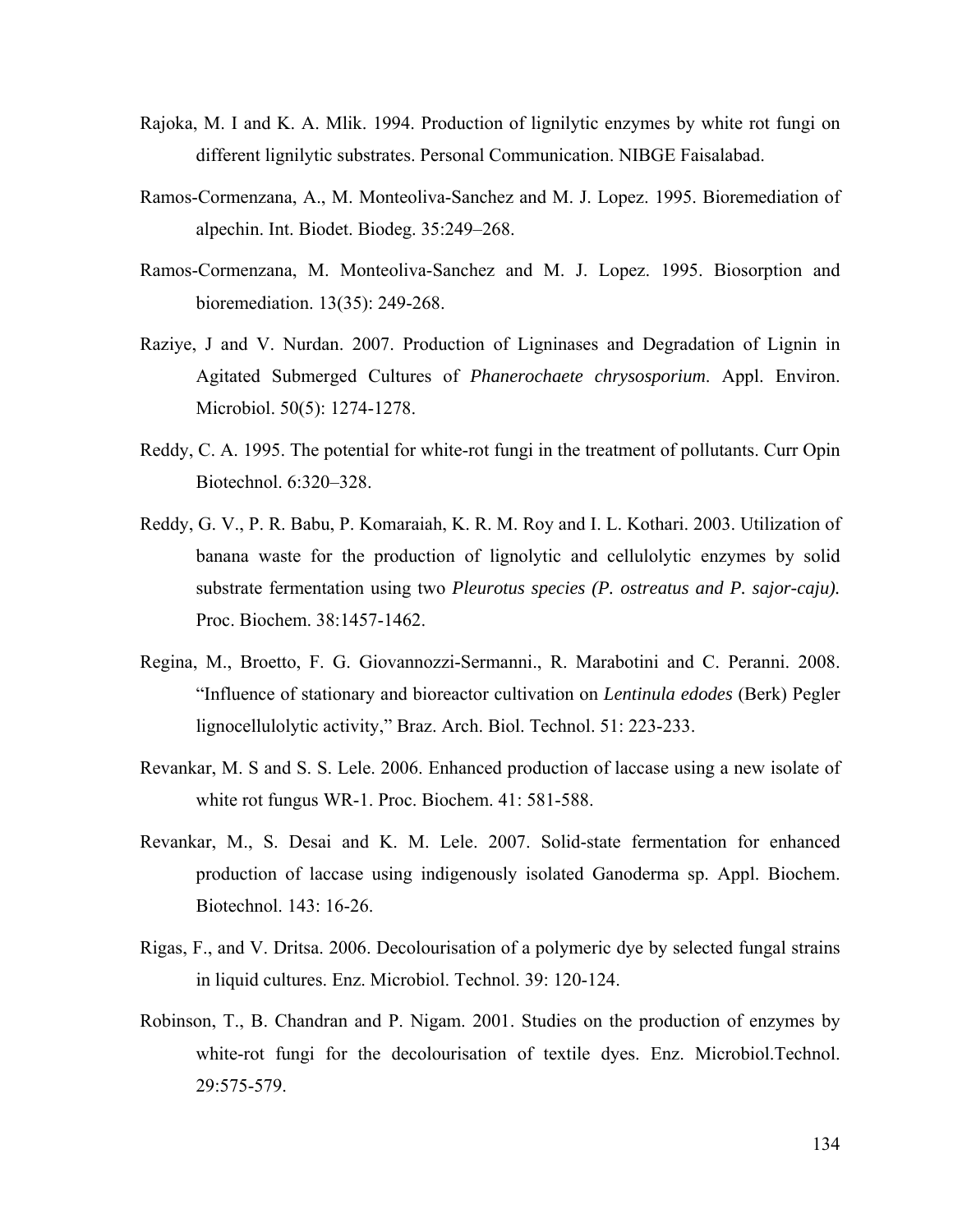- Rodríguez Couto, S., A. Domínguez and Á. Sanromán. 2002. Production of manganesedependent peroxidase in a new solid-state bioreactor by *Phanerochœte chrysosporium* grown on wood shavings. Application to the decolorization of synthetic dyes. Folia Microbiol. 47(4): 417-421.
- Rodriguez, A., M. A. Falcon, A. Carnicero, F. Perestlo, G. D. Fuent and J. Trojanowski. 1998. Laccase activities of *Pencillium chrysogenum* in relation to lignin degradation, Appl. Microbiol. Biotechnol. 45: 399-403.
- Rodríguez, C. S and M. A. Sanromán. 2005. Application of solid-state fermentation to ligninolytic enzyme production. J. Biochemical Eng. 22:211-219.
- Rodriguez, E., M. A. Pickard and R. Vazquez-Duhalt. 1999. Industrial dye decolorization by laccases from ligninolytic fungi. Curr. Microbiol. 38: 27–32.
- Rogalski, J., J. Fiedurek and A. Leonowicz. 2001. Production of lignolytic and feed-back type enzymes by White rot fungi on different media. Enz. Microbiol. Technol. 52:149-160.
- Rogalski, J., J. Szczodrak and G. Janusz. 2006. Manganese peroxidase production in submerged cultures by free and immobilized mycelia of *Nematoloma frowardii.* Bioresour. Technol. 97(3): 469-476.
- Roldan, C., T. Rodriguez, R. C. Diaz., D. Vazquez, H. Manzur and A. Torres. 2003. Starchbased plastic polymer degradation by the white rot fungus *Phanerochaete chrysosporium* grown on sugarcane bagasse pith. Enz. Bioresour. Technol. 86:1-5.
- Roncero, M. B., J. F. Colom and T. Vidal. 2003. Influence of the xylanase enzymatic treatments on the carbohydrate composition of pulp for paper manufacture. 60: 8-15.
- Rosana, C., Minussi, M. P. Glaucia and D. Nelson. 2007. Laccase induction in fungi and laccase/NOH mediator systems applied in paper mill effluent. Biores. Technol. 98:158-164.
- Rosconi, F., L. F. Fraguasb, G. Mart´ınez-Dretsa and S. Castro-Sowinski. 2005. Purification and characterization of a periplasmic laccase produced by *Sinorhizobium meliloti*. Enz. Microb. Technol. 36: 800-807.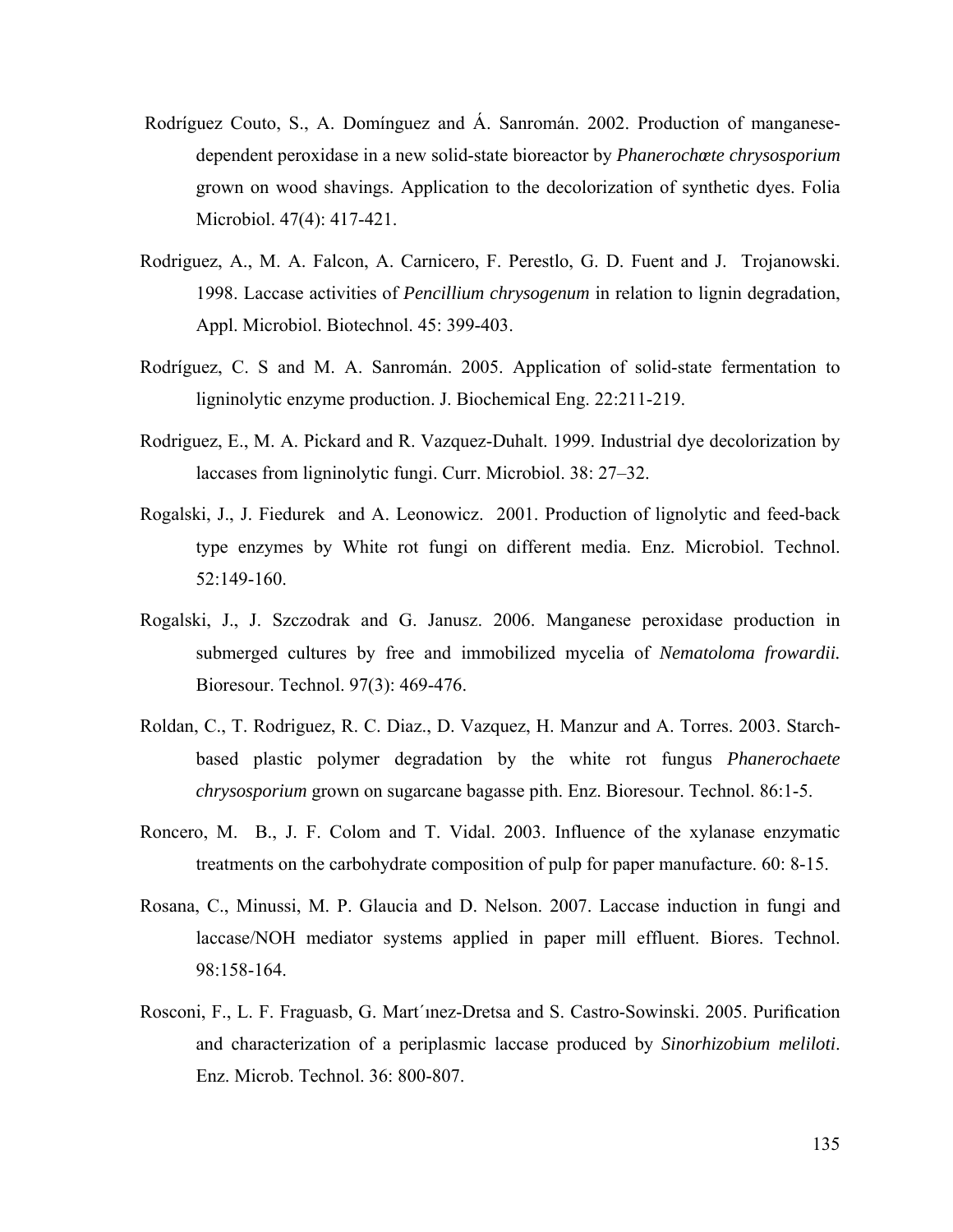- Rubia, T., A. Linares, J. Perez, J. Munoz-Dorado, J. Romera and J. Martinez. 2002. Characterization of manganese-dependent peroxidase isoenzymes from the ligninolytic fungus *Phanerochaete flavido-alba*. Research Microbiol. 153: 547–554.
- Ruttimann, J. C., L. Salas, R. Vicuna, and T. K. Kirk. 2008. Extracellular enzyme production and synthetic lignin mineralization by *Ceriporiopsis subvermispora*. Appl. Environ. Microbiol. 59: 1792-1797.
- Ruytimann-Johnson, C., D. Cullen and R. T. Lamar. 1994. Manganese peroxidases of the white rot fungus *Phanerochaete sordida*. Appl. Environ. Microbiol. 60(2): 599-605.
- Ryan, S., W. Schnitzhofer, T. Tzanov, A. Cavaco-Paulo and G. M. Gubitzl. 2003. An acidstable laccase from *Sclerotium rolfsii* with potential for wool dye decolourization. Enz. Microbiol. Technol. 33: 766–774.
- Sadhasivam, S., S. Savitha, K. Swaminathan and F-H. Lin. 2008. Production, purification and characterization of mid-redox potential laccase from a newly isolated *Trichoderma harzianum* WL1, Proc. Biochem. 43: 736-742.
- Salony, S. M and V. S. Bisaria. 2006. Production and characterization of laccase from *Cyathus bulleri* and its use in decolorization of recalcitrant textile dyes. Appl. Microbiol. Biotechnol. 71: 646–653.
- Salvam, K., K. Swaminathan and K. S. Chae. 2003. Decolourization of azodyes and a dye industry effluent by a white rot fungus *Thelephora sp*. Biores. Tehnol. 88, 115-119.
- Sanghi, R., A. Dixit and S. Guha. 2006. Sequential batch culture studies for the decolorization of reactive dye by *Coriolus versicolor*. Biores. Technol. 97: 396-400.
- Sanjust, E., R, Pompei, A. Resciggno, R. Augusto and M. Ballero. 1991. Olive milling wastewater as medium for growth of four *Pleurotus species*. Appl. Biochem. Biotechnol. 31: 223–235.
- Saparrata, M. C and F. Guilln. 2005. Ligninolytic ability and potential biotechnology applications of the South American fungus *Pleurotus laciniatocrenatus*. Folia. Microbiol. (Praha). 50(2):155-160.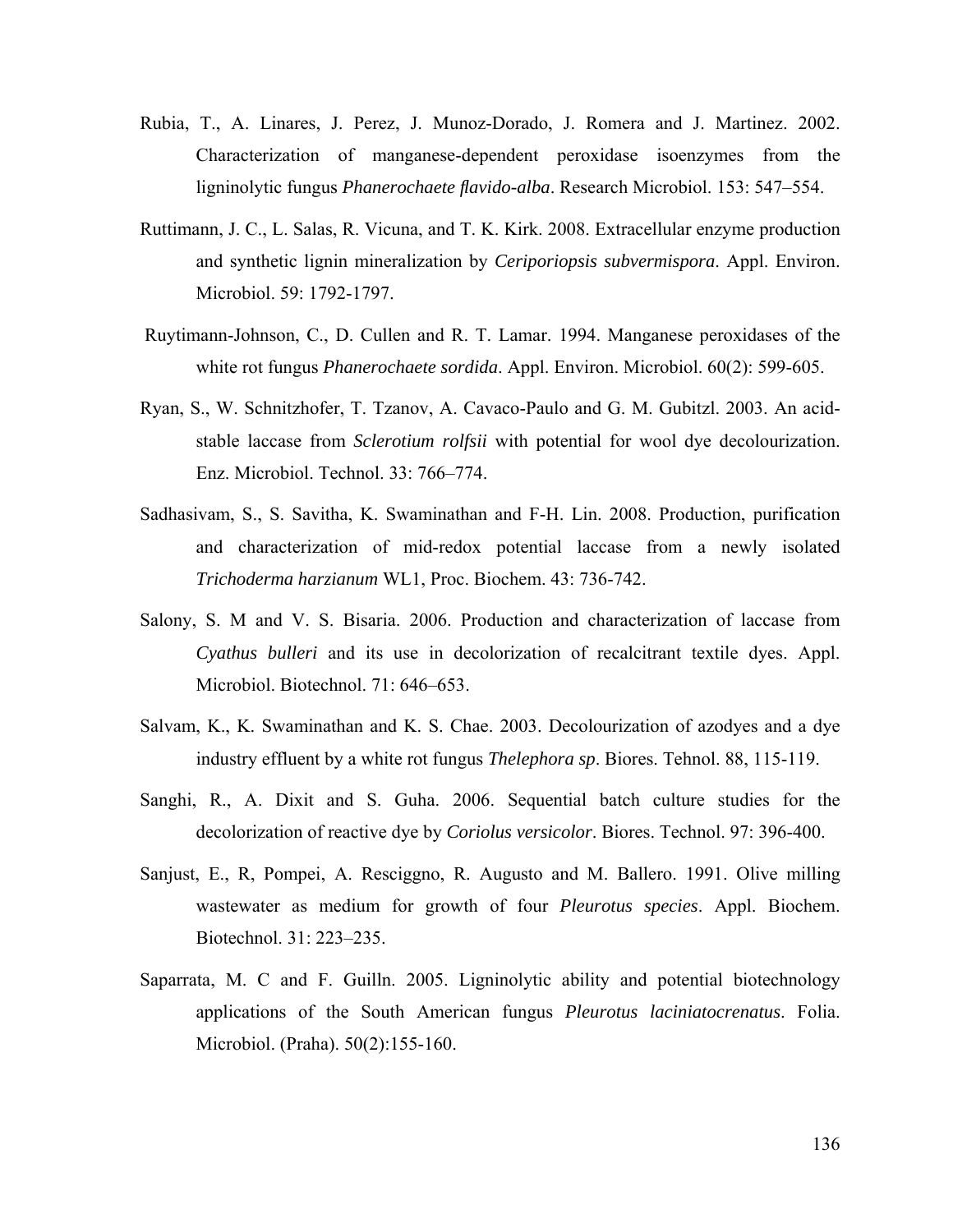- Sathiya, M. P., M. Deecaraman, S. S. Periyar, K. Murugesan and P. T. Kalaichelvan. 2007. Biosorption of textile dyes and effluents by *Pleurotus florida* and *Trametes hirsuta* with evaluation of their laccase activity. Ira. J. Biotechnol. 5(2): 114 – 118.
- Sathiya-moorthi, P., S. Periyar-selvam, A. Sasikalaveni, K. Murugesan and Kalaichelvan. 2007. Decolorization of textile dyes and their effluents using white rot fungi. Afr. J. Biotechnol. 6 (4): 424-429.
- Schoemaker, H. E and K. Piontek. 1996. On the interaction of lignin peroxidase with lignin. Pure. Appl. Chem. 68. (11): 2089-2096.
- Selvam, K., K. Swaminathan, K. Rasappan, R. Rajendran and S. Pattabhi. 2006. Decolorization and dechlorination of a pulp and paper industry effluent by *Thelephora sp*. Ecolog. Environ. Conserv. 12: 223-226.
- Selvam, K., K. Swaminathan, M. H. Myung Hoon Song and K. Chae. 2002. Biological treatment of a pulp and paper industry effluent by Fomes lividus and *Trametes versicolor*. World J. Microbiol. Biotechnol.18:523–526.
- Shah, M. M. and Aust, S. D. 1993. Iodide as the mediator for the reductive reactions of peroxodases. J. Biol. Chem. 268: 8503-8506.
- Shah, V and F. Nerud. 2002. Lignin degrading system of white-rot fungi and its exploitation for dye decolorization. Can. J. Microbiol. 48: 457–870.
- Shin, K. S and Y. J. Lee. 2000. Purification and characterization of a new member of laccase family from the white-rot basidiomycete *Coriolus hirsutus*. Arch. Biochem. Biophys. 384: 109–115.
- Shin, K., I. Oh and C. Kim. 1997. Production and Purification of Remazol Brilliant Blue R Decolorizing Peroxidase from the Culture Filtrate of *Pleurotus ostreatus*. Appl. Environ. Microbiol. 63(5): 1744–1748.
- Shinichi Y., Y. Saori, M. Shigemi, H. Hyo-cheol, I. Kenji, W. Takashi, H. Yoichi and K. Masaaki. 1996. Production and characterization of ligninolytic enzymes of *Bjerkandera adusta grown* on wood meal/wheat bran culture and production of these enzymes using a rotary-solid fermenter. J. Mycoscience. 37:417-425.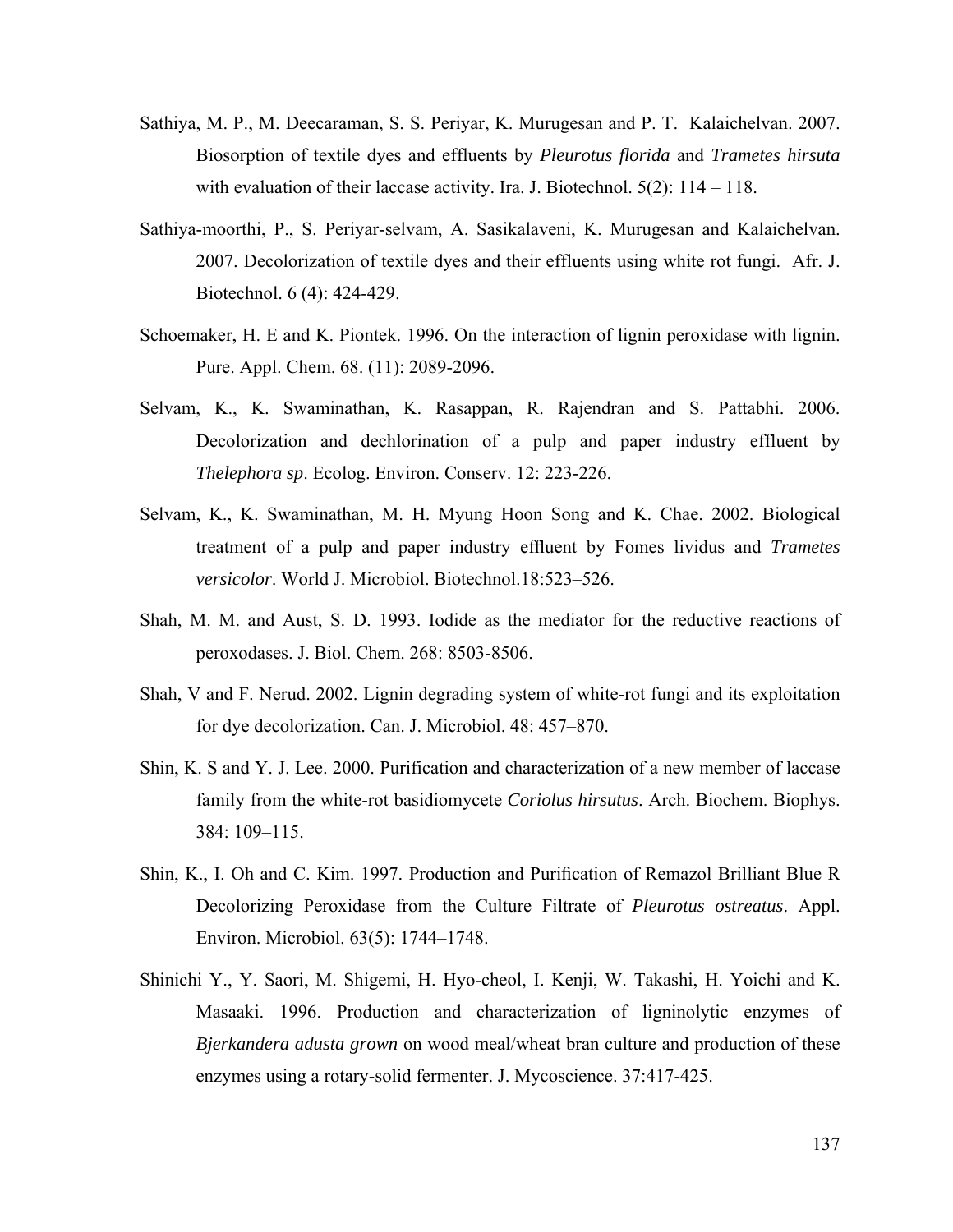- Shrivastava, R., V. Christian and B. R. M. Vyas. 2005. Enzymetic decolorization of sulfonphthslein dyes. Enz. Microb. Technol. 36: 333-337.
- Sigoillot, C., E. Record, V. Belle, J. L. Robert, P. J. Punt, C. A. Hondel, A. Fournel, J. C. Sigoillot and M. Asther. 2004. Natural and recombinant fungal laccases for paper pulp bleaching. Appl. Microbiol. Biotechnol. 64: 346–352.
- Silva, C. M., M. de Souza, I. S. de Melo and P. R. de Oliveiram. 2005. Ligninolytic enzyme production by *Ganoderma spp*. Enz. Microbiol. Technol. 37: 324–329.
- Smith, J. E., J. G. Anderson and E. K. Senior. 1987. Bioprocessing of lignocelluloses. Phil. Trans. R. Soc. Lond. Ser. A. 321: 507-521.
- Snajdr. J and P. Baldrian. 2007. Temperature effects the production, the activity and stability in lignolytic enzymes in *Pleurotus Ostreatu* and *Trametes Versicolor.* Folia. Micbiol. 52(5): 498-502.
- Soares, A., B. Guieysse and B. Mattiasson. 2006. Influence of agitation on the removal of nonylphenol by the white-rot fungi *Trametes versicolor* and *Bjerkandera sp*. BOL 13. Biotechnol. Lett. 28: 139–143.
- Soares, A., K. Jonasson, E. Terrazas, B. Guieysse and B. Mattiasson. 2005. The ability of white-rot fungi to degrade the endocrine-disrupting compound nonylphenol. Appl. Microbiol. Biotechnol. 66: 719–725.
- Songulashvili, G., V. Elisashvili, S. Wasser, E. Nevo and Y. Hadar. 2007. Laccase and manganese peroxidase activities of *Phellinus robustus* and *Ganoderma adspersum* grown on food industry wastes in submerged fermentation. Biotechnol. Lett. 28(18):1425-1429.
- Souza-Cruz, P. B., J. Freer, M. Siika-Aho and A. Ferraz. 2004. Extraction and determination of enzymes produced by *ceriporiopsis subvermispora* during biopulping of *Pinus taeda* wood chips. Enz. Microbial. Technol. 34(3): 228-234.
- Srinivasan, S. V and D. V. S. Murthy. 2000. Removal color from waste water using *Trametes versicolor*. J. IAEM. 27: 260-264.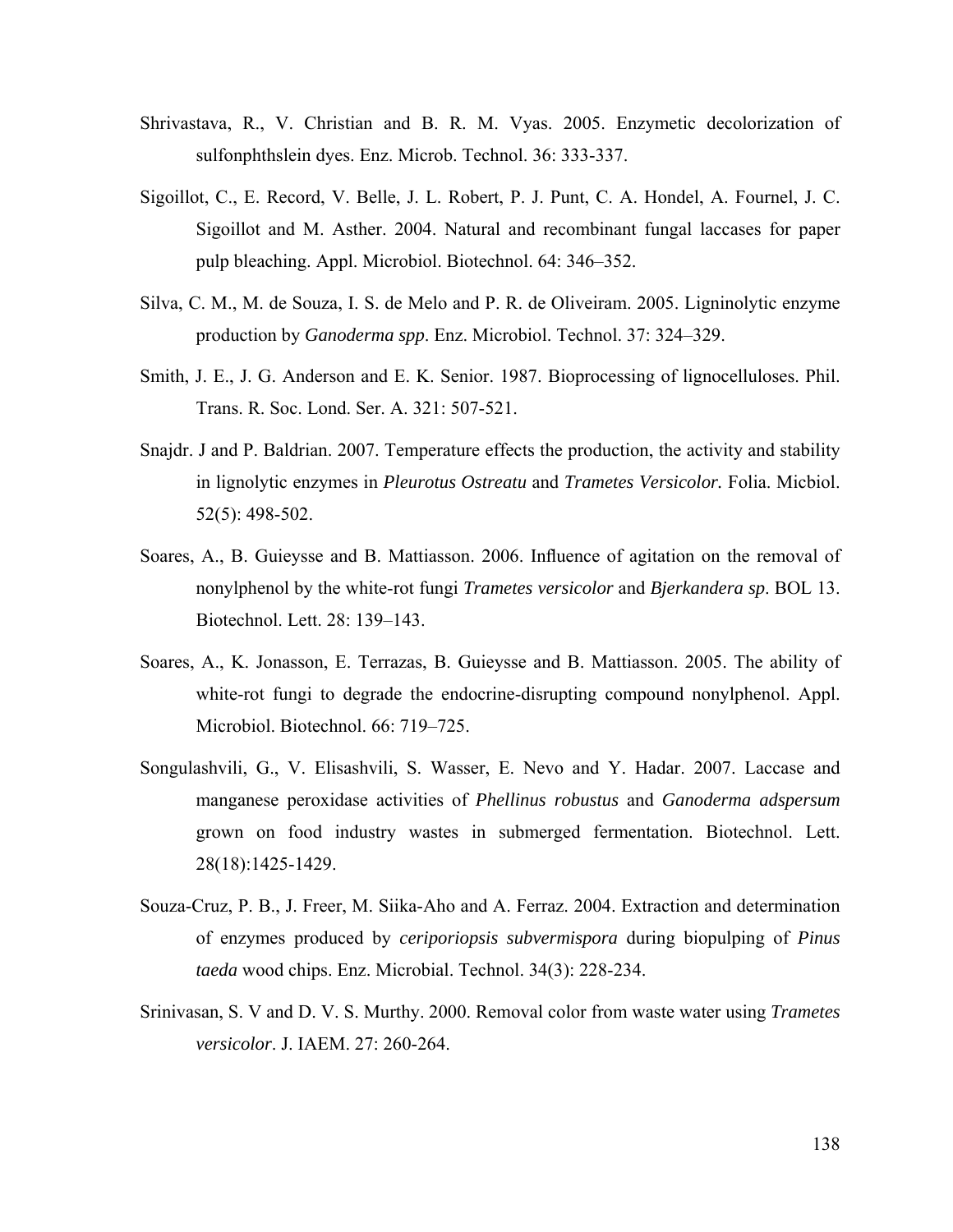- Stajic, M., B. Kukavica, J. Vukojevic, J. Simonic, S. Veljovic-Jovanovic and S. Duletic-Lausevic. 2010. Wheat straw conversion by Enzyme system of *Ganoderma leucidum*. Biores. 5(4): 2362-2373.
- Stajic, M., L. Persky, D. Friesem, Y. Hadar, S. P. Wasser, E. Nevo and J. Vukojevi. 2006. Effect of different carbon and nitrogen sources on laccase and peroxidases production by selected *Pleurotus species*. Enz. Microbiol. Technol. 38: 65–73.
- Stato, S., F. Liu, H. Koca and M. Tien. 2007. Expression analysis of extracellular proteins from *Phanerochaete chrysosporium* grown on different liquid and solid substrates. J. Microbiol. 153:3023-33.
- Steel, F. G., H. Torrie and D. A. Dickey. 1997. Principles and Procedures of a biometrical approach. 3rd edition. W. C. McGraw Hill, New York.
- Stoilova.I., A. Krastanov and V. Stanchev. (2010). Properties of crude laccase from *Trametes versicolor* produced by solid-substrate fermentation. Adv. Biosc. Biotechnol. 1: 208- 215.
- Sugiura, M., H. Hirai and T. Nishida. 2003. Puri¢cation and characterization of a novel lignin peroxidase from white-rot fungus *Phanerochaete sordida* YK-624. FEMS. Microbiol. Lett. 224:285-290.
- Sun, X., R. Zhang and Y. Zhang. 2004. Production of lignocellulolytic enzymes by *Trametes gallica* and detection of polysaccharide hydrolase and laccase activities in polyacrylamide gels. J. Basic Microbiol. 44: 220-231.
- Sundramoorthy, M., H. L.Yougs, M. H. Gold and T. L. Poulos. 2005. High resolution crystal structure of manganese peroxides substrate and inhibitor complexes. Biochem. 44: 6463–6470.
- Suzuki, K., H. Hirai, H. Murata and T. Nishida. 2003. Removal of estrogenic activities of 17b-estradiol and ethinylestradiol by ligninolytic enzymes from white rot fungi. Water Res. 37:1972–1975.
- Tabhi. 2006. Decolourization and dechlorination of a pulp and paper industry effluent by *Thelephora sp*. Ecol. Environ. Conserv.12: 223–226.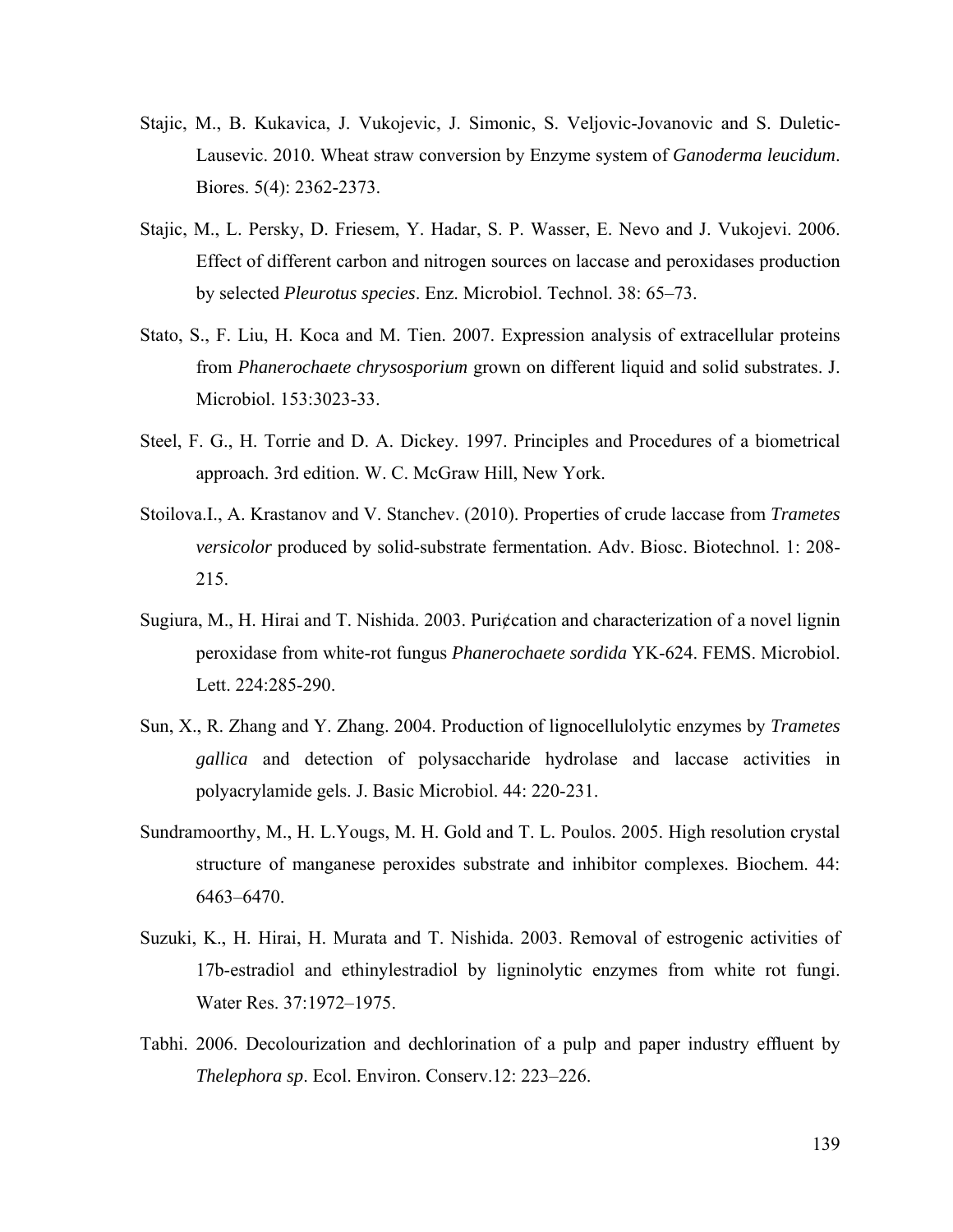- Tamagawa, Y., H. Hirai, S. Kawai and T. Nishida. 2005. Removal of estrogenic activity of endocrine-disrupting genistein by ligninolytic enzymes from white rot fungi. FEMS. Microb. Lett. 244:93–98.
- Teeri, T. 1997. Crystalline cellulose degradation: new insight into the function of cellobiohydrolases. Trends Biotechnol. 15:160-167.
- Tekere, M., R. Zvauya and J. S. Read. 2001. University of Zimbabwe, Biochem. Basic. Microbiol. 41(2):115-129.
- Terhi, K. H. 2007. Characterization of the lignin-modifying enzymes of the selective whiterot fungus *Physisporinus rivulosus*. J. Biol. Chem. 273:15412-15417.
- Teunissen, P. J. M and J. A. Field. 1998. 2-Chloro-1,4-dimethoxybenzene as a mediator of lignin peroxidase catalyzed oxidations. FEBS. Lett. 439:219–223.
- Thiruchelvam, A. T and J. A. Ramsay. 2007. Growth and laccase production kinetics of *Trametes versicolor* in a stirred tank reactor. Appl. Microbiol. Biotechnol. 74: 547- 54.
- Tien, M and T. K. Kirk. 1988. Lignin degradation *Phanerochaete chrysosporium*, characterization and catalytic properties of unique  $H_2O_2$  requiring oxygenase. Proc. Nat. Acad. Sci. USA. 81:2280-2284.
- Tien, M and T. K. Kirk. 1998. Lignin peroxidase of Phanerochaete chyrosprium. Methods. Enz. 161: 238–248.
- Toh, Y., J. Jia, L. Yen, J. P. Obbard and Y. Ting. 2003. Decolorization of azo dyes by whiterot fungi (WRF) isolated in Singapore. Enz. Microb. Technol. 33: 569–575.
- Travis, A. C and J. B. Anderson. 2004. Dikaryons of the Basidiomycete Fungus *Schizophyllum commune:* Evolution in Long-Term Culture. J. Genetics 167: 1663- 1675.
- Trevor, M., D. Souza, C. S. Merritt and C. A. Reddy. 1999. Lignin-Modifying Enzymes of the White Rot Basidiomycete *Ganoderma lucidum*. Appl. Environ. Microbiol. 65(12): 5307-5313.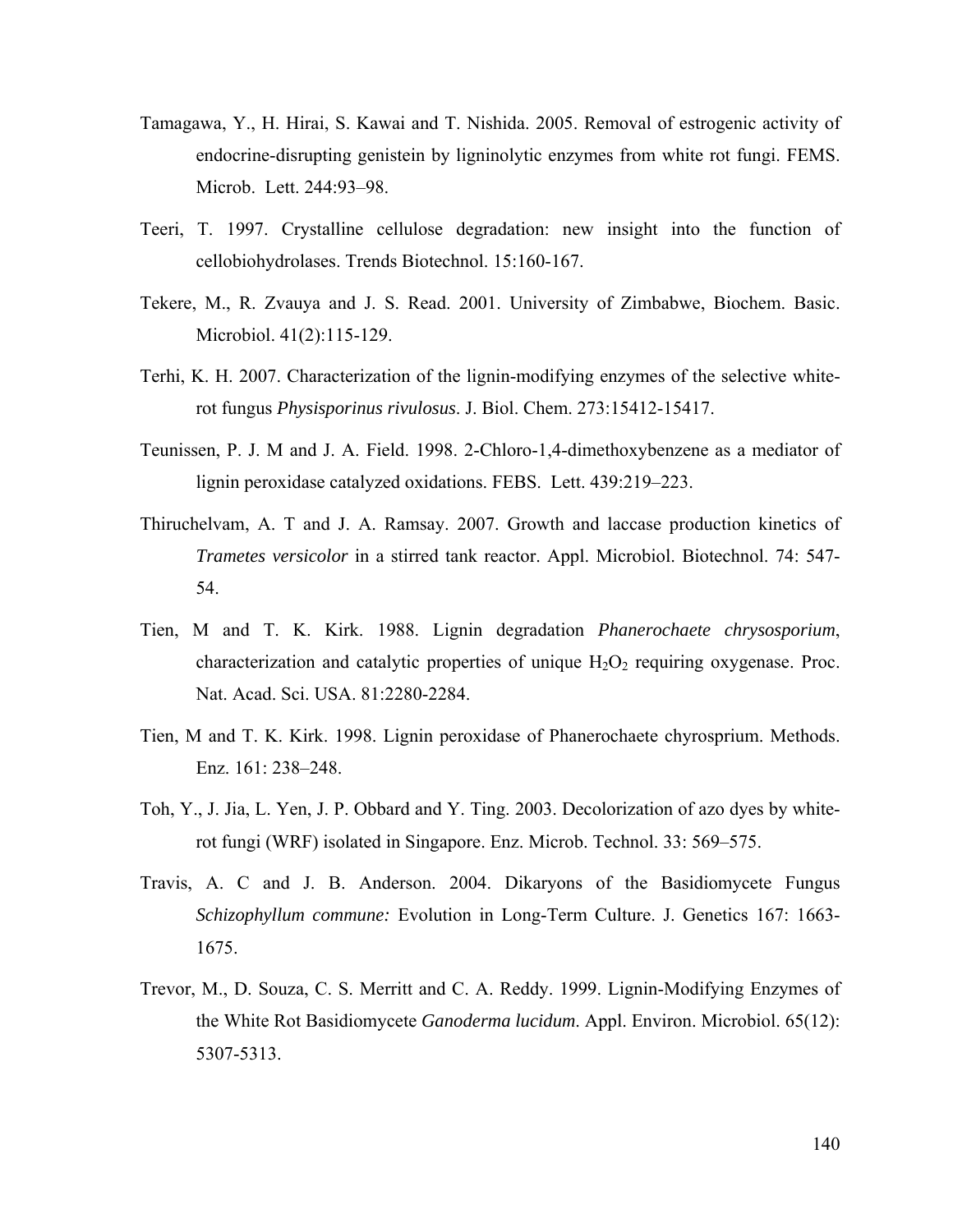- Tripathi, M. K., A. S. Mishra, A. S. Misra, S. Vaithiyanathan, R. Prasad and R. C. Jakhmola. 2008. Selection white rot basidiomycetes for biocinversion of mustard (Brassica compestris) straw under SSF into energy substrate for rumen microorganism. Lett. Appl. Microbiol. 46(3): 364-370.
- Tsioulpas, A., D. Dimou, D. Iconomou and G. Aggelis. 2002. Phenolic removal in olive oil mill waste water by strains of *Pleurotus spp*. in respect to their phenol oxidase (laccase) activity. Biores. Technol. 84:251–257.
- Tsutsumi, Y., T. Haneda and T. Nishida. 2001. Removal of estrogenic activities of bisphenol A and nonylphenol by oxidative enzymes from lignin-degrading basidiomycetes. Chemosphere. 42:271–276.
- Tychanowicz, G. K., A. Zilly, C. Giatti, M. Marques de Souza and R. M. Peralta. 2004. Decolorization of industrial dyes by solid-state cultures of *Pleurotus pulmonarius*. Proc. Biochem. 39: 855–859.
- Tychanowicz, G. K., D. F. De Souza, C. G. M. Souza, M. K. Kadowaki and R. M. Peralta. 2006. Copper improves the production of laccase by the white-rot fungus *Pleurotus pulmonarius* in solid state fermentation. Brazil Arch. Biol. Technol. 49:699–704.
- Urek, R. O and N. K. P. Pzarlioglu. 2008. Manganese peroxidase production by immobilized *Phanerochaete chrysosporium* BKM-F-1767 in a cell bioreactor. Prep. Biochem. Biotechnol. 38: 1-12.
- Urek, R. O and N. K. Pazarlioglu. 2004. Purification and partial characterization of manganese peroxidase from immobilized *Phanerochaete chrysosporium.* Proc Biochem. 39: 2061–2068.
- Urek, R. O and N. K. Pazarlioglu.2005. Production and stimulation of manganese peroxidase by immobilized *Phanerochaete chrysosporium*. Proc. Biochem. 40: 83–87.
- Urek, R. O and N. K. Pzarlioglu. 2007. Enhanced production of manganese peroxidase by *Phanerochaete chrysosporium*. Braz. Arch. Boil. Technol. 50: 522-528.
- Vahabzadeh, F., M. Mehranian and A. R. Saatari. 2004. Color removal ability of *Phanerochaete chrysosporium* in relation to lignin peroxidase and manganese peroxidase produced in molasses waste water. World J. Microbiol. Biotechnol. 20: 859–864.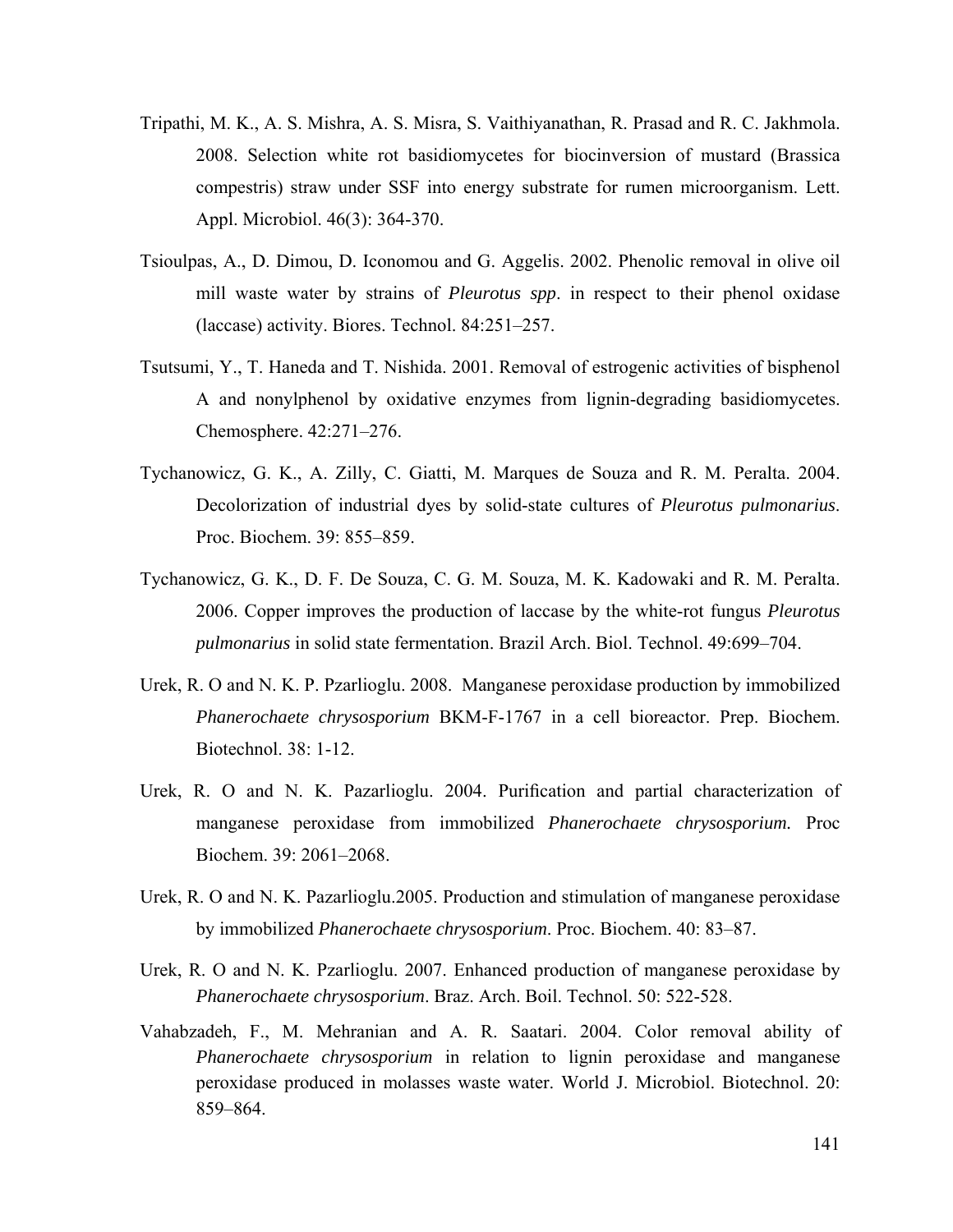- Vaithanomsat, P., W. Apiwatanapiwat, O. Petchoy and J. Chedchant. 2010. Production of Ligninolytic Enzymes by White-Rot Fungus *Datronia sp*. KAPI0039 and their application for reactive Dye Removal. Int. J. Chemical. Engin. 162504: 1-6.
- Valaskova, V and P. Baldrian. 2006. Estimation of bound and free fractions of lignocellulose-degrading enzymes of wood-rotting fungi *Pleurotus ostreatus, Trametes versicolor* and *Piptoporus betulinus*. Res. Microbiol. 157: 119-24.
- Van-beek, A. B., B. Kuster, F. W. Claassan, T. Tienvieri, F. Bertaud, G. Leon., M. Petit-Conil and R. Sierra-alvarez. 2007. Fungal biotreatment of spruce wood with *Tramates versicolor for* pitch control: influence on extractives contents, pulping process parameters, paper quality and effulent toxicity. Biores. Technol. 98: 302–311.
- Vyas, B. R. M., J. Volc and V. Sasek. 1994. Effects of temperature on the production of manganese peroxidase and lignin peroxidase by *Phanerochaete chrysosporium*. Folia Microbiol. 39: 19-22.
- Wang, P., H. Xiaoke, C. Sean, B. Maria, S. L. Ken and H. Huey-Min. 2008. Effects of culture conditions on the production of ligninolytic enzyme by white rot fungi *Phanerochaete chrysosporium* (ATCC 20696) and separation of its lignin peroxidase. World J. Microbiol. Chem. 24: 2205-2212.
- Wariishi, H., K. Valli and M. H. Gold. 1992. Manganese (II) oxidation by managanese peroxidase from basidiomycete *Phanerochaete chrysosporium*. J. Biol. Chem. 26: 23688–23695.
- Watanabe, T., N. Shirai, H. Okada, Y. Honda and M. Kuwahara. 2001. Production and chemiluminescent free radical reactions of glyoxal in lipid peroxidation of linoleic acid by the ligninolytic enzyme, manganese peroxidase. Eur. J. Biochem. 268: 6114- 6122.
- Wells, A., M. Teria and T. Eve. 2006. Green oxidations with laccase mediator systems. Biochem Soc Trans. 34:304–308.
- Wesemberg, D., I. Kyriakides and S. N. Agathos. 2003. White-rot fungi and their enzymes for the treatment of industrial dye effluents. Biotechnol. Adv. 22:161-187.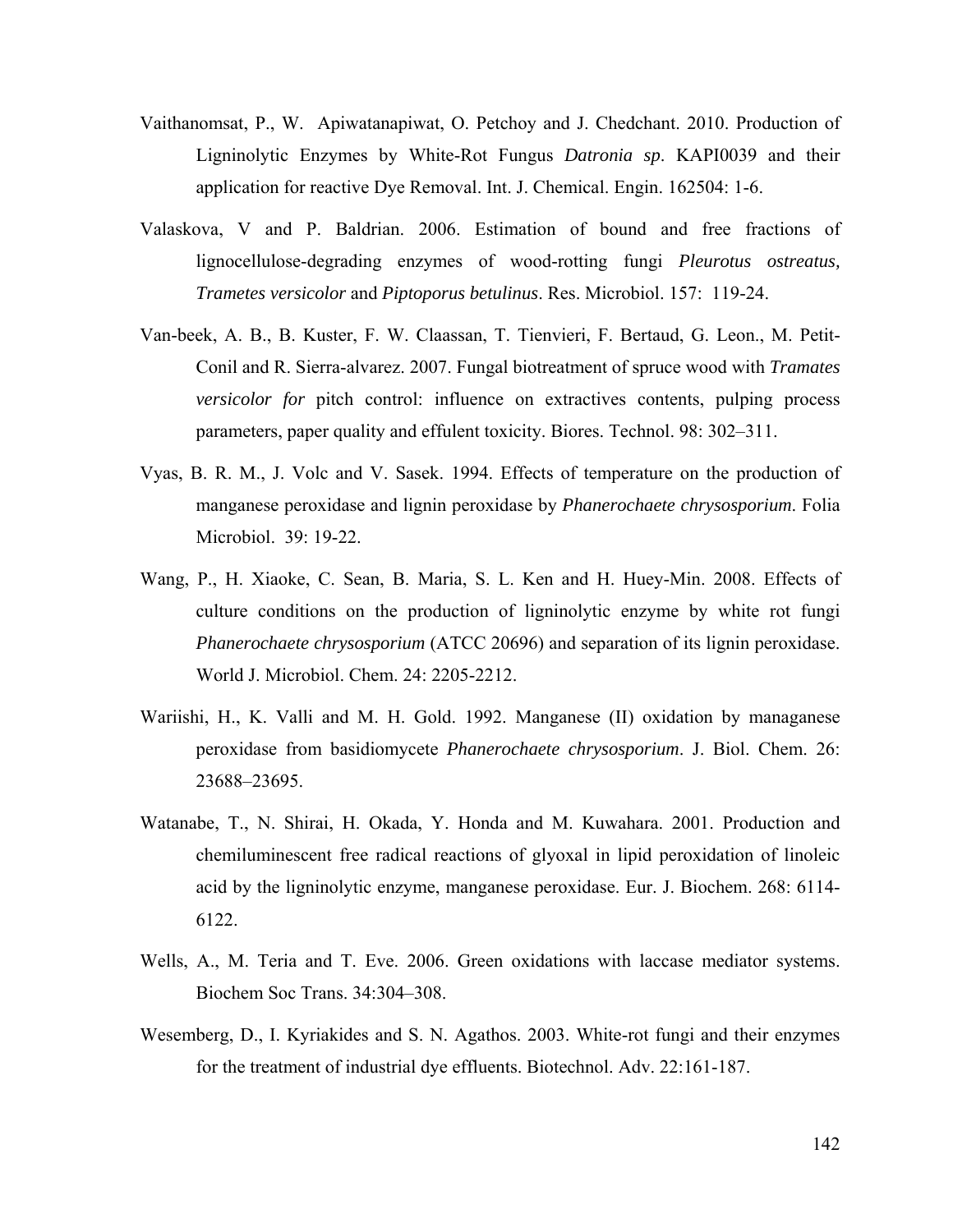- Wesenberg, D., F. Buchnon and S. N. Agathos. 2002. Degradation of dye containings textile effluent by the agaric white-rot fungus *Clitocybula dusenii*. Biotechnol. Lett. 24:989- 993
- Wolfaardt, F., J. L. Taljaard, A. Jacobs, J. R. Male and C. J. Rabie. 2004. Assessment of wood-inhabiting basidiomycete for biokraft pulping of softwood chips. Biores. Technol. 95: 25–30.
- Wolfenden, B. S and R. I. Wilson. 1982. Radical-cations as reference chromogens in kinetic studies of one–electron transfer reactions. J. Chem. Soci. Pak. 11: 805-812.
- Wuyep, P., A. Khan and A. J. Nok. 2003. Production and regulation of lignin degrading enzymes from *Lentinus squarrosulus (mont) Singer* and *Psathyrella atroumbonata*. Afr. J. Biotechnol. 2 (11): 444-447.
- Xiaoping, X. U and W. Xin. 2008. Effects of culture conditions on ligninolytic enzymes and protease production by *Phanerochaete chrysosporium* in air. Chinese Acad. Sci. Beijing, China. 19:17-25.
- Xu, F. 1996. Oxidation of phenols, anilines, and benzenethiols by fungal laccases, correlation between activity and redox potentials as well as halide inhibition. Biochem. 35: 608– 7614.
- Yadav, M., P. Yadav and K. D. S. Yadav. 2009. Purification and characterization of lignin peroxidase from *Loweporus lividus* MTCC-1178. Eng. Life Sci. 9(2): 124-129.
- Yamanaka, R., C. F. Soares, D. R. Matheus and K. M. G. Machado. 2008. Lignolytic enzymes produced by *Trametes villosa* CCB176 under different culture conditions. Braz. J. Microbiol. 39: 78-84.
- Yang, J. S., H. L. Yuan and W. X. Chen. 2004. Studies on extracellular enzymes of lignin degrading fungus *Penicillium sp*. P6. China Environ. Sci. 24:24–27.
- Yaropolov, A. I., O. V. Skorobogatko, S. S. Vartanov and S. D. Varfolomeyev. 1994. Laccase- Properties, catalytic mechanism, and applicability. Appl. Biochem. Biotechnol. 49: 257–80.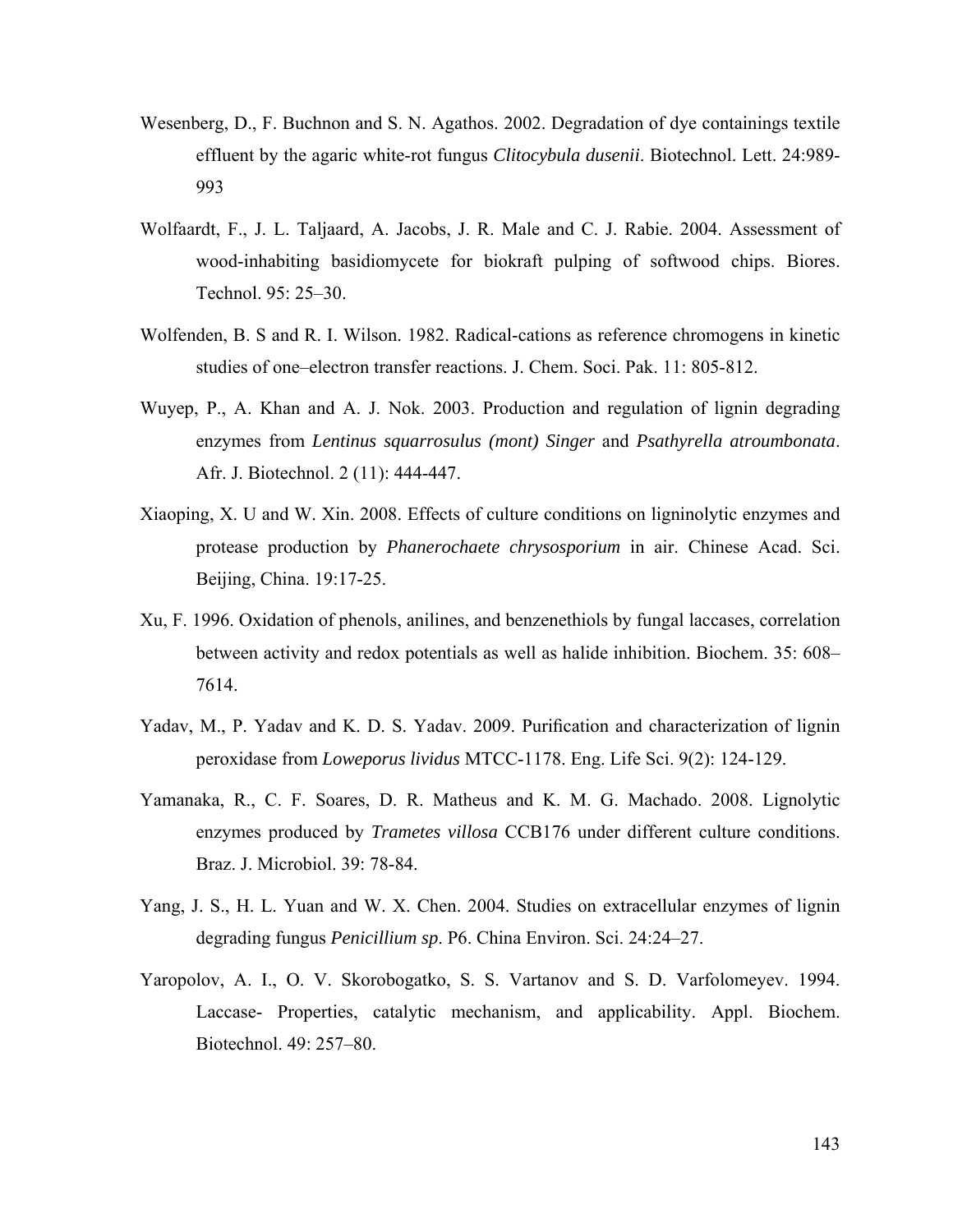- Yaver, D .S. F. Xu, E. J. Golightly, K. M. Brown, S. H. Brown and M. W. Rey. 1996. Purification, characterization, molecular cloning, and expression of two laccase genes from the white-rot basidiomycete *Trametes villosa.* Appl.Environ. Microbiol. 62: 834–41.
- You, J. X., J. H. Liao, X. X. Chen, and H. L. Ye. 2008. Mechanisms of lignin degradation with three species of enzymes (systems). Zhongguo Zaozhi/Transactions of China Pulp Paper. 23: 32-36.
- Youn, H. D., K. Y. Kim, J. H. Maeng, Y. H. Han, I. B. Jcong, G. Jcong, S. O. Kang and Y. C. Hah. 1995. Single electron transfer by an extracellular laccase from white rot fungus *Pleurotus ostreatus*. Microbiol. 141: 393-398.
- Yu, G., X. Wen., R. Li and Y. Qian. 2006. In vitro degradation of a reactive azo dye by crude ligninolytic enzymes from nonimmersed liquid culture of *Phanerochaete chrysosporium*. Proc. Biochem. 41: 1987-1993.
- Zabel, R., A and J. J. Morell. 1992. Wood microbiology, decay and its prevention. Academic Press, London. 9-115.
- Zacchi, G and M. Galbe. 2000. Simulation of processes for conversion of lignocellulosics. In Saddler (eds). Bioconversion of Forest and Agricultural Plant Residues, CAB International. UK. 2: 291-342.
- Zadrazil, F., D. N. Karma, O. S. Isikuemhen and F. Schuchardt. 1999. Bioconversion of lignocellulose into ruminant feed with white rot fungi. J. Appl. Animal Res. 10:105– 24.
- Zahamatkesh, M., F. Tabandeh and S. Ebrahimi. 2010. Biodegradation of synthetic dyes by *Phanerochaete chrysosporium* fungi; Application in a fluidized bed bioreactor. Iran. J. Environ. Health. Sci. Eng. 7(5): 277-282.
- Zahmatkesh, M., F. Tabandeh and S. Ebrahimi. 2010. Biodegradation of synthetic dyes by *phanerochaete chrysosporium* fungi; application in a fluidized bed bioreactor. Iran. J. Environ. Health. Sci. Eng. 7(5): 277-282.
- Zervakis, G., P. Yiatras and C. Balis. 1996. Edible mushrooms from olive oil mill waste. Int. Biodet. Biodeg. 38: 237–243.